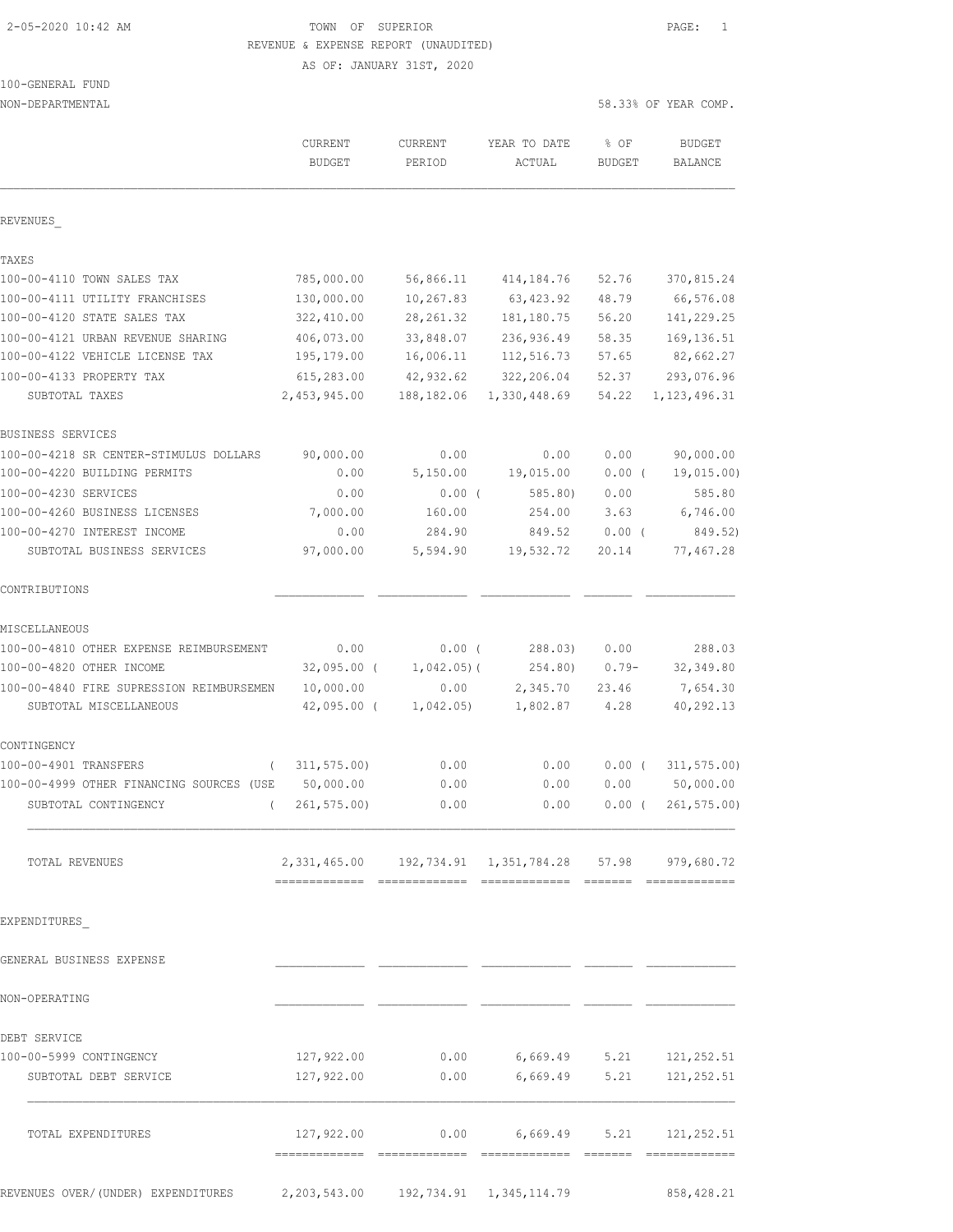# TOWN OF SUPERIOR **Example 20:42 AM TOWN OF SUPERIOR** REVENUE & EXPENSE REPORT (UNAUDITED)

AS OF: JANUARY 31ST, 2020

| 100-GENERAL FUND |  |
|------------------|--|
|                  |  |

MAYOR AND COUNCIL SERVICE SERVICE SERVICE SERVICE SOME SOLUTION OF THE SOLUTION SERVICE SERVICE SERVICE SERVICE

|                                                | CURRENT<br><b>BUDGET</b> | CURRENT<br>PERIOD | YEAR TO DATE<br>ACTUAL | % OF<br>BUDGET |           |
|------------------------------------------------|--------------------------|-------------------|------------------------|----------------|-----------|
|                                                |                          |                   |                        |                |           |
| EXPENDITURES                                   |                          |                   |                        |                |           |
| PERSONEL                                       |                          |                   |                        |                |           |
| SUPPLIES                                       |                          |                   |                        |                |           |
| 100-01-5299 OPERATING SUPPLIES                 | 0.00                     | 195.38            | 771.43                 | $0.00$ (       | 771.43)   |
| SUBTOTAL SUPPLIES                              | 0.00                     | 195.38            | 771.43                 | 0.00(          | 771.43)   |
| UTILITIES                                      |                          |                   |                        |                |           |
| 100-01-5350 TELEPHONE                          | 4,500.00                 | 209.57            | 1,987.06               | 44.16          | 2,512.94  |
| SUBTOTAL UTILITIES                             | 4,500.00                 | 209.57            | 1,987.06               | 44.16          | 2,512.94  |
| GENERAL BUSINESS EXPENSE                       |                          |                   |                        |                |           |
| 100-01-5410 ADVERTISING                        | 0.00                     | 0.00              | 2,804.78               | 0.00(          | 2,804.78) |
| 100-01-5420 DUES & SUBSCRIPTIONS               | 7,000.00                 | 0.00              | 6,586.00               | 94.09          | 414.00    |
| 100-01-5425 CONFERENCES & TRAINING             | 2,000.00                 | 0.00              | 5,160.26               | $258.01$ (     | 3,160.26  |
| 100-01-5430 PRINTING                           | 0.00                     | 0.00              | 183.52                 | 0.00(          | 183.52)   |
| 100-01-5470 TRAVEL                             | 8,000.00                 | 0.00              | 941.99                 | 11.77          | 7,058.01  |
| SUBTOTAL GENERAL BUSINESS EXPENSE              | 17,000.00                | 0.00              | 15,676.55              | 92.22          | 1,323.45  |
| PROFESSIONAL SERVICES                          |                          |                   |                        |                |           |
| 100-01-5550 OTHER PROFESSIONAL SERVICES        | 0.00                     | 0.00              | 3,680.86               | 0.00(          | 3,680.86) |
| SUBTOTAL PROFESSIONAL SERVICES                 | 0.00                     | 0.00              | 3,680.86               | $0.00$ (       | 3,680.86  |
| TOTAL EXPENDITURES                             | 21,500.00                | 404.95            | 22,115.90              | $102.86$ (     | 615.90)   |
| REVENUES OVER/(UNDER) EXPENDITURES<br>$\left($ | $21,500.00)$ (           | 404.95)(          | 22, 115.90)            |                | 615.90    |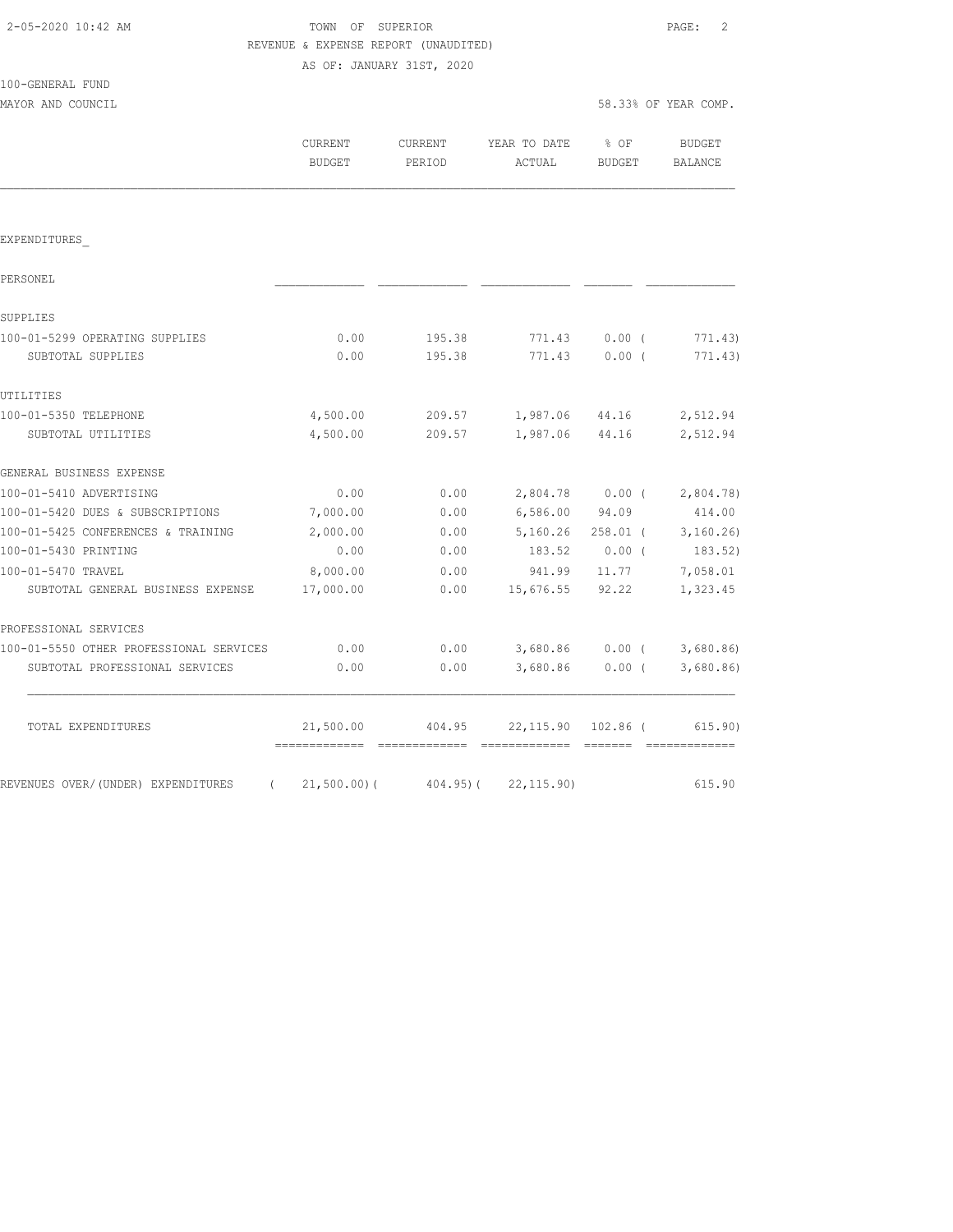# 2-05-2020 10:42 AM TOWN OF SUPERIOR PAGE: 3 REVENUE & EXPENSE REPORT (UNAUDITED)

AS OF: JANUARY 31ST, 2020

TOWN MANAGER 58.33% OF YEAR COMP.

|                                                                                  | <b>CURRENT</b><br>CURRENT<br><b>BUDGET</b><br>PERIOD |          | YEAR TO DATE<br>ACTUAL                        | % OF<br><b>BUDGET</b> | <b>BUDGET</b><br>BALANCE |
|----------------------------------------------------------------------------------|------------------------------------------------------|----------|-----------------------------------------------|-----------------------|--------------------------|
| EXPENDITURES                                                                     |                                                      |          |                                               |                       |                          |
|                                                                                  |                                                      |          |                                               |                       |                          |
| PERSONEL                                                                         |                                                      |          |                                               |                       |                          |
| 100-02-5100 SALARIES                                                             | 71,482.00                                            | 0.00     | 32,044.35                                     | 44.83                 | 39, 437.65               |
| 100-02-5151 FICA                                                                 | 4,432.00                                             | 0.00     | 1,986.79                                      | 44.83                 | 2,445.21                 |
| 100-02-5152 MEDICARE                                                             | 1,036.00                                             | 0.00     | 464.62                                        | 44.85                 | 571.38                   |
| 100-02-5153 STATE UNEMPLOYMENT                                                   | 49.00                                                | 0.00     | 0.00                                          | 0.00                  | 49.00                    |
| 100-02-5154 WORKERS COMP INSURANCE                                               | 205.00                                               | 0.00     | 0.00                                          | 0.00                  | 205.00                   |
| 100-02-5161 ARIZONA STATE RETIREMENT                                             | 8,535.00                                             | 0.00     | 3,880.63                                      | 45.47                 | 4,654.37                 |
| 100-02-5162 LIFE INSURANCE                                                       | 64.00                                                | 6.70     | 46.90                                         | 73.28                 | 17.10                    |
| 100-02-5163 HEALTH INSURANCE                                                     | 14,867.00                                            | 1,373.72 | 10,989.76                                     | 73.92                 | 3,877.24                 |
| 100-02-5164 DENTAL INSURANCE                                                     | 296.00                                               | 31.58    | 221.06                                        | 74.68                 | 74.94                    |
| SUBTOTAL PERSONEL                                                                | 100,966.00                                           | 1,412.00 | 49,634.11                                     | 49.16                 | 51, 331.89               |
| SUPPLIES                                                                         |                                                      |          |                                               |                       |                          |
| 100-02-5299 OPERATING SUPPLIES                                                   | 0.00                                                 | 239.93   | 371.61                                        | $0.00$ (              | 371.61)                  |
| SUBTOTAL SUPPLIES                                                                | 0.00                                                 | 239.93   | 371.61                                        | $0.00$ (              | 371.61)                  |
| UTILITIES                                                                        |                                                      |          |                                               |                       |                          |
| 100-02-5350 TELEPHONE                                                            | 0.00                                                 | 28.76    | 510.66                                        | $0.00$ (              | 510.66                   |
| SUBTOTAL UTILITIES                                                               | 0.00                                                 | 28.76    | 510.66                                        | $0.00$ (              | 510.66)                  |
| GENERAL BUSINESS EXPENSE                                                         |                                                      |          |                                               |                       |                          |
| 100-02-5420 DUES & SUBSCRIPTIONS                                                 | 0.00                                                 | 30.00    | 230.00                                        | $0.00$ (              | 230.00)                  |
| 100-02-5425 CONFERENCE & TRAINING                                                | 4,000.00                                             | 591.80   | 3,426.83                                      | 85.67                 | 573.17                   |
| 100-02-5470 TRAVEL                                                               | 1,000.00                                             | 0.00     | 0.00                                          | 0.00                  | 1,000.00                 |
| SUBTOTAL GENERAL BUSINESS EXPENSE                                                | 5,000.00                                             | 621.80   | 3,656.83                                      | 73.14                 | 1,343.17                 |
| REPAIR/MAINTENANCE                                                               |                                                      |          |                                               |                       |                          |
| 100-02-5641 VEHICLE FUEL                                                         | 0.00                                                 | 0.00     | 296.35                                        | 0.00(                 | 296.35                   |
| SUBTOTAL REPAIR/MAINTENANCE                                                      |                                                      |          | $0.00$ 0.00 296.35 0.00 (                     |                       | 296.35)                  |
| DEBT SERVICE                                                                     |                                                      |          |                                               |                       |                          |
| TOTAL EXPENDITURES                                                               |                                                      |          | 105,966.00 2,302.49 54,469.56 51.40 51,496.44 |                       |                          |
| REVENUES OVER/(UNDER) EXPENDITURES (105,966.00)(2,302.49)(54,469.56) (51,496.44) |                                                      |          |                                               |                       |                          |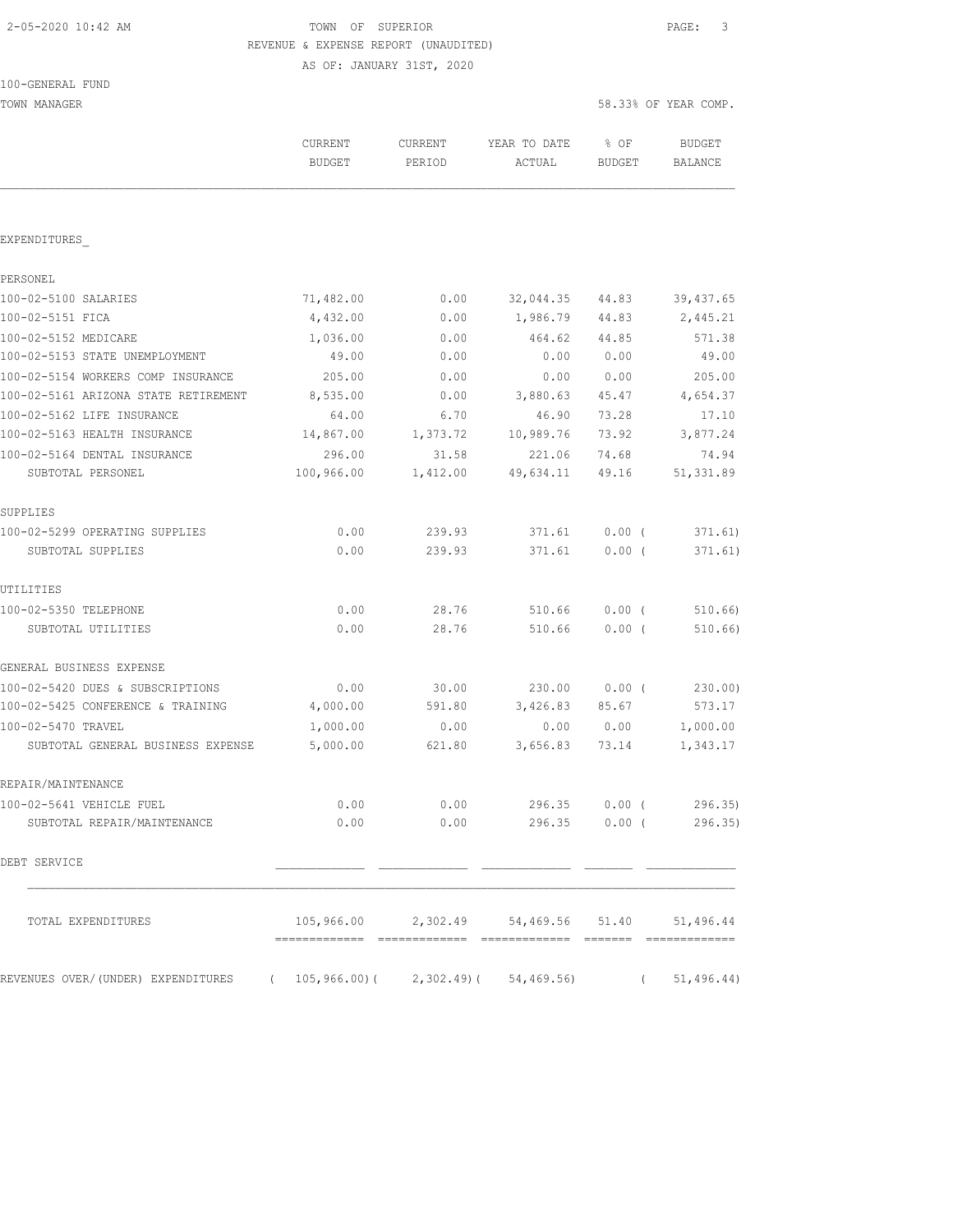| 2-05-2020 10:42 AM |  |
|--------------------|--|

# TOWN OF SUPERIOR **10:42 AM TOWN OF SUPERIOR** REVENUE & EXPENSE REPORT (UNAUDITED)

AS OF: JANUARY 31ST, 2020

#### 100-GENERAL FUND

|  |  |        | YEAR TO DATE |        | $8$ OF | <b>BUDGET</b> |  |
|--|--|--------|--------------|--------|--------|---------------|--|
|  |  | ACTUAL |              | BUDGET |        | BALANCE       |  |
|  |  |        |              |        |        |               |  |

### EXPENDITURES\_

| PERSONEL                           |            |          |              |       |            |
|------------------------------------|------------|----------|--------------|-------|------------|
| SUPPLIES                           |            |          |              |       |            |
| PROFESSIONAL SERVICES              |            |          |              |       |            |
| 100-03-5540 LEGAL SERVICES         | 63,000.00  | 0.00     | 37,963.62    | 60.26 | 25,036.38  |
| SUBTOTAL PROFESSIONAL SERVICES     | 63,000.00  | 0.00     | 37,963.62    | 60.26 | 25,036.38  |
| TOTAL EXPENDITURES                 | 63,000.00  | 0.00     | 37,963.62    | 60.26 | 25,036.38  |
| REVENUES OVER/(UNDER) EXPENDITURES | 63,000.00) | $0.00$ ( | 37, 963, 62) |       | 25,036.38) |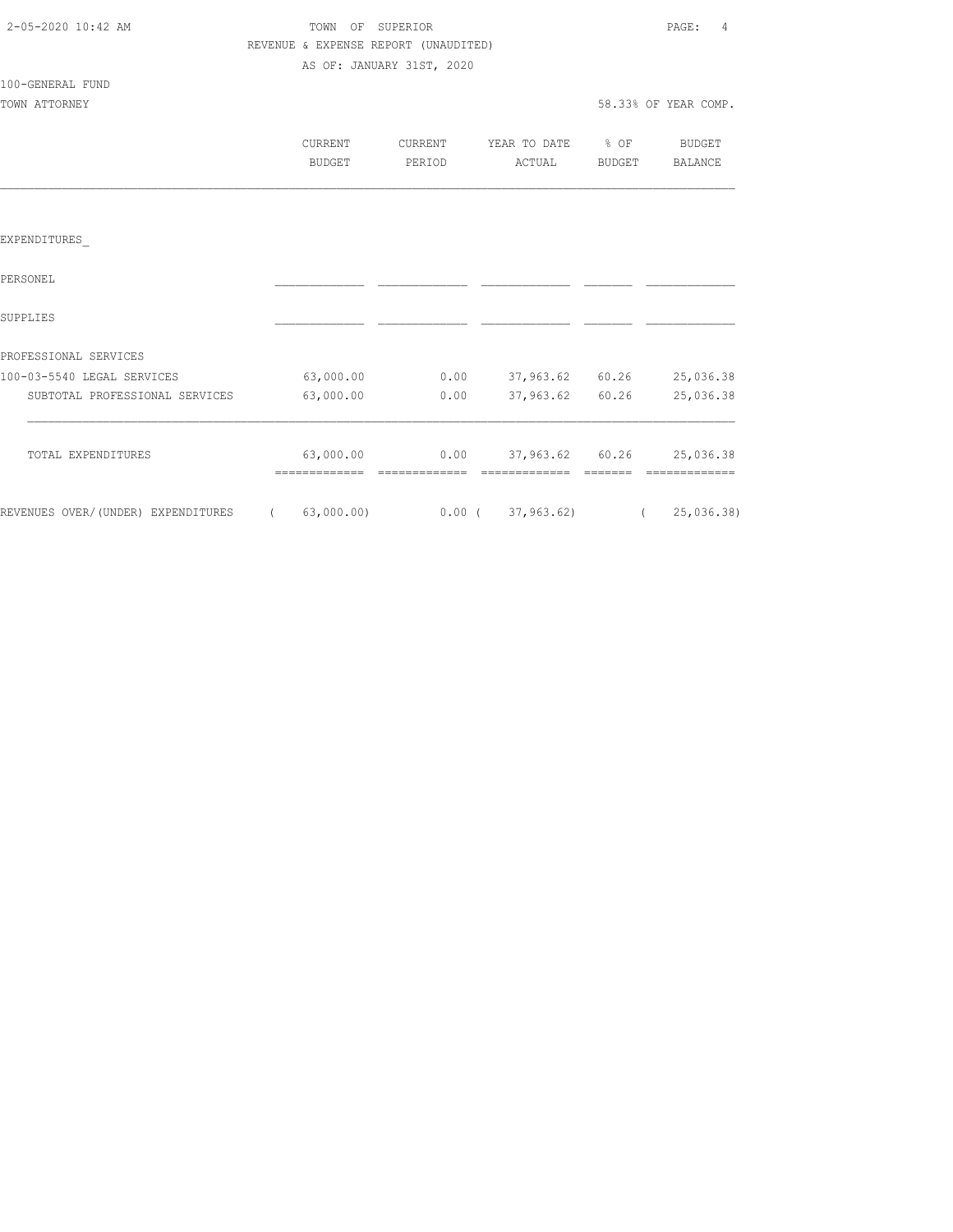# 2-05-2020 10:42 AM TOWN OF SUPERIOR PAGE: 5 REVENUE & EXPENSE REPORT (UNAUDITED)

AS OF: JANUARY 31ST, 2020

| MAGISTRATE                                          |                                         |                   |                                                       |                       | 58.33% OF YEAR COMP.     |
|-----------------------------------------------------|-----------------------------------------|-------------------|-------------------------------------------------------|-----------------------|--------------------------|
|                                                     | <b>CURRENT</b><br><b>BUDGET</b>         | CURRENT<br>PERIOD | YEAR TO DATE<br>ACTUAL                                | % OF<br><b>BUDGET</b> | <b>BUDGET</b><br>BALANCE |
| REVENUES                                            |                                         |                   |                                                       |                       |                          |
| BUSINESS SERVICES                                   |                                         |                   |                                                       |                       |                          |
| 100-04-4250 FINES                                   | 0.00                                    | 5.51              | 47.00                                                 | 0.00(                 | 47.00)                   |
| 100-04-4251 MFTG - MAGISTRATE COURT                 | 0.00                                    | 0.00              | 206.19                                                | $0.00$ (              | 206.19                   |
| SUBTOTAL BUSINESS SERVICES                          | 0.00                                    | 5.51              | 253.19                                                | 0.00(                 | 253.19                   |
| TOTAL REVENUES                                      | 0.00<br>=============================== | 5.51              | 253.19<br>2222222222222 2222222                       | $0.00$ (              | 253.19<br>=============  |
| EXPENDITURES                                        |                                         |                   |                                                       |                       |                          |
| PERSONEL                                            |                                         |                   |                                                       |                       |                          |
| 100-04-5100 SALARIES                                | 13,670.00                               | 0.00              | 6,406.40                                              | 46.86                 | 7,263.60                 |
| 100-04-5151 FICA                                    | 848.00                                  | 0.00              | 397.15                                                | 46.83                 | 450.85                   |
| 100-04-5152 MEDICARE                                | 198.00                                  | 0.00              | 92.95                                                 | 46.94                 | 105.05                   |
| 100-04-5153 STATE UNEMPLOYMENT                      | 183.00                                  | 0.00              | 45.00                                                 | 24.59                 | 138.00                   |
| 100-04-5154 WORKERS COMP INSURANCE                  | 198.00                                  | 145.00            | 360.00                                                | 181.82 (              | 162.00)                  |
| 100-04-5161 ARIZONA STATE RETIREMENT                | 1,632.00                                | 0.00              | 600.68                                                | 36.81                 | 1,031.32                 |
| SUBTOTAL PERSONEL                                   | 16,729.00                               | 145.00            | 7,902.18                                              | 47.24                 | 8,826.82                 |
| SUPPLIES                                            |                                         |                   |                                                       |                       |                          |
| 100-04-5210 OFFICE SUPPLIES                         | 886.00                                  | 0.00              | 0.00                                                  | 0.00                  | 886.00                   |
| 100-04-5299 OPERATING SUPPLIES<br>SUBTOTAL SUPPLIES | 5,000.00<br>5,886.00                    | 0.00<br>0.00      | 0.00<br>0.00                                          | 0.00<br>0.00          | 5,000.00<br>5,886.00     |
| GENERAL BUSINESS EXPENSE                            |                                         |                   |                                                       |                       |                          |
| 100-04-5470 TRAVEL                                  | 0.00                                    | 0.00              | 319.14                                                | 0.00(                 | 319.14)                  |
| 100-04-5471 AUDIT & ACCOUNTING                      | $1,500.00$ (                            | 1,362.59          | 2,052.60                                              | 136.84 (              | 552.60)                  |
| SUBTOTAL GENERAL BUSINESS EXPENSE                   |                                         |                   | $1,500.00$ ( $1,362.59$ ) $2,371.74$ 158.12 ( 871.74) |                       |                          |
| PROFESSIONAL SERVICES                               |                                         |                   |                                                       |                       |                          |
| CAPITAL OUTLAY                                      |                                         |                   |                                                       |                       |                          |
| 100-04-5720 OFFICE EQUIPMENT                        | 1,000.00                                | 0.00              | 375.00 37.50                                          |                       | 625.00                   |
| SUBTOTAL CAPITAL OUTLAY                             | 1,000.00                                | 0.00              | 375.00                                                | 37.50                 | 625.00                   |
| TOTAL EXPENDITURES                                  |                                         |                   | 25,115.00 ( 1,217.59) 10,648.92 42.40                 |                       | 14,466.08                |
| REVENUES OVER/(UNDER) EXPENDITURES (25,115.00)      |                                         |                   | $1,223.10$ ( $10,395.73$ )                            | $\left($              | 14,719.27)               |
|                                                     |                                         |                   |                                                       |                       |                          |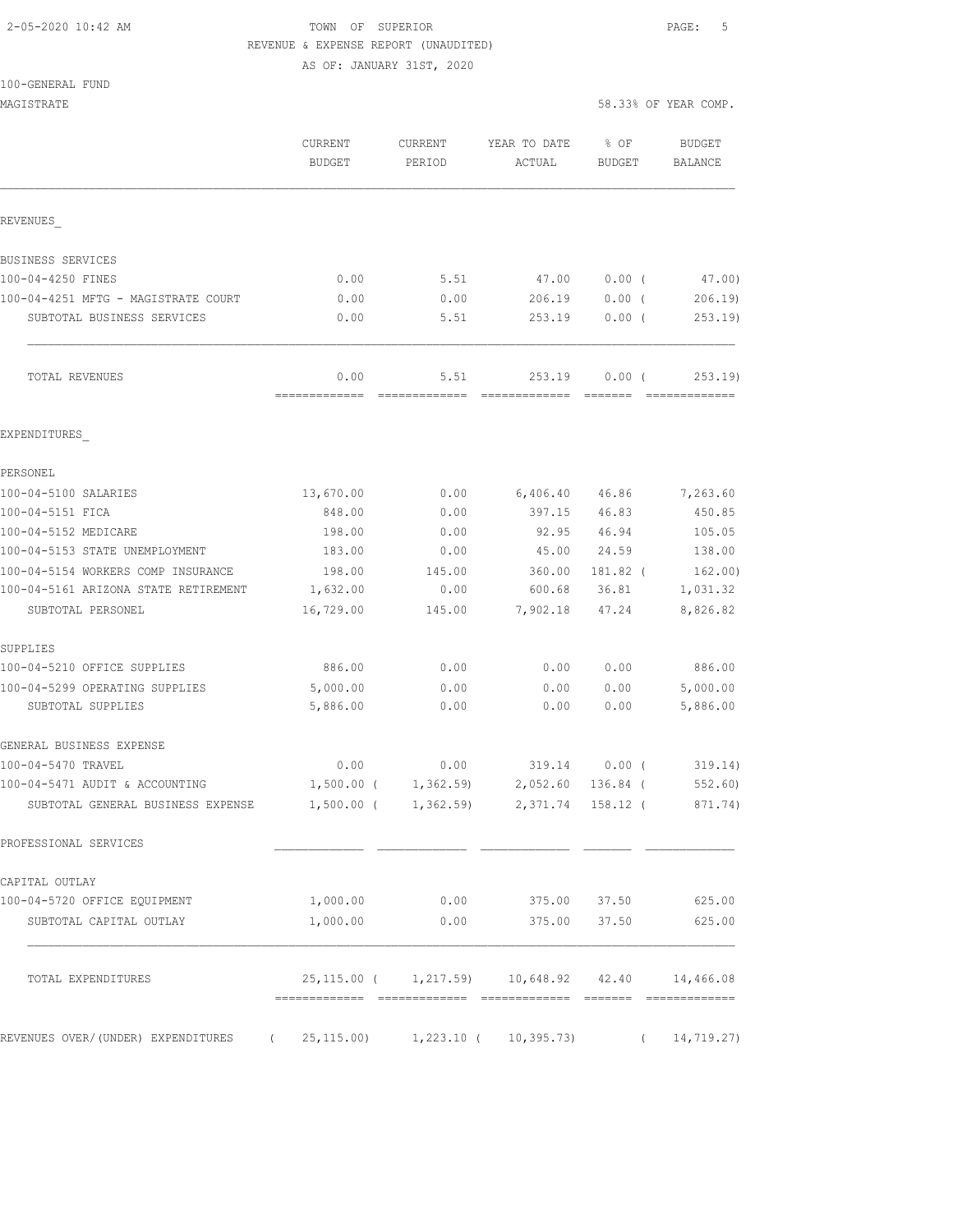#### 2-05-2020 10:42 AM TOWN OF SUPERIOR PAGE: 6 REVENUE & EXPENSE REPORT (UNAUDITED)

AS OF: JANUARY 31ST, 2020

# 100-GENERAL FUND

ADMIN/TOWN CLERK 6.33% OF YEAR COMP.

|                                          | CURRENT<br><b>BUDGET</b> | CURRENT<br>PERIOD | YEAR TO DATE<br>ACTUAL | % OF<br><b>BUDGET</b> | <b>BUDGET</b><br><b>BALANCE</b> |
|------------------------------------------|--------------------------|-------------------|------------------------|-----------------------|---------------------------------|
| REVENUES                                 |                          |                   |                        |                       |                                 |
| BUSINESS SERVICES                        |                          |                   |                        |                       |                                 |
| 100-05-4240 ADMIN FEES (FAX/COPY/NOTARY) | 0.00                     | 47.75             | 296.50                 | $0.00$ (              | 296.50                          |
| SUBTOTAL BUSINESS SERVICES               | 0.00                     | 47.75             | 296.50                 | $0.00$ (              | 296.50)                         |
| GRANTS                                   |                          |                   |                        |                       |                                 |
| 100-05-4600 ADMIN RENUE                  | 0.00                     | 0.00              | 117.30                 | $0.00$ (              | 117.30)                         |
| 100-05-4601 CC CONVENIENCE FEE           | 0.00                     | 81.69             | 670.28                 | $0.00$ (              | 670.28                          |
| SUBTOTAL GRANTS                          | 0.00                     | 81.69             | 787.58                 | $0.00$ (              | 787.58)                         |
| TOTAL REVENUES                           | 0.00<br>----------       | 129.44            | 1,084.08               |                       | $0.00$ ( $1,084.08$ )           |
| EXPENDITURES                             |                          |                   |                        |                       |                                 |
| PERSONEL                                 |                          |                   |                        |                       |                                 |
| 100-05-5100 SALARIES                     | 101,255.00               | 0.00              |                        | 45,883.40 45.31       | 55, 371.60                      |
| 100-05-5101 OVERTIME                     | 0.00                     | 0.00              | 1,339.05               | $0.00$ (              | 1,339.05                        |
| 100-05-5151 FICA                         | 6,278.00                 | 0.00              | 2,820.63               | 44.93                 | 3,457.37                        |
| 100-05-5152 MEDICARE                     | 1,468.00                 | 0.00              | 659.65                 | 44.94                 | 808.35                          |
| 100-05-5153 STATE UNEMPLOYMENT           | 146.00                   | 0.00              | 0.00                   | 0.00                  | 146.00                          |
| 100-05-5154 WORKERS COMP INSURANCE       | 291.00                   | 91.00             | 253.00                 | 86.94                 | 38.00                           |
| 100-05-5161 ARIZONA STATE RETIREMENT     | 12,090.00                | 0.00              | 5,718.66               | 47.30                 | 6,371.34                        |
| 100-05-5162 LIFE INSURANCE               | 193.00                   | 20.10             | 176.95                 | 91.68                 | 16.05                           |
| 100-05-5163 HEALTH INSURANCE             | 12,412.00                | 1,298.28          | 10,386.24              | 83.68                 | 2,025.76                        |
| 100-05-5164 DENTAL INSURANCE             | 887.00                   | 94.74             | 663.18                 | 74.77                 | 223.82                          |
| SUBTOTAL PERSONEL                        | 135,020.00               | 1,504.12          | 67,900.76              | 50.29                 | 67, 119.24                      |
| SUPPLIES                                 |                          |                   |                        |                       |                                 |
| 100-05-5210 OFFICE SUPPLIES              | 10,000.00                | 210.31            | 7,741.27               | 77.41                 | 2,258.73                        |
| 100-05-5299 OPERATING SUPPLIES           | 5,000.00                 | 625.41            |                        | 5,499.07 109.98 (     | 499.07)                         |
| SUBTOTAL SUPPLIES                        | 15,000.00                | 835.72            | 13,240.34              | 88.27                 | 1,759.66                        |
| UTILITIES                                |                          |                   |                        |                       |                                 |
| 100-05-5310 ELECTRICITY                  | 18,910.00                | 0.00              | 12,185.41              | 64.44                 | 6,724.59                        |
| 100-05-5320 GAS                          | 1,200.00                 | 257.62            | 688.33                 | 57.36                 | 511.67                          |
| 100-05-5350 TELEPHONE                    | 4,000.00                 | 0.00              | 1,486.21               | 37.16                 | 2,513.79                        |
| 100-05-5360 WATER                        | 2,300.00                 | 108.39            | 762.59                 | 33.16                 | 1,537.41                        |
| 100-05-5380 SECURITY                     | 1,230.00                 | 0.00              | 0.00                   | 0.00                  | 1,230.00                        |
| SUBTOTAL UTILITIES                       | 27,640.00                | 366.01            | 15, 122.54             | 54.71                 | 12,517.46                       |
| GENERAL BUSINESS EXPENSE                 |                          |                   |                        |                       |                                 |
| 100-05-5410 ADVERTISING                  | 6,000.00                 | 679.03            | 4,394.76               | 73.25                 | 1,605.24                        |
| 100-05-5420 DUES & SUBSCRIPTIONS         | 9,000.00                 | 347.46            | 3,738.64               | 41.54                 | 5,261.36                        |
| 100-05-5425 CONFERENCES & TRAINING       | 0.00                     | 400.00            | 1,789.34               | $0.00$ (              | 1,789.34)                       |
| 100-05-5430 PRINTING                     | 5,120.00                 | 100.16            | 1,316.50               | 25.71                 | 3,803.50                        |
| 100-05-5440 ELECTIONS                    | 5,000.00                 | 0.00              | 0.00                   | 0.00                  | 5,000.00                        |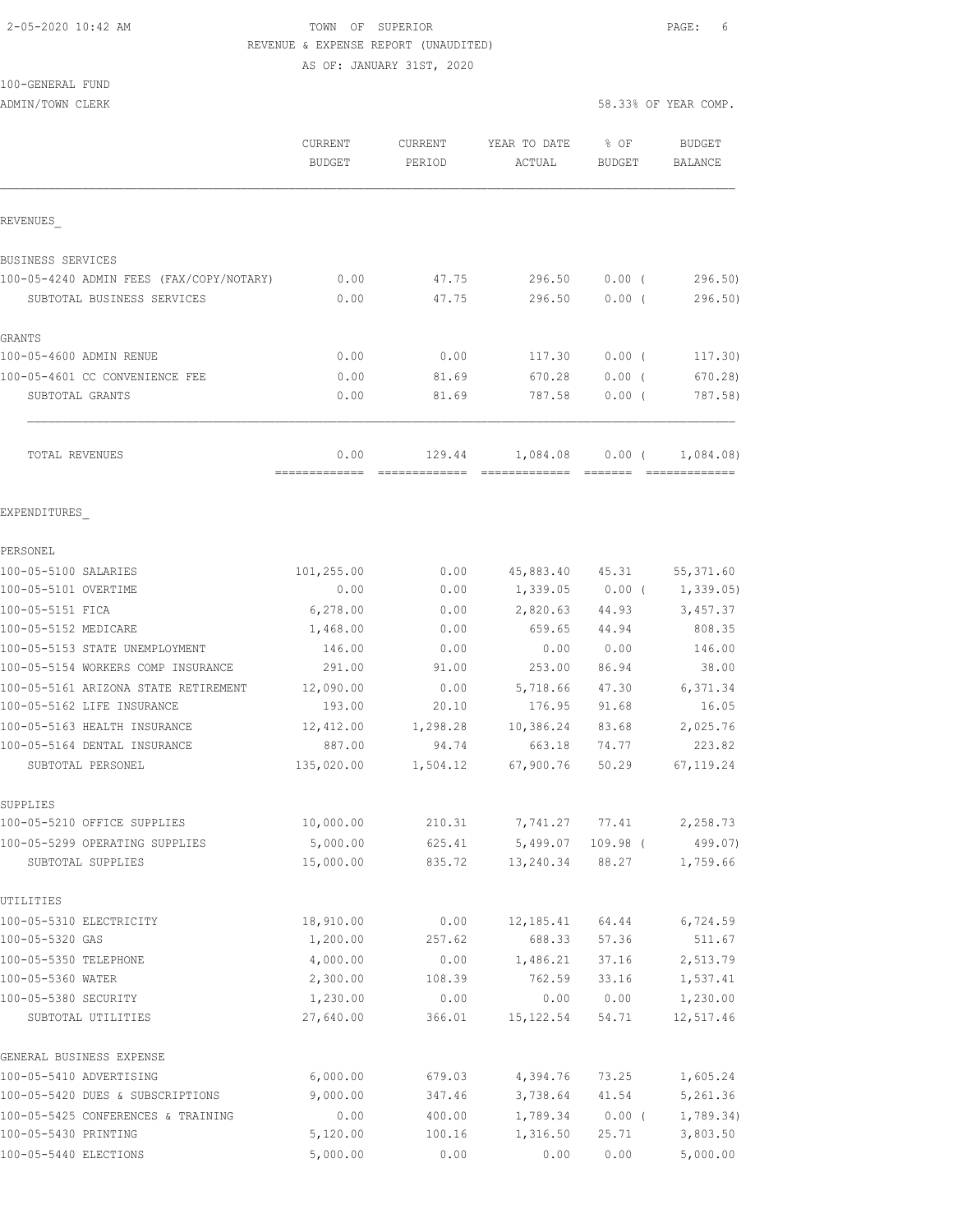#### 2-05-2020 10:42 AM TOWN OF SUPERIOR PAGE: 7 REVENUE & EXPENSE REPORT (UNAUDITED)

AS OF: JANUARY 31ST, 2020

# 100-GENERAL FUND

ADMIN/TOWN CLERK 58.33% OF YEAR COMP.

|                                                | CURRENT<br><b>BUDGET</b> | CURRENT<br>PERIOD | YEAR TO DATE<br>ACTUAL | % OF<br><b>BUDGET</b> | <b>BUDGET</b><br><b>BALANCE</b> |
|------------------------------------------------|--------------------------|-------------------|------------------------|-----------------------|---------------------------------|
|                                                |                          |                   |                        |                       |                                 |
| 100-05-5460 POSTAGE                            | 6,000.00                 | 208.78            | 1,538.07               | 25.63                 | 4,461.93                        |
| 100-05-5471 AUDIT & ACCOUNTING                 | $0.00$ (                 | 1, 362.59         | 2,052.60               | 0.00(                 | 2,052.60)                       |
| 100-05-5480 GENERAL INSURANCE                  | 12,820.00                | 0.00              | 10,369.13              | 80.88                 | 2,450.87                        |
| 100-05-5491 FINANCE/BANK FEES                  | 3,000.00                 | 0.00              | 3,327.38               | $110.91$ (            | 327.38)                         |
| SUBTOTAL GENERAL BUSINESS EXPENSE              | 46,940.00                | 372.84            | 28,526.42              | 60.77                 | 18, 413.58                      |
| PROFESSIONAL SERVICES                          |                          |                   |                        |                       |                                 |
| 100-05-5520 CONTRACT                           | 0.00                     | 800.00            | 4,800.00               | $0.00$ (              | 4,800.00)                       |
| 100-05-5550 OTHER PROFESSIONAL SERVICES        | 67,000.00                | 3,758.43          | 32,050.22              | 47.84                 | 34,949.78                       |
| 100-05-5590 AUDIT & ACCOUNTING                 | 1,545.00                 | 0.00              | 0.00                   | 0.00                  | 1,545.00                        |
| SUBTOTAL PROFESSIONAL SERVICES                 | 68,545.00                | 4,558.43          | 36,850.22              | 53.76                 | 31,694.78                       |
| REPAIR/MAINTENANCE                             |                          |                   |                        |                       |                                 |
| 100-05-5640 AUTO & TRUCK REPAIRS               | 1,000.00                 | 0.00              | 0.00                   | 0.00                  | 1,000.00                        |
| 100-05-5641 GAS & OIL                          | 500.00                   | 0.00              | 303.80                 | 60.76                 | 196.20                          |
| SUBTOTAL REPAIR/MAINTENANCE                    | 1,500.00                 | 0.00              | 303.80                 | 20.25                 | 1,196.20                        |
| CAPITAL OUTLAY                                 |                          |                   |                        |                       |                                 |
| 100-05-5710 BUILDING                           | 9,000.00                 | 333.33            | 1,999.98               | 22.22                 | 7,000.02                        |
| 100-05-5720 OFFICE EQUIPMENT                   | 5,000.00                 | 0.00              | 318.43                 | 6.37                  | 4,681.57                        |
| 100-05-5750 OTHER EQUIP/SMALL TOOLS            | 0.00                     | 0.00              | 394.69                 | $0.00$ (              | 394.69                          |
| 100-05-5780 COMPUTER/INCODE SOFTWARE           | 32,539.00                | 121.00            | 7,692.26               | 23.64                 | 24,846.74                       |
| SUBTOTAL CAPITAL OUTLAY                        | 46,539.00                | 454.33            | 10,405.36              | 22.36                 | 36, 133.64                      |
| DEBT SERVICE                                   |                          |                   |                        |                       |                                 |
| 100-05-5900 DEBT SERVICE:<br>PRINCIPAL         | 0.00                     | 0.00              | 1,353.62               | $0.00$ (              | 1, 353.62)                      |
| 100-05-5901 DEBT SERVCE INTEREST               | 0.00                     | 0.00              | 337.87                 | $0.00$ (              | 337.87)                         |
| SUBTOTAL DEBT SERVICE                          | 0.00                     | 0.00              | 1,691.49               | $0.00$ (              | 1,691.49                        |
| TOTAL EXPENDITURES                             | 341,184.00               | 8,091.45          | 174,040.93             | 51.01                 | 167, 143.07                     |
| REVENUES OVER/(UNDER) EXPENDITURES<br>$\left($ | $341, 184.00$ (          | 7,962.01)(        | 172,956.85)            | $\left($              | 168, 227.15)                    |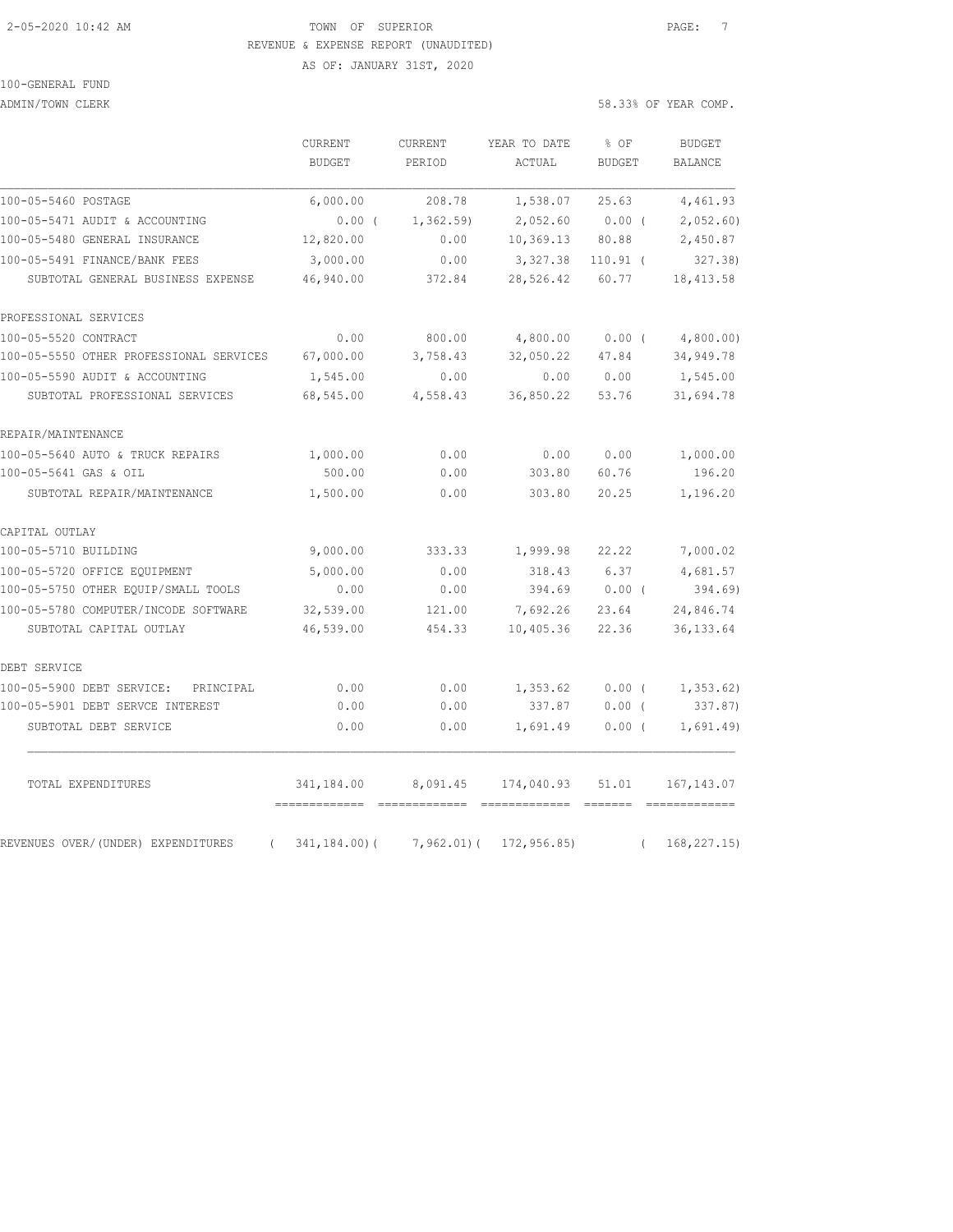| 2-05-2020 10:42 AM                             | TOWN OF SUPERIOR  | REVENUE & EXPENSE REPORT (UNAUDITED) |                                              |                   | PAGE:<br>8           |
|------------------------------------------------|-------------------|--------------------------------------|----------------------------------------------|-------------------|----------------------|
|                                                |                   | AS OF: JANUARY 31ST, 2020            |                                              |                   |                      |
| 100-GENERAL FUND                               |                   |                                      |                                              |                   |                      |
| FINANCE                                        |                   |                                      |                                              |                   | 58.33% OF YEAR COMP. |
|                                                | CURRENT<br>BUDGET | CURRENT<br>PERIOD                    | YEAR TO DATE<br>ACTUAL                       | % OF<br>BUDGET    | BUDGET<br>BALANCE    |
| REVENUES                                       |                   |                                      |                                              |                   |                      |
| GRANTS                                         |                   |                                      |                                              |                   |                      |
|                                                |                   |                                      |                                              |                   |                      |
| EXPENDITURES                                   |                   |                                      |                                              |                   |                      |
| PERSONEL                                       |                   |                                      |                                              |                   |                      |
| SUPPLIES                                       |                   |                                      |                                              |                   |                      |
| 100-06-5299 OPERATING SUPPLIES                 | 0.00              | 552.78                               | 3,078.36                                     | $0.00$ (          | 3,078.36             |
| SUBTOTAL SUPPLIES                              | 0.00              | 552.78                               | 3,078.36                                     | $0.00$ (          | 3,078.36             |
| UTILITIES                                      |                   |                                      |                                              |                   |                      |
| GENERAL BUSINESS EXPENSE                       |                   |                                      |                                              |                   |                      |
| 100-06-5471 AUDIT & ACCOUNTING                 |                   | $0.00$ ( $1,362.59$ )                |                                              | $2,052.60$ 0.00 ( | 2,052.60)            |
| 100-06-5480 GENERAL INSURANCE                  | 12,820.00         | 0.00                                 | 0.00                                         | 0.00              | 12,820.00            |
| 100-06-5491 FINANCE/BANK FEES                  | 9,100.00          | 516.60                               | 4,535.60                                     | 49.84             | 4,564.40             |
| SUBTOTAL GENERAL BUSINESS EXPENSE              | $21,920.00$ (     | 845.99)                              | 6,588.20                                     | 30.06             | 15,331.80            |
| PROFESSIONAL SERVICES                          |                   |                                      |                                              |                   |                      |
| 100-06-5550 OTHER PROFESSIONAL SERVICES        | 46,000.00         | 0.00                                 | 23,885.00                                    | 51.92             | 22, 115.00           |
| 100-06-5590 AUDIT & ACCOUNTING                 | 1,545.00          | 0.00                                 | 0.00                                         | 0.00              | 1,545.00             |
| SUBTOTAL PROFESSIONAL SERVICES                 | 47,545.00         | 0.00                                 | 23,885.00                                    | 50.24             | 23,660.00            |
| CAPITAL OUTLAY                                 |                   |                                      |                                              |                   |                      |
| TOTAL EXPENDITURES                             |                   |                                      | 69,465.00 (293.21) 33,551.56 48.30 35,913.44 |                   |                      |
| REVENUES OVER/(UNDER) EXPENDITURES (69,465.00) |                   |                                      | 293.21 ( 33,551.56) ( 35,913.44)             |                   |                      |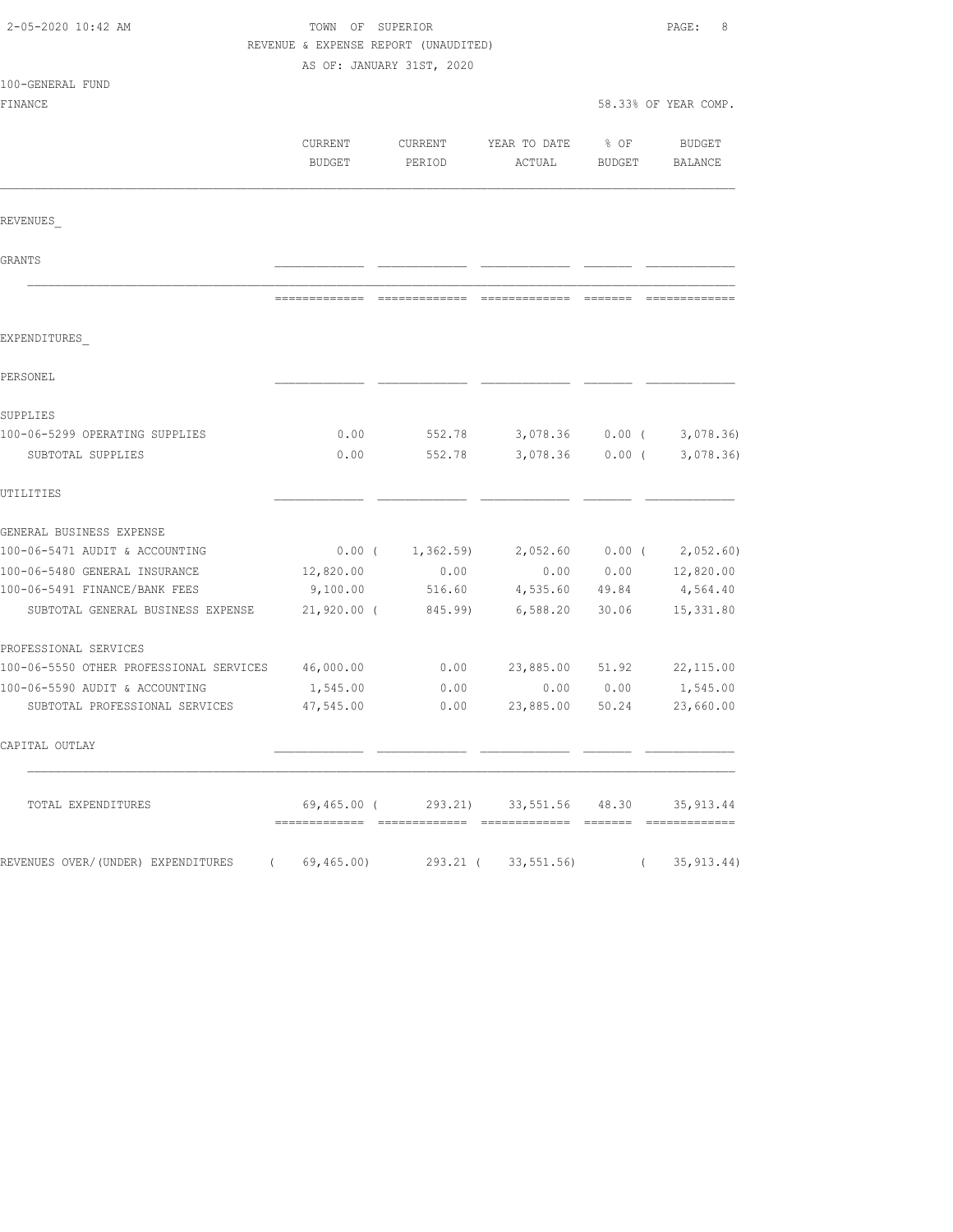# 2-05-2020 10:42 AM TOWN OF SUPERIOR PAGE: 9 REVENUE & EXPENSE REPORT (UNAUDITED)

AS OF: JANUARY 31ST, 2020

#### 100-GENERAL FUND

| POLICE                                             |                          |                          |                        | 58.33% OF YEAR COMP.  |                          |
|----------------------------------------------------|--------------------------|--------------------------|------------------------|-----------------------|--------------------------|
|                                                    | CURRENT<br><b>BUDGET</b> | <b>CURRENT</b><br>PERIOD | YEAR TO DATE<br>ACTUAL | % OF<br><b>BUDGET</b> | <b>BUDGET</b><br>BALANCE |
| REVENUES                                           |                          |                          |                        |                       |                          |
| BUSINESS SERVICES                                  |                          |                          |                        |                       |                          |
| 100-07-4230 PD SERVICES-IMPOUND/FING PRI           | 3,000.00                 | 643.88 (                 | 2,589.87)              | $86.33 -$             | 5,589.87                 |
| 100-07-4250 TRAFFIC FINES                          | 14,000.00                | 1,477.57                 | 9,144.09               | 65.31                 | 4,855.91                 |
| SUBTOTAL BUSINESS SERVICES                         | 17,000.00                | 2,121.45                 | 6,554.22               | 38.55                 | 10,445.78                |
| GRANTS                                             |                          |                          |                        |                       |                          |
| 100-07-4600 REVENUE                                | 0.00                     | 0.00                     | 979.76                 | $0.00$ (              | 979.76)                  |
| SUBTOTAL GRANTS                                    | 0.00                     | 0.00                     | 979.76                 | $0.00$ (              | 979.76)                  |
| CONTRIBUTIONS                                      |                          |                          |                        |                       |                          |
| TOTAL REVENUES                                     | 17,000.00                | 2,121.45                 | 7,533.98               | 44.32                 | 9,466.02                 |
| EXPENDITURES                                       |                          |                          |                        |                       |                          |
| PERSONEL                                           |                          |                          |                        |                       |                          |
| 100-07-5100 SALARIES                               | 448,255.00               | 0.00                     | 225, 373.63            | 50.28                 | 222,881.37               |
| 100-07-5101 OVERTIME                               | 30,000.00                | 0.00                     | 9,365.96               | 31.22                 | 20,634.04                |
| 100-07-5151 FICA                                   | 4,054.00                 | 0.00                     | 1,775.16               | 43.79                 | 2,278.84                 |
| 100-07-5152 MEDICARE                               | 6,320.00                 | 0.00                     | 3,246.23               | 51.36                 | 3,073.77                 |
| 100-07-5153 STATE UNEMPLOYMENT                     | 579.00                   | 0.00                     | 167.11                 | 28.86                 | 411.89                   |
| 100-07-5154 WORKERS COMP INSURANCE                 | 27,817.00                | 7,941.00                 | 23,622.00              | 84.92                 | 4,195.00                 |
| 100-07-5160 PUBLIC SAFETY RETIREMENT               | 77,317.00                | 7,361.24                 | 55,291.29              | 71.51                 | 22,025.71                |
| 100-07-5161 ARIZONA STATE RETIREMENT               | 0.00                     | 0.00                     | 1,613.96               | $0.00$ (              | 1,613.96)                |
| 100-07-5162 LIFE INSURANCE                         | 683.00                   | 67.00                    | 520.30                 | 76.18                 | 162.70                   |
| 100-07-5163 HEALTH INSURANCE                       | 75,898.00                | 6,360.49                 | 51,533.06              | 67.90                 | 24,364.94                |
| 100-07-5164 DENTAL INSURANCE<br>SUBTOTAL PERSONEL  | 3,143.00<br>674,066.00   | 277.52<br>22,007.25      | 1,931.16<br>374,439.86 | 61.44<br>55.55        | 1,211.84<br>299,626.14   |
|                                                    |                          |                          |                        |                       |                          |
| SUPPLIES<br>100-07-5227 K9 FOOD & MEDICAL SUPPLIES |                          | 0.00                     |                        |                       | 872.10                   |
| 100-07-5299 OPERATING SUPPLIES                     | 2,000.00<br>4,000.00     | 0.00                     | 1,127.90<br>5,613.60   | 56.40<br>140.34 (     | 1,613.60)                |
| SUBTOTAL SUPPLIES                                  | 6,000.00                 | 0.00                     | 6,741.50               | $112.36$ (            | 741.50)                  |
|                                                    |                          |                          |                        |                       |                          |
| UTILITIES                                          |                          |                          |                        |                       |                          |
| 100-07-5310 ELECTRICITY                            | 4,900.00                 | 0.00                     | 241.27                 | 4.92                  | 4,658.73                 |
| 100-07-5320 GAS                                    | 200.00                   | 0.00                     | 0.00                   | 0.00                  | 200.00                   |
| 100-07-5350 TELEPHONE                              | 14,000.00                | 1,568.98                 | 17,184.08              | 122.74 (              | 3,184.08)                |
| 100-07-5360 WATER                                  | 1,000.00                 | 108.38                   | 762.53                 | 76.25                 | 237.47                   |
| SUBTOTAL UTILITIES                                 | 20,100.00                | 1,677.36                 | 18,187.88              | 90.49                 | 1,912.12                 |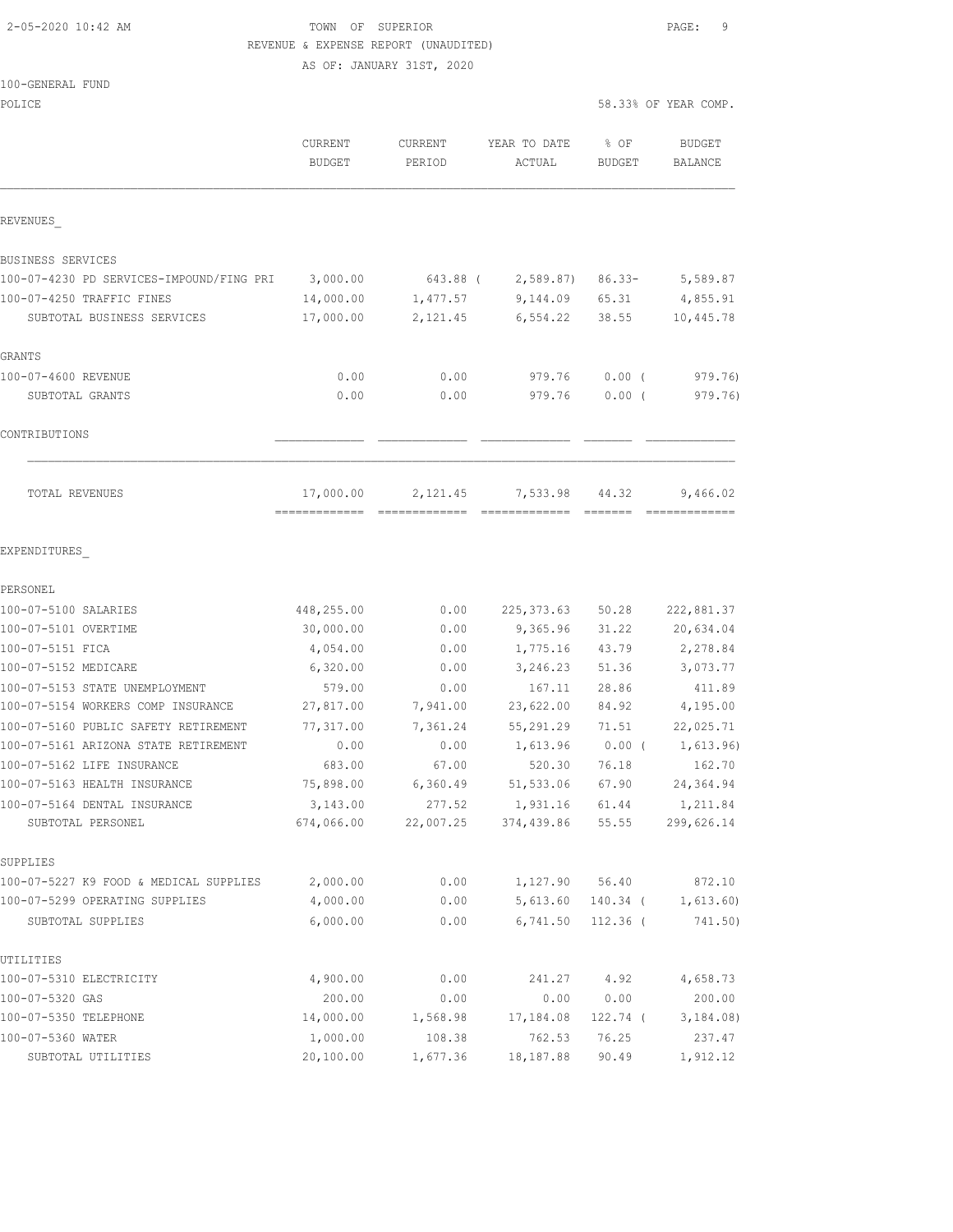#### 2-05-2020 10:42 AM TOWN OF SUPERIOR PAGE: 10 REVENUE & EXPENSE REPORT (UNAUDITED)

AS OF: JANUARY 31ST, 2020

100-GENERAL FUND

POLICE 58.33% OF YEAR COMP.

|                                                | CURRENT<br><b>BUDGET</b>                     | <b>CURRENT</b><br>PERIOD | YEAR TO DATE<br>ACTUAL               | % OF<br>BUDGET | <b>BUDGET</b><br>BALANCE      |
|------------------------------------------------|----------------------------------------------|--------------------------|--------------------------------------|----------------|-------------------------------|
| GENERAL BUSINESS EXPENSE                       |                                              |                          |                                      |                |                               |
| 100-07-5410 ADVERTISING                        | 500.00                                       | 0.00                     | 0.00                                 | 0.00           | 500.00                        |
| 100-07-5420 DUES & SUBSCRIPTIONS               | 1,000.00                                     | 0.00                     | 765.00                               | 76.50          | 235.00                        |
| 100-07-5425 CONFERENCES & TRAINING             | 0.00                                         | 0.00(                    | 9.62)                                | 0.00           | 9.62                          |
| 100-07-5430 PRINTING                           | 600.00                                       | 7.00                     | 49.00                                | 8.17           | 551.00                        |
| 100-07-5460 POSTAGE                            | 500.00                                       | 40.15                    | 295.78                               | 59.16          | 204.22                        |
| 100-07-5471 AUDIT & ACCOUNTING                 | 1,545.00 (                                   | 1,362.59                 | 2,052.60                             | $132.85$ (     | 507.60)                       |
| 100-07-5480 GENERAL INSURANCE                  | 12,820.00                                    | 0.00                     | 7,829.13                             | 61.07          | 4,990.87                      |
| SUBTOTAL GENERAL BUSINESS EXPENSE              | 16,965.00 (                                  | 1,315.44)                | 10,981.89                            | 64.73          | 5,983.11                      |
| PROFESSIONAL SERVICES                          |                                              |                          |                                      |                |                               |
| 100-07-5520 CONTRACTUAL SERVICES               | 75,000.00                                    | 0.00                     | 37,500.00                            | 50.00          | 37,500.00                     |
| 100-07-5530 Animal Control                     | 17,112.00                                    | 0.00                     | 0.00                                 | 0.00           | 17, 112.00                    |
| 100-07-5550 OTHER PROFESSIONAL SERVICES        | 2,000.00                                     | 0.00                     | 486.50                               | 24.33          | 1,513.50                      |
| SUBTOTAL PROFESSIONAL SERVICES                 | 94,112.00                                    | 0.00                     | 37,986.50                            | 40.36          | 56,125.50                     |
| REPAIR/MAINTENANCE                             |                                              |                          |                                      |                |                               |
| 100-07-5610 PARK & BLDG IMPROVEMENTS           | 0.00                                         | 0.00                     | 51.50                                | 0.00(          | 51.50)                        |
| 100-07-5640 AUTO & TRUCK REPAIRS               | 0.00                                         | 0.00                     | 1,786.41                             | $0.00$ (       | 1,786.41)                     |
| 100-07-5641 GAS & OIL                          | 21,884.00                                    | 0.00                     | 10,901.76                            | 49.82          | 10,982.24                     |
| SUBTOTAL REPAIR/MAINTENANCE                    | 21,884.00                                    | 0.00                     | 12,739.67                            | 58.21          | 9,144.33                      |
| CAPITAL OUTLAY                                 |                                              |                          |                                      |                |                               |
| TOTAL EXPENDITURES                             | 833, 127.00                                  | 22,369.17                | 461,077.30                           | 55.34          | 372,049.70                    |
| REVENUES OVER/(UNDER) EXPENDITURES<br>$\left($ | -------------- -------------<br>816,127.00)( | 20,247.72)(              | essessessesse essesse<br>453,543.32) | $\left($       | =============<br>362, 583.68) |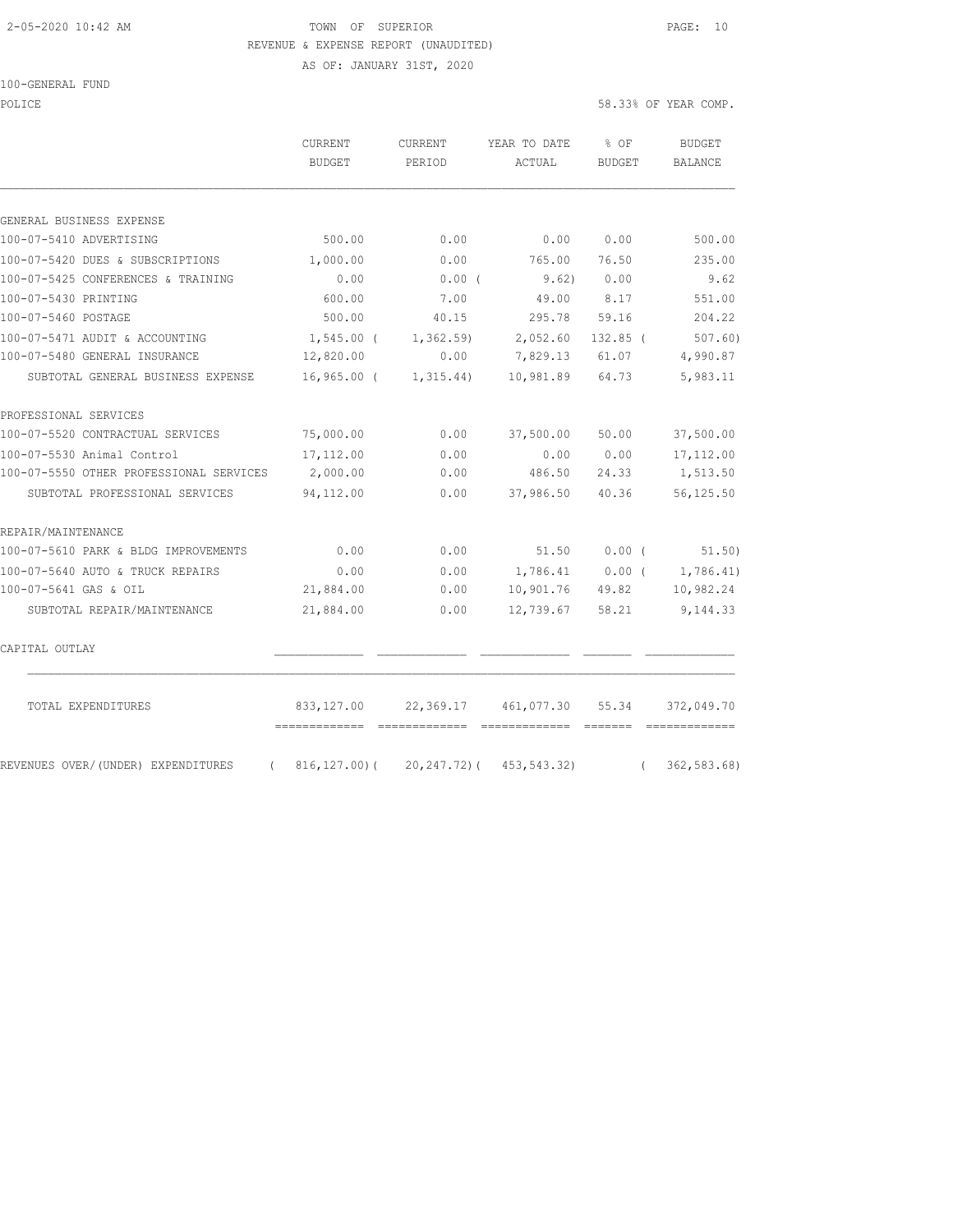# 2-05-2020 10:42 AM TOWN OF SUPERIOR PAGE: 11 REVENUE & EXPENSE REPORT (UNAUDITED)

AS OF: JANUARY 31ST, 2020

## 100-GENERAL FUND

| FIRE                                  |                          |                   |                        |                       | 58.33% OF YEAR COMP.     |
|---------------------------------------|--------------------------|-------------------|------------------------|-----------------------|--------------------------|
|                                       | CURRENT<br><b>BUDGET</b> | CURRENT<br>PERIOD | YEAR TO DATE<br>ACTUAL | % OF<br><b>BUDGET</b> | <b>BUDGET</b><br>BALANCE |
| REVENUES                              |                          |                   |                        |                       |                          |
| BUSINESS SERVICES                     |                          |                   |                        |                       |                          |
| 100-08-4240 FEES                      | 0.00                     | 0.00              | 7.00                   | $0.00$ (              | 7.00                     |
| SUBTOTAL BUSINESS SERVICES            | 0.00                     | 0.00              | 7.00                   | $0.00$ (              | 7.00)                    |
| GRANTS                                |                          |                   |                        |                       |                          |
| 100-08-4601 PUBLIC EDUCATION          | 0.00                     | 0.00              | 200.00                 | $0.00$ (              | 200.00                   |
| SUBTOTAL GRANTS                       | 0.00                     | 0.00              | 200.00                 | $0.00$ (              | 200.00)                  |
| CONTRIBUTIONS                         |                          |                   |                        |                       |                          |
| TOTAL REVENUES                        | 0.00<br>=============    | 0.00              | 207.00                 | 0.00(                 | 207.00                   |
| EXPENDITURES                          |                          |                   |                        |                       |                          |
| PERSONEL                              |                          |                   |                        |                       |                          |
| 100-08-5100 SALARIES                  | 67, 195.00               | 0.00              | 32,726.59              | 48.70                 | 34,468.41                |
| 100-08-5101 OVERTIME                  | 4,500.00                 | 0.00              | 2,152.57               | 47.83                 | 2,347.43                 |
| 100-08-5151 FICA                      | 4,234.00                 | 0.00              | 1,810.05               | 42.75                 | 2,423.95                 |
| 100-08-5152 MEDICARE                  | 990.00                   | 0.00              | 423.34                 | 42.76                 | 566.66                   |
| 100-08-5153 STATE UNEMPLOYMENT        | 171.00                   | 0.00              | 42.55                  | 24.88                 | 128.45                   |
| 100-08-5154 WORKERS COMP INSURANCE    | 3,596.00                 | 0.00              | 0.00                   | 0.00                  | 3,596.00                 |
| 100-08-5160 PUBLIC SAFETY RETIREMENT  | 9,103.00                 | 649.04            | 4,462.22               | 49.02                 | 4,640.78                 |
| 100-08-5162 LIFE INSURANCE            | 113.00                   | 9.38              | 116.41                 | $103.02$ (            | 3.41)                    |
| 100-08-5163 HEALTH INSURANCE          | 6,206.00                 | 649.14            | 5,543.12               | 89.32                 | 662.88                   |
| 100-08-5164 DENTAL INSURANCE          | 518.00                   | 44.21             | 309.47                 | 59.74                 | 208.53                   |
| SUBTOTAL PERSONEL                     | 96,626.00                | 1,351.77          | 47,586.32              | 49.25                 | 49,039.68                |
| SUPPLIES                              |                          |                   |                        |                       |                          |
| 100-08-5210 OFFICE SUPPLIES           | 250.00                   | 0.00              |                        | 0.00 0.00             | 250.00                   |
| 100-08-5215 PUBLIC EDUCATION          | 1,200.00                 | 0.00              | 1,297.86 108.16 (      |                       | 97.86)                   |
| 100-08-5225 SAFETY SUPPLIES/EQUIPMENT | 0.00                     | 0.00              |                        | 954.16 0.00 (         | 954.16)                  |
| 100-08-5299 OPERATING SUPPLIES        | 3,000.00                 | 0.00              |                        |                       | 1,477.58 49.25 1,522.42  |
| SUBTOTAL SUPPLIES                     | 4,450.00                 | 0.00              | 3,729.60               | 83.81                 | 720.40                   |
| UTILITIES                             |                          |                   |                        |                       |                          |
| 100-08-5310 ELECTRICITY               | 2,783.00                 | 0.00              | 1,404.91               | 50.48                 | 1,378.09                 |
| 100-08-5320 GAS                       | 0.00                     | 0.00              | 75.00                  | $0.00$ (              | 75.00)                   |
| 100-08-5350 TELEPHONE                 | 1,163.00                 | 38.64             | 558.02                 | 47.98                 | 604.98                   |
| 100-08-5360 WATER                     | 811.00                   | 74.44             | 555.47                 | 68.49                 | 255.53                   |
| SUBTOTAL UTILITIES                    | 4,757.00                 | 113.08            | 2,593.40               | 54.52                 | 2,163.60                 |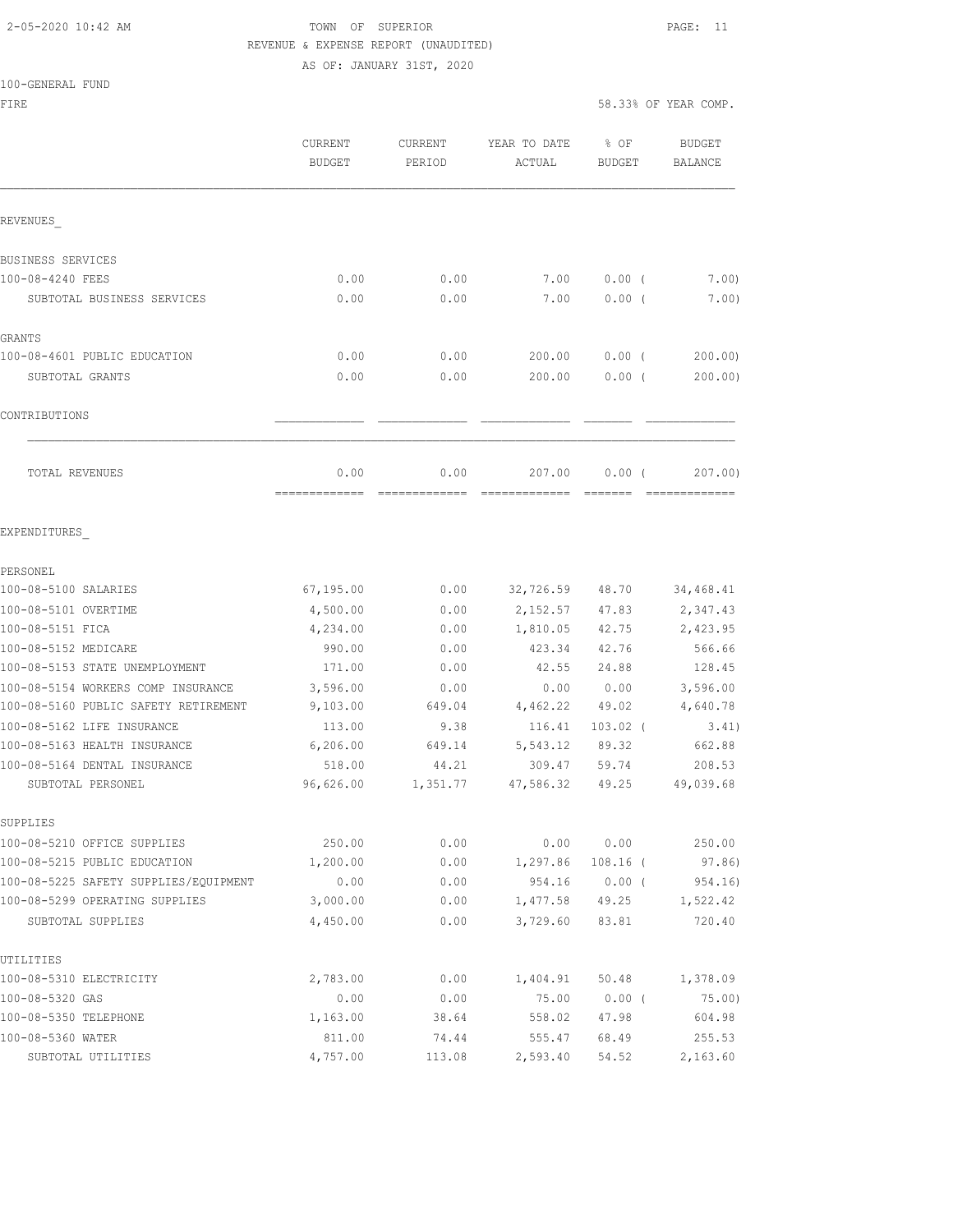#### 2-05-2020 10:42 AM TOWN OF SUPERIOR PAGE: 12 REVENUE & EXPENSE REPORT (UNAUDITED)

AS OF: JANUARY 31ST, 2020

100-GENERAL FUND

FIRE  $58.33\text{*}$  OF YEAR COMP.

|                                                | <b>CURRENT</b><br>BUDGET | <b>CURRENT</b><br>PERIOD | YEAR TO DATE<br>ACTUAL | % OF<br><b>BUDGET</b> | <b>BUDGET</b><br>BALANCE |
|------------------------------------------------|--------------------------|--------------------------|------------------------|-----------------------|--------------------------|
| GENERAL BUSINESS EXPENSE                       |                          |                          |                        |                       |                          |
| 100-08-5410 ADVERTISING                        | 100.00                   | 0.00                     | 40.00                  | 40.00                 | 60.00                    |
| 100-08-5420 DUES & SUBSCRIPTIONS               | 600.00                   | 0.00                     | 75.00                  | 12.50                 | 525.00                   |
| 100-08-5430 PRINTING                           | 700.00                   | 100.16                   | 612.80                 | 87.54                 | 87.20                    |
| 100-08-5460 POSTAGE                            | 400.00                   | 40.15                    | 295.78                 | 73.95                 | 104.22                   |
| 100-08-5471 AUDIT                              | $1,545.00$ (             | 1,362.59                 | 2,052.60               | $132.85$ (            | 507.60)                  |
| 100-08-5480 GENERAL INSURANCE                  | 6,410.00                 | 0.00                     | 3,914.57               | 61.07                 | 2,495.43                 |
| SUBTOTAL GENERAL BUSINESS EXPENSE              | $9,755.00$ (             | 1,222.28                 | 6,990.75               | 71.66                 | 2,764.25                 |
| PROFESSIONAL SERVICES                          |                          |                          |                        |                       |                          |
| 100-08-5520 CONTRACTUAL SERVICES               | 0.00                     | 0.00                     | 400.00                 | 0.00(                 | 400.00)                  |
| 100-08-5550 OTHER PROFESSIONAL SERVICES        | 3,000.00                 | 0.00                     | 8,640.00               | 288.00 (              | 5,640.00                 |
| SUBTOTAL PROFESSIONAL SERVICES                 | 3,000.00                 | 0.00                     | 9,040.00               | $301.33$ (            | 6,040.00)                |
| REPAIR/MAINTENANCE                             |                          |                          |                        |                       |                          |
| 100-08-5641 GAS & OIL                          | 3,000.00                 | 0.00                     | 1,197.29               | 39.91                 | 1,802.71                 |
| SUBTOTAL REPAIR/MAINTENANCE                    | 3,000.00                 | 0.00                     | 1,197.29               | 39.91                 | 1,802.71                 |
| CAPITAL OUTLAY                                 |                          |                          |                        |                       |                          |
| DEBT SERVICE                                   |                          |                          |                        |                       |                          |
| 100-08-5900 DEBT SVC- PRINCIPAL                | 800.00                   | 0.00                     | 648.22                 | 81.03                 | 151.78                   |
| 100-08-5901 DEBT SVC INTEREST                  | 400.00                   | 0.00                     | 159.01                 | 39.75                 | 240.99                   |
| SUBTOTAL DEBT SERVICE                          | 1,200.00                 | 0.00                     | 807.23                 | 67.27                 | 392.77                   |
| TOTAL EXPENDITURES                             | 122,788.00               | 242.57                   | 71,944.59              | 58.59                 | 50,843.41                |
| REVENUES OVER/(UNDER) EXPENDITURES<br>$\left($ | 122,788.00(              | $242.57$ ) (             | 71,737.59)             | $\left($              | 51,050.41)               |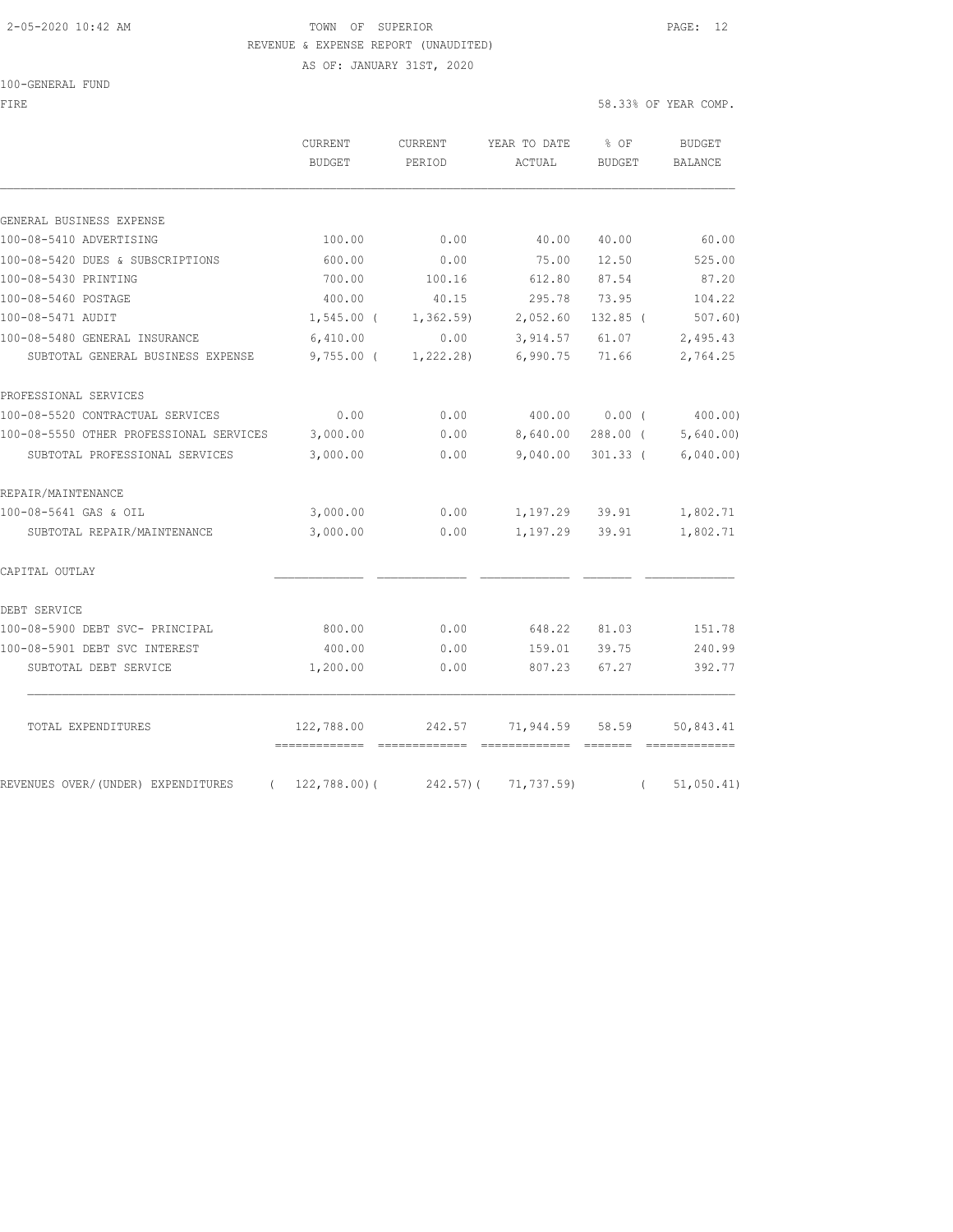## 2-05-2020 10:42 AM TOWN OF SUPERIOR PAGE: 13 REVENUE & EXPENSE REPORT (UNAUDITED) AS OF: JANUARY 31ST, 2020

100-GENERAL FUND

PW-STREETS/BLDG MAINT 58.33% OF YEAR COMP.

|                                       | CURRENT<br><b>BUDGET</b> | CURRENT<br>PERIOD | YEAR TO DATE<br>ACTUAL            | % OF<br><b>BUDGET</b> | <b>BUDGET</b><br>BALANCE |
|---------------------------------------|--------------------------|-------------------|-----------------------------------|-----------------------|--------------------------|
| REVENUES                              |                          |                   |                                   |                       |                          |
| <b>GRANTS</b>                         |                          |                   |                                   |                       |                          |
| 100-09-4601 GRANT REIMBURSEMENTS      | 0.00                     | 0.00              | 4,261.14                          | $0.00$ (              | 4, 261.14)               |
| SUBTOTAL GRANTS                       | 0.00                     | 0.00              | 4,261.14                          | $0.00$ (              | 4, 261.14)               |
| MISCELLANEOUS                         |                          |                   |                                   |                       |                          |
| 100-09-4820 OTHER INCOME              | 0.00                     | 0.00              | 5,378.42                          | $0.00$ (              | 5,378.42                 |
| SUBTOTAL MISCELLANEOUS                | 0.00                     | 0.00              | 5,378.42                          | $0.00$ (              | 5,378.42)                |
| TOTAL REVENUES                        | 0.00<br>=============    | 0.00              | 9,639.56<br>-------------- ------ | 0.00(                 | 9,639.56                 |
| EXPENDITURES                          |                          |                   |                                   |                       |                          |
| PERSONEL                              |                          |                   |                                   |                       |                          |
| 100-09-5100 SALARIES                  | 70,857.00                | 0.00              | 18,323.53                         | 25.86                 | 52, 533.47               |
| 100-09-5101 OVERTIME                  | 2,000.00                 | 0.00              | 835.57                            | 41.78                 | 1,164.43                 |
| 100-09-5120 INMATE LABOR              | 4,500.00                 | 0.00              | 2,307.50                          | 51.28                 | 2,192.50                 |
| 100-09-5151 FICA                      | 4,393.00                 | 0.00              | 1,093.76                          | 24.90                 | 3,299.24                 |
| 100-09-5152 MEDICARE                  | 1,027.00                 | 0.00              | 255.81                            | 24.91                 | 771.19                   |
| 100-09-5153 STATE UNEMPLOYMENT        | 173.00                   | 0.00              | 0.00                              | 0.00                  | 173.00                   |
| 100-09-5154 WORKERS COMP INSURANCE    | 1,432.00                 | 0.00              | 1,054.00                          | 73.60                 | 378.00                   |
| 100-09-5161 ARIZONA STATE RETIREMENT  | 8,452.00                 | 0.00              | 2,631.36                          | 31.13                 | 5,820.64                 |
| 100-09-5162 LIFE INSURANCE            | 84.00                    | 40.20             | 216.60                            | $257.86$ (            | 132.60)                  |
| 100-09-5163 HEALTH INSURANCE          | 9,284.00                 | 649.14            | 8,888.82                          | 95.74                 | 395.18                   |
| 100-09-5164 DENTAL INSURANCE          | 573.00                   | 227.76            | 854.77                            | $149.17-$             | 281.77)                  |
| SUBTOTAL PERSONEL                     | 102,775.00               | 917.10            | 36, 461.72                        | 35.48                 | 66, 313.28               |
| SUPPLIES                              |                          |                   |                                   |                       |                          |
| 100-09-5225 SAFETY SUPPLIES/EQUIPMENT | 2,000.00                 | 0.00              | 954.16                            | 47.71                 | 1,045.84                 |
| 100-09-5230 SANITATION SUPPLIES       | 14,000.00                | 1,155.78          | 10,228.31                         | 73.06                 | 3,771.69                 |
| 100-09-5299 OPERATING SUPPLIES        | 9,000.00                 | 5,703.42          | 8,635.12                          | 95.95                 | 364.88                   |
| SUBTOTAL SUPPLIES                     | 25,000.00                | 6,859.20          | 19,817.59                         | 79.27                 | 5, 182.41                |
| UTILITIES                             |                          |                   |                                   |                       |                          |
| 100-09-5310 ELECTRICITY               | 8,000.00                 | 0.00              | 4,422.55                          | 55.28                 | 3,577.45                 |
| 100-09-5320 GAS                       | 2,500.00                 | 114.88            | 472.11                            | 18.88                 | 2,027.89                 |
| 100-09-5330 REFUSE                    | 0.00                     | 0.00              | 2,260.97                          | $0.00$ (              | 2, 260.97)               |
| 100-09-5350 TELEPHONE                 | 675.00                   | 50.00             | 350.00                            | 51.85                 | 325.00                   |
| 100-09-5360 WATER                     | 4,870.00                 | 300.89            | 2,330.36                          | 47.85                 | 2,539.64                 |
| 100-09-5380 SECURITY                  | 825.00                   | 0.00              | 0.00                              | 0.00                  | 825.00                   |
| SUBTOTAL UTILITIES                    | 16,870.00                | 465.77            | 9,835.99                          | 58.30                 | 7,034.01                 |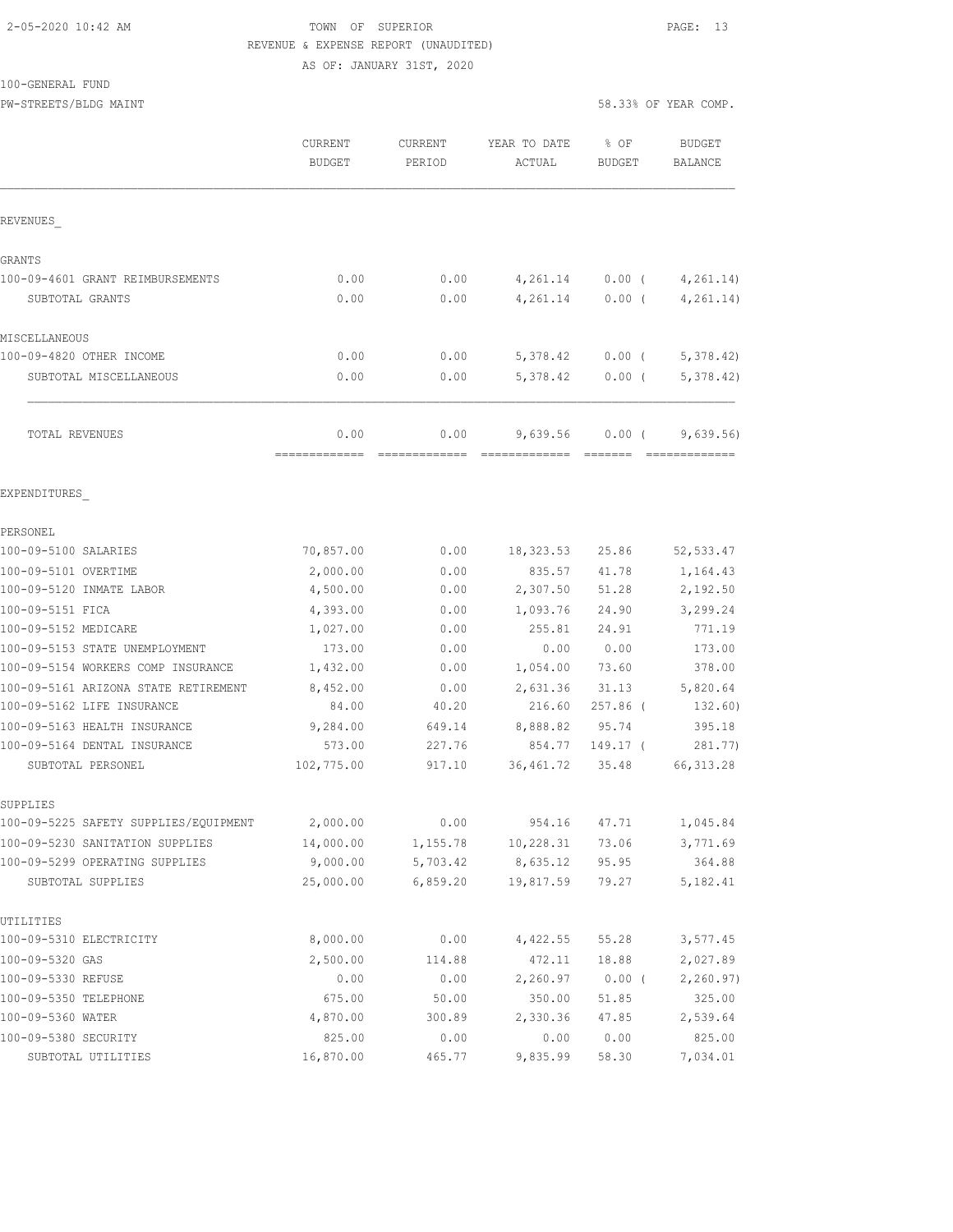#### 2-05-2020 10:42 AM TOWN OF SUPERIOR PAGE: 14 REVENUE & EXPENSE REPORT (UNAUDITED)

AS OF: JANUARY 31ST, 2020

#### 100-GENERAL FUND

PW-STREETS/BLDG MAINT 38.33% OF YEAR COMP.

|                                            | <b>CURRENT</b><br>BUDGET | <b>CURRENT</b><br>PERIOD | YEAR TO DATE<br>ACTUAL                              | % OF<br>BUDGET | <b>BUDGET</b><br>BALANCE |
|--------------------------------------------|--------------------------|--------------------------|-----------------------------------------------------|----------------|--------------------------|
|                                            |                          |                          |                                                     |                |                          |
| GENERAL BUSINESS EXPENSE                   |                          |                          |                                                     |                |                          |
| 100-09-5410 ADVERTISING                    | 955.00                   | 0.00                     | 165.50                                              | 17.33          | 789.50                   |
| 100-09-5425 CONFERENCES & TRAINING         | 2,000.00                 | 0.00                     | 0.00                                                | 0.00           | 2,000.00                 |
| 100-09-5450 UNIFORMS                       | 4,000.00                 | 1,002.66                 | 4,887.35                                            | $122.18$ (     | 887.35)                  |
| 100-09-5460 POSTAGE                        | 100.00                   | 0.00                     | 0.00                                                | 0.00           | 100.00                   |
| 100-09-5471 AUDIT & ACCOUNTING             | $1,545.00$ (             | 1,362.59                 | 2,052.59                                            | $132.85$ (     | $507.59$ )               |
| 100-09-5480 GENERAL INSURANCE              | 12,820.00                | 0.00                     | 7,829.13                                            | 61.07          | 4,990.87                 |
| SUBTOTAL GENERAL BUSINESS EXPENSE          | $21,420.00$ (            | 359.93)                  | 14,934.57                                           | 69.72          | 6,485.43                 |
| PROFESSIONAL SERVICES                      |                          |                          |                                                     |                |                          |
| 100-09-5520 CONTRACTUAL SERVICESL          | 0.00                     | 647.14                   | 1,284.06                                            | $0.00$ (       | 1,284.06)                |
| 100-09-5550 OTHER PROFESSIONAL SERVICES    | 6,000.00                 | 724.05                   | 15,120.50                                           | $252.01$ (     | 9,120.50)                |
| SUBTOTAL PROFESSIONAL SERVICES             | 6,000.00                 | 1,371.19                 | 16,404.56                                           | $273.41$ (     | 10, 404.56)              |
| REPAIR/MAINTENANCE                         |                          |                          |                                                     |                |                          |
| 100-09-5610 PARK & BLDG IMPROVEMENTS       | 2,980.00                 | 284.72                   | 15,482.86                                           | $519.56$ (     | 12,502.86)               |
| 100-09-5640 AUTO & TRUCK REPAIRS           | 7,500.00                 | 2,244.73                 | 2,827.69                                            | 37.70          | 4,672.31                 |
| 100-09-5641 GAS & OIL                      | 1,000.00                 | 0.00                     | 0.00                                                | 0.00           | 1,000.00                 |
| 100-09-5642 TIRES & TUBES                  | 0.00                     | 0.00                     | 1,175.96                                            | $0.00$ (       | 1, 175.96                |
| 100-09-5643 INMATE FUEL                    | 500.00                   | 0.00                     | 365.31                                              | 73.06          | 134.69                   |
| 100-09-5650 OTHER EQUIPMENT REPAIRS        | 4,000.00                 | 363.25                   | 5,772.06                                            | 144.30 (       | 1,772.06                 |
| SUBTOTAL REPAIR/MAINTENANCE                | 15,980.00                | 2,892.70                 | 25,623.88                                           | $160.35$ (     | 9,643.88)                |
| CAPITAL OUTLAY                             |                          |                          |                                                     |                |                          |
| 100-09-5710 BUILDING                       | 0.00                     | 0.00                     | 758.75                                              | $0.00$ (       | 758.75)                  |
| 100-09-5711 MAGMA BUILDING                 | 2,000.00                 | 0.00                     | 0.00                                                | 0.00           | 2,000.00                 |
| 100-09-5712 ROOSEVELT BUILDING             | 5,000.00                 | 0.00                     | 0.00                                                | 0.00           | 5,000.00                 |
| 100-09-5750 OTHER EOUIP/SMALL TOOLS        | 10,000.00                | 0.00                     | 101.72                                              | 1.02           | 9,898.28                 |
| SUBTOTAL CAPITAL OUTLAY                    | 17,000.00                | 0.00                     | 860.47                                              | 5.06           | 16, 139.53               |
| DEBT SERVICE                               |                          |                          |                                                     |                |                          |
| 100-09-5900 DEBT SVC - PRINCIPAL           | 0.00                     | 180.43                   | $1,263.04$ 0.00 (                                   |                | 1, 263.04)               |
| 100-09-5901 DEBT SVC - INTEREST            | 0.00                     | 38.73                    | 263.38                                              | $0.00$ (       | 263.38)                  |
| 100-09-5999 CONTINGENCY                    | 10,000.00                | 0.00                     |                                                     | 0.00 0.00      | 10,000.00                |
| SUBTOTAL DEBT SERVICE                      | 10,000.00                |                          | 219.16 1,526.42 15.26                               |                | 8,473.58                 |
| TOTAL EXPENDITURES                         |                          |                          | 215,045.00  12,365.19  125,465.20  58.34  89,579.80 |                |                          |
|                                            |                          |                          |                                                     |                |                          |
| REVENUES OVER/(UNDER) EXPENDITURES       ( |                          |                          | $215,045.00$ ( $12,365.19$ ( $115,825.64$ )         | $\left($       | 99,219.36)               |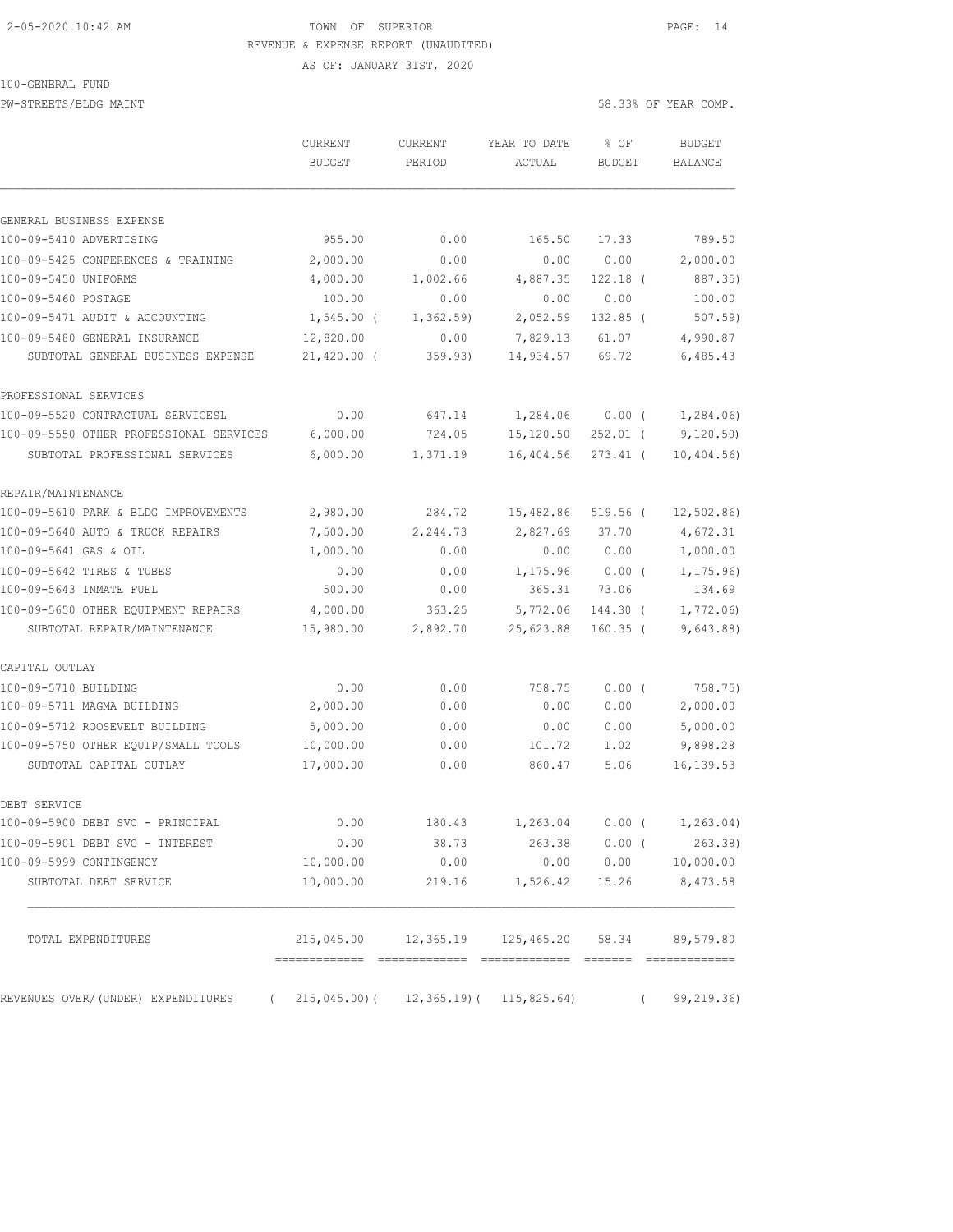# 2-05-2020 10:42 AM TOWN OF SUPERIOR PAGE: 15 REVENUE & EXPENSE REPORT (UNAUDITED)

AS OF: JANUARY 31ST, 2020

| 100-GENERAL FUND |  |
|------------------|--|
|------------------|--|

| PW-BLDG REGS/ZONING                                                |                          |                   |                        |                       | 58.33% OF YEAR COMP.            |  |
|--------------------------------------------------------------------|--------------------------|-------------------|------------------------|-----------------------|---------------------------------|--|
|                                                                    | CURRENT<br><b>BUDGET</b> | CURRENT<br>PERIOD | YEAR TO DATE<br>ACTUAL | % OF<br><b>BUDGET</b> | <b>BUDGET</b><br><b>BALANCE</b> |  |
| REVENUES                                                           |                          |                   |                        |                       |                                 |  |
| BUSINESS SERVICES                                                  |                          |                   |                        |                       |                                 |  |
| 100-10-4240 FEES                                                   | 35,000.00                | 0.00              | 0.00                   | 0.00                  | 35,000.00                       |  |
| SUBTOTAL BUSINESS SERVICES                                         | 35,000.00                | 0.00              | 0.00                   | 0.00                  | 35,000.00                       |  |
| TOTAL REVENUES                                                     | 35,000.00                | 0.00              | 0.00                   | 0.00                  | 35,000.00                       |  |
| EXPENDITURES                                                       |                          |                   |                        |                       |                                 |  |
| PERSONEL                                                           |                          |                   |                        |                       |                                 |  |
| 100-10-5100 SALARIES                                               | 38,083.00                | 0.00              | 34,544.00              | 90.71                 | 3,539.00                        |  |
| 100-10-5151 FICA                                                   | 2,361.00                 | 0.00              | 2,141.73               | 90.71                 | 219.27                          |  |
| 100-10-5152 MEDICARE                                               | 552.00                   | 0.00              | 500.89                 | 90.74                 | 51.11                           |  |
| 100-10-5153 STATE UNEMPLOYMENT                                     | 30.00                    | 0.00              | 0.00                   | 0.00                  | 30.00                           |  |
| 100-10-5154 WORKERS COMP INSURANCE                                 | 68.00                    | 0.00              | 0.00                   | 0.00                  | 68.00                           |  |
| 100-10-5161 ARIZONA STATE RETIREMENT<br>100-10-5162 LIFE INSURANCE | 4,547.00<br>40.00        | 0.00<br>6.70      | 4,183.25<br>46.90      | 92.00<br>$117.25$ (   | 363.75<br>6.90)                 |  |
| 100-10-5164 DENTAL INSURANCE                                       | 185.00                   | 0.00              | 0.00                   | 0.00                  | 185.00                          |  |
| SUBTOTAL PERSONEL                                                  | 45,866.00                | 6.70              | 41, 416.77             | 90.30                 | 4,449.23                        |  |
| SUPPLIES                                                           |                          |                   |                        |                       |                                 |  |
| 100-10-5299 OPERATING SUPPLIES                                     | 500.00                   | 385.84            | 445.83                 | 89.17                 | 54.17                           |  |
| SUBTOTAL SUPPLIES                                                  | 500.00                   | 385.84            | 445.83                 | 89.17                 | 54.17                           |  |
| UTILITIES                                                          |                          |                   |                        |                       |                                 |  |
| 100-10-5350 TELEPHONE                                              | 0.00                     | 50.00             | 350.00                 | $0.00$ (              | 350.00                          |  |
| SUBTOTAL UTILITIES                                                 | 0.00                     | 50.00             | 350.00                 | $0.00$ (              | 350.00)                         |  |
| GENERAL BUSINESS EXPENSE                                           |                          |                   |                        |                       |                                 |  |
| 100-10-5420 DUES & SUBSCRIPTIONS                                   | 500.00                   | 0.00              | 329.63                 | 65.93                 | 170.37                          |  |
| 100-10-5425 CONFERENCES & TRAINING                                 | 2,000.00                 | 0.00              | 450.00                 | 22.50                 | 1,550.00                        |  |
| 100-10-5430 PRINTING                                               | 0.00                     | 0.00              | 214.98                 | $0.00$ (              | 214.98)                         |  |
| 100-10-5470 TRAVEL                                                 | 1,000.00                 | 0.00              | 0.00                   | 0.00                  | 1,000.00                        |  |
| SUBTOTAL GENERAL BUSINESS EXPENSE                                  | 3,500.00                 | 0.00              | 994.61                 | 28.42                 | 2,505.39                        |  |
| PROFESSIONAL SERVICES                                              |                          |                   |                        |                       |                                 |  |
| 100-10-5550 OTHER PROFESSIONAL SERVICES                            | 30,000.00                | 0.00              | 0.00                   | 0.00                  | 30,000.00                       |  |
| SUBTOTAL PROFESSIONAL SERVICES                                     | 30,000.00                | 0.00              | 0.00                   | 0.00                  | 30,000.00                       |  |

REPAIR/MAINTENANCE \_\_\_\_\_\_\_\_\_\_\_\_\_ \_\_\_\_\_\_\_\_\_\_\_\_\_ \_\_\_\_\_\_\_\_\_\_\_\_\_ \_\_\_\_\_\_\_ \_\_\_\_\_\_\_\_\_\_\_\_\_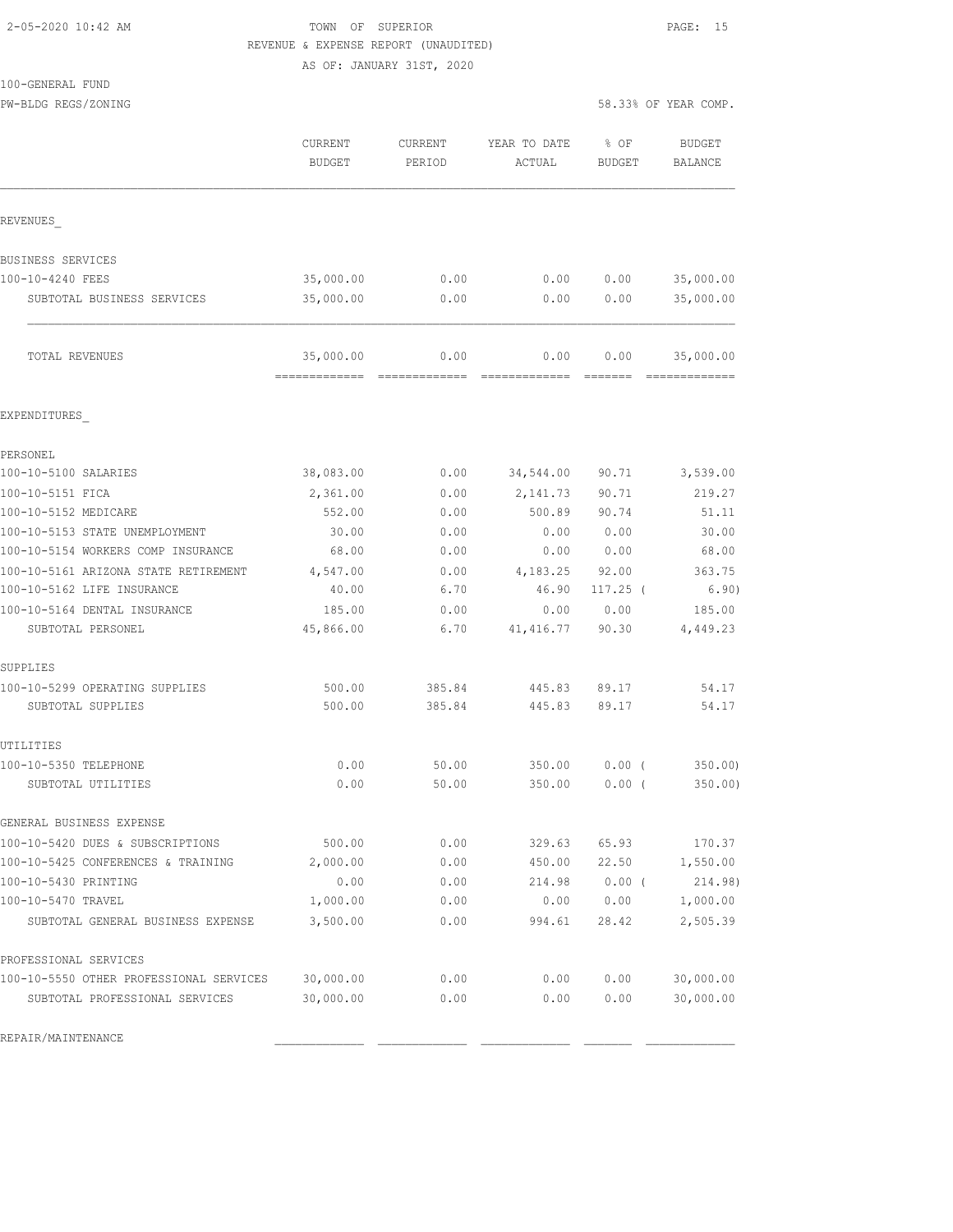| 2-05-2020 10:42 AM |  |
|--------------------|--|
|                    |  |

# TOWN OF SUPERIOR **PAGE:** 16 REVENUE & EXPENSE REPORT (UNAUDITED) AS OF: JANUARY 31ST, 2020

100-GENERAL FUND

PW-BLDG REGS/ZONING 58.33% OF YEAR COMP.

|                                      | CURRENT<br>BUDGET | <b>CURRENT</b><br>PERIOD | YEAR TO DATE<br>ACTUAL | % OF<br>BUDGET | BUDGET<br><b>BALANCE</b> |
|--------------------------------------|-------------------|--------------------------|------------------------|----------------|--------------------------|
| CAPITAL OUTLAY                       |                   |                          |                        |                |                          |
| 100-10-5780 COMPUTER/INCODE SOFTWARE | 0.00              | 0.00                     | 75.00                  | $0.00$ (       | 75.00                    |
| SUBTOTAL CAPITAL OUTLAY              | 0.00              | 0.00                     | 75.00                  | 0.00(          | 75.00                    |
| TOTAL EXPENDITURES                   | 79,866.00         | 442.54                   | 43,282.21              | 54.19          | 36,583.79                |
| REVENUES OVER/(UNDER) EXPENDITURES   | 44,866.00)(       | $442.54$ ) (             | 43,282.21)             |                | 1,583.79)                |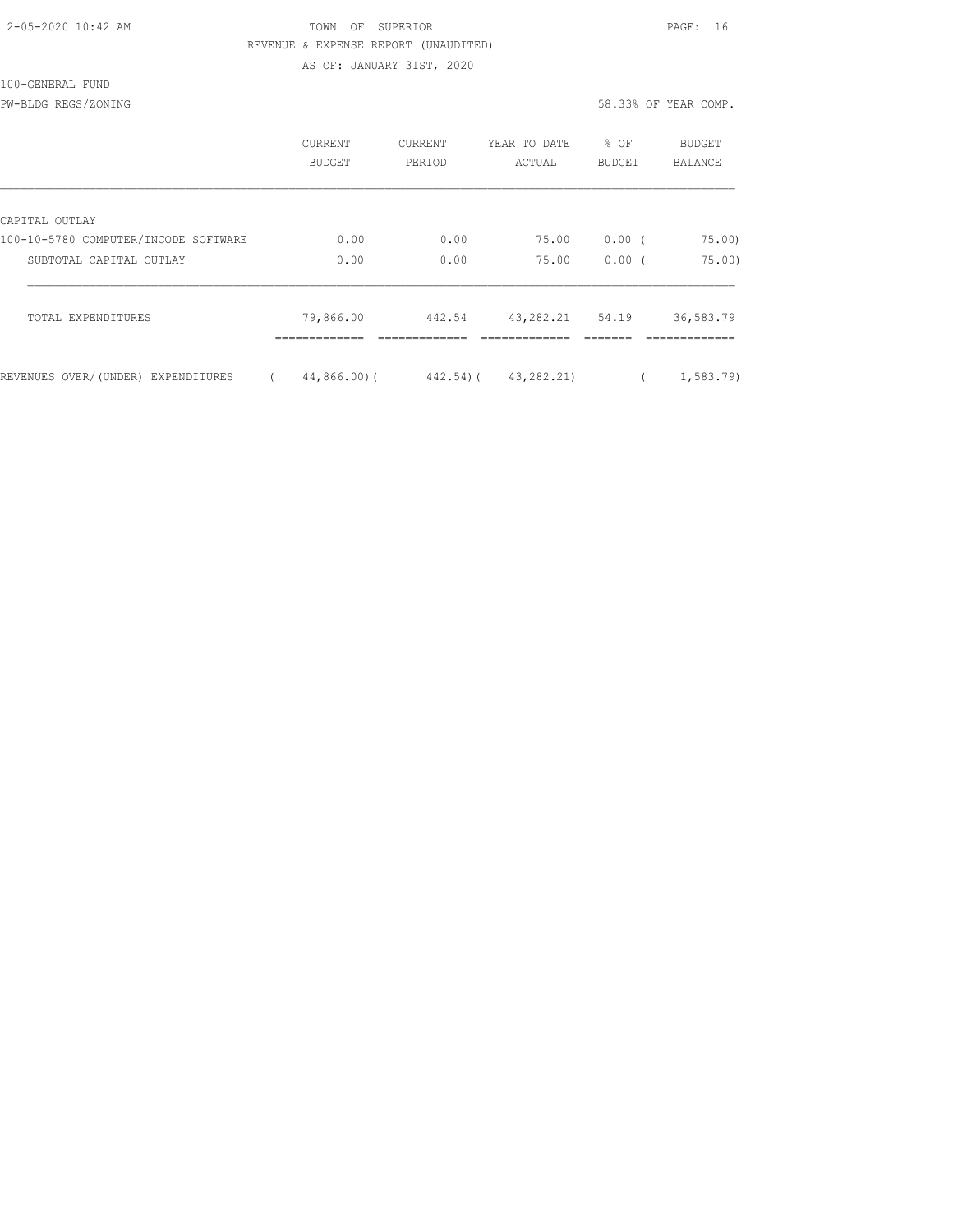| 2-05-2020 10:42 AM |  |
|--------------------|--|

TOWN OF SUPERIOR **PAGE:** 17 REVENUE & EXPENSE REPORT (UNAUDITED)

AS OF: JANUARY 31ST, 2020

|                                                  | CURRENT<br><b>BUDGET</b> | <b>CURRENT</b><br>PERIOD | YEAR TO DATE<br>ACTUAL                | % OF<br><b>BUDGET</b> | <b>BUDGET</b><br><b>BALANCE</b> |
|--------------------------------------------------|--------------------------|--------------------------|---------------------------------------|-----------------------|---------------------------------|
| REVENUES                                         |                          |                          |                                       |                       |                                 |
| BUSINESS SERVICES                                |                          |                          |                                       |                       |                                 |
| 100-11-4240 POOL SWIM/POOL RENTAL                | 2,000.00                 | 0.00                     | 1,287.50                              | 64.38                 | 712.50                          |
| SUBTOTAL BUSINESS SERVICES                       | 2,000.00                 | 0.00                     | 1,287.50                              | 64.38                 | 712.50                          |
| TOTAL REVENUES                                   | 2,000.00                 | 0.00                     | 1,287.50                              | 64.38                 | 712.50                          |
|                                                  | -------------            | =============            | =============                         | =======               | =============                   |
| EXPENDITURES                                     |                          |                          |                                       |                       |                                 |
| PERSONEL                                         |                          |                          |                                       |                       |                                 |
| 100-11-5100 SALARIES                             | 19,200.00                | 0.00                     | 18,566.00                             | 96.70                 | 634.00                          |
| 100-11-5151 FICA                                 | 1,250.00                 | 0.00                     | 1,151.09                              | 92.09                 | 98.91                           |
| 100-11-5152 MEDICARE                             | 292.00                   | 0.00                     | 269.22                                | 92.20                 | 22.78                           |
| 100-11-5153 STATE UNEMPLOYMENT                   | 61.00                    | 0.00                     | 161.53                                | $264.80$ (            | 100.53)                         |
| 100-11-5154 WORKERS COMP INSURANCE               | 413.00                   | 2,040.00                 | 2,597.00                              | $628.81$ (            | 2,184.00                        |
| SUBTOTAL PERSONEL                                | 21,216.00                | 2,040.00                 | 22,744.84                             | $107.21$ (            | 1,528.84)                       |
| SUPPLIES                                         |                          |                          |                                       |                       |                                 |
| 100-11-5240 CHEMICAL SUPPLIES                    | 1,900.00                 | 0.00                     | 2,795.56                              | 147.13 (              | 895.56)                         |
| 100-11-5299 OPERATING SUPPLIES                   | 2,000.00                 | 0.00                     | 1,574.26                              | 78.71                 | 425.74                          |
| SUBTOTAL SUPPLIES                                | 3,900.00                 | 0.00                     | 4,369.82                              | $112.05$ (            | 469.82)                         |
| UTILITIES                                        |                          |                          |                                       |                       |                                 |
| 100-11-5310 ELECTRICITY                          | 6,860.00                 | 0.00                     | 3,527.92                              | 51.43                 | 3,332.08                        |
| 100-11-5350 TELEPHONE                            | 453.00                   | 0.00                     | 0.00                                  | 0.00                  | 453.00                          |
| 100-11-5360 WATER                                | 5,666.00                 | 272.23                   | 2,432.03                              | 42.92                 | 3,233.97                        |
| SUBTOTAL UTILITIES                               | 12,979.00                | 272.23                   | 5,959.95                              | 45.92                 | 7,019.05                        |
| GENERAL BUSINESS EXPENSE                         |                          |                          |                                       |                       |                                 |
| 100-11-5410 ADVERTISING                          | 100.00                   | 0.00                     | 0.00                                  | 0.00                  | 100.00                          |
| 100-11-5420 DUES & SUBSCRIPTIONS                 | 200.00                   | 0.00                     | 192.00                                | 96.00                 | 8.00                            |
| 100-11-5425 CONFERENCES & TRAINING               | 500.00                   | 0.00                     | 0.00                                  | 0.00                  | 500.00                          |
| 100-11-5450 UNIFORMS                             | 250.00                   | 0.00                     | 0.00                                  | 0.00                  | 250.00                          |
| SUBTOTAL GENERAL BUSINESS EXPENSE                | 1,050.00                 | 0.00                     | 192.00                                | 18.29                 | 858.00                          |
| PROFESSIONAL SERVICES                            |                          |                          |                                       |                       |                                 |
| 100-11-5550 OTHER PROFESSIONAL SERVICES          | 6,000.00                 | 550.00                   | 5,930.02                              | 98.83                 | 69.98                           |
| SUBTOTAL PROFESSIONAL SERVICES                   | 6,000.00                 | 550.00                   | 5,930.02                              | 98.83                 | 69.98                           |
| REPAIR/MAINTENANCE                               |                          |                          |                                       |                       |                                 |
| 100-11-5650 OTHER EQUIPMENT REPAIRS              | 5,000.00                 | 0.00                     | 0.00                                  | 0.00                  | 5,000.00                        |
| SUBTOTAL REPAIR/MAINTENANCE                      | 5,000.00                 | 0.00                     | 0.00                                  | 0.00                  | 5,000.00                        |
| TOTAL EXPENDITURES                               | 50,145.00                | 2,862.23                 | 39,196.63                             | 78.17                 | 10,948.37                       |
| REVENUES OVER/(UNDER) EXPENDITURES<br>$\sqrt{2}$ |                          |                          | $48, 145.00$ ( 2,862.23) ( 37,909.13) | $\left($              | 10, 235.87)                     |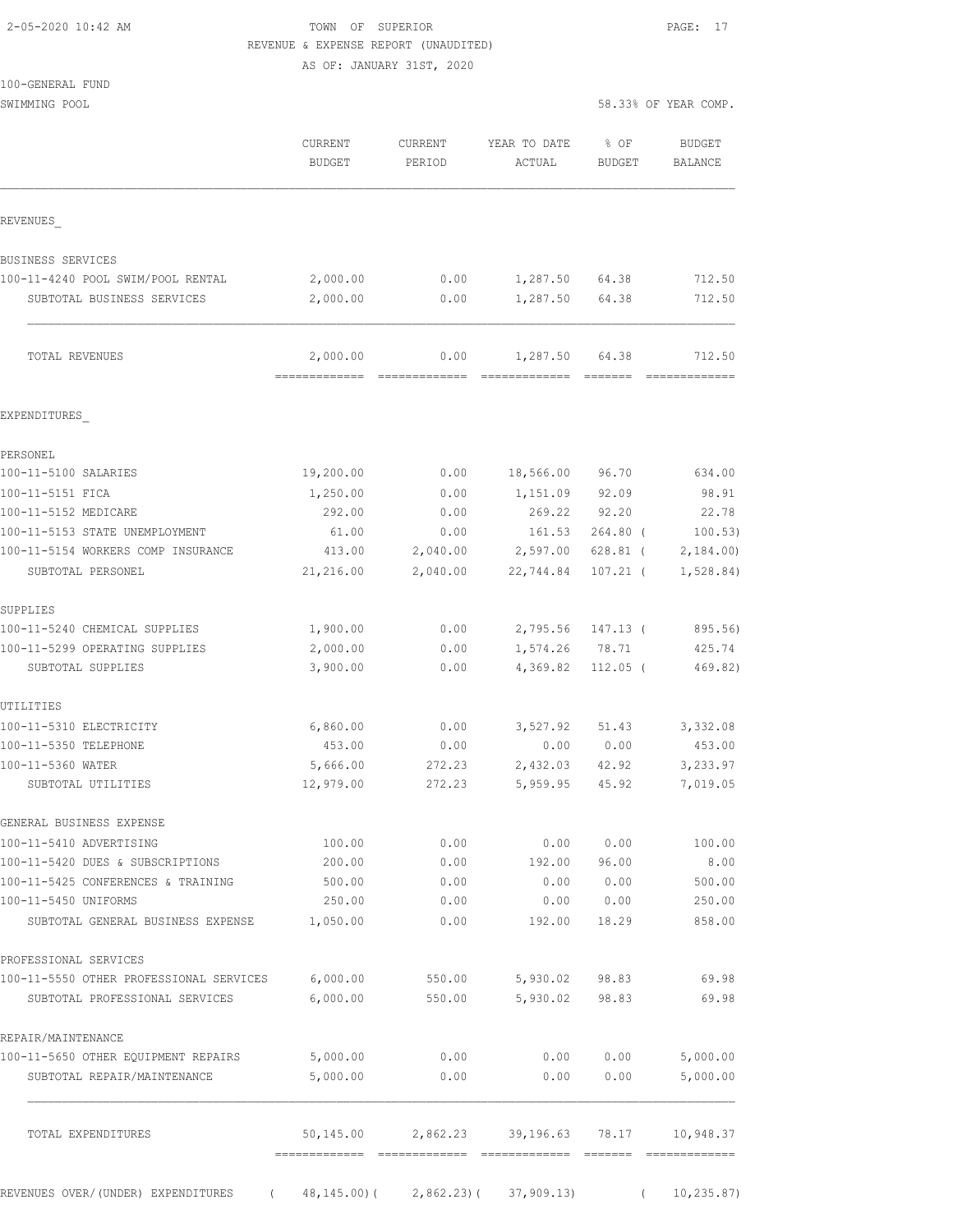# 2-05-2020 10:42 AM TOWN OF SUPERIOR PAGE: 18 REVENUE & EXPENSE REPORT (UNAUDITED)

AS OF: JANUARY 31ST, 2020

#### 100-GENERAL FUND

| RECREATION                                          |                          |                   |                                                                                | 58.33% OF YEAR COMP.                 |                                |  |
|-----------------------------------------------------|--------------------------|-------------------|--------------------------------------------------------------------------------|--------------------------------------|--------------------------------|--|
|                                                     | CURRENT<br><b>BUDGET</b> | CURRENT<br>PERIOD | YEAR TO DATE<br>ACTUAL                                                         | % OF<br><b>BUDGET</b>                | <b>BUDGET</b><br>BALANCE       |  |
| REVENUES                                            |                          |                   |                                                                                |                                      |                                |  |
| BUSINESS SERVICES                                   |                          |                   |                                                                                |                                      |                                |  |
| 100-12-4220 PARK RENTAL                             | 0.00                     | 150.00            | 827.50                                                                         | $0.00$ (                             | 827.50)                        |  |
| 100-12-4240 RECREATION ACTIVITY FEES                | 0.00                     | 0.00              | 240.00                                                                         | $0.00$ (                             | 240.00                         |  |
| SUBTOTAL BUSINESS SERVICES                          | 0.00                     | 150.00            | 1,067.50                                                                       | $0.00$ (                             | 1,067.50                       |  |
| MISCELLANEOUS                                       |                          |                   |                                                                                |                                      |                                |  |
| 100-12-4820 OTHER INCOME                            | 0.00                     | 0.00              | 52.10                                                                          | $0.00$ (                             | 52.10                          |  |
| SUBTOTAL MISCELLANEOUS                              | 0.00                     | 0.00              | 52.10                                                                          | $0.00$ (                             | 52.10                          |  |
| TOTAL REVENUES                                      | 0.00<br>=============    | 150.00            | 1,119.60<br>=============                                                      | 0.00(<br>$=$ $=$ $=$ $=$ $=$ $=$ $=$ | 1, 119.60)<br>=============    |  |
| EXPENDITURES                                        |                          |                   |                                                                                |                                      |                                |  |
| PERSONEL                                            |                          |                   |                                                                                |                                      |                                |  |
| 100-12-5100 SALARIES                                | 14,144.00                | 0.00              |                                                                                | 6,890.25 48.72                       | 7,253.75                       |  |
| 100-12-5101 OVERTIME                                | 0.00                     | 0.00              | 1,256.26                                                                       | $0.00$ (                             | 1,256.26)                      |  |
| 100-12-5151 FICA                                    | 361.00                   | 0.00              | 469.85                                                                         | $130.15$ (                           | 108.85)                        |  |
| 100-12-5152 MEDICARE                                | 84.00                    | 0.00              | 109.88                                                                         | $130.81$ (                           | 25.88)                         |  |
| 100-12-5153 STATE UNEMPLOYMENT                      | 30.00                    | 0.00              | 37.50                                                                          | $125.00$ (                           | 7.50)                          |  |
| 100-12-5154 WORKERS COMP INSURANCE                  | 54.00                    | 0.00              | 0.00                                                                           | 0.00                                 | 54.00                          |  |
| 100-12-5161 ARIZONA STATE RETIREMENT                | 687.00                   | 0.00              | 956.34                                                                         | $139.21$ (                           | 269.34)                        |  |
| 100-12-5162 LIFE INSURANCE                          | 16.00                    | 6.70              | 89.96                                                                          | $562.25$ (                           | 73.96)                         |  |
| 100-12-5163 HEALTH INSURANCE                        | 1,527.00                 | 0.00              | 3,894.84                                                                       | $255.06$ (                           | 2,367.84)                      |  |
| 100-12-5164 DENTAL INSURANCE                        | 74.00                    | 31.58             | 139.72                                                                         | 188.81 (                             | 65.72)                         |  |
| SUBTOTAL PERSONEL                                   | 16,977.00                | 38.28             | 13,844.60                                                                      | 81.55                                | 3,132.40                       |  |
| SUPPLIES                                            |                          |                   |                                                                                |                                      |                                |  |
| 100-12-5299 OPERATING SUPPLIES<br>SUBTOTAL SUPPLIES |                          |                   | 12,500.00 (80.00) 1,504.10 12.03<br>$12,500.00$ ( $80.00$ ) $1,504.10$ $12.03$ |                                      | 10,995.90<br>10,995.90         |  |
| UTILITIES                                           |                          |                   |                                                                                |                                      |                                |  |
| GENERAL BUSINESS EXPENSE                            |                          |                   |                                                                                |                                      |                                |  |
| 100-12-5425 CONFERENCES & TRAINING                  | 0.00                     | 0.00              | 770.99                                                                         | $0.00$ (                             | 770.99)                        |  |
| 100-12-5450 UNIFORMS                                | 0.00                     | 138.54            | 138.54                                                                         | $0.00$ (                             | 138.54)                        |  |
| SUBTOTAL GENERAL BUSINESS EXPENSE                   | 0.00                     | 138.54            | 909.53                                                                         | $0.00$ (                             | 909.53)                        |  |
| PROFESSIONAL SERVICES                               |                          |                   |                                                                                |                                      |                                |  |
| 100-12-5550 OTHER PROFESSIONAL SERVICES             | 0.00                     |                   | $0.00$ $3,200.00$ $0.00$ $($ $3,200.00)$                                       |                                      |                                |  |
| SUBTOTAL PROFESSIONAL SERVICES                      | 0.00                     | 0.00              |                                                                                |                                      | $3,200.00$ 0.00 ( $3,200.00$ ) |  |
| TOTAL EXPENDITURES                                  | 29,477.00                |                   | 96.82 19,458.23 66.01                                                          |                                      | 10,018.77                      |  |
|                                                     |                          |                   |                                                                                |                                      |                                |  |

REVENUES OVER/(UNDER) EXPENDITURES ( 29,477.00) 53.18 ( 18,338.63) ( 11,138.37)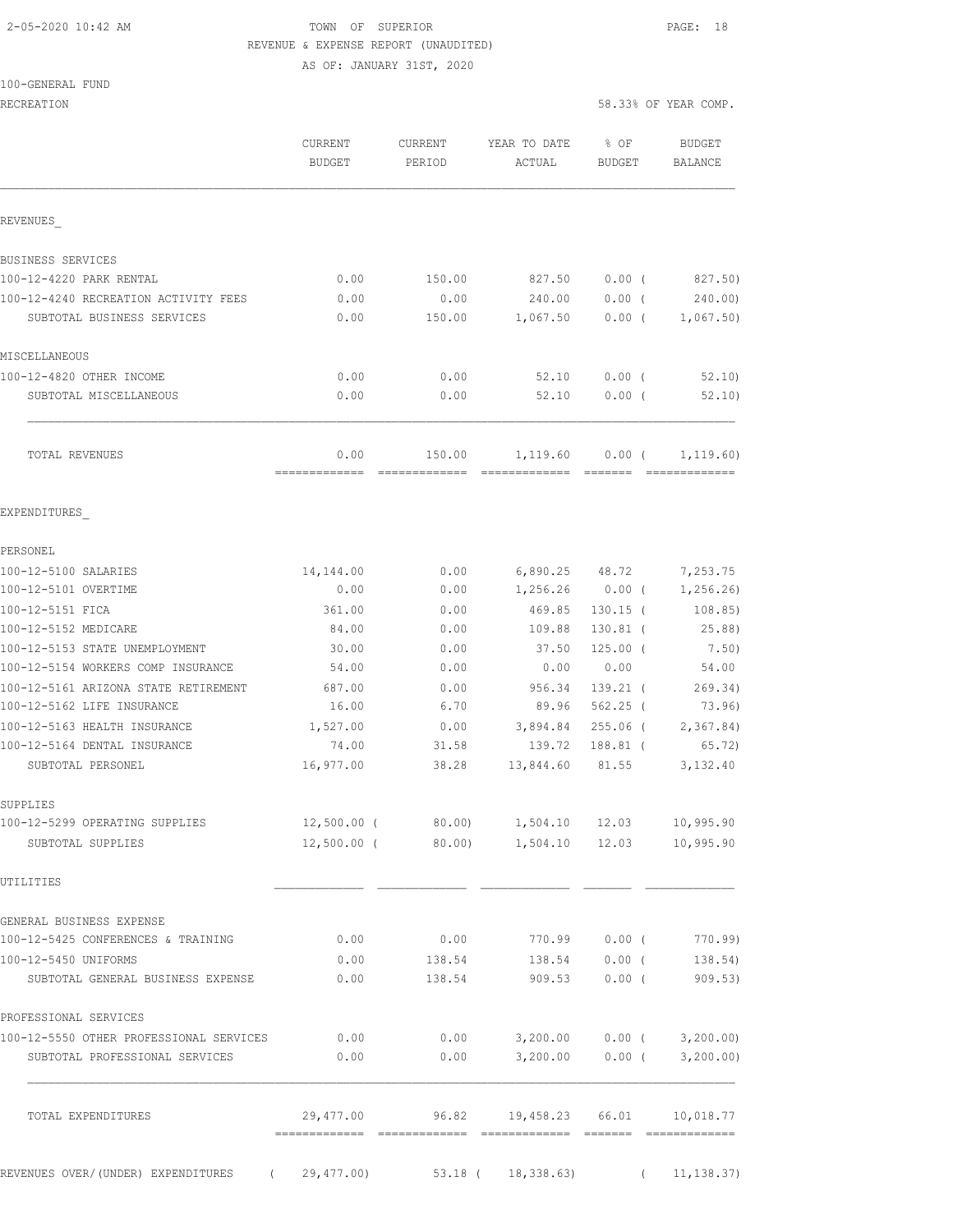| 2-05-2020 10:42 AM |  |  |
|--------------------|--|--|

TOWN OF SUPERIOR **PAGE:** 19 REVENUE & EXPENSE REPORT (UNAUDITED)

AS OF: JANUARY 31ST, 2020

| LIBRARY                              |                          |                   |                        | 58.33% OF YEAR COMP.  |                          |  |
|--------------------------------------|--------------------------|-------------------|------------------------|-----------------------|--------------------------|--|
|                                      | CURRENT<br><b>BUDGET</b> | CURRENT<br>PERIOD | YEAR TO DATE<br>ACTUAL | % OF<br><b>BUDGET</b> | <b>BUDGET</b><br>BALANCE |  |
| REVENUES                             |                          |                   |                        |                       |                          |  |
| BUSINESS SERVICES                    |                          |                   |                        |                       |                          |  |
| 100-13-4250 INTERNET/LATE FEES       | 2,000.00                 | 342.08            | 900.87                 | 45.04                 | 1,099.13                 |  |
| SUBTOTAL BUSINESS SERVICES           | 2,000.00                 | 342.08            | 900.87                 | 45.04                 | 1,099.13                 |  |
| TOTAL REVENUES                       | 2,000.00                 | 342.08            | 900.87                 | 45.04                 | 1,099.13                 |  |
| EXPENDITURES                         |                          |                   |                        |                       |                          |  |
| PERSONEL                             |                          |                   |                        |                       |                          |  |
| 100-13-5100 SALARIES                 | 32,860.00                | 0.00              | 18, 194. 37            | 55.37                 | 14,665.63                |  |
| 100-13-5151 FICA                     | 2,037.00                 | 0.00              | 1,122.90               | 55.13                 | 914.10                   |  |
| 100-13-5152 MEDICARE                 | 476.00                   | 0.00              | 262.60                 | 55.17                 | 213.40                   |  |
| 100-13-5153 STATE UNEMPLOYMENT       | 152.00                   | 0.00              | 19.90                  | 13.09                 | 132.10                   |  |
| 100-13-5154 WORKERS COMP INSURANCE   | 219.00                   | 33.00             | 91.00                  | 41.55                 | 128.00                   |  |
| 100-13-5161 ARIZONA STATE RETIREMENT | 3,924.00                 | 0.00              | 1,914.28               | 48.78                 | 2,009.72                 |  |
| 100-13-5162 LIFE INSURANCE           | 80.00                    | 6.70              | 46.90                  | 58.63                 | 33.10                    |  |
| 100-13-5163 HEALTH INSURANCE         | 7,758.00                 | 649.14            | 5,193.12               | 66.94                 | 2,564.88                 |  |
| 100-13-5164 DENTAL INSURANCE         | 370.00                   | 31.58             | 221.06                 | 59.75                 | 148.94                   |  |
| SUBTOTAL PERSONEL                    | 47,876.00                | 720.42            | 27,066.13              | 56.53                 | 20,809.87                |  |
| SUPPLIES                             |                          |                   |                        |                       |                          |  |
| 100-13-5270 LIBRARY BOOKS            | 2,000.00                 | 0.00              | 0.00                   | 0.00                  | 2,000.00                 |  |
| SUBTOTAL SUPPLIES                    | 2,000.00                 | 0.00              | 0.00                   | 0.00                  | 2,000.00                 |  |
| UTILITIES                            |                          |                   |                        |                       |                          |  |
| 100-13-5310 ELECTRICITY              | 6,174.00                 | 0.00              | 3,637.97               | 58.92                 | 2,536.03                 |  |
| 100-13-5320 GAS                      | 1,100.00                 | 120.79            | 322.56                 | 29.32                 | 777.44                   |  |
| 100-13-5350 TELEPHONE                | 1,009.00                 | 0.00              | 950.22                 | 94.17                 | 58.78                    |  |
| 100-13-5360 WATER                    | 400.00                   | 31.41             | 212.98                 | 53.25                 | 187.02                   |  |
| 100-13-5380 SECURITY                 | 300.00                   | 25.00             | 175.00                 | 58.33                 | 125.00                   |  |
| SUBTOTAL UTILITIES                   | 8,983.00                 | 177.20            | 5,298.73               | 58.99                 | 3,684.27                 |  |
| GENERAL BUSINESS EXPENSE             |                          |                   |                        |                       |                          |  |
| 100-13-5410 ADVERTISING              | 100.00                   | 0.00              | 0.00                   | 0.00                  | 100.00                   |  |
| 100-13-5420 DUES & SUBSCRIPTIONS     | 1,000.00                 | 0.00              | 530.94                 | 53.09                 | 469.06                   |  |
| 100-13-5460 POSTAGE                  | 900.00                   | 80.30             | 591.57                 | 65.73                 | 308.43                   |  |
| 100-13-5471 AUDIT                    | $1,545.00$ (             | 1,362.59          | 2,052.59               | $132.85$ (            | $507.59$ )               |  |
| 100-13-5480 GENERAL INSURANCE        | 12,820.00                | 0.00              | 7,829.13               | 61.07                 | 4,990.87                 |  |
| SUBTOTAL GENERAL BUSINESS EXPENSE    | $16, 365.00$ (           | 1,282.29          | 11,004.23              | 67.24                 | 5,360.77                 |  |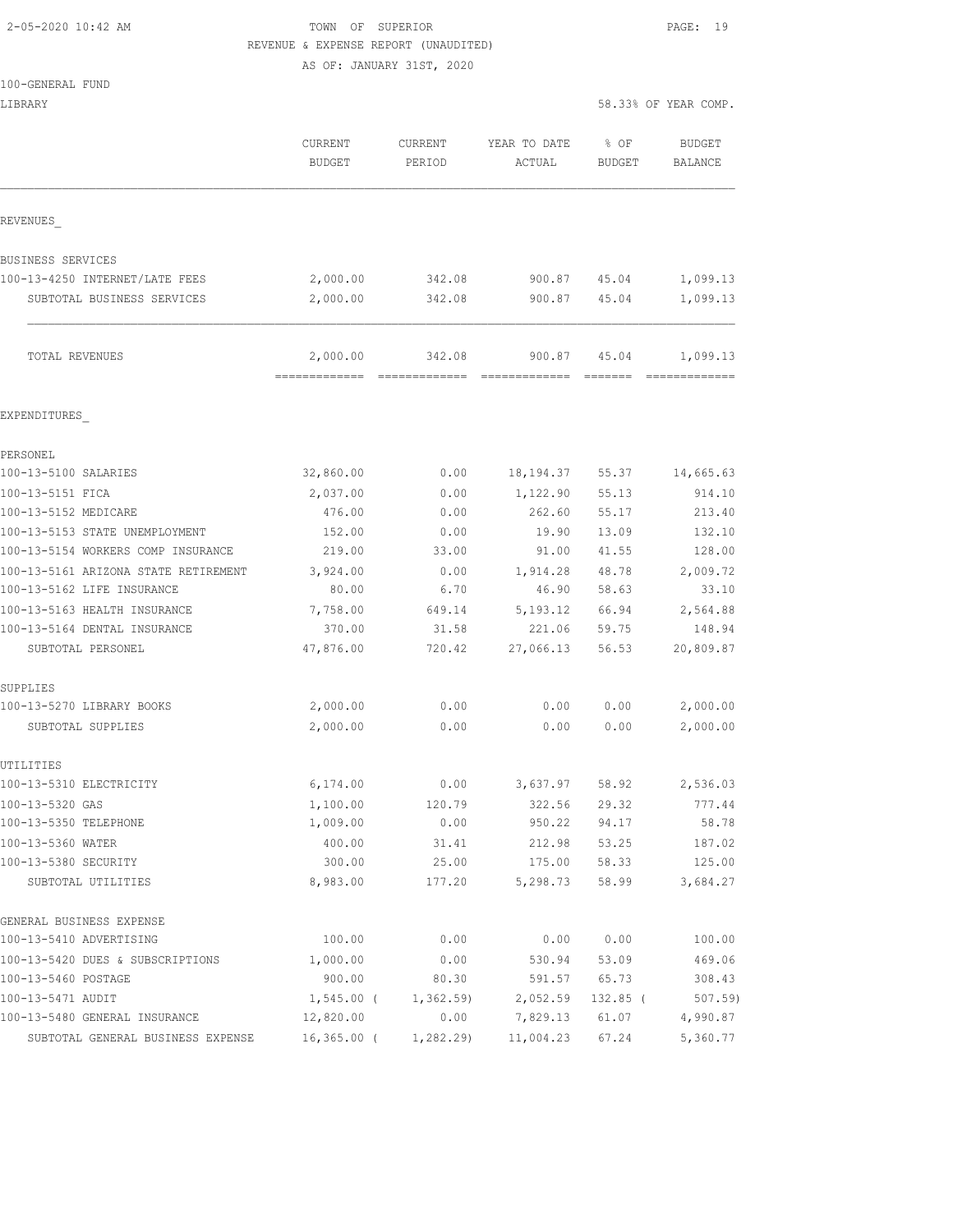#### 2-05-2020 10:42 AM TOWN OF SUPERIOR PAGE: 20 REVENUE & EXPENSE REPORT (UNAUDITED)

AS OF: JANUARY 31ST, 2020

100-GENERAL FUND

#### LIBRARY 58.33% OF YEAR COMP.

|                                         | <b>CURRENT</b><br><b>BUDGET</b> | CURRENT<br>PERIOD  | YEAR TO DATE<br>ACTUAL | % OF<br><b>BUDGET</b> | BUDGET<br>BALANCE |
|-----------------------------------------|---------------------------------|--------------------|------------------------|-----------------------|-------------------|
|                                         |                                 |                    |                        |                       |                   |
| PROFESSIONAL SERVICES                   |                                 |                    |                        |                       |                   |
| 100-13-5550 OTHER PROFESSIONAL SERVICES | 300.00                          | 0.00               | 0.00                   | 0.00                  | 300.00            |
| SUBTOTAL PROFESSIONAL SERVICES          | 300.00                          | 0.00               | 0.00                   | 0.00                  | 300.00            |
| REPAIR/MAINTENANCE                      |                                 |                    |                        |                       |                   |
| 100-13-5650 OTHER EOUIPMENT REPAIRS     | 5,000.00                        | 0.00               | 0.00                   | 0.00                  | 5,000.00          |
| SUBTOTAL REPAIR/MAINTENANCE             | 5,000.00                        | 0.00               | 0.00                   | 0.00                  | 5,000.00          |
| TOTAL EXPENDITURES                      |                                 | 80,524.00 (384.67) | 43,369.09              | 53.86                 | 37, 154.91        |
| REVENUES OVER/(UNDER) EXPENDITURES      | 78,524.00)                      |                    | 726.75 ( 42,468.22)    |                       | 36,055.78)        |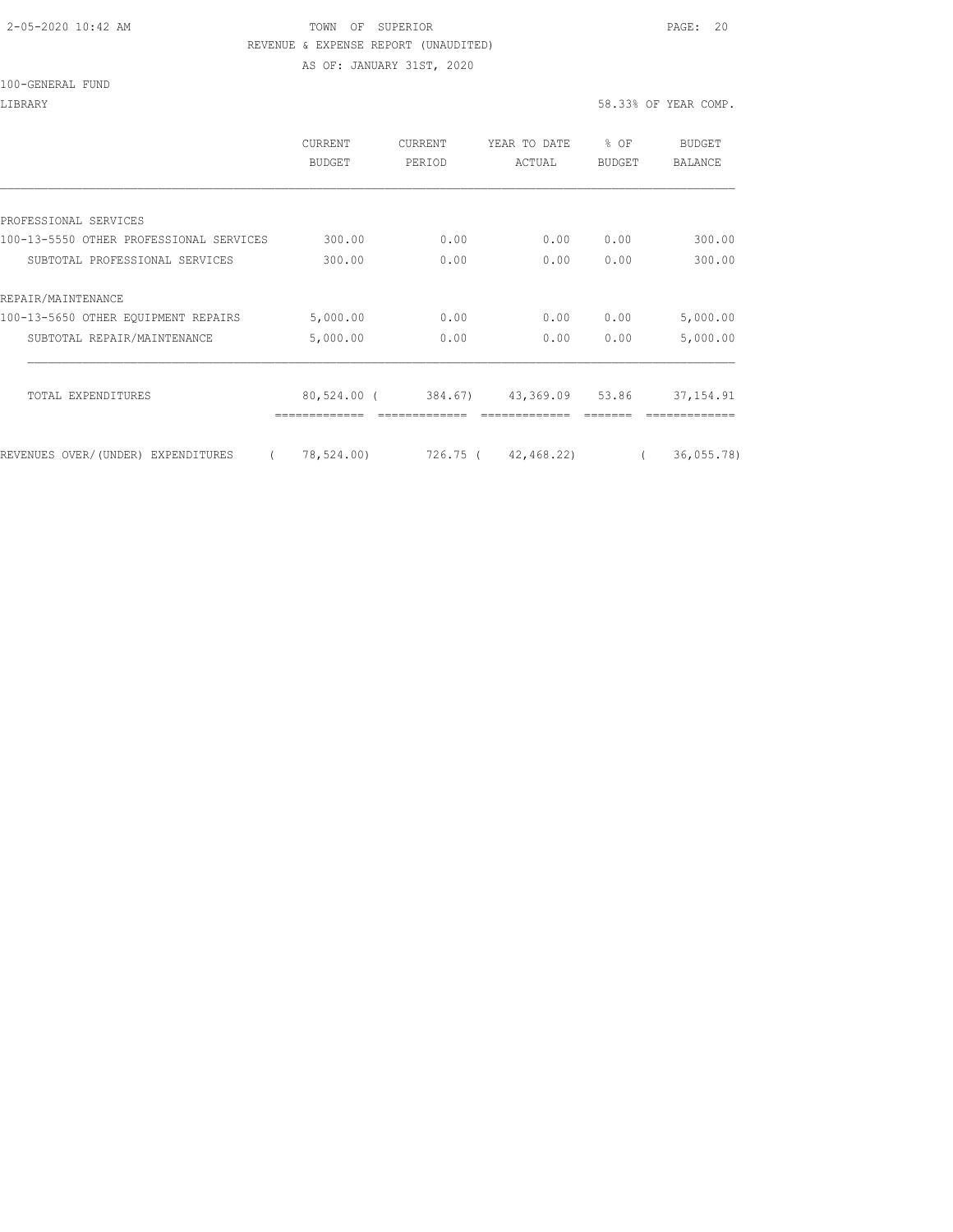| REVENUE & EXPENSE REPORT (UNAUDITED) |                                 |                           |                                        |                       |                      |  |  |
|--------------------------------------|---------------------------------|---------------------------|----------------------------------------|-----------------------|----------------------|--|--|
|                                      |                                 | AS OF: JANUARY 31ST, 2020 |                                        |                       |                      |  |  |
| 100-GENERAL FUND                     |                                 |                           |                                        |                       |                      |  |  |
| BUILDING RENTALS                     |                                 |                           |                                        |                       | 58.33% OF YEAR COMP. |  |  |
|                                      | CURRENT<br><b>BUDGET</b>        | CURRENT<br>PERIOD         | YEAR TO DATE<br>ACTUAL                 | % OF<br><b>BUDGET</b> | BUDGET<br>BALANCE    |  |  |
|                                      |                                 |                           |                                        |                       |                      |  |  |
| REVENUES                             |                                 |                           |                                        |                       |                      |  |  |
| ENTERPRISE SERVICES                  |                                 |                           |                                        |                       |                      |  |  |
| 100-14-4330 RENTAL INCOME            | 20,000.00                       |                           | 1,570.00 4,735.00 23.68                |                       | 15,265.00            |  |  |
| SUBTOTAL ENTERPRISE SERVICES         | 20,000.00                       | 1,570.00                  | 4,735.00                               | 23.68                 | 15,265.00            |  |  |
| TOTAL REVENUES                       | 20,000.00                       | 1,570.00                  | 4,735.00 23.68                         |                       | 15,265.00            |  |  |
| EXPENDITURES                         |                                 |                           |                                        |                       |                      |  |  |
| SUPPLIES                             |                                 |                           |                                        |                       |                      |  |  |
| UTILITIES                            |                                 |                           |                                        |                       |                      |  |  |
| 100-14-5310 ELECTRICITY              | 8,000.00                        | 0.00                      | 2,462.39 30.78 5,537.61                |                       |                      |  |  |
| 100-14-5330 REFUSE                   | 0.00                            | 0.00                      |                                        | 250.00 0.00 (         | 250.00)              |  |  |
| 100-14-5360 WATER                    | 0.00                            | 60.61                     | 332.87 0.00 (                          |                       | 332.87)              |  |  |
| SUBTOTAL UTILITIES                   | 8,000.00                        | 60.61                     | 3,045.26                               | 38.07                 | 4,954.74             |  |  |
| GENERAL BUSINESS EXPENSE             |                                 |                           |                                        |                       |                      |  |  |
| PROFESSIONAL SERVICES                |                                 |                           |                                        |                       |                      |  |  |
| REPAIR/MAINTENANCE                   |                                 |                           |                                        |                       |                      |  |  |
| TOTAL EXPENDITURES                   | =============================== |                           | 8,000.00 60.61 3,045.26 38.07 4,954.74 |                       |                      |  |  |
| REVENUES OVER/(UNDER) EXPENDITURES   | 12,000.00                       | 1,509.39                  | 1,689.74                               |                       | 10,310.26            |  |  |

2-05-2020 10:42 AM TOWN OF SUPERIOR PAGE: 21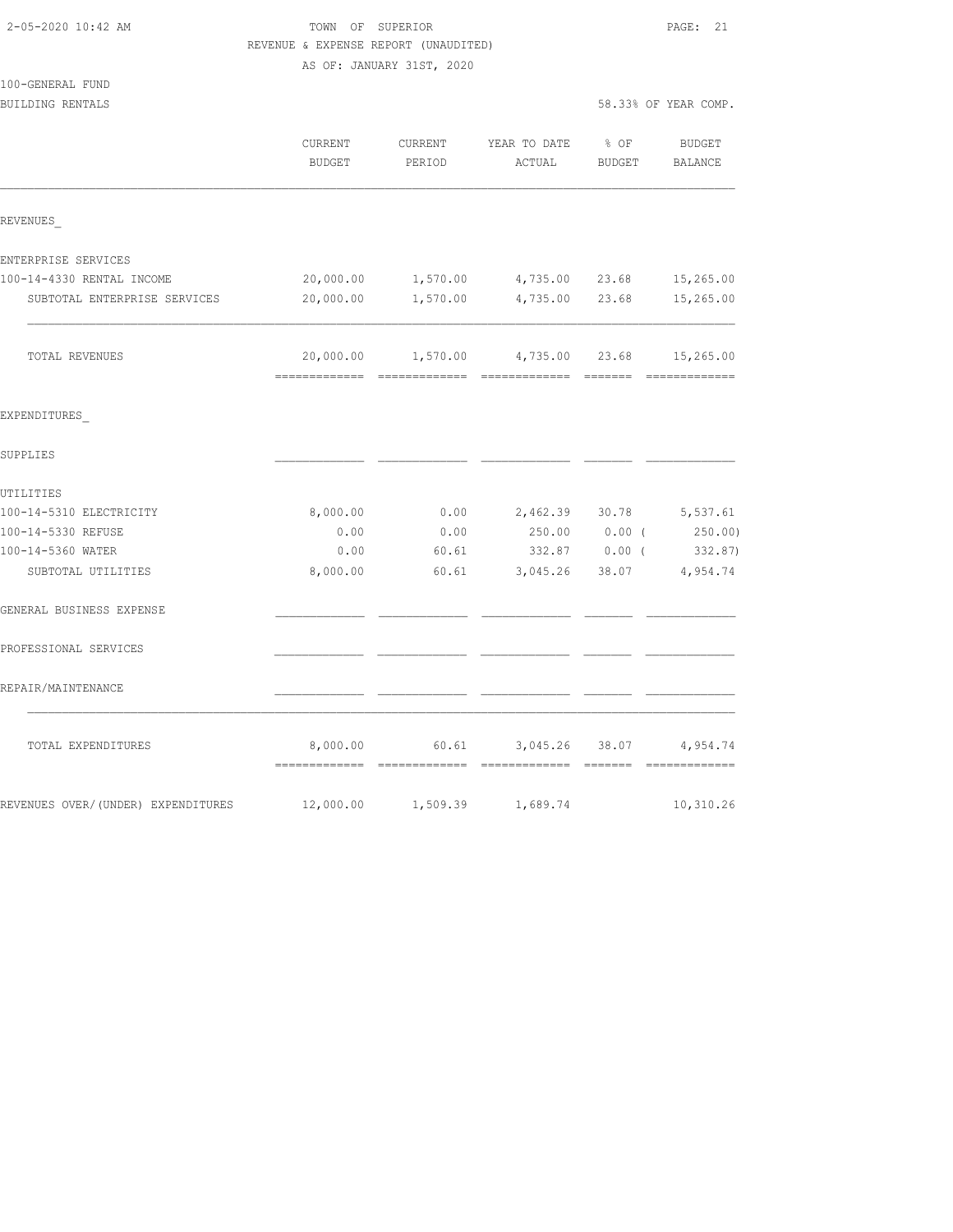# 2-05-2020 10:42 AM TOWN OF SUPERIOR PAGE: 22 REVENUE & EXPENSE REPORT (UNAUDITED)

AS OF: JANUARY 31ST, 2020

#### 100-GENERAL FUND

SR CITIZENS-CONGREGATE 58.33% OF YEAR COMP.

|                                      | CURRENT<br><b>BUDGET</b> | CURRENT<br>PERIOD | YEAR TO DATE<br>ACTUAL | % OF<br>BUDGET | <b>BUDGET</b><br>BALANCE |
|--------------------------------------|--------------------------|-------------------|------------------------|----------------|--------------------------|
| REVENUES                             |                          |                   |                        |                |                          |
| BUSINESS SERVICES                    |                          |                   |                        |                |                          |
| 100-15-4217 SRC PROGRAM REVENUE      | 0.00                     |                   | 3, 355.16 15, 832.33   | $0.00$ (       | 15,832.33)               |
| SUBTOTAL BUSINESS SERVICES           | 0.00                     | 3,355.16          | 15,832.33 0.00 (       |                | 15,832.33)               |
| GRANTS                               |                          |                   |                        |                |                          |
| 100-15-4600 SR CENTER REVENUE        | 0.00                     | 0.00              | 102.00                 | $0.00$ (       | 102.00)                  |
| SUBTOTAL GRANTS                      | 0.00                     | 0.00              | 102.00                 | 0.00(          | 102.00)                  |
| TOTAL REVENUES                       | 0.00                     | 3,355.16          | 15,934.33              | $0.00$ (       | 15, 934.33)              |
| EXPENDITURES                         |                          |                   |                        |                |                          |
| PERSONEL                             |                          |                   |                        |                |                          |
| 100-15-5100 SALARIES                 | 18,405.00                | 0.00              | 8,195.99               | 44.53          | 10,209.01                |
| 100-15-5120 INMATE LABOR             | 1,000.00                 | 0.00              | 243.00                 | 24.30          | 757.00                   |
| 100-15-5151 FICA                     | 1,141.00                 | 0.00              | 508.16                 | 44.54          | 632.84                   |
| 100-15-5152 MEDICARE                 | 267.00                   | 0.00              | 118.83                 | 44.51          | 148.17                   |
| 100-15-5153 STATE UNEMPLOYMENT       | 76.00                    | 0.00              | 12.48                  | 16.42          | 63.52                    |
| 100-15-5154 WORKERS COMP INSURANCE   | 356.00                   | 108.34            | 324.01                 | 91.01          | 31.99                    |
| 100-15-5161 ARIZONA STATE RETIREMENT | 2,198.00                 | 0.00              | 729.12                 | 33.17          | 1,468.88                 |
| SUBTOTAL PERSONEL                    | 23,443.00                | 108.34            | 10,131.59              | 43.22          | 13, 311.41               |
| SUPPLIES                             |                          |                   |                        |                |                          |
| 100-15-5210 OFFICE SUPPLIES          | 500.00                   | 0.00              | 0.00                   | 0.00           | 500.00                   |
| 100-15-5250 KITCHEN SUPPLIES         | 1,000.00                 | 0.00              | 166.33                 | 16.63          | 833.67                   |
| 100-15-5260 FOOD SUPPLIES            | 1,000.00                 | 0.00              | 0.00                   | 0.00           | 1,000.00                 |
| 100-15-5299 OPERATING SUPPLIES       | 1,500.00                 | 4.37              | 2,660.86               | 177.39 (       | 1,160.86                 |
| SUBTOTAL SUPPLIES                    | 4,000.00                 | 4.37              | 2,827.19               | 70.68          | 1,172.81                 |
| UTILITIES                            |                          |                   |                        |                |                          |
| 100-15-5310 ELECTRICITY              | 4,547.00                 | 0.00              | 2,973.22               | 65.39          | 1,573.78                 |
| 100-15-5320 GAS                      | 746.00                   | 51.15             | 339.71                 | 45.54          | 406.29                   |
| 100-15-5350 TELEPHONE                | 250.00                   | 0.00              | 103.97                 | 41.59          | 146.03                   |
| 100-15-5360 WATER                    | 250.00                   | 16.50             | 119.10                 | 47.64          | 130.90                   |
| SUBTOTAL UTILITIES                   | 5,793.00                 | 67.65             | 3,536.00               | 61.04          | 2,257.00                 |
| GENERAL BUSINESS EXPENSE             |                          |                   |                        |                |                          |
| 100-15-5420 DUES & SUBSCRIPTIONS     | 200.00                   | 0.00              | 0.00                   | 0.00           | 200.00                   |
| 100-15-5460 POSTAGE                  | 0.00                     | 12.05             | 88.74                  | $0.00$ (       | 88.74)                   |
| 100-15-5471 AUDIT                    | $773.00$ (               | 454.20)           | 684.21                 | 88.51          | 88.79                    |
| 100-15-5480 GENERAL INSURANCE        | 4,273.00                 | 0.00              | 2,609.71               | 61.07          | 1,663.29                 |
| SUBTOTAL GENERAL BUSINESS EXPENSE    | $5,246.00$ (             | 442.15)           | 3,382.66               | 64.48          | 1,863.34                 |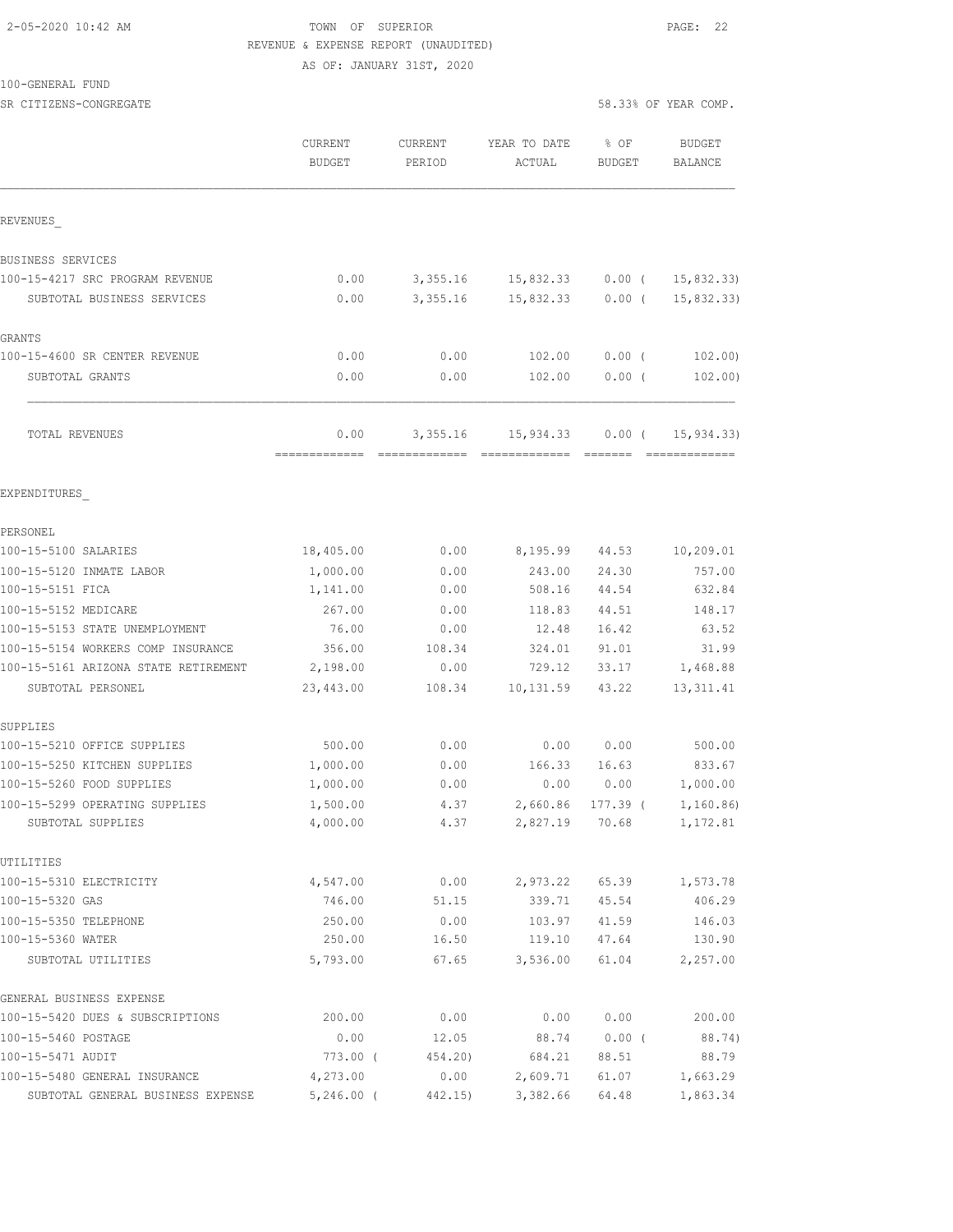#### 2-05-2020 10:42 AM TOWN OF SUPERIOR PAGE: 23 REVENUE & EXPENSE REPORT (UNAUDITED)

AS OF: JANUARY 31ST, 2020

## 100-GENERAL FUND

SR CITIZENS-CONGREGATE SALL ASSOCIATE SERVICE SERVICE SOME SERVICE SOME SERVICE SERVICE SERVICE SERVICE SERVICE

|                                         | <b>CURRENT</b><br><b>BUDGET</b> | CURRENT<br>PERIOD | YEAR TO DATE<br>ACTUAL | % OF<br><b>BUDGET</b> | BUDGET<br><b>BALANCE</b> |
|-----------------------------------------|---------------------------------|-------------------|------------------------|-----------------------|--------------------------|
|                                         |                                 |                   |                        |                       |                          |
| PROFESSIONAL SERVICES                   |                                 |                   |                        |                       |                          |
| 100-15-5550 OTHER PROFESSIONAL SERVICES | 37,893.00                       | 0.00              | 23,838.68              | 62.91                 | 14,054.32                |
| SUBTOTAL PROFESSIONAL SERVICES          | 37,893.00                       | 0.00              | 23,838.68              | 62.91                 | 14,054.32                |
| REPAIR/MAINTENANCE                      |                                 |                   |                        |                       |                          |
| 100-15-5610 PARK & BLDG IMPROVEMENTS    | 4,000.00                        | 0.00              | 0.00                   | 0.00                  | 4,000.00                 |
| 100-15-5643 INMATE FUEL                 | 100.00                          | 0.00              | 59.86                  | 59.86                 | 40.14                    |
| 100-15-5650 OTHER EQUIPMENT REPAIRS     | 300.00                          | 0.00              | 0.00                   | 0.00                  | 300.00                   |
| SUBTOTAL REPAIR/MAINTENANCE             | 4,400.00                        | 0.00              | 59.86                  | 1.36                  | 4,340.14                 |
| DEBT SERVICE                            |                                 |                   |                        |                       |                          |
| TOTAL EXPENDITURES                      | $80,775.00$ (                   | 261.79)           | 43,775.98 54.19        |                       | 36,999.02                |
| REVENUES OVER/(UNDER) EXPENDITURES      | 80,775.00)                      | $3,616.95$ (      | 27,841.65)             |                       | 52, 933.35               |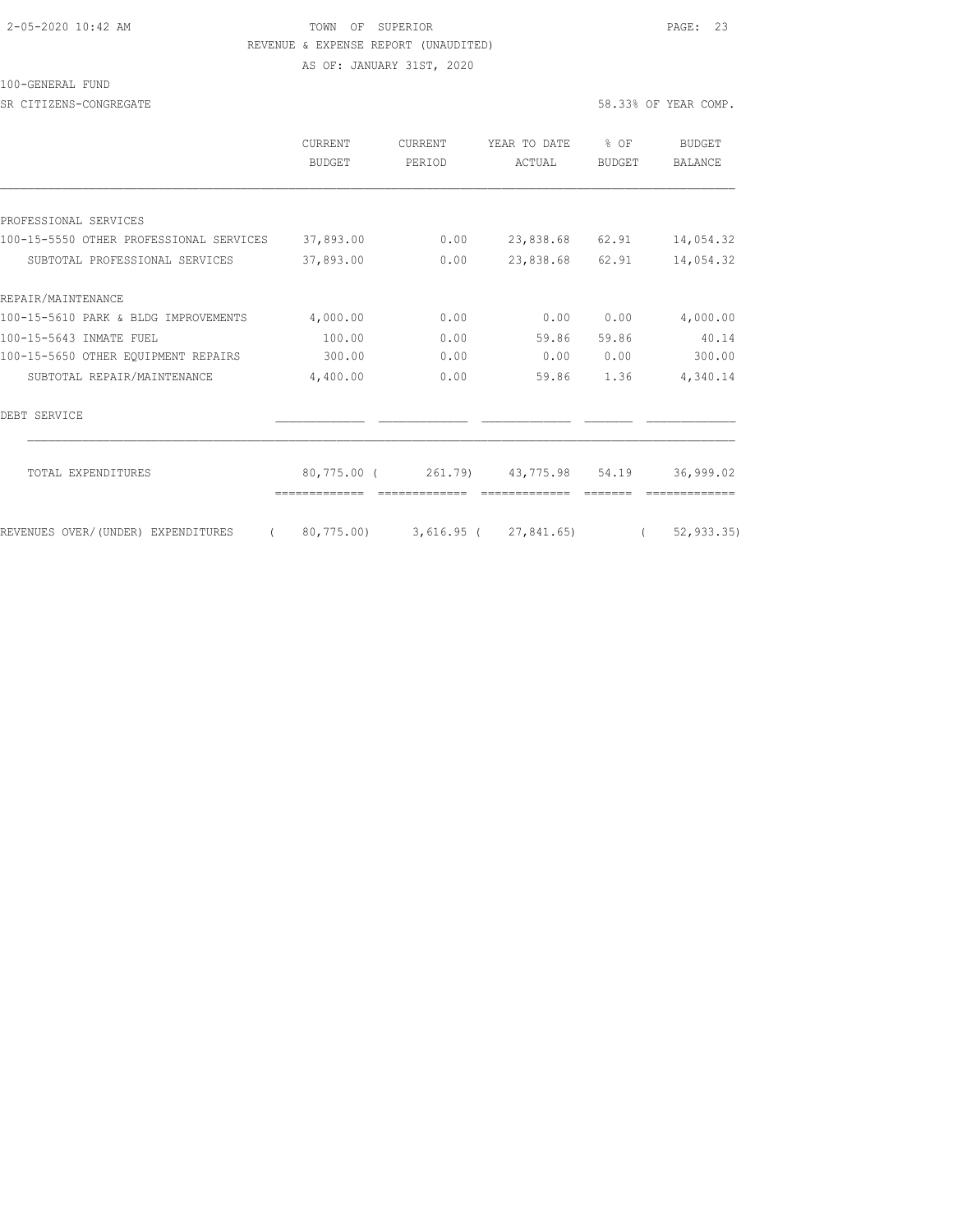### TOWN OF SUPERIOR PAGE: 24 REVENUE & EXPENSE REPORT (UNAUDITED)

AS OF: JANUARY 31ST, 2020

#### 100-GENERAL FUND

| SR CITIZENS-HOME DELIVERY                                          |                          |                                                                                                                                                                                                                                                                                                                                                                                                                                                                              |                             | 58.33% OF YEAR COMP.  |                      |
|--------------------------------------------------------------------|--------------------------|------------------------------------------------------------------------------------------------------------------------------------------------------------------------------------------------------------------------------------------------------------------------------------------------------------------------------------------------------------------------------------------------------------------------------------------------------------------------------|-----------------------------|-----------------------|----------------------|
|                                                                    | CURRENT<br><b>BUDGET</b> | CURRENT<br>PERIOD                                                                                                                                                                                                                                                                                                                                                                                                                                                            | YEAR TO DATE<br>ACTUAL      | % OF<br><b>BUDGET</b> | BUDGET<br>BALANCE    |
| REVENUES                                                           |                          |                                                                                                                                                                                                                                                                                                                                                                                                                                                                              |                             |                       |                      |
| BUSINESS SERVICES                                                  |                          |                                                                                                                                                                                                                                                                                                                                                                                                                                                                              |                             |                       |                      |
| 100-16-4217 SRC PROGRAM REVENUE                                    | 0.00                     | 3,094.24                                                                                                                                                                                                                                                                                                                                                                                                                                                                     | 27, 255.40                  | $0.00$ (              | 27, 255.40           |
| 100-16-4219 UNITED WAY                                             | 0.00                     | 0.00                                                                                                                                                                                                                                                                                                                                                                                                                                                                         | 267.67                      | $0.00$ (              | 267.67)              |
| SUBTOTAL BUSINESS SERVICES                                         | 0.00                     | 3,094.24                                                                                                                                                                                                                                                                                                                                                                                                                                                                     | 27,523.07                   | $0.00$ (              | 27, 523.07)          |
| TOTAL REVENUES                                                     | 0.00<br>=============    | 3,094.24<br>$\begin{array}{c} \multicolumn{2}{c} {\textbf{2.4}} & \multicolumn{2}{c} {\textbf{2.5}} & \multicolumn{2}{c} {\textbf{2.6}} \\ \multicolumn{2}{c} {\textbf{2.6}} & \multicolumn{2}{c} {\textbf{2.6}} & \multicolumn{2}{c} {\textbf{2.6}} \\ \multicolumn{2}{c} {\textbf{2.6}} & \multicolumn{2}{c} {\textbf{2.6}} & \multicolumn{2}{c} {\textbf{2.6}} \\ \multicolumn{2}{c} {\textbf{2.6}} & \multicolumn{2}{c} {\textbf{2.6}} & \multicolumn{2}{c} {\textbf{2.$ | 27,523.07<br>-------------- | $0.00$ (<br>--------  | 27, 523.07           |
| EXPENDITURES                                                       |                          |                                                                                                                                                                                                                                                                                                                                                                                                                                                                              |                             |                       |                      |
| PERSONEL                                                           |                          |                                                                                                                                                                                                                                                                                                                                                                                                                                                                              |                             |                       |                      |
| 100-16-5100 SALARIES                                               | 14,748.00                | 0.00                                                                                                                                                                                                                                                                                                                                                                                                                                                                         | 6,717.71                    | 45.55                 | 8,030.29             |
| 100-16-5120 INMATE LABOR                                           | 1,000.00                 | 0.00                                                                                                                                                                                                                                                                                                                                                                                                                                                                         | 297.00                      | 29.70                 | 703.00               |
| 100-16-5151 FICA                                                   | 914.00                   | 0.00                                                                                                                                                                                                                                                                                                                                                                                                                                                                         | 416.49                      | 45.57                 | 497.51               |
| 100-16-5152 MEDICARE                                               | 214.00                   | 0.00                                                                                                                                                                                                                                                                                                                                                                                                                                                                         | 97.41                       | 45.52                 | 116.59               |
| 100-16-5153 STATE UNEMPLOYMENT                                     | 55.00                    | 0.00                                                                                                                                                                                                                                                                                                                                                                                                                                                                         | 2.06                        | 3.75                  | 52.94                |
| 100-16-5154 WORKERS COMP INSURANCE                                 | 247.00                   | 108.34                                                                                                                                                                                                                                                                                                                                                                                                                                                                       | 324.01                      | 131.18 (              | 77.01)               |
| 100-16-5161 ARIZONA STATE RETIREMENT                               | 1,761.00                 | 0.00                                                                                                                                                                                                                                                                                                                                                                                                                                                                         | 813.50                      | 46.20                 | 947.50               |
| SUBTOTAL PERSONEL                                                  | 18,939.00                | 108.34                                                                                                                                                                                                                                                                                                                                                                                                                                                                       | 8,668.18                    | 45.77                 | 10,270.82            |
| SUPPLIES                                                           |                          |                                                                                                                                                                                                                                                                                                                                                                                                                                                                              |                             |                       |                      |
| UTILITIES                                                          |                          |                                                                                                                                                                                                                                                                                                                                                                                                                                                                              |                             |                       |                      |
| 100-16-5310 ELECTRICITY                                            | 4,547.00                 | 0.00                                                                                                                                                                                                                                                                                                                                                                                                                                                                         | 2,973.21                    | 65.39                 | 1,573.79             |
| 100-16-5320 GAS                                                    | 802.00                   | 51.15                                                                                                                                                                                                                                                                                                                                                                                                                                                                        | 339.73                      | 42.36                 | 462.27               |
| 100-16-5350 TELEPHONE                                              | 250.00                   | 0.00                                                                                                                                                                                                                                                                                                                                                                                                                                                                         | 103.92                      | 41.57                 | 146.08               |
| 100-16-5360 WATER                                                  | 200.00                   | 16.49                                                                                                                                                                                                                                                                                                                                                                                                                                                                        | 119.06                      | 59.53                 | 80.94                |
| SUBTOTAL UTILITIES                                                 | 5,799.00                 | 67.64                                                                                                                                                                                                                                                                                                                                                                                                                                                                        |                             | 3,535.92 60.97        | 2,263.08             |
| GENERAL BUSINESS EXPENSE                                           |                          |                                                                                                                                                                                                                                                                                                                                                                                                                                                                              |                             |                       |                      |
| 100-16-5460 POSTAGE                                                | 150.00                   | 12.04                                                                                                                                                                                                                                                                                                                                                                                                                                                                        | 88.73                       | 59.15                 | 61.27                |
| 100-16-5471 AUDIT                                                  |                          |                                                                                                                                                                                                                                                                                                                                                                                                                                                                              | 773.00 (454.20) 684.21      | 88.51                 | 88.79                |
| 100-16-5480 GENERAL INSURANCE<br>SUBTOTAL GENERAL BUSINESS EXPENSE | 4,273.00<br>5,196.00 (   | 0.00<br>442.16)                                                                                                                                                                                                                                                                                                                                                                                                                                                              | 2,609.71<br>3,382.65        | 61.07<br>65.10        | 1,663.29<br>1,813.35 |
| PROFESSIONAL SERVICES                                              |                          |                                                                                                                                                                                                                                                                                                                                                                                                                                                                              |                             |                       |                      |
| 100-16-5550 OTHER PROFESSIONAL SERVICES                            | 34,179.00                | 0.00                                                                                                                                                                                                                                                                                                                                                                                                                                                                         | 20,053.50                   | 58.67                 | 14,125.50            |
| SUBTOTAL PROFESSIONAL SERVICES                                     | 34,179.00                | 0.00                                                                                                                                                                                                                                                                                                                                                                                                                                                                         | 20,053.50                   | 58.67                 | 14,125.50            |
| REPAIR/MAINTENANCE                                                 |                          |                                                                                                                                                                                                                                                                                                                                                                                                                                                                              |                             |                       |                      |
| 100-16-5641 GAS & OIL                                              | 500.00                   | 0.00                                                                                                                                                                                                                                                                                                                                                                                                                                                                         | 162.08                      | 32.42                 | 337.92               |
| 100-16-5643 INMATE FUEL                                            | 100.00                   | 0.00                                                                                                                                                                                                                                                                                                                                                                                                                                                                         | 89.78                       | 89.78                 | 10.22                |
| SUBTOTAL REPAIR/MAINTENANCE                                        | 600.00                   | 0.00                                                                                                                                                                                                                                                                                                                                                                                                                                                                         | 251.86                      | 41.98                 | 348.14               |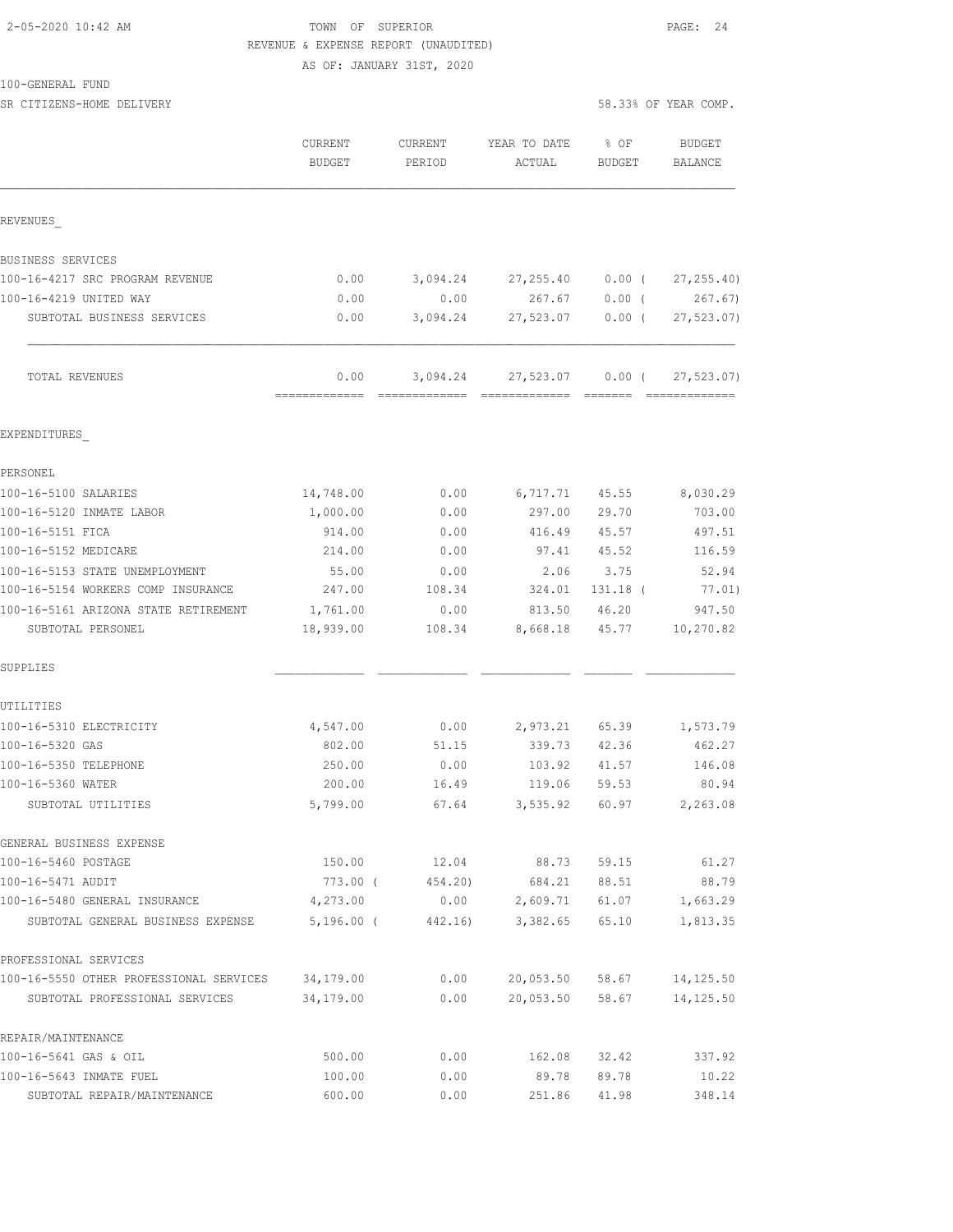| 2-05-2020 10:42 AM                 |            | TOWN OF SUPERIOR                     |                           |                                    |                | PAGE: 25             |
|------------------------------------|------------|--------------------------------------|---------------------------|------------------------------------|----------------|----------------------|
|                                    |            | REVENUE & EXPENSE REPORT (UNAUDITED) |                           |                                    |                |                      |
|                                    |            |                                      | AS OF: JANUARY 31ST, 2020 |                                    |                |                      |
| 100-GENERAL FUND                   |            |                                      |                           |                                    |                |                      |
| SR CITIZENS-HOME DELIVERY          |            |                                      |                           |                                    |                | 58.33% OF YEAR COMP. |
|                                    |            | CURRENT                              | CURRENT                   | YEAR TO DATE 8 OF                  |                | BUDGET               |
|                                    |            | <b>BUDGET</b>                        | PERIOD                    | ACTUAL                             | BUDGET         | BALANCE              |
| DEBT SERVICE                       |            |                                      |                           |                                    |                |                      |
| TOTAL EXPENDITURES                 |            |                                      |                           | 64,713.00 (266.18) 35,892.11 55.46 |                | 28,820.89            |
|                                    |            |                                      |                           |                                    |                |                      |
| REVENUES OVER/(UNDER) EXPENDITURES | $\sqrt{2}$ |                                      |                           | 64,713.00) 3,360.42 ( 8,369.04)    | $\overline{a}$ | 56, 343.96)          |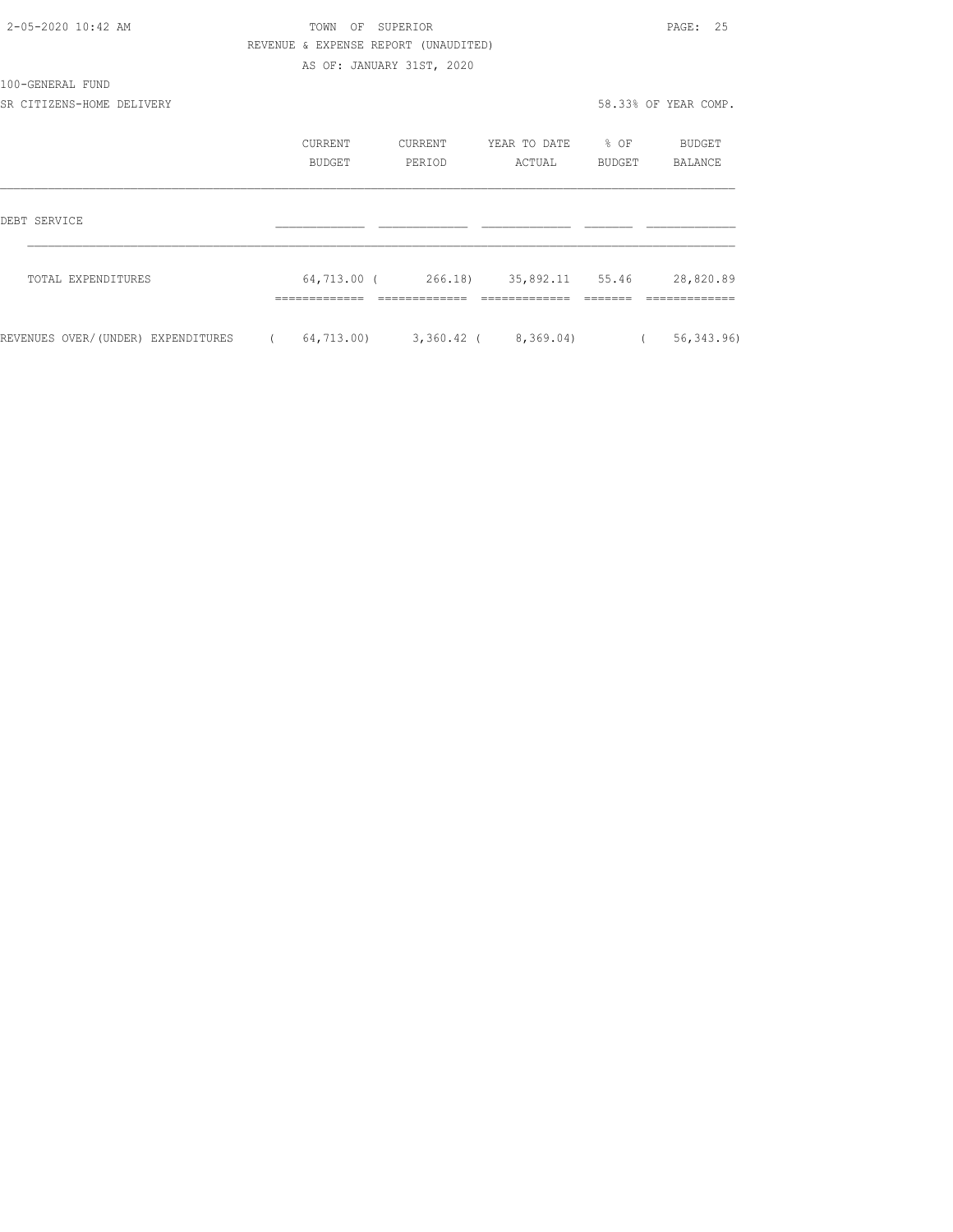### 2-05-2020 10:42 AM TOWN OF SUPERIOR PAGE: 26 REVENUE & EXPENSE REPORT (UNAUDITED)

AS OF: JANUARY 31ST, 2020

100-GENERAL FUND

|                                         | CURRENT<br><b>BUDGET</b> | CURRENT<br>PERIOD   | YEAR TO DATE<br>ACTUAL | % OF<br><b>BUDGET</b> | <b>BUDGET</b><br>BALANCE    |
|-----------------------------------------|--------------------------|---------------------|------------------------|-----------------------|-----------------------------|
| REVENUES                                |                          |                     |                        |                       |                             |
| <b>BUSINESS SERVICES</b>                |                          |                     |                        |                       |                             |
| 100-17-4217 SRC PROGRAM REVENUE         | 0.00                     | 315.00              |                        |                       | $2,407.28$ 0.00 ( 2,407.28) |
| SUBTOTAL BUSINESS SERVICES              | 0.00                     | 315.00              |                        | $2,407.28$ 0.00 (     | 2,407.28                    |
| TOTAL REVENUES                          | 0.00                     | 315.00              |                        | 2,407.28 0.00 (       | 2,407.28                    |
| EXPENDITURES                            |                          |                     |                        |                       |                             |
| PERSONEL                                |                          |                     |                        |                       |                             |
| 100-17-5100 SALARIES                    | 5,238.00                 | 0.00                | 2,592.43 49.49         |                       | 2,645.57                    |
| 100-17-5151 FICA                        | 325.00                   | 0.00                | 160.75 49.46           |                       | 164.25                      |
| 100-17-5152 MEDICARE                    | 76.00                    | 0.00                | 37.58                  | 49.45                 | 38.42                       |
| 100-17-5153 STATE UNEMPLOYMENT          | 52.00                    | 0.00                |                        | 1.00 1.92             | 51.00                       |
| 100-17-5154 WORKERS COMP INSURANCE      | 36.00                    | 108.32              | 323.98                 | 899.94 (              | 287.98)                     |
| 100-17-5161 ARIZONA STATE RETIREMENT    | 618.00                   | 0.00                | 313.96                 | 50.80                 | 304.04                      |
| SUBTOTAL PERSONEL                       | 6,345.00                 | 108.32              | 3,429.70               | 54.05                 | 2,915.30                    |
| SUPPLIES                                |                          |                     |                        |                       |                             |
| UTILITIES                               |                          |                     |                        |                       |                             |
| 100-17-5350 TELEPHONE                   | 490.00                   | 35.15               |                        | 272.93 55.70          | 217.07                      |
| SUBTOTAL UTILITIES                      | 490.00                   | 35.15               | 272.93                 | 55.70                 | 217.07                      |
| GENERAL BUSINESS EXPENSE                |                          |                     |                        |                       |                             |
| 100-17-5471 AUDIT                       | 773.00 (                 |                     | 454.20) 684.18 88.51   |                       | 88.82                       |
| 100-17-5480 GENERAL INSURANCE           | 4,273.00                 | 0.00                | 2,609.71               | 61.07                 | 1,663.29                    |
| SUBTOTAL GENERAL BUSINESS EXPENSE       |                          | 5,046.00 ( 454.20)  | 3,293.89               | 65.28                 | 1,752.11                    |
| PROFESSIONAL SERVICES                   |                          |                     |                        |                       |                             |
| 100-17-5550 OTHER PROFESSIONAL SERVICES | 1,000.00                 | 0.00                | 0.00                   | 0.00                  | 1,000.00                    |
| SUBTOTAL PROFESSIONAL SERVICES          | 1,000.00                 | 0.00                | 0.00                   | 0.00                  | 1,000.00                    |
| REPAIR/MAINTENANCE                      |                          |                     |                        |                       |                             |
| 100-17-5640 AUTO & TRUCK REPAIRS        | 2,000.00                 | 0.00                | 410.07                 | 20.50                 | 1,589.93                    |
| 100-17-5641 GAS & OIL                   | 500.00                   | 0.00                | 243.13                 | 48.63                 | 256.87                      |
| SUBTOTAL REPAIR/MAINTENANCE             | 2,500.00                 | 0.00                | 653.20                 | 26.13                 | 1,846.80                    |
| TOTAL EXPENDITURES                      | $15,381.00$ (            | 310.73)<br>======== | 7,649.72               | 49.73<br>=======      | 7,731.28<br>========        |
| REVENUES OVER/(UNDER) EXPENDITURES      | 15,381.00)               | 625.73 (            | 5, 242.44)             |                       | 10, 138.56                  |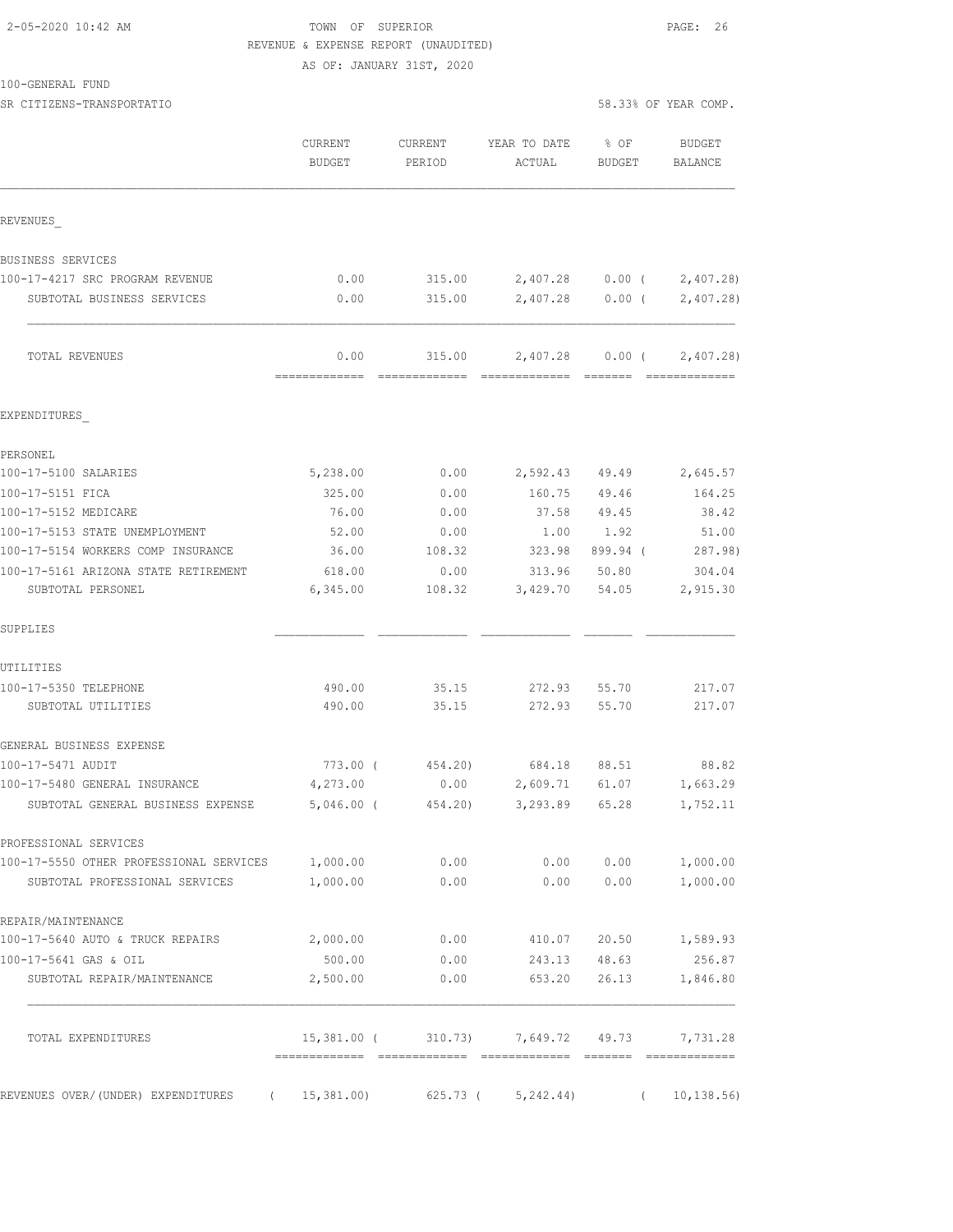| 2-05-2020 10:42 AM                   |                        | TOWN OF SUPERIOR<br>REVENUE & EXPENSE REPORT (UNAUDITED)<br>AS OF: JANUARY 31ST, 2020 |               |                                                                  |                        |  |
|--------------------------------------|------------------------|---------------------------------------------------------------------------------------|---------------|------------------------------------------------------------------|------------------------|--|
| 100-GENERAL FUND<br>CODE ENFORCEMENT |                        |                                                                                       |               |                                                                  | 58.33% OF YEAR COMP.   |  |
|                                      | CURRENT                | CURRENT                                                                               | YEAR TO DATE  | % OF                                                             | <b>BUDGET</b>          |  |
|                                      | <b>BUDGET</b>          | PERIOD                                                                                | ACTUAL        | BUDGET                                                           | <b>BALANCE</b>         |  |
| REVENUES                             |                        |                                                                                       |               |                                                                  |                        |  |
| GRANTS                               |                        |                                                                                       |               |                                                                  |                        |  |
|                                      | =============          | =============                                                                         | ============= | $\qquad \qquad \equiv \equiv \equiv \equiv \equiv \equiv \equiv$ |                        |  |
| EXPENDITURES                         |                        |                                                                                       |               |                                                                  |                        |  |
| PERSONEL                             |                        |                                                                                       |               |                                                                  |                        |  |
| 100-18-5100 SALARIES                 | 21,584.00              | 0.00                                                                                  | 10,374.31     | 48.06                                                            | 11,209.69              |  |
| 100-18-5101 OVERTIME                 | 0.00                   | 0.00                                                                                  | 363.28        | $0.00$ (                                                         | 363.28)                |  |
| 100-18-5151 FICA                     | 1,338.00               | 0.00                                                                                  | 0.00          | 0.00                                                             | 1,338.00               |  |
| 100-18-5152 MEDICARE                 | 313.00                 | 0.00                                                                                  | 155.72        | 49.75                                                            | 157.28                 |  |
| 100-18-5153 STATE UNEMPLOYMENT       | 30.00                  | 0.00                                                                                  | 0.00          | 0.00                                                             | 30.00                  |  |
| 100-18-5154 WORKERS COMP INSURANCE   | 500.00                 | 0.00                                                                                  | 0.00          | 0.00                                                             | 500.00                 |  |
| 100-18-5161 ARIZONA STATE RETIREMENT | 4,477.00               | 0.00                                                                                  | 0.00          | 0.00                                                             | 4,477.00               |  |
| 100-18-5162 LIFE INSURANCE           | 40.00                  | 0.00                                                                                  | 0.00          | 0.00                                                             | 40.00                  |  |
| 100-18-5164 DENTAL INSURANCE         | 185.00                 | 0.00                                                                                  | 0.00          | 0.00                                                             | 185.00                 |  |
| SUBTOTAL PERSONEL                    | 28,467.00              | 0.00                                                                                  | 10,893.31     | 38.27                                                            | 17,573.69              |  |
| PROFESSIONAL SERVICES                |                        |                                                                                       |               |                                                                  |                        |  |
| 100-18-5520 Blight Mitigation        | 20,000.00              | 0.00                                                                                  | 2,093.58      | 10.47                                                            | 17,906.42              |  |
| SUBTOTAL PROFESSIONAL SERVICES       | 20,000.00              | 0.00                                                                                  | 2,093.58      | 10.47                                                            | 17,906.42              |  |
| DEBT SERVICE                         |                        |                                                                                       |               |                                                                  |                        |  |
| TOTAL EXPENDITURES                   | 48,467.00              | 0.00                                                                                  | 12,986.89     | 26.80<br>____ _____                                              | 35,480.11              |  |
| REVENUES OVER/(UNDER) EXPENDITURES   | 48,467.00)<br>$\left($ | $0.00$ (                                                                              | 12,986.89     |                                                                  | 35,480.11)<br>$\left($ |  |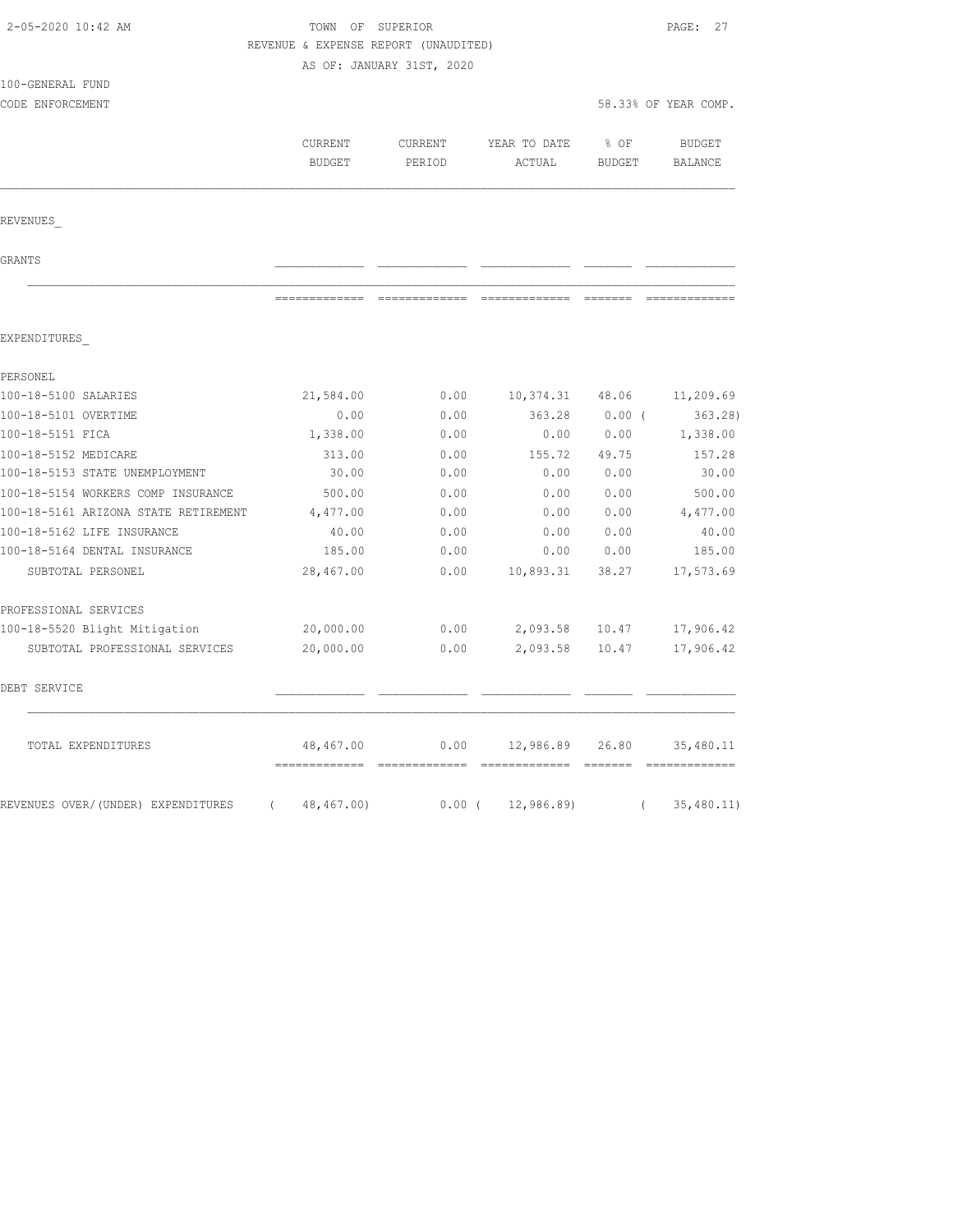# TOWN OF SUPERIOR **10:42 AM TOWN OF SUPERIOR** REVENUE & EXPENSE REPORT (UNAUDITED)

AS OF: JANUARY 31ST, 2020

|  | 100-GENERAL FUND |  |
|--|------------------|--|
|  |                  |  |

| 100-GENERAL FUND                   |                          |                          |                        |                       |                                 |
|------------------------------------|--------------------------|--------------------------|------------------------|-----------------------|---------------------------------|
| <b>EDC</b>                         |                          |                          |                        |                       | 58.33% OF YEAR COMP.            |
|                                    | CURRENT<br><b>BUDGET</b> | <b>CURRENT</b><br>PERIOD | YEAR TO DATE<br>ACTUAL | % OF<br><b>BUDGET</b> | <b>BUDGET</b><br><b>BALANCE</b> |
|                                    |                          |                          |                        |                       |                                 |
| EXPENDITURES                       |                          |                          |                        |                       |                                 |
| SUPPLIES                           |                          |                          |                        |                       |                                 |
| GENERAL BUSINESS EXPENSE           |                          |                          |                        |                       |                                 |
| 100-19-5410 Advertising            | 10,000.00                | 0.00                     | 8,820.00               | 88.20                 | 1,180.00                        |
| 100-19-5415 Promotional Materials  | 5,000.00                 | 0.00                     | 2,644.79               | 52.90                 | 2,355.21                        |
| 100-19-5420 DUES & SUBSCRIPTIONS   | 0.00                     | 273.00                   | 273.00                 | $0.00$ (              | 273.00)                         |
| 100-19-5425 CONFERENCES & TRAINING | 4,000.00                 | 175.00                   | 2,299.47               | 57.49                 | 1,700.53                        |

| TOTAL EXPENDITURES                     | 25,000.00 | 5,448.00 | 19,037.26 | 76.15 | 5,962.74  |
|----------------------------------------|-----------|----------|-----------|-------|-----------|
|                                        |           |          |           |       |           |
| SUBTOTAL PROFESSIONAL SERVICES         | 0.00      | 5,000.00 | 5,000.00  | 0.00  | 5,000.00) |
| 100-19-5550 OTHER PROFESSIONAL SERVICE | 0.00      | 5,000.00 | 5,000.00  | 0.00  | 5,000.00) |
| PROFESSIONAL SERVICES                  |           |          |           |       |           |
|                                        |           |          |           |       |           |

100-19-5470 TRAVEL 6,000.00 0.00 0.00 0.00 6,000.00 SUBTOTAL GENERAL BUSINESS EXPENSE 25,000.00 448.00 14,037.26 56.15 10,962.74

REVENUES OVER/(UNDER) EXPENDITURES ( 25,000.00)( 5,448.00)( 19,037.26) ( 5,962.74)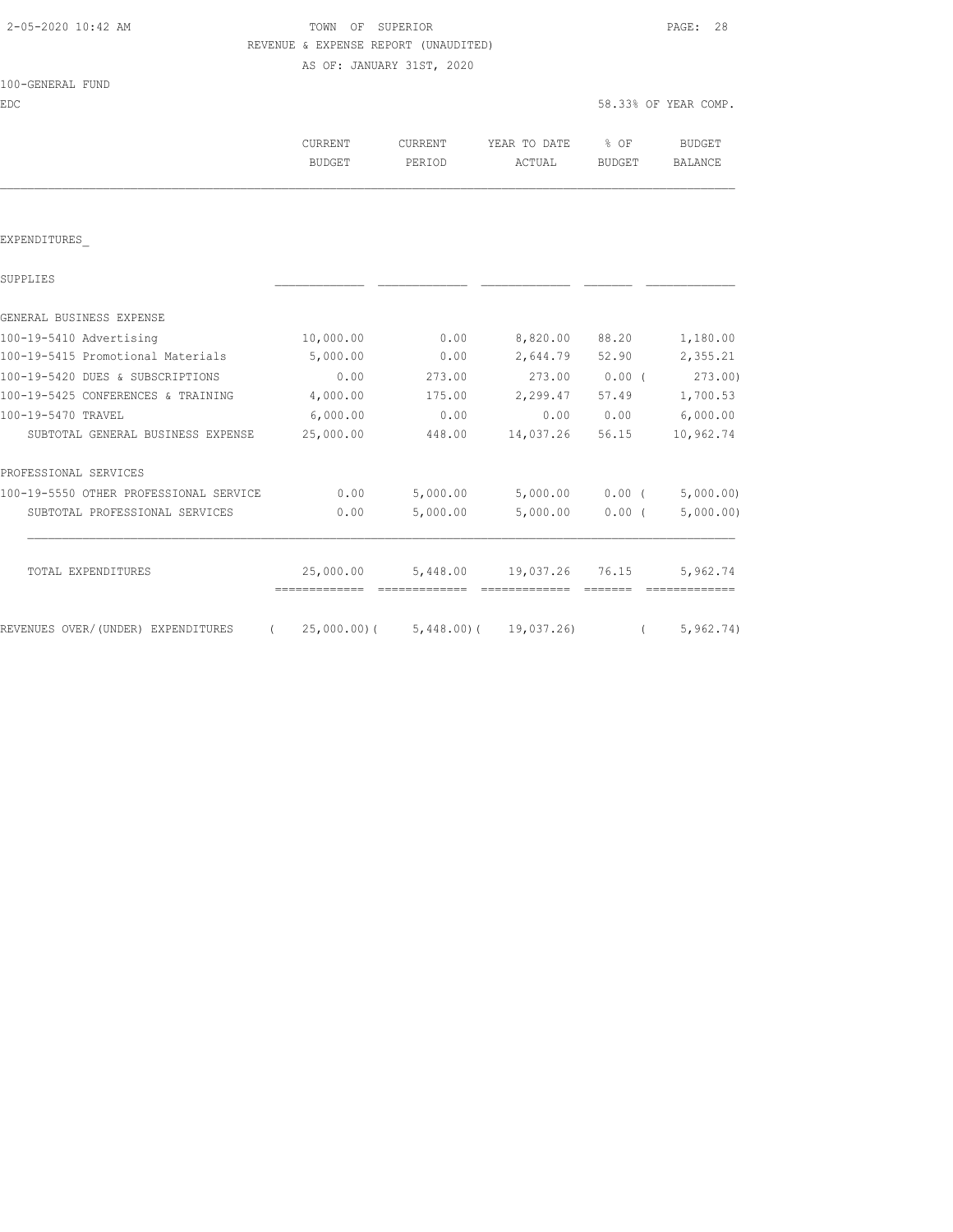| 2-05-2020 10:42 AM | TOWN                                 | OF SUPERIOR               |              |        |                      |  |  |
|--------------------|--------------------------------------|---------------------------|--------------|--------|----------------------|--|--|
|                    | REVENUE & EXPENSE REPORT (UNAUDITED) |                           |              |        |                      |  |  |
|                    |                                      | AS OF: JANUARY 31ST, 2020 |              |        |                      |  |  |
| 100-GENERAL FUND   |                                      |                           |              |        |                      |  |  |
| LOST TRAIL         |                                      |                           |              |        | 58.33% OF YEAR COMP. |  |  |
|                    | CURRENT                              | CURRENT                   | YEAR TO DATE | % OF   | BUDGET               |  |  |
|                    | BUDGET                               | PERIOD                    | ACTUAL       | BUDGET | <b>BALANCE</b>       |  |  |
|                    |                                      |                           |              |        |                      |  |  |
|                    |                                      |                           |              |        |                      |  |  |
| EXPENDITURES       |                                      |                           |              |        |                      |  |  |

 ${\tt SUPPLIES}$ 

============= ============= ============= ======= =============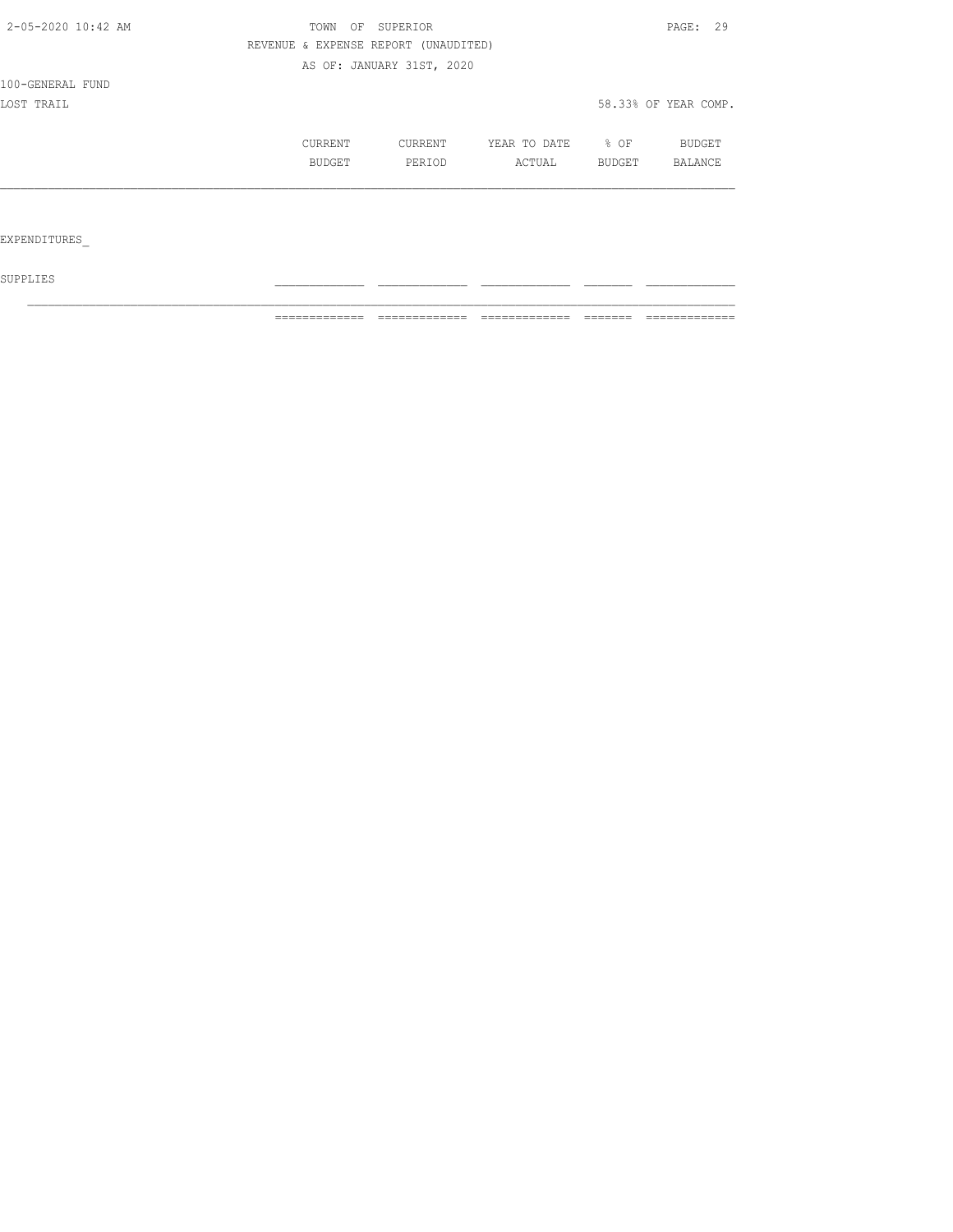| 2-05-2020 10:42 AM        | TOWN          | OF SUPERIOR                          |                   |                                                                                                                                                                                                                                                                                                                                                                                                                                                                                            | PAGE: 30              |
|---------------------------|---------------|--------------------------------------|-------------------|--------------------------------------------------------------------------------------------------------------------------------------------------------------------------------------------------------------------------------------------------------------------------------------------------------------------------------------------------------------------------------------------------------------------------------------------------------------------------------------------|-----------------------|
|                           |               | REVENUE & EXPENSE REPORT (UNAUDITED) |                   |                                                                                                                                                                                                                                                                                                                                                                                                                                                                                            |                       |
|                           |               | AS OF: JANUARY 31ST, 2020            |                   |                                                                                                                                                                                                                                                                                                                                                                                                                                                                                            |                       |
| 100-GENERAL FUND          |               |                                      |                   |                                                                                                                                                                                                                                                                                                                                                                                                                                                                                            |                       |
| SOCIO-ECONOMIC CONTINGNCY |               |                                      |                   |                                                                                                                                                                                                                                                                                                                                                                                                                                                                                            | 58.33% OF YEAR COMP.  |
|                           | CURRENT       | CURRENT                              | YEAR TO DATE % OF |                                                                                                                                                                                                                                                                                                                                                                                                                                                                                            | <b>BUDGET</b>         |
|                           | BUDGET        | PERIOD                               |                   |                                                                                                                                                                                                                                                                                                                                                                                                                                                                                            | ACTUAL BUDGET BALANCE |
| REVENUES                  |               |                                      |                   |                                                                                                                                                                                                                                                                                                                                                                                                                                                                                            |                       |
| CONTRIBUTIONS             |               |                                      |                   |                                                                                                                                                                                                                                                                                                                                                                                                                                                                                            |                       |
|                           | ============= | =============                        | -------------     | $\qquad \qquad \qquad =\qquad \qquad =\qquad \qquad =\qquad \qquad =\qquad \qquad =\qquad \qquad =\qquad \qquad =\qquad \qquad =\qquad \qquad =\qquad \qquad =\qquad \qquad =\qquad \qquad =\qquad \qquad =\qquad \qquad =\qquad \qquad =\qquad \qquad =\qquad \qquad =\qquad \qquad =\qquad \qquad =\qquad \qquad =\qquad \qquad =\qquad \qquad =\qquad \qquad =\qquad \qquad =\qquad \qquad =\qquad \qquad =\qquad \qquad =\qquad \qquad =\qquad \qquad =\qquad \qquad =\qquad \qquad =$ |                       |
| EXPENDITURES              |               |                                      |                   |                                                                                                                                                                                                                                                                                                                                                                                                                                                                                            |                       |
| SUPPLIES                  |               |                                      |                   |                                                                                                                                                                                                                                                                                                                                                                                                                                                                                            |                       |
|                           | ------------- |                                      |                   |                                                                                                                                                                                                                                                                                                                                                                                                                                                                                            |                       |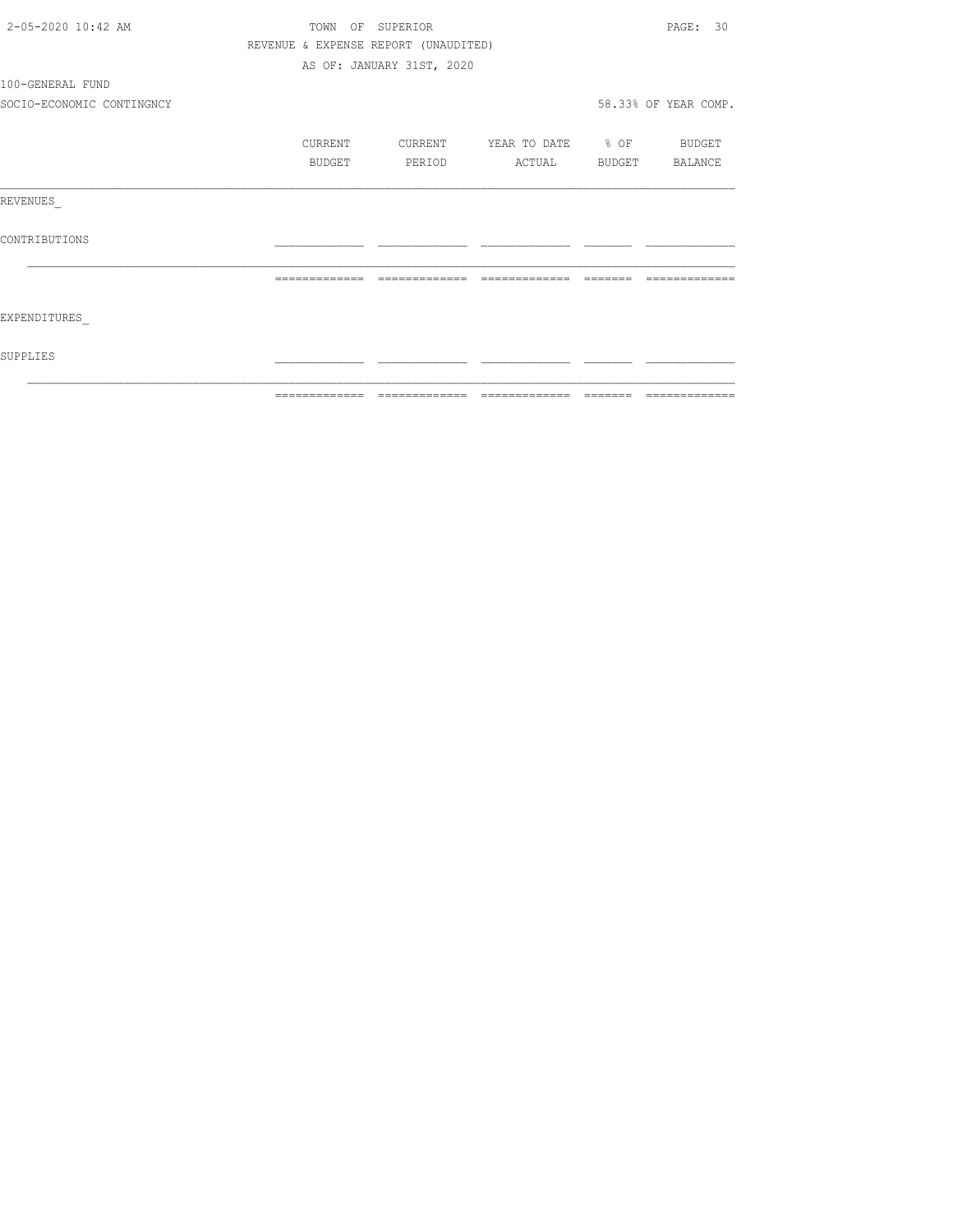| 2-05-2020 10:42 AM | TOWN OF                              | SUPERIOR                  |              |        |                |  |
|--------------------|--------------------------------------|---------------------------|--------------|--------|----------------|--|
|                    | REVENUE & EXPENSE REPORT (UNAUDITED) |                           |              |        |                |  |
|                    |                                      | AS OF: JANUARY 31ST, 2020 |              |        |                |  |
| 100-GENERAL FUND   |                                      |                           |              |        |                |  |
| CONTINGENCY        |                                      |                           |              |        |                |  |
|                    | CURRENT                              | CURRENT                   | YEAR TO DATE | % OF   | <b>BUDGET</b>  |  |
|                    | BUDGET                               | PERIOD                    | ACTUAL       | BUDGET | <b>BALANCE</b> |  |
|                    |                                      |                           |              |        |                |  |
| EXPENDITURES       |                                      |                           |              |        |                |  |
| SUPPLIES           |                                      |                           |              |        |                |  |

 $\mathcal{L}_\text{max}$ 

============= ============= ============= ======= =============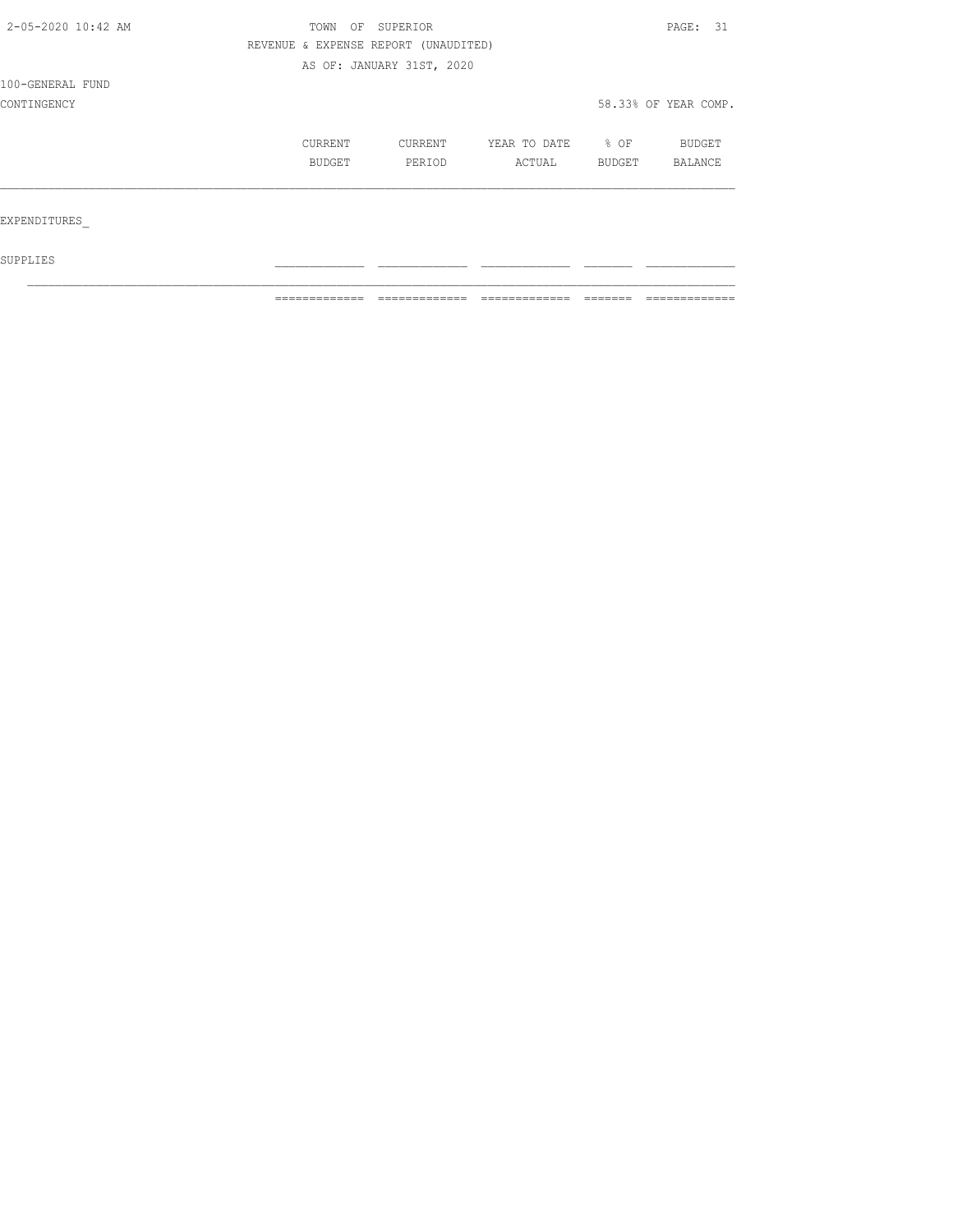# 2-05-2020 10:42 AM TOWN OF SUPERIOR PAGE: 32 REVENUE & EXPENSE REPORT (UNAUDITED)

AS OF: JANUARY 31ST, 2020

100-GENERAL FUND

| 58.33% OF YEAR COMP. |
|----------------------|
|                      |

|                                    | <b>CURRENT</b><br>BUDGET | <b>CURRENT</b><br>PERIOD | YEAR TO DATE<br>ACTUAL | % OF<br><b>BUDGET</b> | BUDGET<br>BALANCE |
|------------------------------------|--------------------------|--------------------------|------------------------|-----------------------|-------------------|
|                                    |                          |                          |                        |                       |                   |
| FUND TOTAL REVENUES                | 2,407,465.00             | 203,817.79               | 1,424,409.74           | 59.17                 | 983,055.26        |
| FUND TOTAL EXPENDITURES            | 2,407,460.00             | 51,951.85                | 1,265,640.45           | 52.57                 | 1, 141, 819.55    |
| REVENUES OVER/(UNDER) EXPENDITURES | 5.00                     | 151,865.94               | 158,769.29             |                       | 158,764.29)       |
|                                    |                          |                          |                        |                       |                   |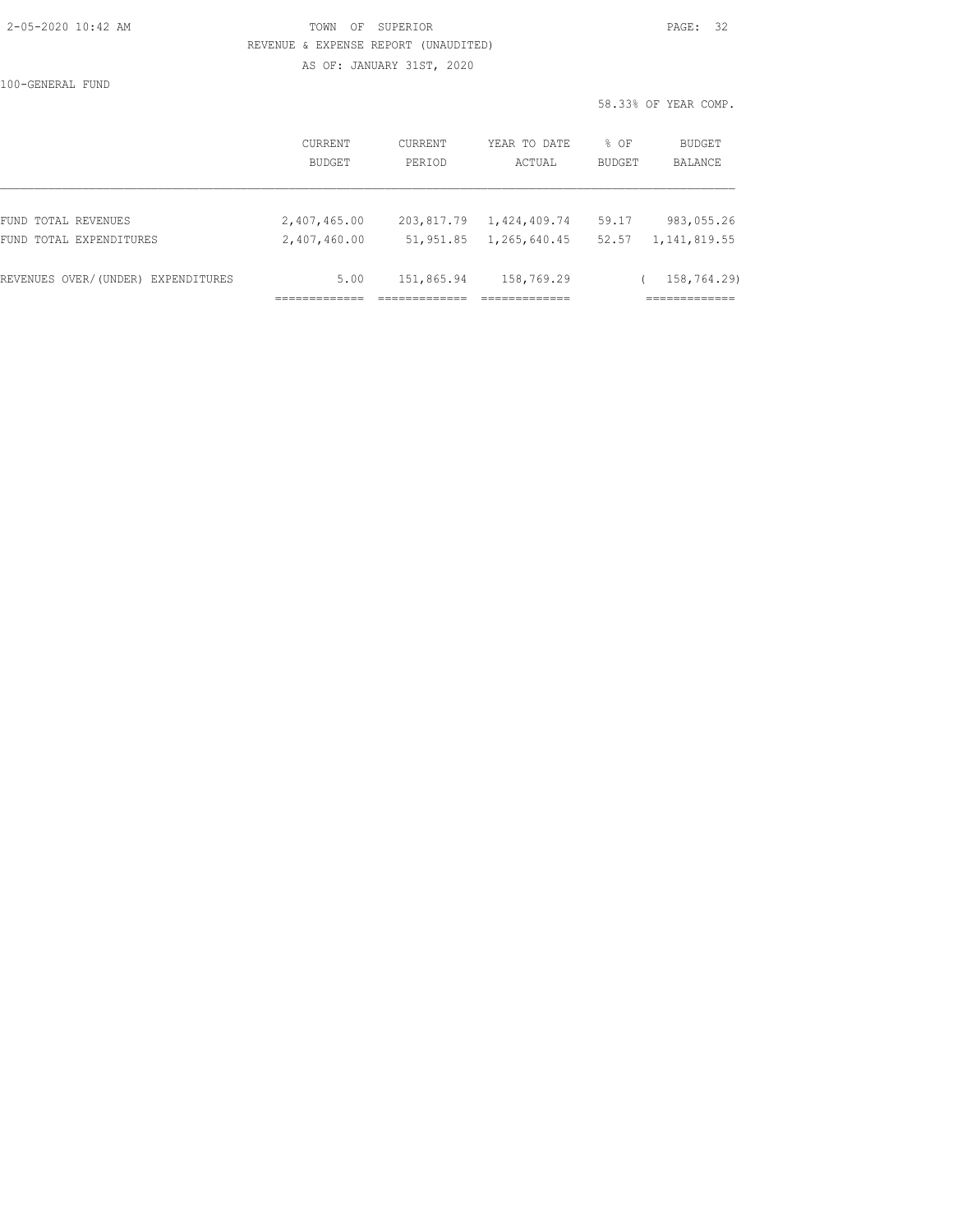# 2-05-2020 10:43 AM TOWN OF SUPERIOR PAGE: 1 REVENUE & EXPENSE REPORT (UNAUDITED)

AS OF: JANUARY 31ST, 2020

# 200-REFUSE SERVICE

|                                          | CURRENT<br><b>BUDGET</b>   | CURRENT<br>PERIOD | YEAR TO DATE<br>ACTUAL | % OF<br><b>BUDGET</b> | <b>BUDGET</b><br>BALANCE |
|------------------------------------------|----------------------------|-------------------|------------------------|-----------------------|--------------------------|
| REVENUES                                 |                            |                   |                        |                       |                          |
| BUSINESS SERVICES                        |                            |                   |                        |                       |                          |
| 200-00-4240 REFUSE FEES                  | 8,000.00                   | 120.00            | 660.00                 | 8.25                  | 7,340.00                 |
| 200-00-4241 TIPPING FEES-<br>$\left($    | 15,000.00)                 | 540.00            | 2,590.00               | $17.27 - ($           | 17,590.00                |
| SUBTOTAL BUSINESS SERVICES<br>$\left($   | 7,000.00)                  | 660.00            | 3,250.00               | $46.43-$ (            | 10, 250.00               |
| ENTERPRISE SERVICES                      |                            |                   |                        |                       |                          |
| CONTINGENCY                              |                            |                   |                        |                       |                          |
| 200-00-4901 TRANSFERS                    | 24,481.00                  | 0.00              | 0.00                   | 0.00                  | 24,481.00                |
| SUBTOTAL CONTINGENCY                     | 24,481.00                  | 0.00              | 0.00                   | 0.00                  | 24,481.00                |
| TOTAL REVENUES                           | 17,481.00<br>============= | 660.00            | 3,250.00               | 18.59                 | 14,231.00<br>=========== |
| EXPENDITURES                             |                            |                   |                        |                       |                          |
| PERSONEL                                 |                            |                   |                        |                       |                          |
| 200-00-5100 Salaries                     | 11,648.00                  | 0.00              | 6, 218.13              | 53.38                 | 5,429.87                 |
| 200-00-5101 OVERTIME                     | 0.00                       | 0.00              | 1,256.24               | $0.00$ (              | 1,256.24)                |
| 200-00-5151 FICA                         | 361.00                     | 0.00              | 463.42                 | $128.37$ (            | 102.42)                  |
| 200-00-5152 Medicare                     | 84.00                      | 0.00              | 108.39                 | $129.04$ (            | 24.39)                   |
| 200-00-5153 SUTA                         | 30.00                      | 0.00              | 29.26                  | 97.53                 | 0.74                     |
| 200-00-5154 Workers Comp                 | 54.00                      | 0.00              | 0.00                   | 0.00                  | 54.00                    |
| 200-00-5161 ASRS                         | 687.00                     | 0.00              | 874.95                 | $127.36$ (            | 187.95)                  |
| 200-00-5162 Life Insurance               | 16.00                      | 0.00              | 0.00                   | 0.00                  | 16.00                    |
| 200-00-5163 Health Insurance             | 1,527.00                   | 0.00              | 0.00                   | 0.00                  | 1,527.00                 |
| 200-00-5164 Dental Insurance             | 74.00                      | 0.00              | 0.00                   | 0.00                  | 74.00                    |
| SUBTOTAL PERSONEL                        | 14,481.00                  | 0.00              | 8,950.39               | 61.81                 | 5,530.61                 |
| SUPPLIES                                 |                            |                   |                        |                       |                          |
| 200-00-5225 Safety Supplies & Equip      | 1,000.00                   | 0.00              | 0.00                   | 0.00                  | 1,000.00                 |
| 200-00-5299 Operating Supplies           | 500.00                     | 0.00              | 822.39                 | 164.48 (              | 322.39)                  |
| SUBTOTAL SUPPLIES                        | 1,500.00                   | 0.00              | 822.39                 | 54.83                 | 677.61                   |
| UTILITIES                                |                            |                   |                        |                       |                          |
| 200-00-5330 REFUSE                       | 0.00                       | 0.00              | 10,110.66              | 0.00(                 | 10, 110.66               |
| SUBTOTAL UTILITIES                       | 0.00                       | 0.00              | 10,110.66              | $0.00$ (              | 10, 110.66)              |
| GENERAL BUSINESS EXPENSE                 |                            |                   |                        |                       |                          |
| 200-00-5420 DUES, PERMITS, SUBSCRIPTIONS | 0.00                       | 0.00              | 500.00                 | $0.00$ (              | 500.00                   |
| SUBTOTAL GENERAL BUSINESS EXPENSE        | 0.00                       | 0.00              | 500.00                 | $0.00$ (              | $500.00$ )               |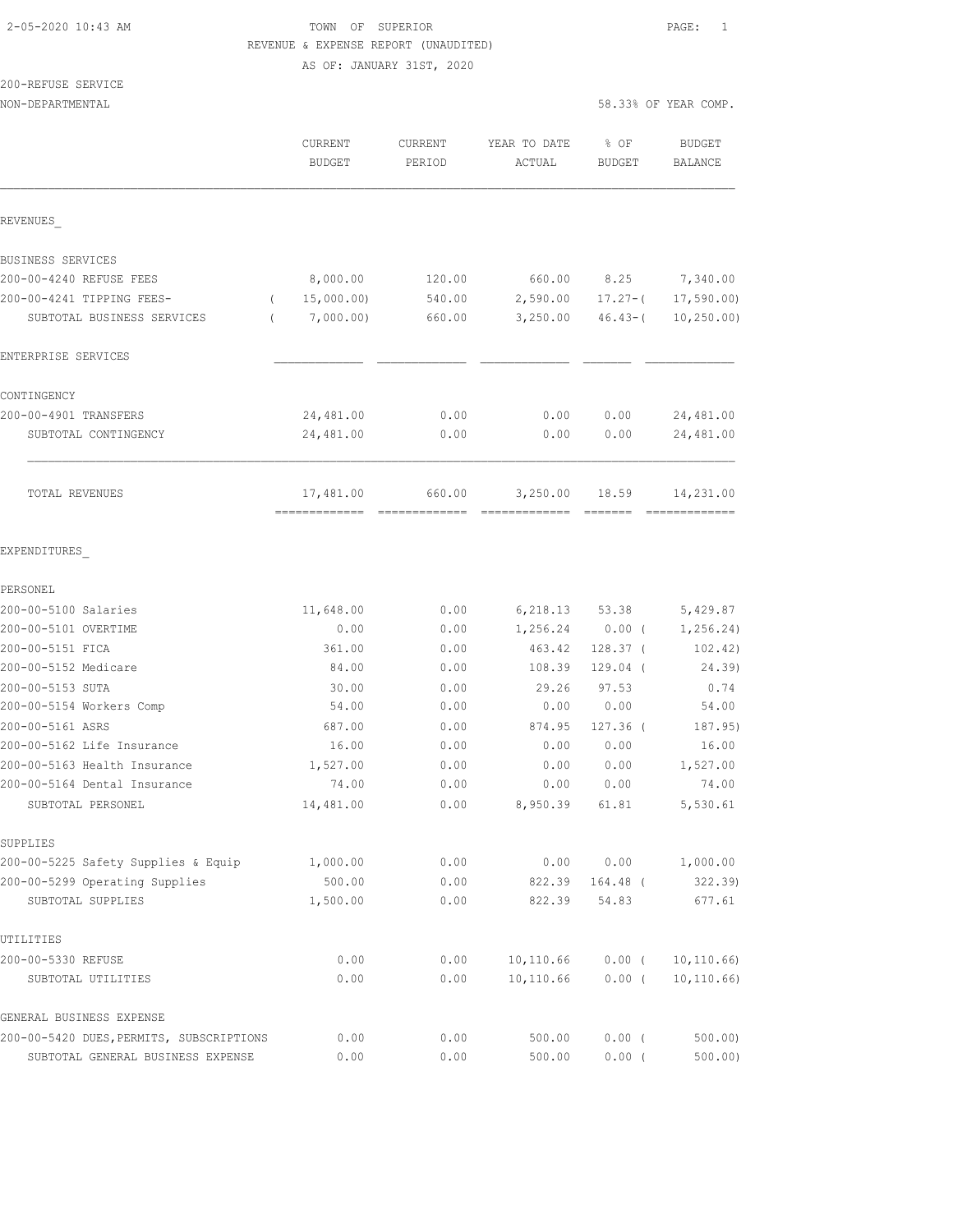## 2-05-2020 10:43 AM TOWN OF SUPERIOR PAGE: 2 REVENUE & EXPENSE REPORT (UNAUDITED)

AS OF: JANUARY 31ST, 2020

# 200-REFUSE SERVICE

NON-DEPARTMENTAL 58.33% OF YEAR COMP.

|                                    | <b>CURRENT</b><br>BUDGET | <b>CURRENT</b><br>PERIOD | YEAR TO DATE<br>ACTUAL | $8$ OF<br><b>BUDGET</b> | <b>BUDGET</b><br><b>BALANCE</b> |
|------------------------------------|--------------------------|--------------------------|------------------------|-------------------------|---------------------------------|
|                                    |                          |                          |                        |                         |                                 |
| PROFESSIONAL SERVICES              |                          |                          |                        |                         |                                 |
| 200-00-5520 CONTRACT SERVICES      | 0.00                     | 0.00                     | 343.86                 | $0.00$ (                | 343.86)                         |
| SUBTOTAL PROFESSIONAL SERVICES     | 0.00                     | 0.00                     | 343.86                 | 0.00(                   | 343.86)                         |
| REPAIR/MAINTENANCE                 |                          |                          |                        |                         |                                 |
| 200-00-5640 Auto Truck Repair      | 1,000.00                 | 0.00                     | 0.00                   | 0.00                    | 1,000.00                        |
| 200-00-5641 Gas & Oil              | 500.00                   | 0.00                     | 0.00                   | 0.00                    | 500.00                          |
| SUBTOTAL REPAIR/MAINTENANCE        | 1,500.00                 | 0.00                     | 0.00                   | 0.00                    | 1,500.00                        |
| CAPITAL OUTLAY                     |                          |                          |                        |                         |                                 |
| DEBT SERVICE                       |                          |                          |                        |                         |                                 |
| TOTAL EXPENDITURES                 | 17,481.00                | 0.00                     |                        |                         | 20,727.30 118.57 ( 3,246.30)    |
|                                    | =============            |                          |                        |                         |                                 |
| REVENUES OVER/(UNDER) EXPENDITURES | 0.00                     |                          | 660.00 ( 17,477.30)    |                         | 17,477.30                       |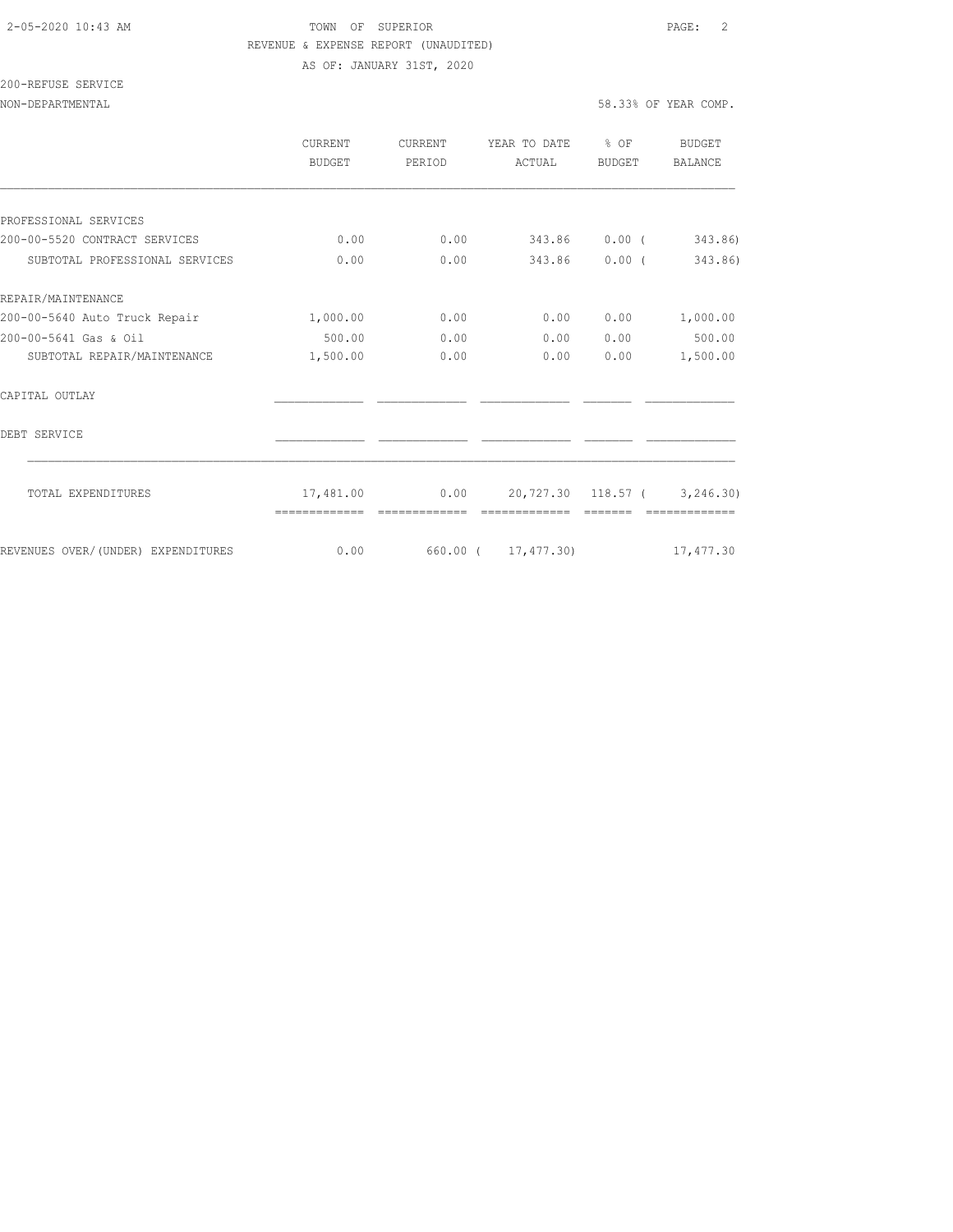| 2-05-2020 10:43 AM |  |
|--------------------|--|

# TOWN OF SUPERIOR **Example 20:43** PAGE: 3 REVENUE & EXPENSE REPORT (UNAUDITED) AS OF: JANUARY 31ST, 2020

200-REFUSE SERVICE

58.33% OF YEAR COMP.

|                                    | CURRENT<br>BUDGET | CURRENT<br>PERIOD | YEAR TO DATE<br>ACTUAL | % OF<br><b>BUDGET</b> | <b>BUDGET</b><br>BALANCE |
|------------------------------------|-------------------|-------------------|------------------------|-----------------------|--------------------------|
|                                    |                   |                   |                        |                       |                          |
| FUND TOTAL REVENUES                | 17,481.00         | 660.00            | 3,250.00               | 18.59                 | 14,231.00                |
| FUND TOTAL EXPENDITURES            | 17,481.00         | 0.00              | 20,727.30              | $118.57$ (            | 3, 246, 30               |
| REVENUES OVER/(UNDER) EXPENDITURES | 0.00              | 660.00 (          | 17,477.30)             |                       | 17,477.30                |
|                                    |                   |                   |                        |                       |                          |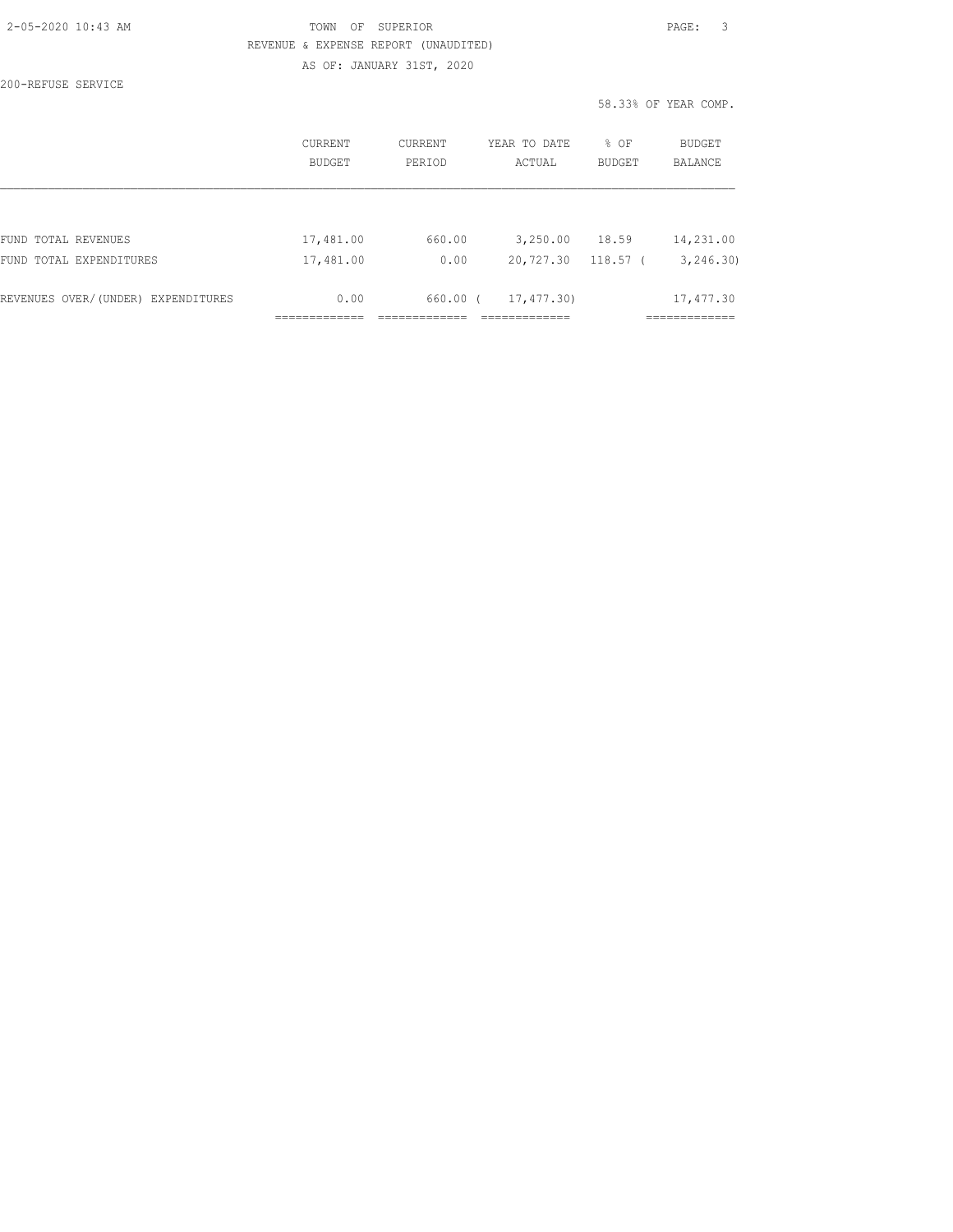# TOWN OF SUPERIOR **10:43 AM TOWN OF SUPERIOR** REVENUE & EXPENSE REPORT (UNAUDITED)

AS OF: JANUARY 31ST, 2020

| 21.<br>-SEWE<br>u |
|-------------------|
|-------------------|

| NON-DEPARTMENTAL                                  |                          |                   |                        |                       | 58.33% OF YEAR COMP.     |
|---------------------------------------------------|--------------------------|-------------------|------------------------|-----------------------|--------------------------|
|                                                   | CURRENT<br><b>BUDGET</b> | CURRENT<br>PERIOD | YEAR TO DATE<br>ACTUAL | % OF<br><b>BUDGET</b> | <b>BUDGET</b><br>BALANCE |
| REVENUES                                          |                          |                   |                        |                       |                          |
| TAXES                                             |                          |                   |                        |                       |                          |
| BUSINESS SERVICES                                 |                          |                   |                        |                       |                          |
| 210-00-4240 SEWER FEES                            | 359,544.00               | 35,721.31         | 216,696.57             | 60.27                 | 142,847.43               |
| 210-00-4250 PENALTIES                             | 0.00                     | 1,430.00          | 12,364.36              | $0.00$ (              | 12, 364.36               |
| SUBTOTAL BUSINESS SERVICES                        | 359,544.00               | 37, 151.31        | 229,060.93             | 63.71                 | 130,483.07               |
| GRANTS                                            |                          |                   |                        |                       |                          |
| CONTINGENCY                                       |                          |                   |                        |                       |                          |
| 210-00-4901 INTERFUND TRANSFER-SEWER              | 66,078.00                | 0.00              | 0.00                   | 0.00                  | 66,078.00                |
| SUBTOTAL CONTINGENCY                              | 66,078.00                | 0.00              | 0.00                   | 0.00                  | 66,078.00                |
| TOTAL REVENUES                                    | 425,622.00               | 37, 151.31        | 229,060.93             | 53.82                 | 196,561.07               |
| EXPENDITURES                                      |                          |                   |                        |                       |                          |
| PERSONEL                                          |                          |                   |                        |                       |                          |
| 210-00-5100 SALARIES                              | 77,309.00                | 0.00              | 34,140.49              | 44.16                 | 43, 168.51               |
| 210-00-5101 OVERTIME                              | 7,500.00                 | 0.00              | 4,607.63               | 61.44                 | 2,892.37                 |
| 210-00-5151 FICA                                  | 4,497.00                 | 0.00              | 2,372.91               | 52.77                 | 2,124.09                 |
| 210-00-5152 MEDICARE                              | 1,052.00                 | 0.00              | 554.96                 | 52.75                 | 497.04                   |
| 210-00-5153 STATE UNEMPLOYMENT                    | 125.00                   | 0.00              | 9.74                   | 7.79                  | 115.26                   |
| 210-00-5154 WORKERS COMP INSURANCE                | 3,607.00                 | 1,005.00          | 2,735.00               | 75.82                 | 872.00                   |
| 210-00-5161 ARIZONA STATE RETIREMENT              | 8,661.00                 | 0.00              | 4,692.40               | 54.18                 | 3,968.60                 |
| 210-00-5162 LIFE INSURANCE                        | 165.00                   | 13.40             | 108.30                 | 65.64                 | 56.70                    |
| 210-00-5163 HEALTH INSURANCE                      | 15,516.00                | 1,298.28          | 12,982.80              | 83.67                 | 2,533.20                 |
| 210-00-5164 DENTAL INSURANCE<br>SUBTOTAL PERSONEL | 758.00<br>119,190.00     | 63.16<br>2,379.84 | 442.12<br>62,646.35    | 58.33<br>52.56        | 315.88<br>56, 543.65     |
|                                                   |                          |                   |                        |                       |                          |
| SUPPLIES                                          |                          |                   |                        |                       |                          |
| 210-00-5210 OFFICE SUPPLIES                       | 2,000.00                 | 0.00              | 0.00                   | 0.00                  | 2,000.00                 |
| 210-00-5220 MEDICAL SUPPLIES                      | 0.00                     | 0.00              | 124.80                 | $0.00$ (              | 124.80)                  |
| 210-00-5240 CHEMICAL SUPPLIES                     | 15,146.00                | 0.00              | 5,035.20               | 33.24                 | 10,110.80                |
| 210-00-5299 OPERATING SUPPLIES                    | 30,000.00                | 1,059.66          | 5,555.19               | 18.52                 | 24, 444.81               |
| SUBTOTAL SUPPLIES                                 | 47,146.00                | 1,059.66          | 10,715.19              | 22.73                 | 36,430.81                |
| UTILITIES                                         |                          |                   |                        |                       |                          |
| 210-00-5310 ELECTRICITY                           | 59,202.00                | 0.00              | 30,609.80              | 51.70                 | 28,592.20                |
| 210-00-5320 GAS                                   | 0.00                     | 157.72            | 157.72                 | $0.00$ (              | 157.72)                  |
| 210-00-5350 TELEPHONE                             | 1,158.00                 | 35.16             | 539.83                 | 46.62                 | 618.17                   |

210-00-5360 WATER 3,000.00 241.54 1,499.04 49.97 1,500.96 210-00-5380 SECURITY 500.00 25.00 175.00 35.00 325.00 SUBTOTAL UTILITIES 63,860.00 459.42 32,981.39 51.65 30,878.61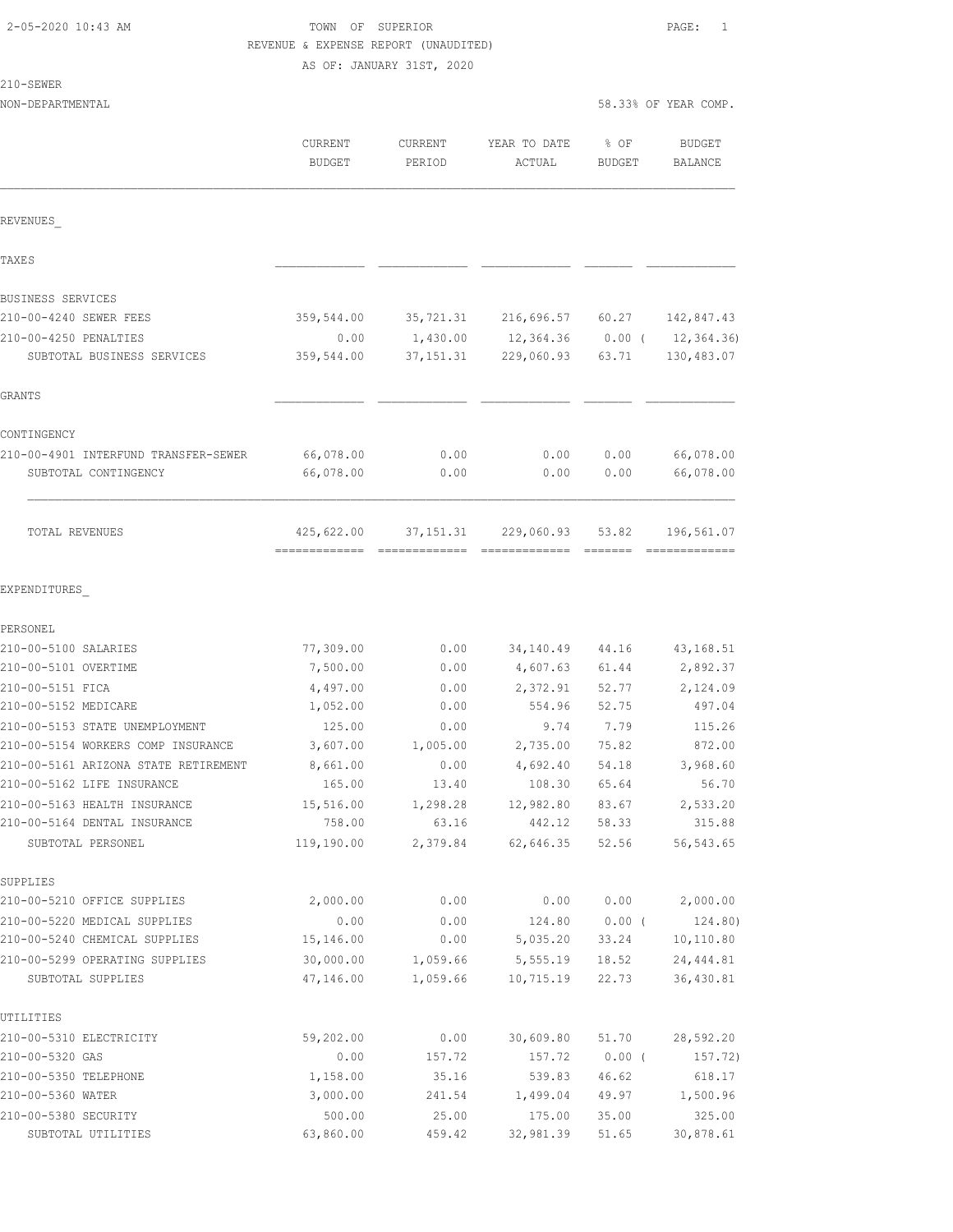AS OF: JANUARY 31ST, 2020

210-SEWER

|                                        | <b>CURRENT</b><br><b>BUDGET</b> | <b>CURRENT</b><br>PERIOD | YEAR TO DATE<br>ACTUAL                          | % OF<br>BUDGET   | <b>BUDGET</b><br>BALANCE |
|----------------------------------------|---------------------------------|--------------------------|-------------------------------------------------|------------------|--------------------------|
| GENERAL BUSINESS EXPENSE               |                                 |                          |                                                 |                  |                          |
| 210-00-5410 ADVERTISING                | 0.00                            | 0.00                     | 362.31                                          | $0.00$ (         | 362.31)                  |
| 210-00-5420 DUES & SUBSCRIPTIONS       | 5,000.00                        | 0.00                     | 581.26                                          | 11.63            | 4,418.74                 |
| 210-00-5425 CONFERENCES & TRAINING     | 2,000.00                        | 0.00                     | 0.00                                            | 0.00             | 2,000.00                 |
| 210-00-5450 UNIFORMS                   | 659.00                          | 204.10                   | 581.87                                          | 88.30            | 77.13                    |
| 210-00-5460 POSTAGE                    | 0.00                            | 409.53                   | 3,016.99                                        | $0.00$ (         | 3,016.99)                |
| 210-00-5471 AUDIT                      | $1,545.00$ (                    | 1,362.59                 | 2,052.59                                        | 132.85 (         | $507.59$ )               |
| 210-00-5480 GENERAL INSURANCE          | 12,820.00                       | 0.00                     | 7,829.13                                        | 61.07            | 4,990.87                 |
| 210-00-5491 Credit Card Fees           | 5,000.00                        | 0.00                     | 0.00                                            | 0.00             | 5,000.00                 |
| 210-00-5492 BAD DEBT EXPENSE           | 15,000.00                       | 0.00                     | 0.00                                            | 0.00             | 15,000.00                |
| SUBTOTAL GENERAL BUSINESS EXPENSE      | 42,024.00 (                     | 748.96)                  | 14,424.15                                       | 34.32            | 27,599.85                |
| PROFESSIONAL SERVICES                  |                                 |                          |                                                 |                  |                          |
| 210-00-5550 OTHER PROFESSIONAL SERVICE | 73,161.00                       | 3,437.35                 | 40,646.53                                       | 55.56            | 32, 514.47               |
| 210-00-5551 COLLECTIONS                | 0.00                            | 0.00                     | 5,653.67                                        | $0.00$ (         | 5,653.67)                |
| 210-00-5580 SLUDGE REMOVAL             | 9,000.00                        | 0.00                     | 825.04                                          | 9.17             | 8,174.96                 |
| 210-00-5581 BACKFLOW TESTING           | 1,439.00                        | 0.00                     | 550.00                                          | 38.22            | 889.00                   |
| SUBTOTAL PROFESSIONAL SERVICES         | 83,600.00                       | 3,437.35                 | 47,675.24                                       | 57.03            | 35, 924.76               |
| REPAIR/MAINTENANCE                     |                                 |                          |                                                 |                  |                          |
| 210-00-5640 AUTO & TRUCK REPAIRS       | 2,000.00                        | 0.00                     | 0.00                                            | 0.00             | 2,000.00                 |
| 210-00-5641 GAS & OIL                  | 3,000.00                        | 0.00                     | 509.22                                          | 16.97            | 2,490.78                 |
| 210-00-5642 TIRES & TUBES              | 1,000.00                        | 0.00                     | 0.00                                            | 0.00             | 1,000.00                 |
| 210-00-5650 OTHER EQUIPMENT REPAIRS    | 8,085.00                        | 1,159.91                 | 1,641.58                                        | 20.30            | 6,443.42                 |
| SUBTOTAL REPAIR/MAINTENANCE            | 14,085.00                       | 1,159.91                 | 2,150.80                                        | 15.27            | 11,934.20                |
| CAPITAL OUTLAY                         |                                 |                          |                                                 |                  |                          |
| 210-00-5710 BUILDING                   | 500.00                          | 0.00                     | 0.00                                            | 0.00             | 500.00                   |
| 210-00-5750 OTHER EOUIP/SMALL TOOLS    | 5,000.00                        | 0.00                     | 0.00                                            | 0.00             | 5,000.00                 |
| 210-00-5760 R&M WELLS & PUMPS          | 10,000.00                       | 0.00                     | 3,195.76                                        | 31.96            | 6,804.24                 |
| 210-00-5790 MACHINERY AND EQUIPMENT    | 0.00                            | 0.00                     | 1,703.59                                        | 0.00(            | 1,703.59                 |
| SUBTOTAL CAPITAL OUTLAY                | 15,500.00                       | 0.00                     | 4,899.35                                        | 31.61            | 10,600.65                |
| NON-OPERATING                          |                                 |                          |                                                 |                  |                          |
| 210-00-5800 DEPRECIATION               | 0.00                            | 0.00                     | 13,331.18 0.00 (                                |                  | 13, 331.18               |
| SUBTOTAL NON-OPERATING                 | 0.00                            | 0.00                     |                                                 | 13,331.18 0.00 ( | 13,331.18                |
| DEBT SERVICE                           |                                 |                          |                                                 |                  |                          |
| 210-00-5999 CONTINGENCY                | 40,217.00                       | 0.00                     |                                                 | 0.00 0.00        | 40,217.00                |
| SUBTOTAL DEBT SERVICE                  | 40,217.00                       | 0.00                     | 0.00                                            | 0.00             | 40,217.00                |
| TOTAL EXPENDITURES                     |                                 |                          | 425,622.00 7,747.22 188,823.65 44.36 236,798.35 |                  |                          |
| REVENUES OVER/(UNDER) EXPENDITURES     | 0.00                            | 29,404.09                | 40,237.28                                       |                  | 40,237.28)               |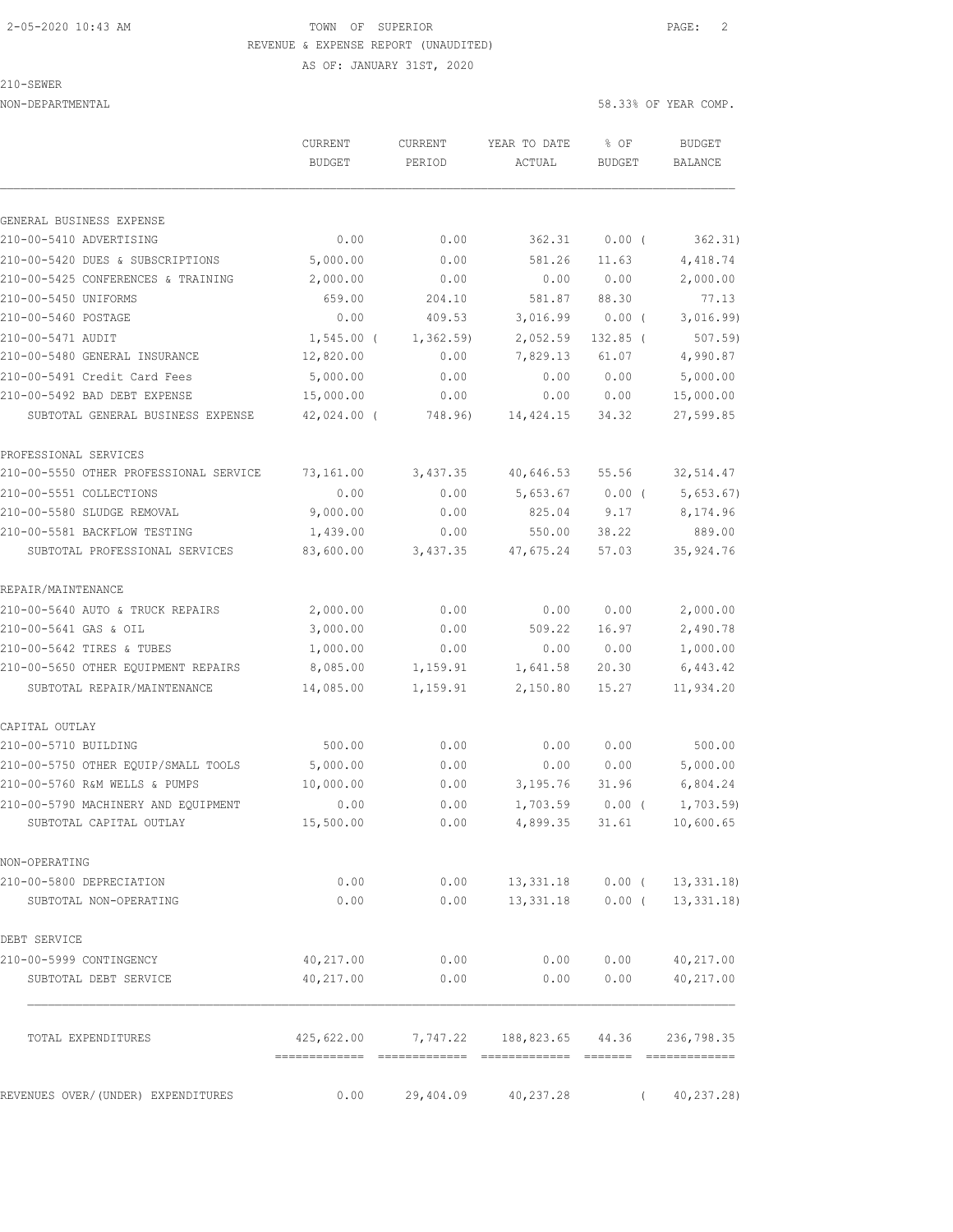AS OF: JANUARY 31ST, 2020

210-SEWER

| CURRENT<br>BUDGET                     | CURRENT<br>PERIOD                   | YEAR TO DATE<br>ACTUAL                     | % OF<br>BUDGET | BUDGET<br>BALANCE                          |
|---------------------------------------|-------------------------------------|--------------------------------------------|----------------|--------------------------------------------|
|                                       |                                     |                                            |                |                                            |
| 425,622.00                            | 37, 151.31                          | 229,060.93                                 | 53.82          | 196,561.07                                 |
| 425,622.00                            | 7,747.22                            | 188,823.65                                 | 44.36          | 236,798.35                                 |
| 0.00<br>_____________<br>------------ | 29,404.09<br>__________<br>________ | 40,237.28<br>_____________<br>------------ |                | 40,237.28)<br>____________<br>------------ |
|                                       |                                     |                                            |                |                                            |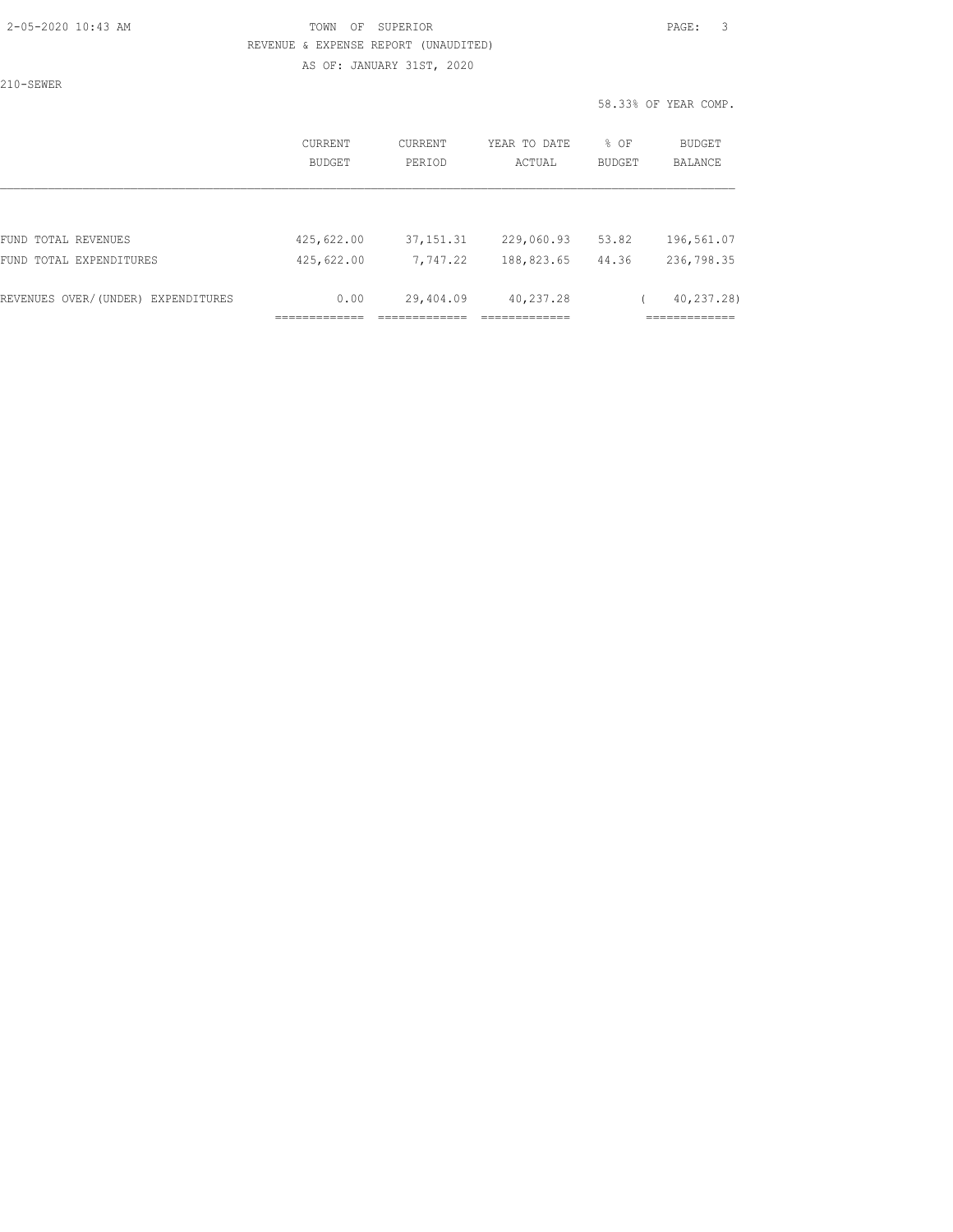## TOWN OF SUPERIOR **Example 20:43 AM TOWN OF SUPERIOR** REVENUE & EXPENSE REPORT (UNAUDITED)

AS OF: JANUARY 31ST, 2020

### 220-AMBULANCE

| ZZU-AMBULANCE                            |                          |                   |                        |                       |                          |
|------------------------------------------|--------------------------|-------------------|------------------------|-----------------------|--------------------------|
| NON-DEPARTMENTAL                         |                          |                   |                        |                       | 58.33% OF YEAR COMP.     |
|                                          | CURRENT<br><b>BUDGET</b> | CURRENT<br>PERIOD | YEAR TO DATE<br>ACTUAL | % OF<br><b>BUDGET</b> | <b>BUDGET</b><br>BALANCE |
| REVENUES                                 |                          |                   |                        |                       |                          |
| TAXE S                                   |                          |                   |                        |                       |                          |
| BUSINESS SERVICES                        |                          |                   |                        |                       |                          |
| ENTERPRISE SERVICES                      |                          |                   |                        |                       |                          |
| 220-00-4310 AMBULANCE BILLINGS           | 380,000.00               | 30,637.99         | 222,454.60             | 58.54                 | 157,545.40               |
| SUBTOTAL ENTERPRISE SERVICES             | 380,000.00               | 30,637.99         | 222,454.60             | 58.54                 | 157,545.40               |
|                                          |                          |                   |                        |                       |                          |
| CONTINGENCY                              |                          |                   |                        |                       |                          |
| 220-00-4901 INTERFUND TRANSFER-AMBULANCE | 90,333.00                | 0.00              | 0.00                   | 0.00                  | 90,333.00                |
| SUBTOTAL CONTINGENCY                     | 90,333.00                | 0.00              | 0.00                   | 0.00                  | 90,333.00                |
|                                          |                          |                   |                        |                       |                          |
| TOTAL REVENUES                           | 470,333.00               | 30,637.99         | 222,454.60             | 47.30                 | 247,878.40               |
|                                          |                          |                   |                        |                       |                          |
|                                          |                          |                   |                        |                       |                          |
| EXPENDITURES                             |                          |                   |                        |                       |                          |
| PERSONEL                                 |                          |                   |                        |                       |                          |
| 220-00-5100 SALARIES                     | 268,778.00               | 0.00              | 129,058.21 48.02       |                       | 139,719.79               |
| 220-00-5101 OVERTIME                     | 30,000.00                | 0.00              | 8,610.23               | 28.70                 | 21,389.77                |
| 220-00-5151 FICA                         | 16,936.00                | 0.00              | 8,541.92               | 50.44                 | 8,394.08                 |
| 220-00-5152 MEDICARE                     | 3,961.00                 | 0.00              | 1,997.69               | 50.43                 | 1,963.31                 |
| 220-00-5153 STATE UNEMPLOYMENT           | 682.00                   | 0.00              | 148.30                 | 21.74                 | 533.70                   |
| 220-00-5154 WORKERS COMP INSURANCE       | 14,384.00                | 4,382.00          | 12,664.00              | 88.04                 | 1,720.00                 |
| 220-00-5160 PUBLIC SAFETY RETIREMENT     | 36,414.00                | 2,596.16          | 17,848.88              | 49.02                 | 18,565.12                |
| 220-00-5162 LIFE INSURANCE               | 450.00                   | 37.52             | 262.64                 | 58.36                 | 187.36                   |
| 220-00-5163 HEALTH INSURANCE             | 24,825.00                | 2,596.56          | 18,175.92              | 73.22                 | 6,649.08                 |
| 220-00-5164 DENTAL INSURANCE             | 2,070.00                 | 176.85            | 1,237.95               | 59.80                 | 832.05                   |
| SUBTOTAL PERSONEL                        | 398,500.00               | 9,789.09          | 198,545.74             | 49.82                 | 199, 954.26              |
| SUPPLIES                                 |                          |                   |                        |                       |                          |
| 220-00-5220 MEDICAL SUPPLIES             | 14,500.00                | 1,173.32          | 11,464.31              | 79.06                 | 3,035.69                 |
| 220-00-5299 OPERATING SUPPLIES           | 0.00                     | 0.00              | 450.00                 | $0.00$ (              | 450.00                   |
| SUBTOTAL SUPPLIES                        | 14,500.00                | 1,173.32          | 11,914.31              | 82.17                 | 2,585.69                 |
| UTILITIES                                |                          |                   |                        |                       |                          |
| 220-00-5310 ELECTRICITY                  | 2,783.00                 | 0.00              | 1,404.88               | 50.48                 | 1,378.12                 |
| 220-00-5350 TELEPHONE                    | 1,804.00                 | 0.00              | 703.09                 | 38.97                 | 1,100.91                 |
| 220-00-5360 WATER                        | 900.00                   | 74.43             | 555.45                 | 61.72                 | 344.55                   |
| SUBTOTAL UTILITIES                       | 5,487.00                 | 74.43             | 2,663.42               | 48.54                 | 2,823.58                 |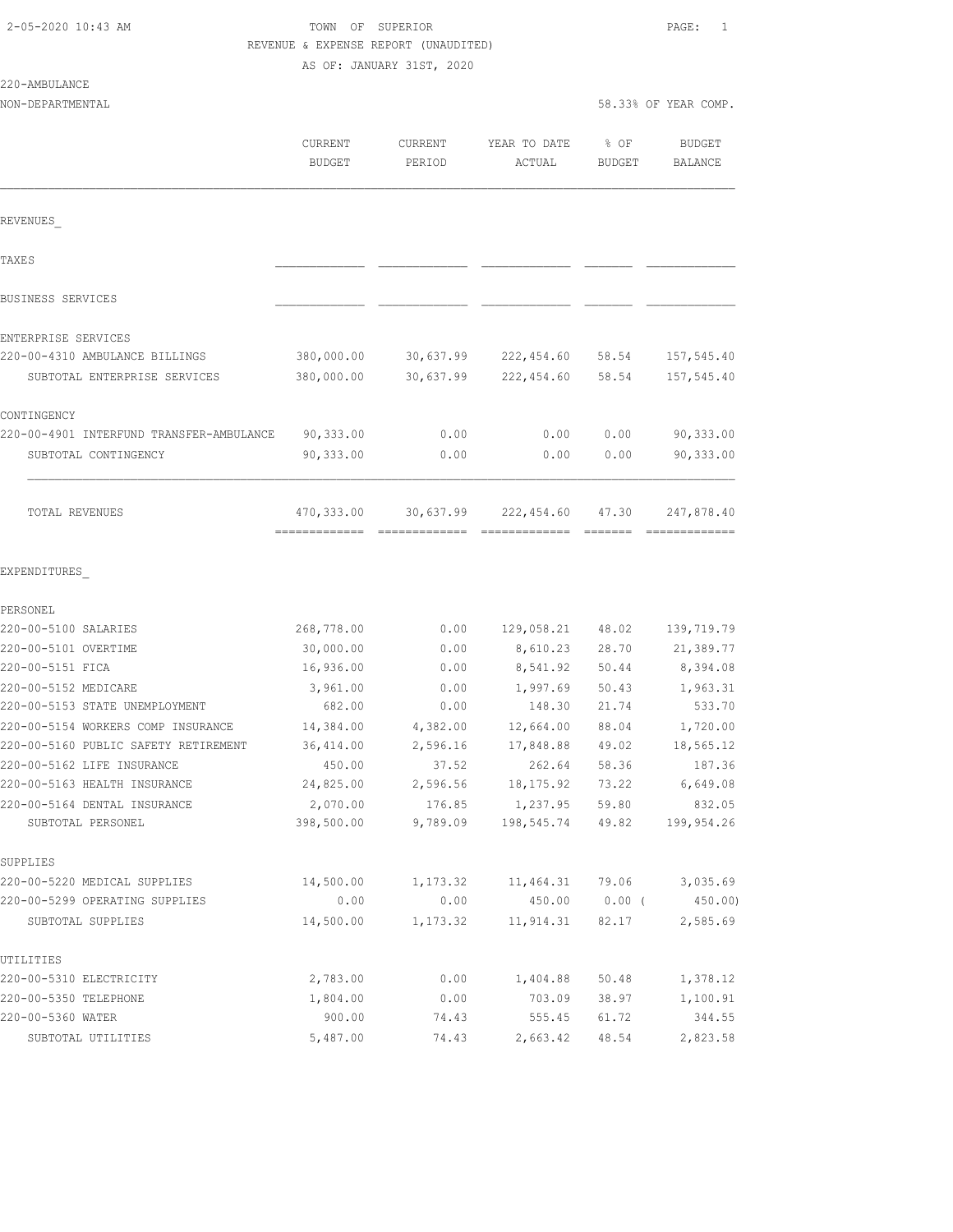AS OF: JANUARY 31ST, 2020

### 220-AMBULANCE

| NON-DEPARTMENTAL | 58.33% OF YEAR COMP.<br>. |
|------------------|---------------------------|
|                  |                           |

|                                                     | CURRENT<br><b>BUDGET</b>    | CURRENT<br>PERIOD | YEAR TO DATE<br>ACTUAL       | $8$ OF<br><b>BUDGET</b> | <b>BUDGET</b><br><b>BALANCE</b> |
|-----------------------------------------------------|-----------------------------|-------------------|------------------------------|-------------------------|---------------------------------|
|                                                     |                             |                   |                              |                         |                                 |
| GENERAL BUSINESS EXPENSE<br>220-00-5410 ADVERTISING | 0.00                        | 0.00              | 40.00                        | 0.00(                   | 40.00)                          |
| 220-00-5420 DUES & SUBSCRIPTIONS                    | 811.00                      | 0.00              | 250.00                       | 30.83                   | 561.00                          |
| 220-00-5471 AUDIT                                   | $0.00$ (                    | 1,362.59          |                              |                         | $2,052.59$ 0.00 ( 2,052.59)     |
| 220-00-5480 GENERAL INSURANCE                       | 6,410.00                    | 0.00              | 3, 914.57                    | 61.07                   | 2,495.43                        |
| SUBTOTAL GENERAL BUSINESS EXPENSE                   | 7,221.00 (                  | 1,362.59          | 6, 257, 16                   | 86.65                   | 963.84                          |
| PROFESSIONAL SERVICES                               |                             |                   |                              |                         |                                 |
| 220-00-5520 CONTRACTUAL SERVICES                    | 24,000.00                   | 3,285.10          | 15,027.07                    | 62.61                   | 8,972.93                        |
| 220-00-5550 OTHER PROFESSIONAL SERVICE              | 10,080.00                   | 0.00              | 0.00                         | 0.00                    | 10,080.00                       |
| SUBTOTAL PROFESSIONAL SERVICES                      | 34,080.00                   | 3,285.10          | 15,027.07                    | 44.09                   | 19,052.93                       |
| REPAIR/MAINTENANCE                                  |                             |                   |                              |                         |                                 |
| 220-00-5641 GAS & OIL                               | 9,000.00                    | 0.00              | 4,569.08                     | 50.77                   | 4,430.92                        |
| SUBTOTAL REPAIR/MAINTENANCE                         | 9,000.00                    | 0.00              | 4,569.08                     | 50.77                   | 4,430.92                        |
| CAPITAL OUTLAY                                      |                             |                   |                              |                         |                                 |
| 220-00-5741 Audit                                   | 1,545.00                    | 0.00              | 0.00                         | 0.00                    | 1,545.00                        |
| SUBTOTAL CAPITAL OUTLAY                             | 1,545.00                    | 0.00              | 0.00                         | 0.00                    | 1,545.00                        |
| NON-OPERATING                                       |                             |                   |                              |                         |                                 |
| DEBT SERVICE                                        |                             |                   |                              |                         |                                 |
| TOTAL EXPENDITURES                                  | 470,333.00<br>============= | 12,959.35         | 238,976.78<br>-------------- | 50.81<br>--------       | 231, 356.22                     |
| REVENUES OVER/(UNDER) EXPENDITURES                  | 0.00                        | $17,678.64$ (     | 16,522.18)                   |                         | 16,522.18                       |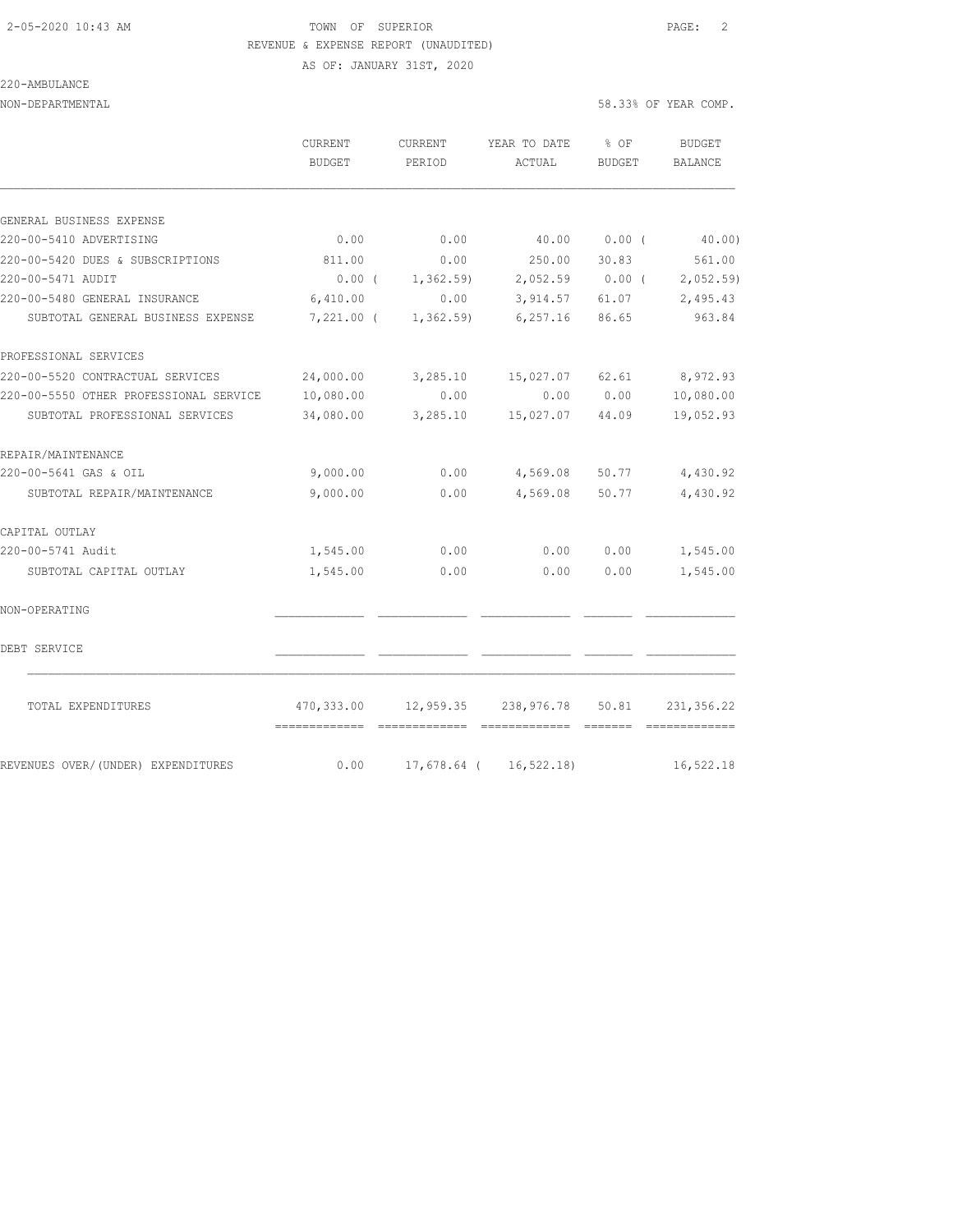AS OF: JANUARY 31ST, 2020

220-AMBULANCE

|                                    | CURRENT<br><b>BUDGET</b> | <b>CURRENT</b><br>PERIOD | YEAR TO DATE<br>ACTUAL | % OF<br><b>BUDGET</b> | BUDGET<br><b>BALANCE</b> |
|------------------------------------|--------------------------|--------------------------|------------------------|-----------------------|--------------------------|
|                                    |                          |                          |                        |                       |                          |
| FUND TOTAL REVENUES                | 470,333.00               | 30,637.99                | 222,454.60             | 47.30                 | 247,878.40               |
| FUND TOTAL EXPENDITURES            | 470,333.00               | 12,959.35                | 238,976.78             | 50.81                 | 231, 356.22              |
| REVENUES OVER/(UNDER) EXPENDITURES | 0.00                     | 17,678.64 (              | 16, 522, 18            |                       | 16,522.18                |
|                                    |                          |                          |                        |                       |                          |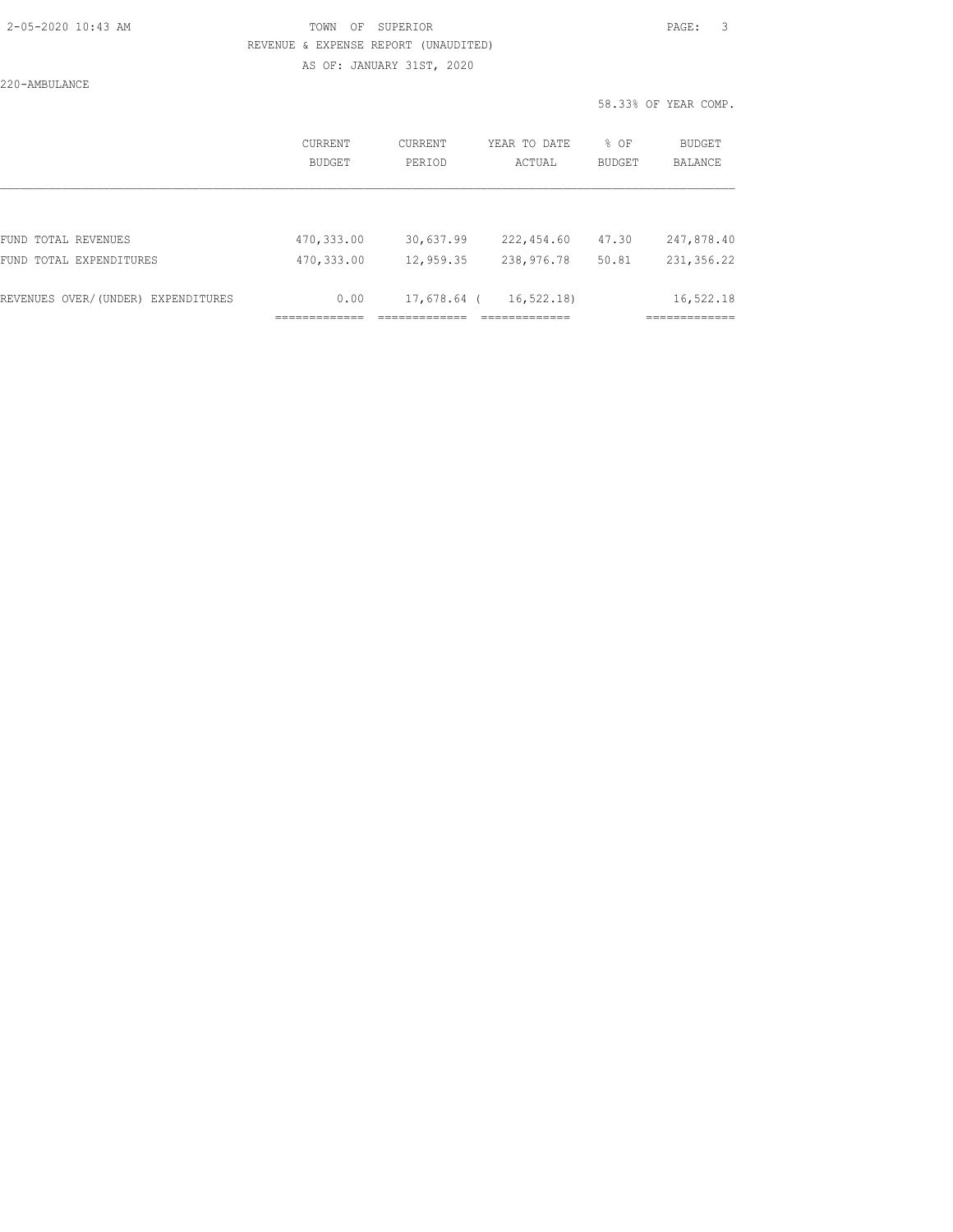AS OF: JANUARY 31ST, 2020

### 230-CEMETARY

NON-DEPARTMENTAL 58.33% OF YEAR COMP.

|                                          | CURRENT<br><b>BUDGET</b>                  | CURRENT<br>PERIOD | YEAR TO DATE<br>ACTUAL                                                                                                                                                                                                                                                                                                                                                                                                                                                                              | % OF<br><b>BUDGET</b>                                                                                                                                                                                                                                                                                                                                                                                                                                                                           | <b>BUDGET</b><br><b>BALANCE</b> |
|------------------------------------------|-------------------------------------------|-------------------|-----------------------------------------------------------------------------------------------------------------------------------------------------------------------------------------------------------------------------------------------------------------------------------------------------------------------------------------------------------------------------------------------------------------------------------------------------------------------------------------------------|-------------------------------------------------------------------------------------------------------------------------------------------------------------------------------------------------------------------------------------------------------------------------------------------------------------------------------------------------------------------------------------------------------------------------------------------------------------------------------------------------|---------------------------------|
| REVENUES                                 |                                           |                   |                                                                                                                                                                                                                                                                                                                                                                                                                                                                                                     |                                                                                                                                                                                                                                                                                                                                                                                                                                                                                                 |                                 |
| BUSINESS SERVICES                        |                                           |                   |                                                                                                                                                                                                                                                                                                                                                                                                                                                                                                     |                                                                                                                                                                                                                                                                                                                                                                                                                                                                                                 |                                 |
| 230-00-4240 WEEKEND FEE                  | 0.00                                      | 200.00            | 1,500.00                                                                                                                                                                                                                                                                                                                                                                                                                                                                                            | $0.00$ (                                                                                                                                                                                                                                                                                                                                                                                                                                                                                        | 1,500.00)                       |
| SUBTOTAL BUSINESS SERVICES               | 0.00                                      | 200.00            | 1,500.00                                                                                                                                                                                                                                                                                                                                                                                                                                                                                            | 0.00(                                                                                                                                                                                                                                                                                                                                                                                                                                                                                           | 1,500.00)                       |
| ENTERPRISE SERVICES                      |                                           |                   |                                                                                                                                                                                                                                                                                                                                                                                                                                                                                                     |                                                                                                                                                                                                                                                                                                                                                                                                                                                                                                 |                                 |
| 230-00-4320 PLOT PURCHASE                | 25,000.00                                 | 100.00            | 7,200.00                                                                                                                                                                                                                                                                                                                                                                                                                                                                                            | 28.80                                                                                                                                                                                                                                                                                                                                                                                                                                                                                           | 17,800.00                       |
| 230-00-4321 OPEN/CLOSE                   | 0.00                                      | 1,750.00          | 8,175.00                                                                                                                                                                                                                                                                                                                                                                                                                                                                                            | $0.00$ (                                                                                                                                                                                                                                                                                                                                                                                                                                                                                        | 8,175.00)                       |
| SUBTOTAL ENTERPRISE SERVICES             | 25,000.00                                 | 1,850.00          | 15,375.00                                                                                                                                                                                                                                                                                                                                                                                                                                                                                           | 61.50                                                                                                                                                                                                                                                                                                                                                                                                                                                                                           | 9,625.00                        |
| CONTINGENCY                              |                                           |                   |                                                                                                                                                                                                                                                                                                                                                                                                                                                                                                     |                                                                                                                                                                                                                                                                                                                                                                                                                                                                                                 |                                 |
| 230-00-4901 TRANSFERS                    | 2,985.00                                  | 0.00              | 0.00                                                                                                                                                                                                                                                                                                                                                                                                                                                                                                | 0.00                                                                                                                                                                                                                                                                                                                                                                                                                                                                                            | 2,985.00                        |
| SUBTOTAL CONTINGENCY                     | 2,985.00                                  | 0.00              | 0.00                                                                                                                                                                                                                                                                                                                                                                                                                                                                                                | 0.00                                                                                                                                                                                                                                                                                                                                                                                                                                                                                            | 2,985.00                        |
| TOTAL REVENUES                           | 27,985.00<br>-------------- ------------- | 2,050.00          | 16,875.00<br>$\begin{array}{cccccccccc} \multicolumn{2}{c}{} & \multicolumn{2}{c}{} & \multicolumn{2}{c}{} & \multicolumn{2}{c}{} & \multicolumn{2}{c}{} & \multicolumn{2}{c}{} & \multicolumn{2}{c}{} & \multicolumn{2}{c}{} & \multicolumn{2}{c}{} & \multicolumn{2}{c}{} & \multicolumn{2}{c}{} & \multicolumn{2}{c}{} & \multicolumn{2}{c}{} & \multicolumn{2}{c}{} & \multicolumn{2}{c}{} & \multicolumn{2}{c}{} & \multicolumn{2}{c}{} & \multicolumn{2}{c}{} & \multicolumn{2}{c}{} & \mult$ | 60.30<br>$\begin{array}{cccccccccc} \multicolumn{2}{c}{} & \multicolumn{2}{c}{} & \multicolumn{2}{c}{} & \multicolumn{2}{c}{} & \multicolumn{2}{c}{} & \multicolumn{2}{c}{} & \multicolumn{2}{c}{} & \multicolumn{2}{c}{} & \multicolumn{2}{c}{} & \multicolumn{2}{c}{} & \multicolumn{2}{c}{} & \multicolumn{2}{c}{} & \multicolumn{2}{c}{} & \multicolumn{2}{c}{} & \multicolumn{2}{c}{} & \multicolumn{2}{c}{} & \multicolumn{2}{c}{} & \multicolumn{2}{c}{} & \multicolumn{2}{c}{} & \mult$ | 11,110.00<br>=============      |
| EXPENDITURES                             |                                           |                   |                                                                                                                                                                                                                                                                                                                                                                                                                                                                                                     |                                                                                                                                                                                                                                                                                                                                                                                                                                                                                                 |                                 |
| PERSONEL                                 |                                           |                   |                                                                                                                                                                                                                                                                                                                                                                                                                                                                                                     |                                                                                                                                                                                                                                                                                                                                                                                                                                                                                                 |                                 |
| 230-00-5100 SALARIES                     | 8,569.00                                  | 0.00              | 4,163.88                                                                                                                                                                                                                                                                                                                                                                                                                                                                                            | 48.59                                                                                                                                                                                                                                                                                                                                                                                                                                                                                           | 4,405.12                        |
| 230-00-5101 OVERTIME                     | 0.00                                      | 0.00              | 311.34                                                                                                                                                                                                                                                                                                                                                                                                                                                                                              | 0.00(                                                                                                                                                                                                                                                                                                                                                                                                                                                                                           | 311.34)                         |
| 230-00-5151 FICA<br>230-00-5152 MEDICARE | 531.00<br>124.00                          | 0.00<br>0.00      | 277.33<br>64.87                                                                                                                                                                                                                                                                                                                                                                                                                                                                                     | 52.23<br>52.31                                                                                                                                                                                                                                                                                                                                                                                                                                                                                  | 253.67<br>59.13                 |
| 230-00-5153 STATE UNEMPLOYMENT           | 15.00                                     | 0.00              | 0.00                                                                                                                                                                                                                                                                                                                                                                                                                                                                                                | 0.00                                                                                                                                                                                                                                                                                                                                                                                                                                                                                            | 15.00                           |
| 230-00-5154 WORKERS COMP INSURANCE       | 34.00                                     | 0.00              | 0.00                                                                                                                                                                                                                                                                                                                                                                                                                                                                                                | 0.00                                                                                                                                                                                                                                                                                                                                                                                                                                                                                            | 34.00                           |
| 230-00-5161 ARIZONA STATE RETIREMENT     | 1,023.00                                  | 0.00              | 504.84                                                                                                                                                                                                                                                                                                                                                                                                                                                                                              | 49.35                                                                                                                                                                                                                                                                                                                                                                                                                                                                                           | 518.16                          |
| 230-00-5162 LIFE INSURANCE               | 20.00                                     | 0.00              | 0.00                                                                                                                                                                                                                                                                                                                                                                                                                                                                                                | 0.00                                                                                                                                                                                                                                                                                                                                                                                                                                                                                            | 20.00                           |
| 230-00-5163 HEALTH INSURANCE             | 776.00                                    | 0.00              | 0.00                                                                                                                                                                                                                                                                                                                                                                                                                                                                                                | 0.00                                                                                                                                                                                                                                                                                                                                                                                                                                                                                            | 776.00                          |
| 230-00-5164 DENTAL INSURANCE             | 92.00                                     | 0.00              | 0.00                                                                                                                                                                                                                                                                                                                                                                                                                                                                                                | 0.00                                                                                                                                                                                                                                                                                                                                                                                                                                                                                            | 92.00                           |
| SUBTOTAL PERSONEL                        | 11,184.00                                 | 0.00              | 5,322.26                                                                                                                                                                                                                                                                                                                                                                                                                                                                                            | 47.59                                                                                                                                                                                                                                                                                                                                                                                                                                                                                           | 5,861.74                        |
| SUPPLIES                                 |                                           |                   |                                                                                                                                                                                                                                                                                                                                                                                                                                                                                                     |                                                                                                                                                                                                                                                                                                                                                                                                                                                                                                 |                                 |
| 230-00-5299 OPERATING SUPPLIES           | 1,000.00                                  | 914.43            | 914.43                                                                                                                                                                                                                                                                                                                                                                                                                                                                                              | 91.44                                                                                                                                                                                                                                                                                                                                                                                                                                                                                           | 85.57                           |
| SUBTOTAL SUPPLIES                        | 1,000.00                                  | 914.43            | 914.43                                                                                                                                                                                                                                                                                                                                                                                                                                                                                              | 91.44                                                                                                                                                                                                                                                                                                                                                                                                                                                                                           | 85.57                           |
| UTILITIES                                |                                           |                   |                                                                                                                                                                                                                                                                                                                                                                                                                                                                                                     |                                                                                                                                                                                                                                                                                                                                                                                                                                                                                                 |                                 |
| 230-00-5310 ELECTRICITY                  | 601.00                                    | 0.00              | 359.96                                                                                                                                                                                                                                                                                                                                                                                                                                                                                              | 59.89                                                                                                                                                                                                                                                                                                                                                                                                                                                                                           | 241.04                          |
| 230-00-5330 REFUSE                       | 0.00                                      | 0.00              | 851.80                                                                                                                                                                                                                                                                                                                                                                                                                                                                                              | 0.00(                                                                                                                                                                                                                                                                                                                                                                                                                                                                                           | 851.80)                         |
| 230-00-5350 TELEPHONE                    | 500.00                                    | 0.00              | 0.00                                                                                                                                                                                                                                                                                                                                                                                                                                                                                                | 0.00                                                                                                                                                                                                                                                                                                                                                                                                                                                                                            | 500.00                          |
| 230-00-5360 WATER                        | 700.00                                    | 55.99             |                                                                                                                                                                                                                                                                                                                                                                                                                                                                                                     | 1,096.22 156.60 (                                                                                                                                                                                                                                                                                                                                                                                                                                                                               | 396.22)                         |

SUBTOTAL UTILITIES 1,801.00 55.99 2,307.98 128.15 ( 506.98)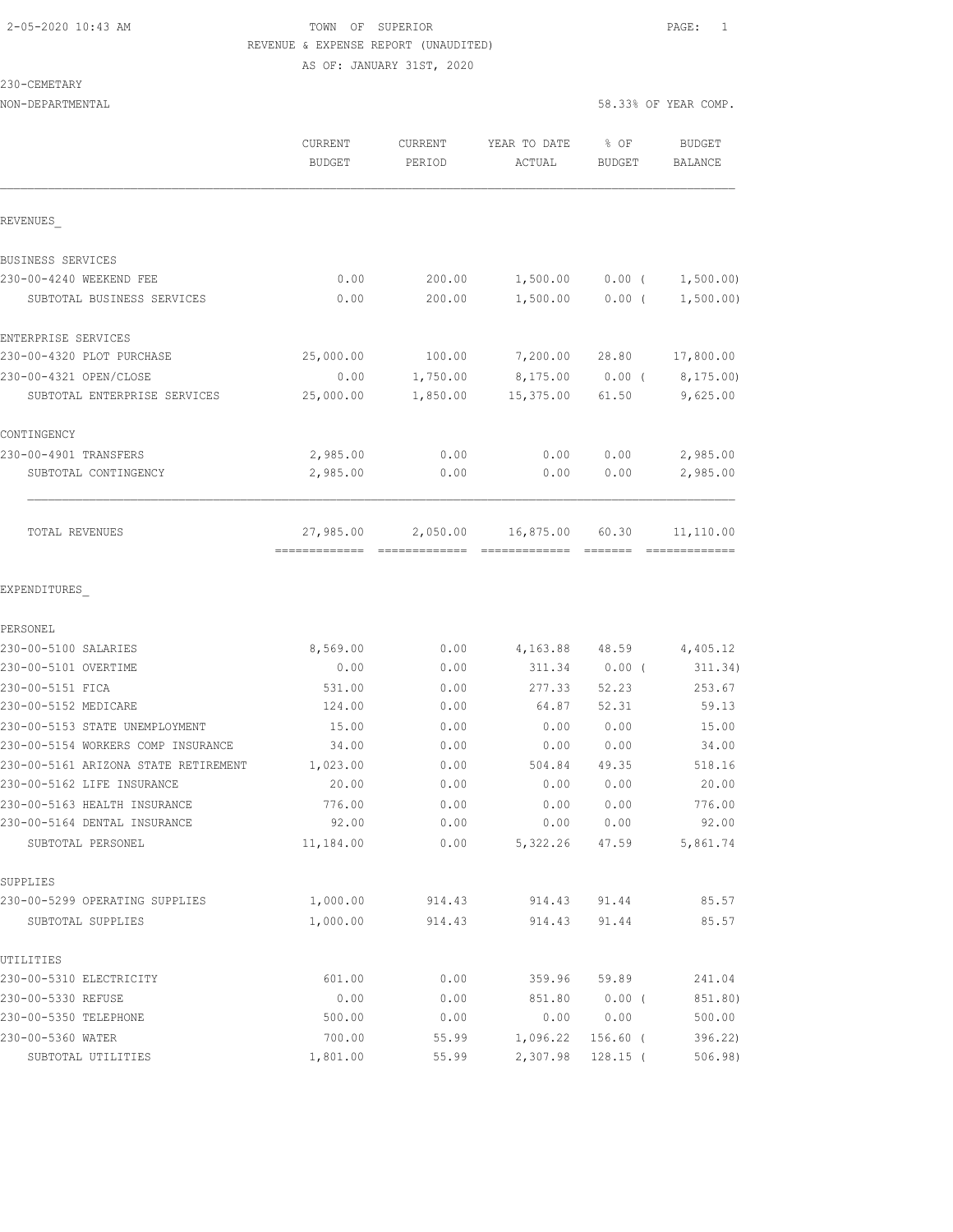AS OF: JANUARY 31ST, 2020

### 230-CEMETARY

|                                     | <b>CURRENT</b><br>BUDGET | CURRENT<br>PERIOD | YEAR TO DATE % OF<br>ACTUAL | BUDGET | BUDGET<br>BALANCE |
|-------------------------------------|--------------------------|-------------------|-----------------------------|--------|-------------------|
| GENERAL BUSINESS EXPENSE            |                          |                   |                             |        |                   |
| PROFESSIONAL SERVICES               |                          |                   |                             |        |                   |
| REPAIR/MAINTENANCE                  |                          |                   |                             |        |                   |
| 230-00-5650 OTHER EQUIPMENT REPAIRS | 2,000.00                 | 0.00              | 0.00                        | 0.00   | 2,000.00          |
| SUBTOTAL REPAIR/MAINTENANCE         | 2,000.00                 | 0.00              | 0.00                        | 0.00   | 2,000.00          |
| CAPITAL OUTLAY                      |                          |                   |                             |        |                   |
| 230-00-5750 OTHER EQUIP/SMALL TOOLS | 12,000.00                | 0.00              | 0.00                        | 0.00   | 12,000.00         |
| SUBTOTAL CAPITAL OUTLAY             | 12,000.00                | 0.00              | 0.00                        | 0.00   | 12,000.00         |
| NON-OPERATING                       |                          |                   |                             |        |                   |
| DEBT SERVICE                        |                          |                   |                             |        |                   |
| TOTAL EXPENDITURES                  | 27,985.00                |                   | 970.42 8,544.67 30.53       |        | 19,440.33         |
|                                     | =============            | =============     | =============               |        | =============     |
| REVENUES OVER/(UNDER) EXPENDITURES  | 0.00                     |                   | 1,079.58 8,330.33           |        | (8, 330.33)       |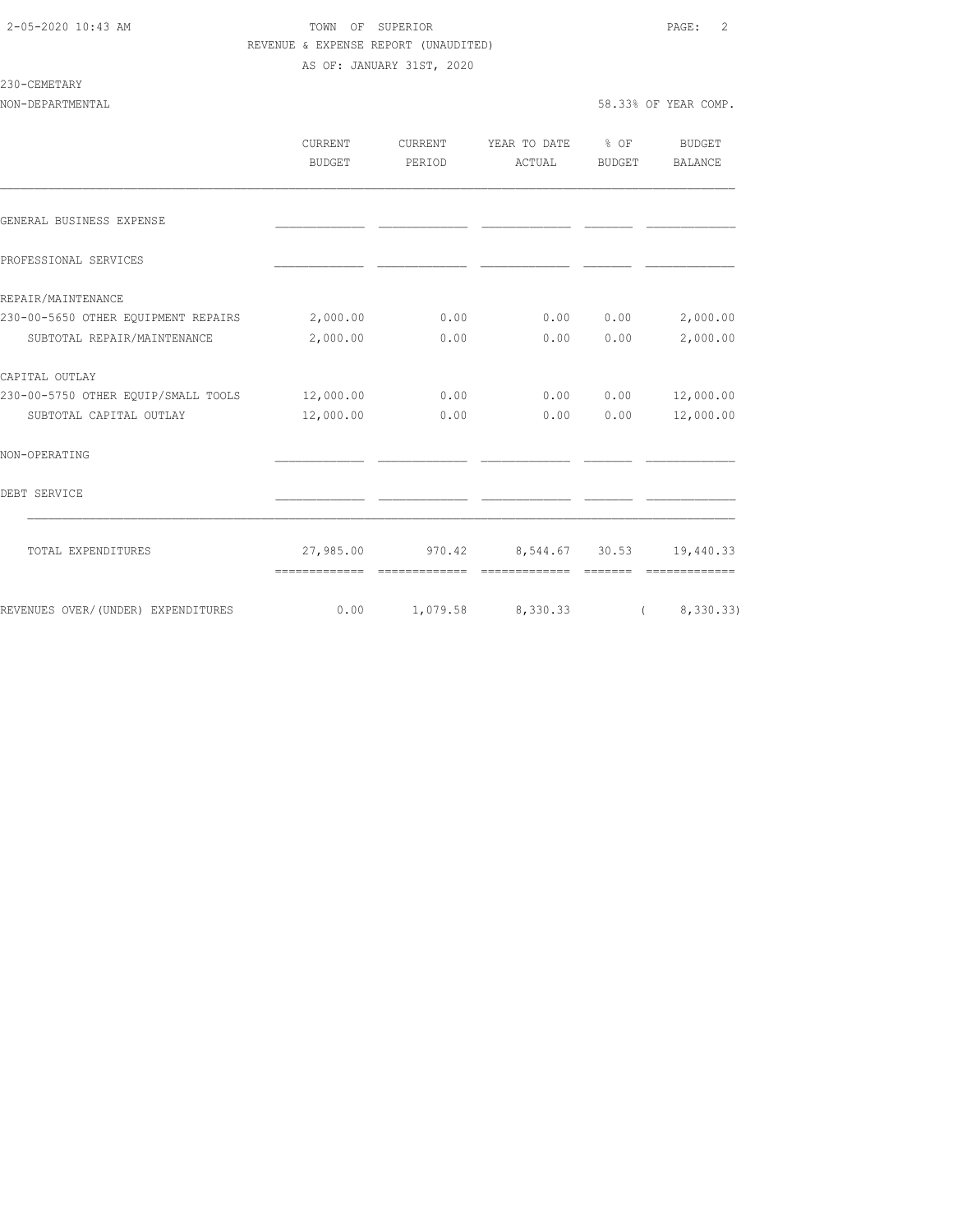AS OF: JANUARY 31ST, 2020

230-CEMETARY

|                                    | CURRENT<br>BUDGET | CURRENT<br>PERIOD | YEAR TO DATE<br>ACTUAL | % OF<br>BUDGET | BUDGET<br><b>BALANCE</b> |
|------------------------------------|-------------------|-------------------|------------------------|----------------|--------------------------|
|                                    |                   |                   |                        |                |                          |
| FUND TOTAL REVENUES                | 27,985.00         | 2,050.00          | 16,875.00              | 60.30          | 11,110.00                |
| FUND TOTAL EXPENDITURES            | 27,985.00         | 970.42            | 8,544.67               | 30.53          | 19,440.33                |
| REVENUES OVER/(UNDER) EXPENDITURES | 0.00              | 1,079.58          | 8,330.33               |                | 8,330.33)                |
|                                    |                   |                   |                        |                |                          |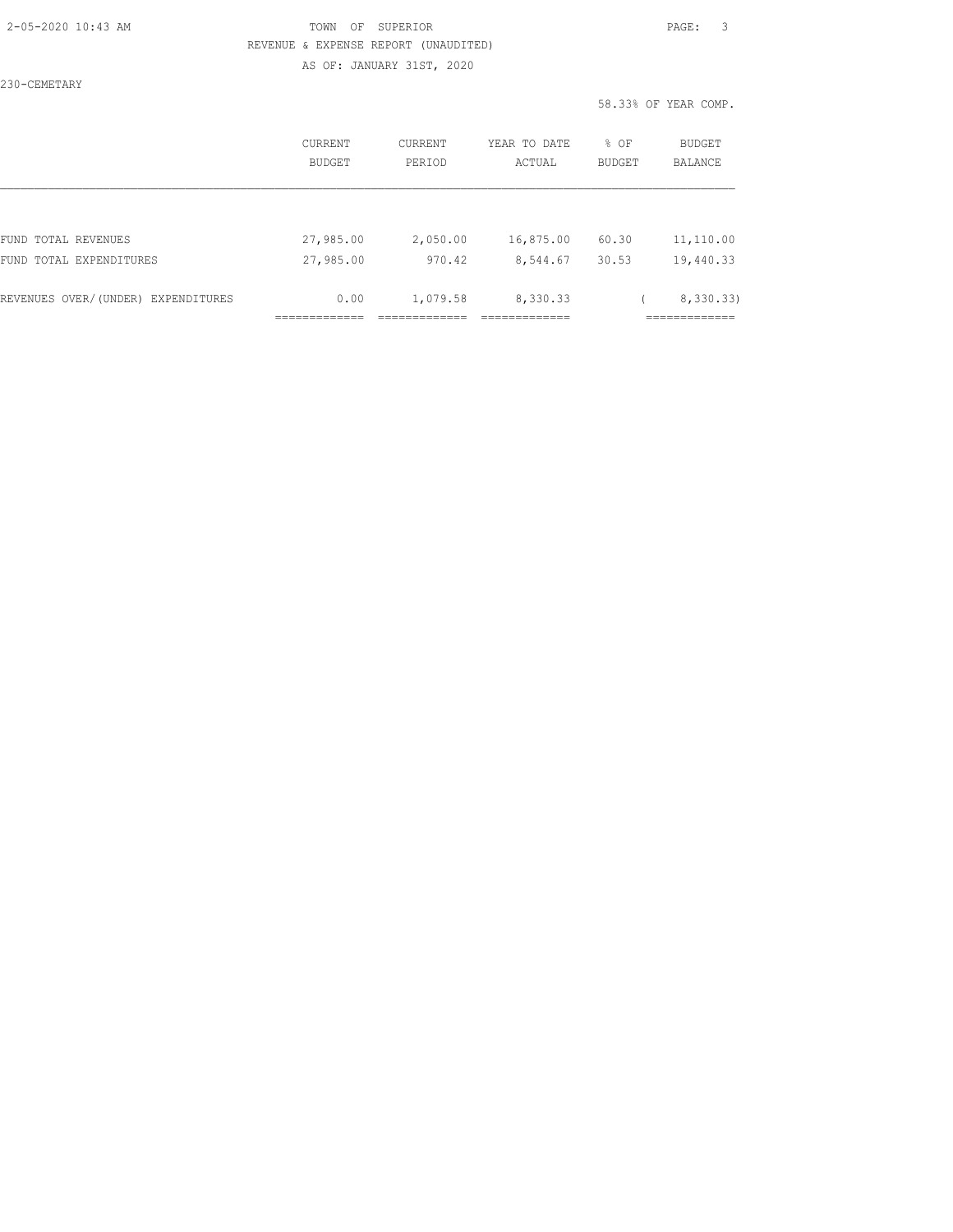### TOWN OF SUPERIOR **10:43 AM TOWN OF SUPERIOR** REVENUE & EXPENSE REPORT (UNAUDITED)

AS OF: JANUARY 31ST, 2020

## 300-HIGHWAY USERS REVENUE

NON-DEPARTMENTAL 58.33% OF YEAR COMP.

|                                        | CURRENT<br><b>BUDGET</b> | <b>CURRENT</b><br>PERIOD | YEAR TO DATE<br>ACTUAL | % OF<br><b>BUDGET</b> | <b>BUDGET</b><br>BALANCE |
|----------------------------------------|--------------------------|--------------------------|------------------------|-----------------------|--------------------------|
| REVENUES                               |                          |                          |                        |                       |                          |
| TAXES                                  |                          |                          |                        |                       |                          |
| 300-00-4132 HIGHWAY USERS REVENUE FUND | 241,750.00               | 20,956.73                | 343, 347.57            | 142.03 (              | 101, 597.57)             |
| SUBTOTAL TAXES                         | 241,750.00               | 20,956.73                | 343, 347.57            | 142.03 (              | 101, 597.57)             |
| CONTINGENCY                            |                          |                          |                        |                       |                          |
| 300-00-4901 INTERFUND TRANSFER-HURF    | 43,636.00                | 0.00                     | 0.00                   | 0.00                  | 43,636.00                |
| 300-00-4999 OTHER FINANCING SOURCES    | 600,000.00               | 0.00                     | 0.00                   | 0.00                  | 600,000.00               |
| SUBTOTAL CONTINGENCY                   | 643,636.00               | 0.00                     | 0.00                   | 0.00                  | 643,636.00               |
| TOTAL REVENUES                         | 885,386.00               | 20,956.73                | 343, 347.57            | 38.78                 | 542,038.43               |
| EXPENDITURES                           |                          |                          |                        |                       |                          |
| PERSONEL                               |                          |                          |                        |                       |                          |
| 300-00-5100 SALARIES                   | 118,199.00               | 0.00                     | 39, 347.41             | 33.29                 | 78,851.59                |
| 300-00-5101 OVERTIME                   | 2,000.00                 | 0.00                     | 2,084.45               | $104.22$ (            | 84.45)                   |
| 300-00-5120 INMATE LABOR               | 4,500.00                 | 0.00                     | 1,153.75               | 25.64                 | 3,346.25                 |
| 300-00-5151 FICA                       | 7,328.00                 | 0.00                     | 2,568.77               | 35.05                 | 4,759.23                 |
| 300-00-5152 MEDICARE                   | 1,714.00                 | 0.00                     | 600.75                 | 35.05                 | 1,113.25                 |
| 300-00-5153 STATE UNEMPLOYMENT         | 164.00                   | 0.00                     | 0.00                   | 0.00                  | 164.00                   |
| 300-00-5154 WORKERS COMP INSURANCE     | 1,432.00                 | 0.00                     | 2,460.00               | 171.79 (              | 1,028.00)                |
| 300-00-5161 ARIZONA STATE RETIREMENT   | 14, 113.00               | 0.00                     | 4,564.51               | 32.34                 | 9,548.49                 |
| 300-00-5162 LIFE INSURANCE             | 217.00                   | 0.00                     | 0.00                   | 0.00                  | 217.00                   |
| 300-00-5163 HEALTH INSURANCE           | 10,861.00                | 0.00                     | 0.00                   | 0.00                  | 10,861.00                |
| 300-00-5164 DENTAL INSURANCE           | 998.00                   | 0.00                     | 0.00                   | 0.00                  | 998.00                   |
| SUBTOTAL PERSONEL                      | 161,526.00               | 0.00                     | 52,779.64              | 32.68                 | 108,746.36               |
| SUPPLIES                               |                          |                          |                        |                       |                          |
| 300-00-5225 SAFETY SUPPLIES/EQUIPMENT  | 1,000.00                 | 0.00                     | 0.00                   | 0.00                  | 1,000.00                 |
| 300-00-5299 OPERATING SUPPLIES         | 7,500.00                 | 7,403.05                 | 7,439.65               | 99.20                 | 60.35                    |
| SUBTOTAL SUPPLIES                      | 8,500.00                 | 7,403.05                 | 7,439.65               | 87.53                 | 1,060.35                 |
| UTILITIES                              |                          |                          |                        |                       |                          |
| 300-00-5310 ELECTRICITY                | 42,246.00                | 0.00                     | 18, 214.63             | 43.12                 | 24,031.37                |
| 300-00-5315 APS CONTRACT               | 13,000.00                | 0.00                     | 5,852.82               | 45.02                 | 7,147.18                 |
| 300-00-5360 WATER                      | 3,000.00                 | 181.43                   | 1,303.97               | 43.47                 | 1,696.03                 |
| SUBTOTAL UTILITIES                     | 58,246.00                | 181.43                   | 25, 371.42             | 43.56                 | 32,874.58                |
| GENERAL BUSINESS EXPENSE               |                          |                          |                        |                       |                          |
| 300-00-5471 AUDIT                      | $1,545.00$ (             | 1,362.56                 | 2,052.57               | $132.85$ (            | 507.57)                  |
| 300-00-5480 GENERAL INSURANCE          | 12,205.00                | 0.00                     | 7,829.08               | 64.15                 | 4,375.92                 |
| SUBTOTAL GENERAL BUSINESS EXPENSE      | $13,750.00$ (            | 1,362.56                 | 9,881.65               | 71.87                 | 3,868.35                 |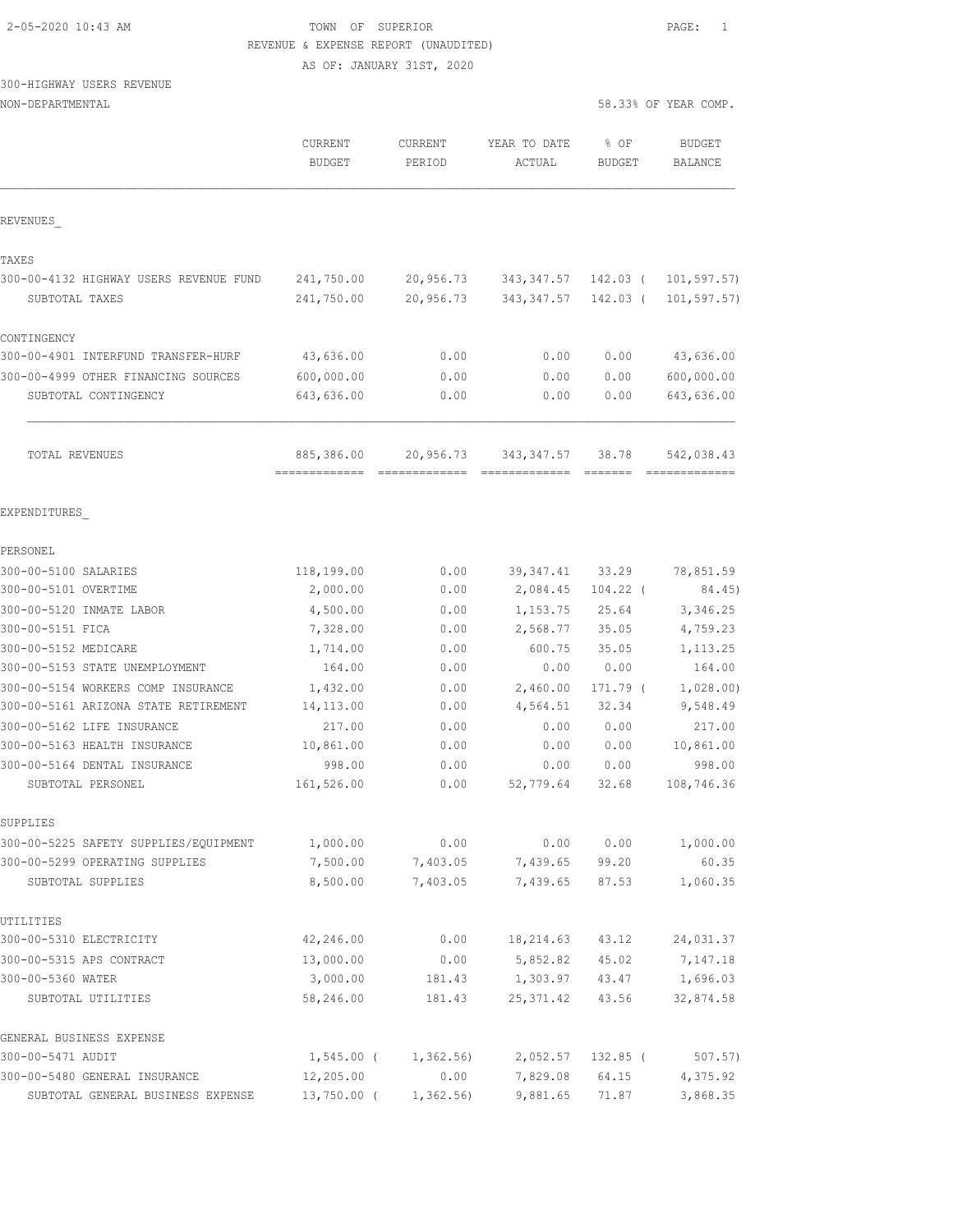AS OF: JANUARY 31ST, 2020

# 300-HIGHWAY USERS REVENUE

| NON-DEPARTMENTAL |  |
|------------------|--|
|------------------|--|

|                                                                           | CURRENT<br><b>BUDGET</b> | <b>CURRENT</b><br>PERIOD | YEAR TO DATE<br>ACTUAL   | % OF<br><b>BUDGET</b>    | <b>BUDGET</b><br><b>BALANCE</b> |
|---------------------------------------------------------------------------|--------------------------|--------------------------|--------------------------|--------------------------|---------------------------------|
|                                                                           |                          |                          |                          |                          |                                 |
| PROFESSIONAL SERVICES                                                     |                          |                          |                          |                          |                                 |
| 300-00-5550 OTHER PROFESSIONAL SERVICES<br>SUBTOTAL PROFESSIONAL SERVICES | 20,000.00<br>20,000.00   | 1,485.00<br>1,485.00     | 180,480.90<br>180,480.90 | $902.40$ (<br>$902.40$ ( | 160, 480.90)<br>160,480.90)     |
| REPAIR/MAINTENANCE                                                        |                          |                          |                          |                          |                                 |
| 300-00-5610 PARK & BLDG IMPROVEMENTS                                      | 0.00                     | 0.00                     | 1,277.44                 | $0.00$ (                 | 1, 277.44)                      |
| 300-00-5640 AUTO & TRUCK REPAIRS                                          | 5,000.00                 | 0.00                     | 0.00                     | 0.00                     | 5,000.00                        |
| 300-00-5641 GAS & OIL                                                     | 5,700.00                 | 0.00                     | 2,867.79                 | 50.31                    | 2,832.21                        |
| 300-00-5642 TIRES & TUBES                                                 | 0.00                     | 0.00                     | 68.00                    | 0.00(                    | 68.00)                          |
| 300-00-5643 INMATE FUEL                                                   | 1,000.00                 | 0.00                     | 182.64                   | 18.26                    | 817.36                          |
| 300-00-5650 OTHER EQUIPMENT REPAIRS                                       | 4,664.00                 | 0.00                     | 127.87                   | 2.74                     | 4,536.13                        |
| 300-00-5670 STREET & SIDEWALK REPAIR                                      | 0.00                     | 0.00                     | 477.36                   | 0.00(                    | 477.36)                         |
| 300-00-5671 CRACKSEAL                                                     | 6,000.00                 | 0.00                     | 0.00                     | 0.00                     | 6,000.00                        |
| SUBTOTAL REPAIR/MAINTENANCE                                               | 22,364.00                | 0.00                     | 5,001.10                 | 22.36                    | 17,362.90                       |
| CAPITAL OUTLAY                                                            |                          |                          |                          |                          |                                 |
| 300-00-5750 OTHER EQUIP/SMALL TOOLS                                       | 1,000.00                 | 0.00                     | 0.00                     | 0.00                     | 1,000.00                        |
| 300-00-5790 MACHINERY & EQUIPMENT                                         | 600,000.00               | 0.00                     | 0.00                     | 0.00                     | 600,000.00                      |
| SUBTOTAL CAPITAL OUTLAY                                                   | 601,000.00               | 0.00                     | 0.00                     | 0.00                     | 601,000.00                      |
| NON-OPERATING                                                             |                          |                          |                          |                          |                                 |
| DEBT SERVICE                                                              |                          |                          |                          |                          |                                 |
| 300-00-5900 PAYBACK FROM GF                                               | 0.00                     | 187.54                   | 917.21                   | 0.00(                    | 917.21)                         |
| 300-00-5901 DEBT SERVICE INTEREST                                         | 0.00                     | 13.97                    | 493.45                   | $0.00$ (                 | 493.45                          |
| SUBTOTAL DEBT SERVICE                                                     | 0.00                     | 201.51                   | 1,410.66                 | $0.00$ (                 | 1,410.66                        |
| TOTAL EXPENDITURES                                                        | 885,386.00               | 7,908.43                 | 282, 365.02              | 31.89                    | 603,020.98                      |
| REVENUES OVER/(UNDER) EXPENDITURES                                        | 0.00                     | 13,048.30                | 60,982.55                | $\left($                 | 60, 982, 55)                    |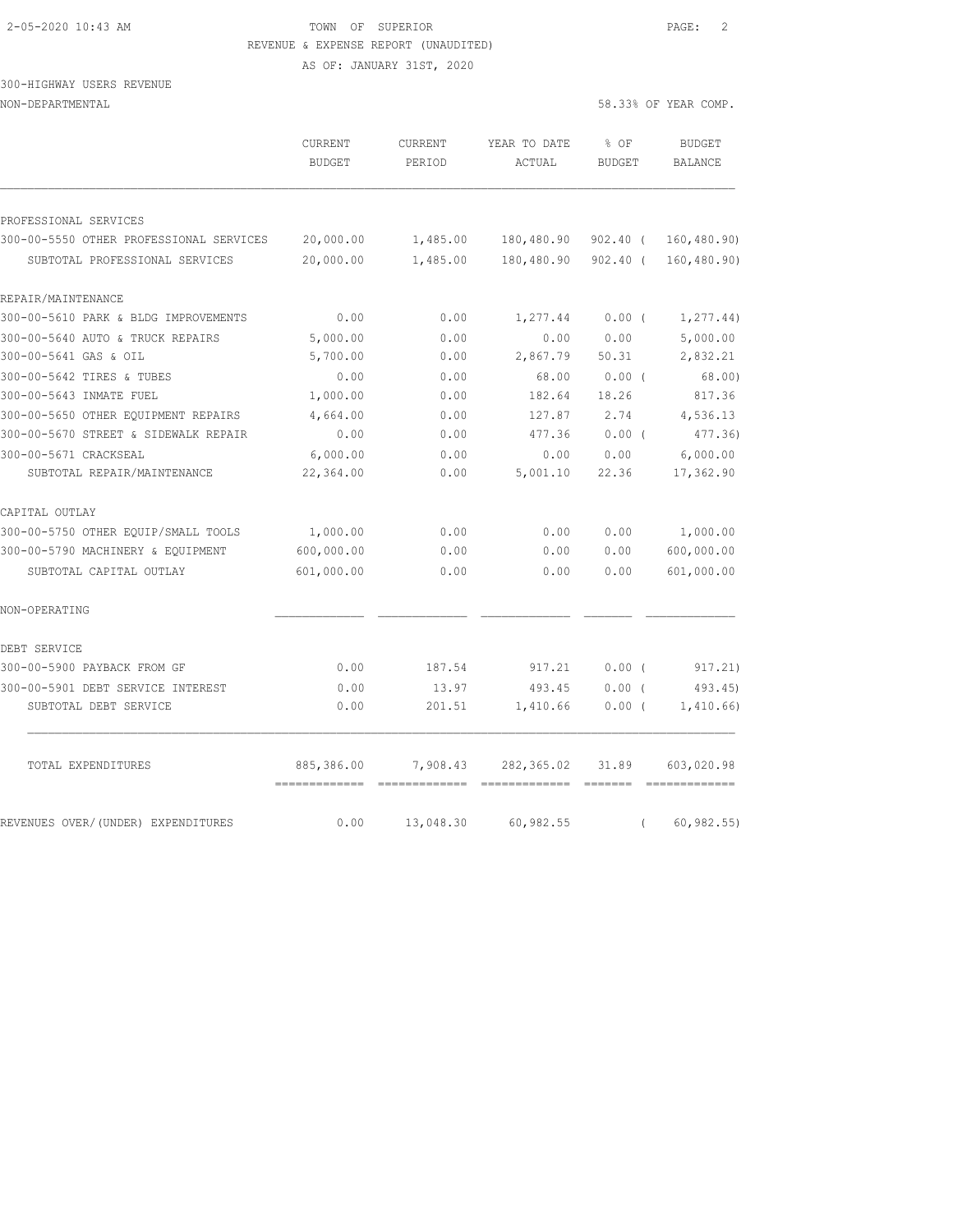| 2-05-2020 10:43 AM |  |
|--------------------|--|
|                    |  |

# TOWN OF SUPERIOR **10:43 AM TOWN OF SUPERIOR** REVENUE & EXPENSE REPORT (UNAUDITED)

AS OF: JANUARY 31ST, 2020

300-HIGHWAY USERS REVENUE

|                                    | <b>CURRENT</b><br><b>BUDGET</b> | CURRENT<br>PERIOD | YEAR TO DATE<br>ACTUAL | % OF<br><b>BUDGET</b> | <b>BUDGET</b><br><b>BALANCE</b> |
|------------------------------------|---------------------------------|-------------------|------------------------|-----------------------|---------------------------------|
|                                    |                                 |                   |                        |                       |                                 |
| FUND TOTAL REVENUES                | 885,386.00                      | 20,956.73         | 343, 347.57            | 38.78                 | 542,038.43                      |
| FUND TOTAL EXPENDITURES            | 885,386.00                      | 7,908.43          | 282,365.02             | 31.89                 | 603,020.98                      |
| REVENUES OVER/(UNDER) EXPENDITURES | 0.00                            | 13,048.30         | 60,982.55              |                       | 60, 982, 55)                    |
|                                    |                                 |                   |                        |                       | ------------                    |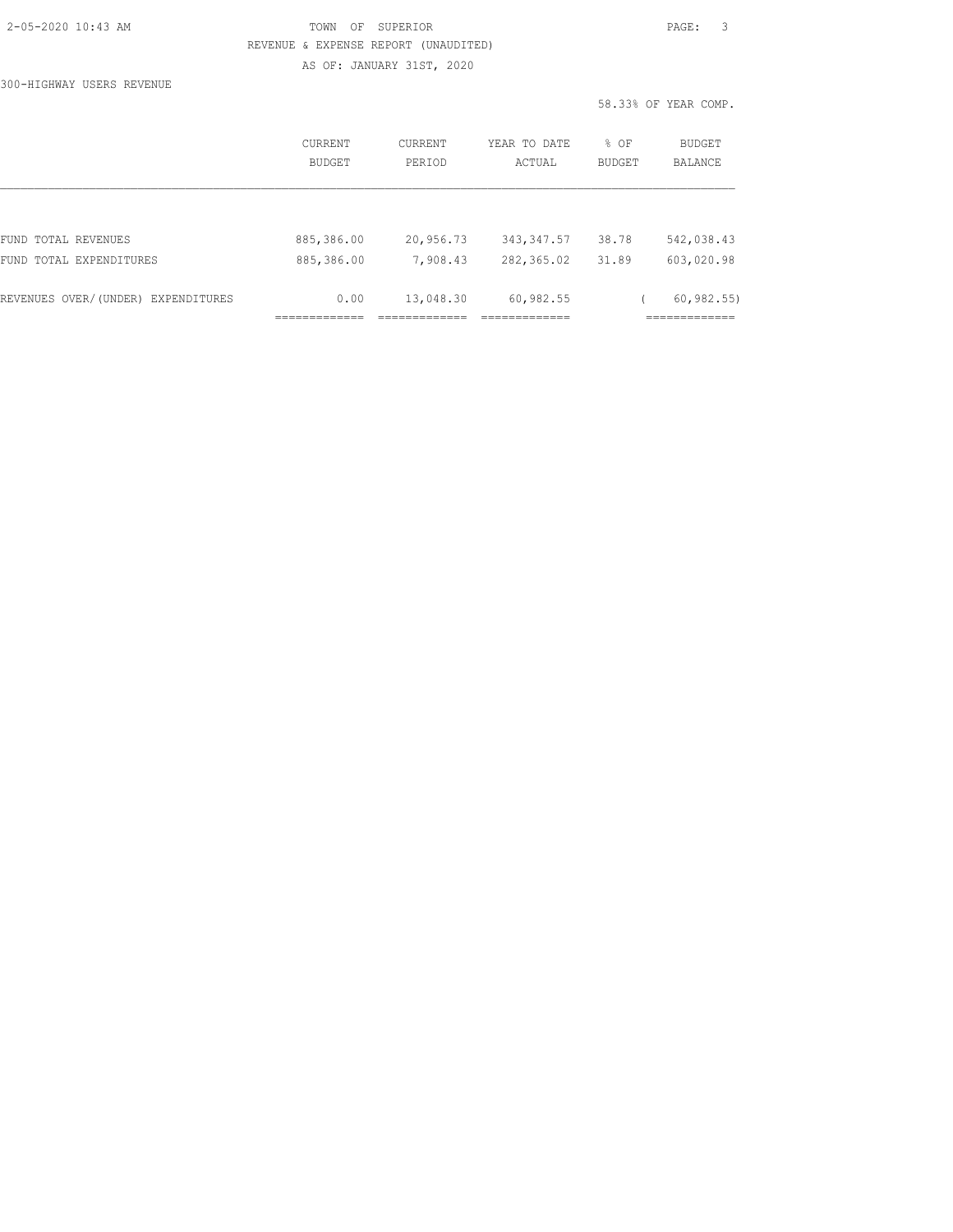| NON-DEPARTMENTAL                        |                                       |                   |                        |                                                                                                                                                                                                                                                                                                                                                                                                                                                                                        | 58.33% OF YEAR COMP.     |
|-----------------------------------------|---------------------------------------|-------------------|------------------------|----------------------------------------------------------------------------------------------------------------------------------------------------------------------------------------------------------------------------------------------------------------------------------------------------------------------------------------------------------------------------------------------------------------------------------------------------------------------------------------|--------------------------|
|                                         | <b>CURRENT</b><br><b>BUDGET</b>       | CURRENT<br>PERIOD | YEAR TO DATE<br>ACTUAL | % OF<br><b>BUDGET</b>                                                                                                                                                                                                                                                                                                                                                                                                                                                                  | <b>BUDGET</b><br>BALANCE |
| REVENUES                                |                                       |                   |                        |                                                                                                                                                                                                                                                                                                                                                                                                                                                                                        |                          |
| TAXES                                   |                                       |                   |                        |                                                                                                                                                                                                                                                                                                                                                                                                                                                                                        |                          |
| 310-00-4130 EXCISE TAX-1/2 SALES PINAL  | 115,771.00                            | 12,437.05         | 85,363.89              | 73.74                                                                                                                                                                                                                                                                                                                                                                                                                                                                                  | 30,407.11                |
| SUBTOTAL TAXES                          | 115,771.00                            | 12,437.05         | 85, 363.89             | 73.74                                                                                                                                                                                                                                                                                                                                                                                                                                                                                  | 30,407.11                |
| CONTINGENCY                             |                                       |                   |                        |                                                                                                                                                                                                                                                                                                                                                                                                                                                                                        |                          |
| 310-00-4901 INTERFUND TRANSFER          | 84,064.00                             | 0.00              | 0.00                   | 0.00                                                                                                                                                                                                                                                                                                                                                                                                                                                                                   | 84,064.00                |
| SUBTOTAL CONTINGENCY                    | 84,064.00                             | 0.00              | 0.00                   | 0.00                                                                                                                                                                                                                                                                                                                                                                                                                                                                                   | 84,064.00                |
| TOTAL REVENUES                          | 199,835.00<br>======================= | 12,437.05         | 85, 363.89 42.72       | $\begin{array}{cccccccccc} \multicolumn{2}{c}{} & \multicolumn{2}{c}{} & \multicolumn{2}{c}{} & \multicolumn{2}{c}{} & \multicolumn{2}{c}{} & \multicolumn{2}{c}{} & \multicolumn{2}{c}{} & \multicolumn{2}{c}{} & \multicolumn{2}{c}{} & \multicolumn{2}{c}{} & \multicolumn{2}{c}{} & \multicolumn{2}{c}{} & \multicolumn{2}{c}{} & \multicolumn{2}{c}{} & \multicolumn{2}{c}{} & \multicolumn{2}{c}{} & \multicolumn{2}{c}{} & \multicolumn{2}{c}{} & \multicolumn{2}{c}{} & \mult$ | 114, 471.11              |
| EXPENDITURES                            |                                       |                   |                        |                                                                                                                                                                                                                                                                                                                                                                                                                                                                                        |                          |
| PERSONEL                                |                                       |                   |                        |                                                                                                                                                                                                                                                                                                                                                                                                                                                                                        |                          |
| 310-00-5100 SALARIES                    | 83,141.00                             | 0.00              | 28,089.73              | 33.79                                                                                                                                                                                                                                                                                                                                                                                                                                                                                  | 55,051.27                |
| 310-00-5101 OVERTIME                    | 0.00                                  | 0.00              | 1,341.39               | $0.00$ (                                                                                                                                                                                                                                                                                                                                                                                                                                                                               | 1,341.39                 |
| 310-00-5120 INMATE LABOR                | 4,000.00                              | 0.00              | 1,153.75               | 28.84                                                                                                                                                                                                                                                                                                                                                                                                                                                                                  | 2,846.25                 |
| 310-00-5151 FICA                        | 5,155.00                              | 0.00              | 1,824.73               | 35.40                                                                                                                                                                                                                                                                                                                                                                                                                                                                                  | 3,330.27                 |
| 310-00-5152 MEDICARE                    | 1,206.00                              | 0.00              | 426.77                 | 35.39                                                                                                                                                                                                                                                                                                                                                                                                                                                                                  | 779.23                   |
| 310-00-5153 STATE UNEMPLOYMENT          | 113.00                                | 0.00              | 0.00                   | 0.00                                                                                                                                                                                                                                                                                                                                                                                                                                                                                   | 113.00                   |
| 310-00-5154 WORKERS COMP INSURANCE      | 562.00                                | 0.00              | 0.00                   | 0.00                                                                                                                                                                                                                                                                                                                                                                                                                                                                                   | 562.00                   |
| 310-00-5161 ARIZONA STATE RETIREMENT    | 9,927.00                              | 0.00              | 3,275.44               | 33.00                                                                                                                                                                                                                                                                                                                                                                                                                                                                                  | 6,651.56                 |
| 310-00-5162 LIFE INSURANCE              | 149.00                                | 0.00              | 0.00                   | 0.00                                                                                                                                                                                                                                                                                                                                                                                                                                                                                   | 149.00                   |
| 310-00-5163 HEALTH INSURANCE            | 7,758.00                              | 0.00              | 0.00                   | 0.00                                                                                                                                                                                                                                                                                                                                                                                                                                                                                   | 7,758.00                 |
| 310-00-5164 DENTAL INSURANCE            | 684.00                                | 0.00              | 0.00                   | 0.00                                                                                                                                                                                                                                                                                                                                                                                                                                                                                   | 684.00                   |
| SUBTOTAL PERSONEL                       | 112,695.00                            | 0.00              | 36, 111.81             | 32.04                                                                                                                                                                                                                                                                                                                                                                                                                                                                                  | 76,583.19                |
| SUPPLIES                                |                                       |                   |                        |                                                                                                                                                                                                                                                                                                                                                                                                                                                                                        |                          |
| 310-00-5299 OPERATING SUPPLIES          | 0.00                                  | 4,572.15          | 12,708.53              | $0.00$ (                                                                                                                                                                                                                                                                                                                                                                                                                                                                               | 12,708.53                |
| SUBTOTAL SUPPLIES                       | 0.00                                  | 4,572.15          | 12,708.53              | $0.00$ (                                                                                                                                                                                                                                                                                                                                                                                                                                                                               | 12,708.53                |
| UTILITIES                               |                                       |                   |                        |                                                                                                                                                                                                                                                                                                                                                                                                                                                                                        |                          |
| 310-00-5310 ELECTRICITY                 | 1,666.00                              | 0.00              | 1,364.54               | 81.91                                                                                                                                                                                                                                                                                                                                                                                                                                                                                  | 301.46                   |
| 310-00-5360 WATER                       | 0.00                                  | 181.42            | 1,303.93               | 0.00(                                                                                                                                                                                                                                                                                                                                                                                                                                                                                  | 1,303.93)                |
| SUBTOTAL UTILITIES                      | 1,666.00                              | 181.42            | 2,668.47               | $160.17$ (                                                                                                                                                                                                                                                                                                                                                                                                                                                                             | 1,002.47)                |
| GENERAL BUSINESS EXPENSE                |                                       |                   |                        |                                                                                                                                                                                                                                                                                                                                                                                                                                                                                        |                          |
| 310-00-5471 Audit                       | 1,545.00                              | 0.00              | 0.00                   | 0.00                                                                                                                                                                                                                                                                                                                                                                                                                                                                                   | 1,545.00                 |
| SUBTOTAL GENERAL BUSINESS EXPENSE       | 1,545.00                              | 0.00              | 0.00                   | 0.00                                                                                                                                                                                                                                                                                                                                                                                                                                                                                   | 1,545.00                 |
| PROFESSIONAL SERVICES                   |                                       |                   |                        |                                                                                                                                                                                                                                                                                                                                                                                                                                                                                        |                          |
| 310-00-5550 OTHER PROFESSIONAL SERVICES | 5,000.00                              | 13,430.00         | 16,467.79              | 329.36 (                                                                                                                                                                                                                                                                                                                                                                                                                                                                               | 11, 467.79               |
| SUBTOTAL PROFESSIONAL SERVICES          | 5,000.00                              | 13,430.00         | 16,467.79              | 329.36 (                                                                                                                                                                                                                                                                                                                                                                                                                                                                               | 11,467.79)               |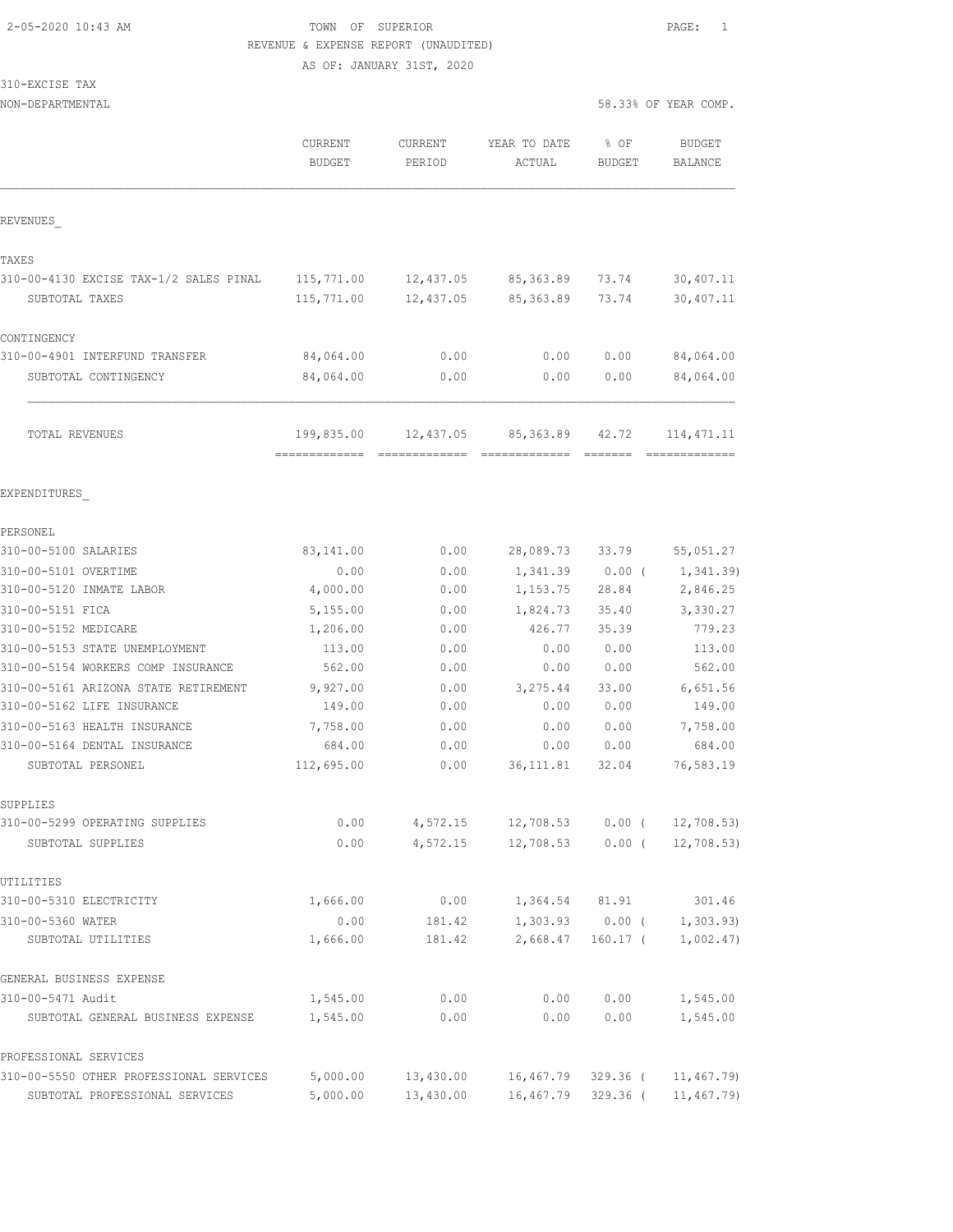AS OF: JANUARY 31ST, 2020

### 310-EXCISE TAX

NON-DEPARTMENTAL 58.33% OF YEAR COMP.

|                                      | CURRENT<br>BUDGET | CURRENT<br>PERIOD | YEAR TO DATE<br>ACTUAL | $8$ OF<br>BUDGET | <b>BUDGET</b><br>BALANCE |
|--------------------------------------|-------------------|-------------------|------------------------|------------------|--------------------------|
|                                      |                   |                   |                        |                  |                          |
| REPAIR/MAINTENANCE                   |                   |                   |                        |                  |                          |
| 310-00-5640 AUTO & TRUCK REPAIRS     | 2,000.00          | 0.00              | 0.00                   | 0.00             | 2,000.00                 |
| 310-00-5641 GAS & OIL                | 3,000.00          | 0.00              | 2,867.77               | 95.59            | 132.23                   |
| 310-00-5642 TIRES & TUBES            | 0.00              | 0.00              | 267.94                 | 0.00(            | 267.94)                  |
| 310-00-5643 INMATE FUEL              | 1,000.00          | 0.00              | 182.63                 | 18.26            | 817.37                   |
| 310-00-5650 OTHER EQUIPMENT REPAIRS  | 5,000.00          | 0.00              | 2,058.68               | 41.17            | 2,941.32                 |
| 310-00-5670 STREET & SIDEWALK REPAIR | 60,929.00         | 66.16             | 52,071.27              | 85.46            | 8,857.73                 |
| SUBTOTAL REPAIR/MAINTENANCE          | 71,929.00         | 66.16             | 57,448.29              | 79.87            | 14,480.71                |
| CAPITAL OUTLAY                       |                   |                   |                        |                  |                          |
| 310-00-5750 OTHER EQUIP/SMALL TOOLS  | 7,000.00          | 0.00              | 100.00                 | 1.43             | 6,900.00                 |
| 310-00-5770 TRAFFIC SIGNS            | 0.00              | 0.00              | 834.05                 | $0.00$ (         | 834.05)                  |
| SUBTOTAL CAPITAL OUTLAY              | 7,000.00          | 0.00              | 934.05                 | 13.34            | 6,065.95                 |
| NON-OPERATING                        |                   |                   |                        |                  |                          |
| DEBT SERVICE                         |                   |                   |                        |                  |                          |
| 310-00-5900 DEBT SERVICE: PRINCIPAL  | 0.00              | 717.23            | 4,374.64               | 0.00(            | 4,374.64)                |
| 310-00-5901 DEBT SERVICE: INTEREST   | 0.00              | 130.16            | 1,564.68               | $0.00$ (         | 1,564.68)                |
| SUBTOTAL DEBT SERVICE                | 0.00              | 847.39            | 5,939.32               | $0.00$ (         | 5, 939.32                |
| TOTAL EXPENDITURES                   | 199,835.00        | 19,097.12         | 132,278.26             | 66.19            | 67,556.74                |
|                                      |                   |                   |                        |                  |                          |
| REVENUES OVER/(UNDER) EXPENDITURES   | $0.00$ (          | $6,660.07$ ) (    | 46, 914.37             |                  | 46, 914.37               |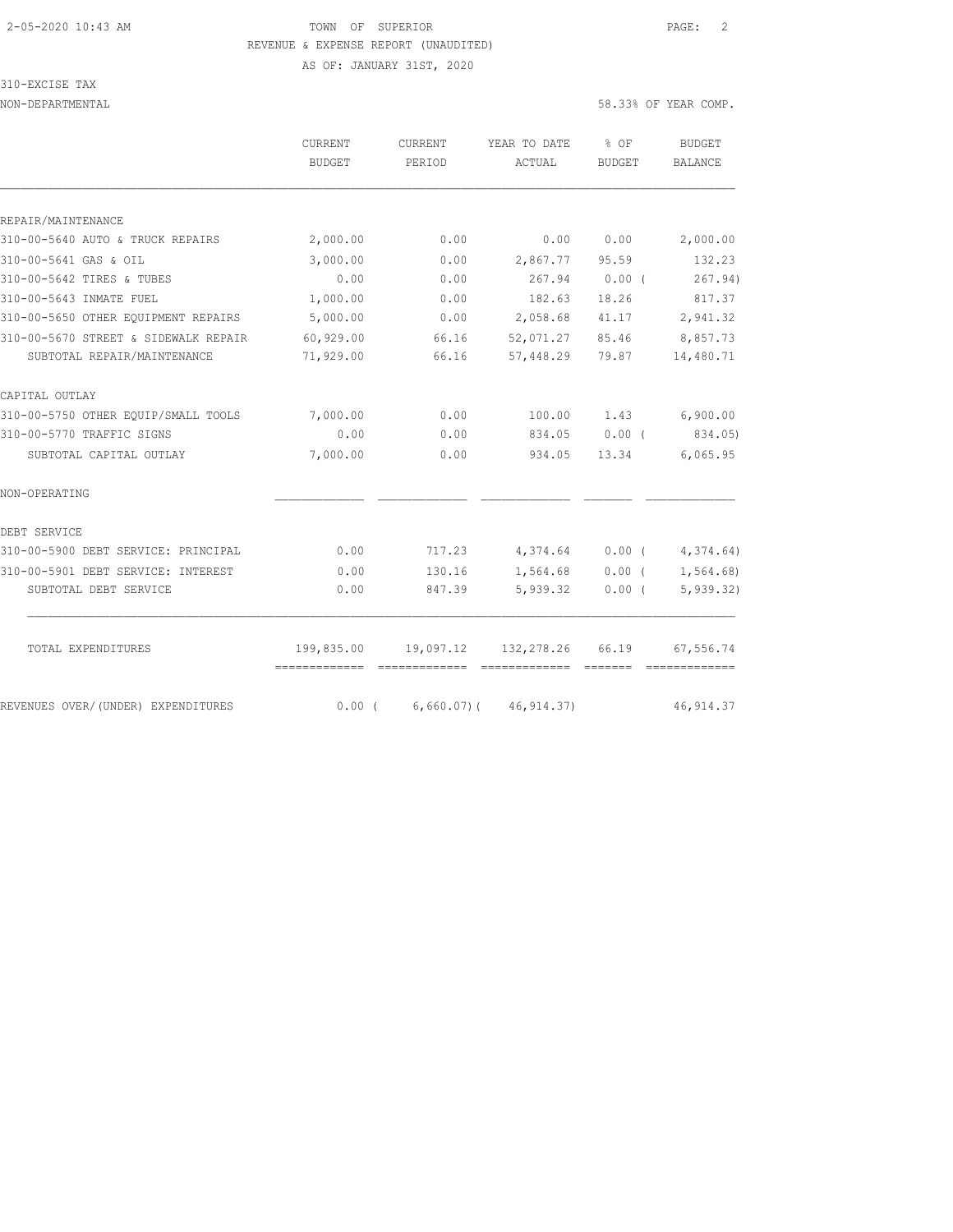| 2-05-2020 10:43 AM |  |
|--------------------|--|
|                    |  |

# TOWN OF SUPERIOR **Example 20:43** PAGE: 3 REVENUE & EXPENSE REPORT (UNAUDITED)

AS OF: JANUARY 31ST, 2020

310-EXCISE TAX

|                                    | CURRENT<br><b>BUDGET</b> | CURRENT<br>PERIOD | YEAR TO DATE<br>ACTUAL | % OF<br><b>BUDGET</b> | BUDGET<br><b>BALANCE</b> |
|------------------------------------|--------------------------|-------------------|------------------------|-----------------------|--------------------------|
|                                    |                          |                   |                        |                       |                          |
| FUND TOTAL REVENUES                | 199,835.00               | 12,437.05         | 85, 363.89             | 42.72                 | 114, 471.11              |
| FUND TOTAL EXPENDITURES            | 199,835.00               | 19,097.12         | 132,278.26             | 66.19                 | 67,556.74                |
| REVENUES OVER/(UNDER) EXPENDITURES | $0.00$ (                 | $6,660.07$ ) (    | 46, 914, 37)           |                       | 46, 914.37               |
|                                    |                          |                   |                        |                       |                          |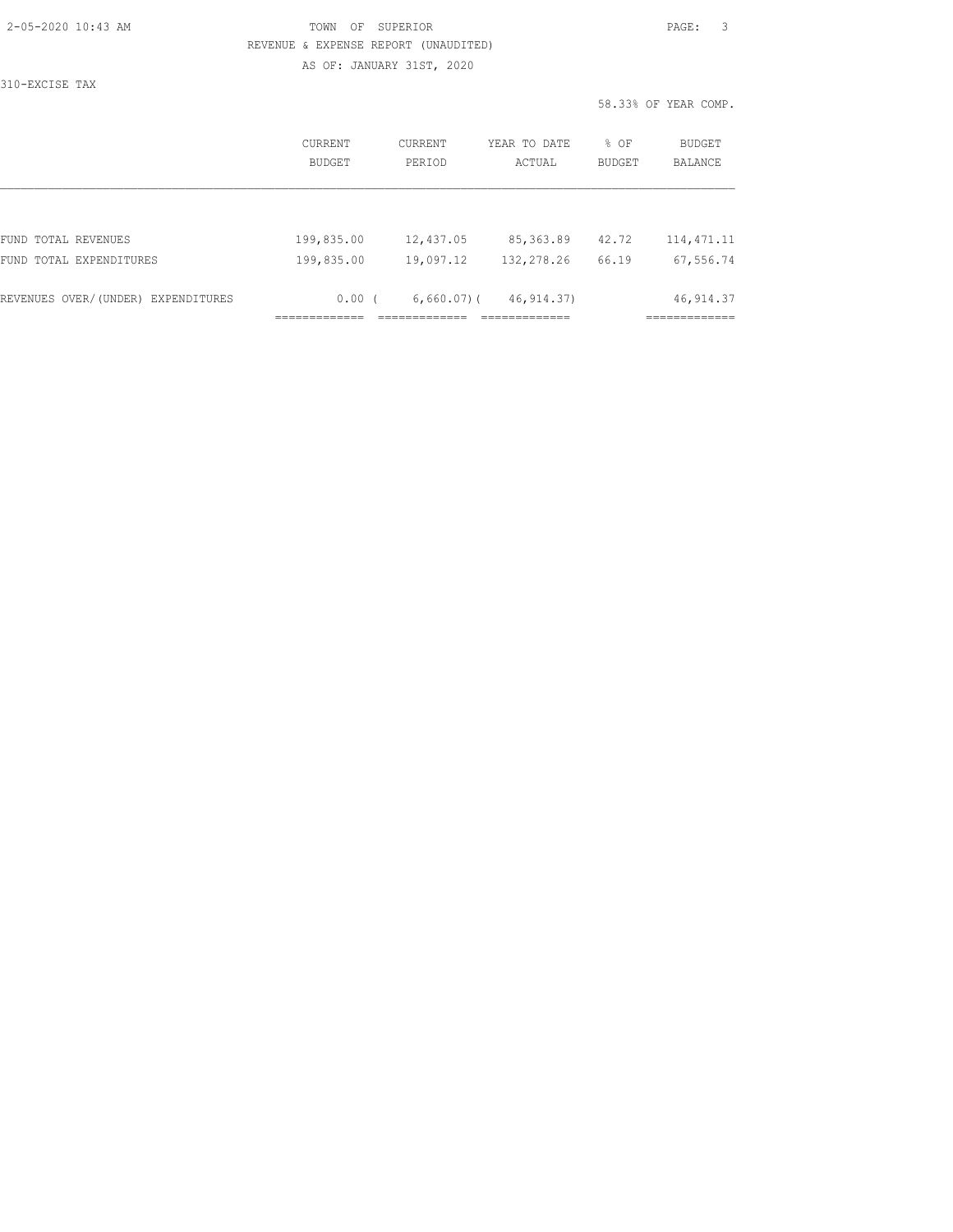| 2-05-2020 10:43 AM         | TOWN OF SUPERIOR                     |                                          |  |                      |  |
|----------------------------|--------------------------------------|------------------------------------------|--|----------------------|--|
|                            | REVENUE & EXPENSE REPORT (UNAUDITED) |                                          |  |                      |  |
|                            | AS OF: JANUARY 31ST, 2020            |                                          |  |                      |  |
| 320-LOCAL TRANS ASSISTANCE |                                      |                                          |  |                      |  |
| NON-DEPARTMENTAL           |                                      |                                          |  | 58.33% OF YEAR COMP. |  |
|                            |                                      |                                          |  |                      |  |
|                            |                                      | CURRENT CURRENT YEAR TO DATE % OF BUDGET |  |                      |  |
|                            |                                      | BUDGET PERIOD ACTUAL BUDGET BALANCE      |  |                      |  |
| REVENUES                   |                                      |                                          |  |                      |  |
|                            |                                      |                                          |  |                      |  |
| <b>TAXES</b>               |                                      |                                          |  |                      |  |
|                            |                                      |                                          |  |                      |  |
| EXPENDITURES               |                                      |                                          |  |                      |  |
| SUPPLIES                   |                                      |                                          |  |                      |  |
| PROFESSIONAL SERVICES      |                                      |                                          |  |                      |  |
| REPAIR/MAINTENANCE         |                                      |                                          |  |                      |  |
| CAPITAL OUTLAY             |                                      |                                          |  |                      |  |
| NON-OPERATING              |                                      |                                          |  |                      |  |
| DEBT SERVICE               |                                      |                                          |  |                      |  |
|                            |                                      |                                          |  |                      |  |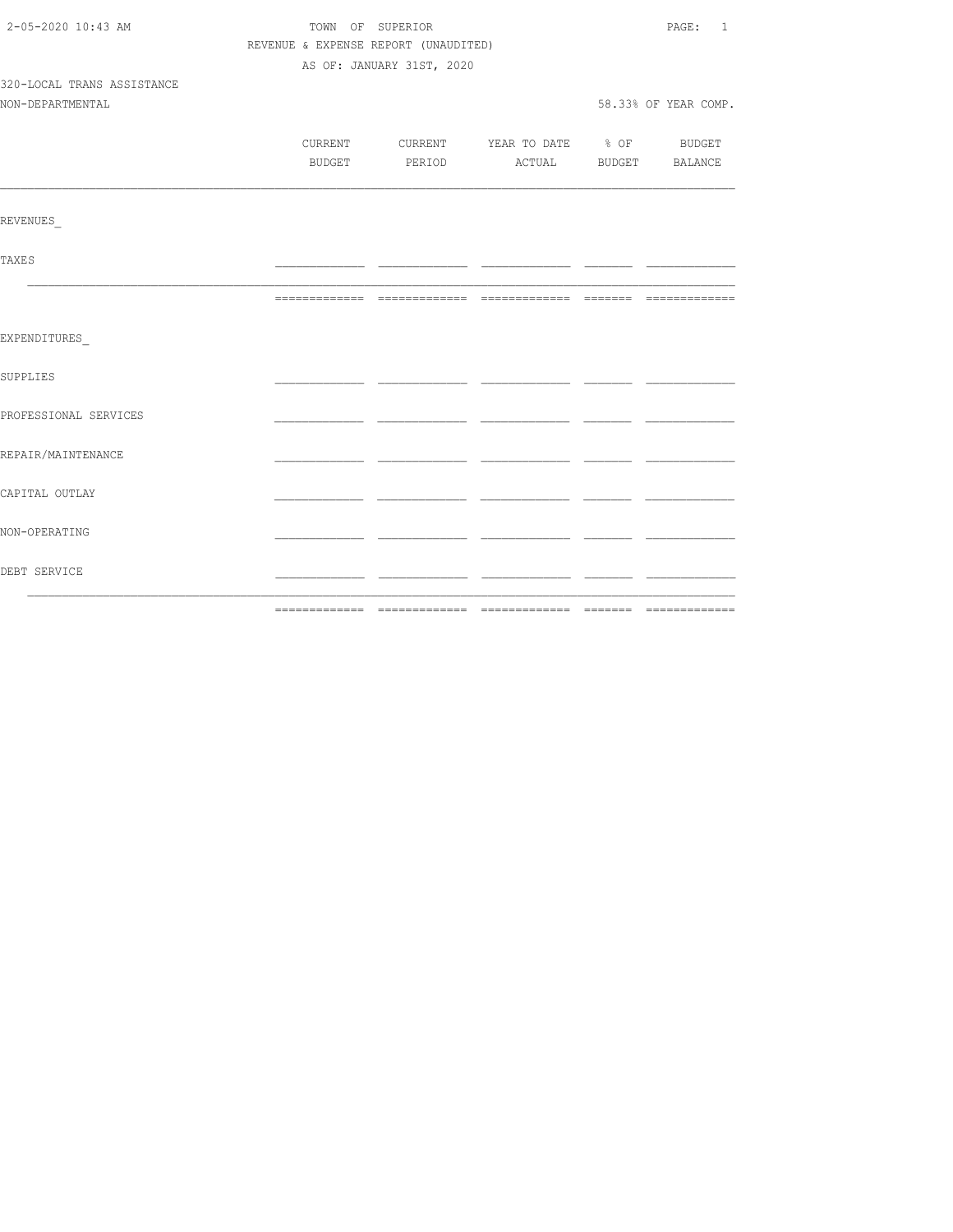| 2-05-2020 10:43 AM         | TOWN OF SUPERIOR                     | PAGE: 2              |
|----------------------------|--------------------------------------|----------------------|
|                            | REVENUE & EXPENSE REPORT (UNAUDITED) |                      |
|                            | AS OF: JANUARY 31ST, 2020            |                      |
| 320-LOCAL TRANS ASSISTANCE |                                      |                      |
|                            |                                      | 58.33% OF YEAR COMP. |

| .         | .  | יידי בו.<br>m.<br>-----<br>----- | ΟF<br>$\sim$ | ום |
|-----------|----|----------------------------------|--------------|----|
| $\cdot$ . | DΕ |                                  |              |    |

============= ============= ============= =============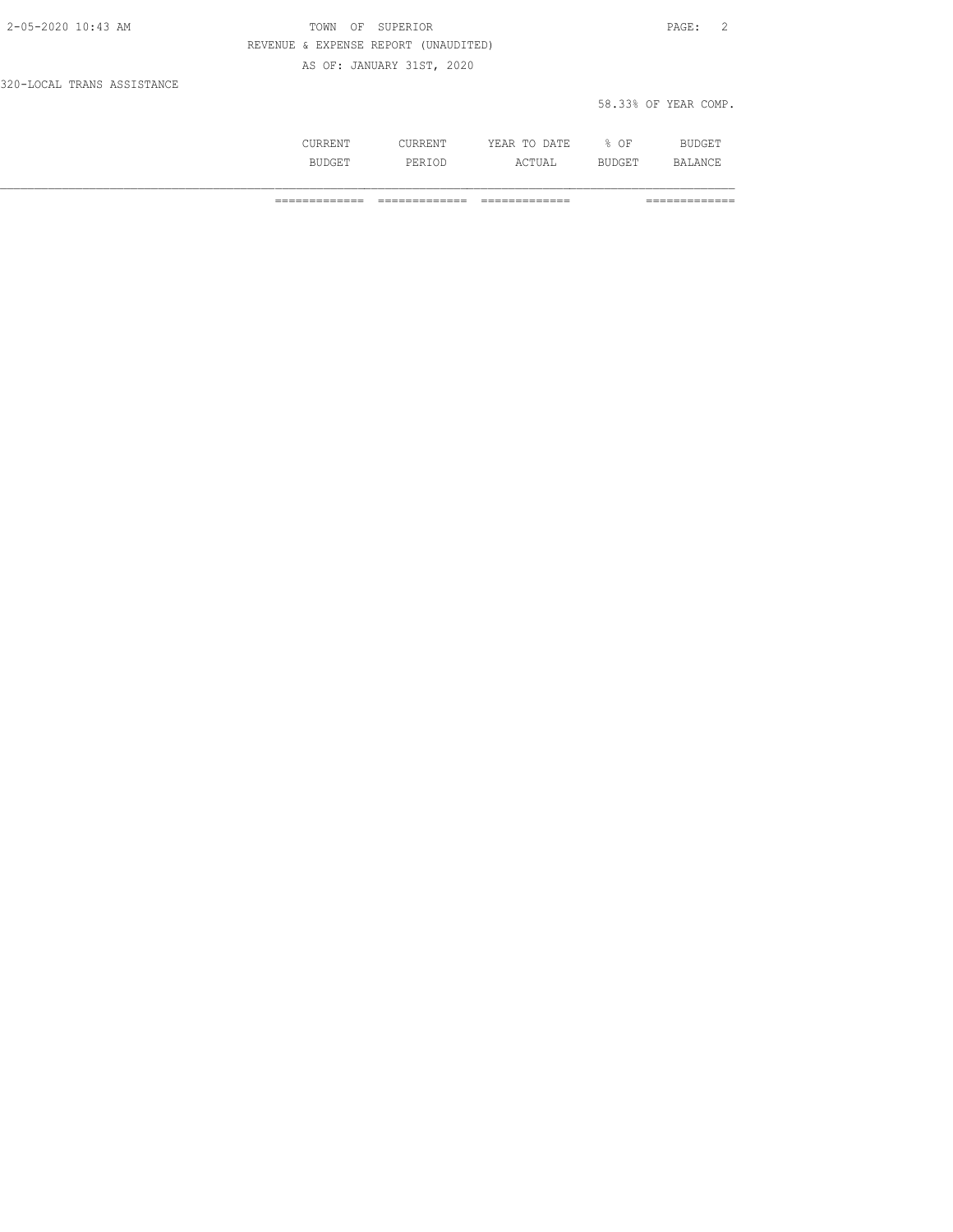| 2-05-2020 10:43 AM       | TOWN OF SUPERIOR                     | PAGE: 1                   |                          |  |                       |
|--------------------------|--------------------------------------|---------------------------|--------------------------|--|-----------------------|
|                          | REVENUE & EXPENSE REPORT (UNAUDITED) |                           |                          |  |                       |
|                          |                                      | AS OF: JANUARY 31ST, 2020 |                          |  |                       |
| 400-GADA BOND            |                                      |                           |                          |  |                       |
| NON-DEPARTMENTAL         |                                      |                           |                          |  | 58.33% OF YEAR COMP.  |
|                          |                                      |                           |                          |  |                       |
|                          | CURRENT                              | CURRENT                   | YEAR TO DATE % OF BUDGET |  |                       |
|                          | BUDGET                               | PERIOD                    |                          |  | ACTUAL BUDGET BALANCE |
|                          |                                      |                           |                          |  |                       |
| REVENUES                 |                                      |                           |                          |  |                       |
| CONTINGENCY              |                                      |                           |                          |  |                       |
|                          |                                      |                           |                          |  |                       |
| EXPENDITURES             |                                      |                           |                          |  |                       |
| <b>SUPPLIES</b>          |                                      |                           |                          |  |                       |
| GENERAL BUSINESS EXPENSE |                                      |                           |                          |  |                       |
| NON-OPERATING            |                                      |                           |                          |  |                       |
| DEBT SERVICE             |                                      |                           |                          |  |                       |
|                          |                                      |                           |                          |  |                       |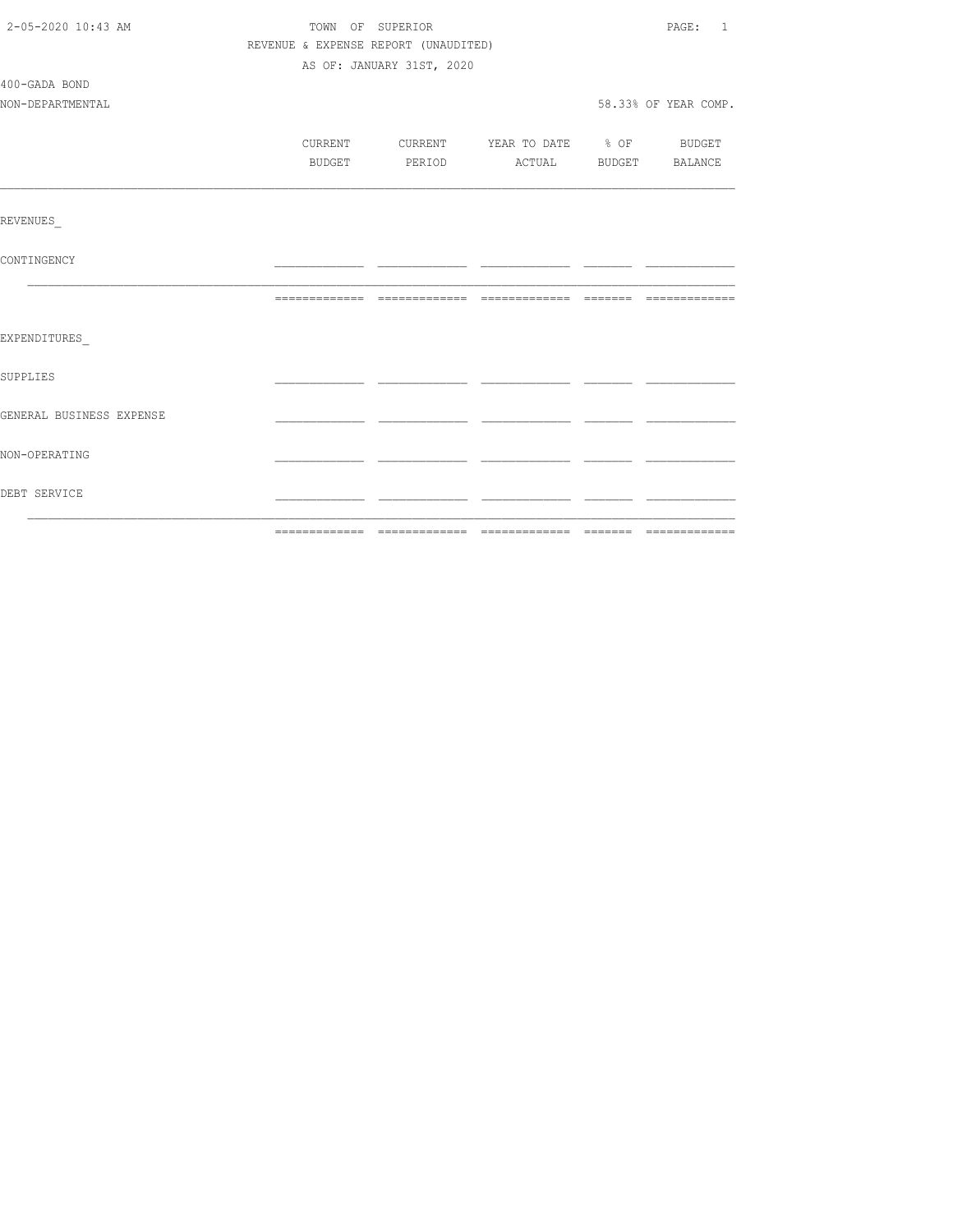| 2-05-2020 10:43 AM | TOWN<br>OF SUPERIOR                  | -2<br>PAGE:          |
|--------------------|--------------------------------------|----------------------|
|                    | REVENUE & EXPENSE REPORT (UNAUDITED) |                      |
|                    | AS OF: JANUARY 31ST, 2020            |                      |
|                    |                                      |                      |
|                    |                                      | 58.33% OF YEAR COMP. |
| 400-GADA BOND      |                                      |                      |

|                    | ----<br>. .<br>. | <b>ATF</b> د،<br>. .<br>$\cdots$<br><u>.</u><br>----- | OF<br>u.<br>-         | ---                |
|--------------------|------------------|-------------------------------------------------------|-----------------------|--------------------|
| .5TT<br>mп<br>∼⊔⊥⊥ | DFR<br>REKTOD    | $\sim$ $\sim$ $\sim$ $\sim$<br>⊹⊥∪A⊥                  | .<br>$H - H$<br>. רחר | $\mathsf{R}$<br>ΔN |

============= ============= ============= =============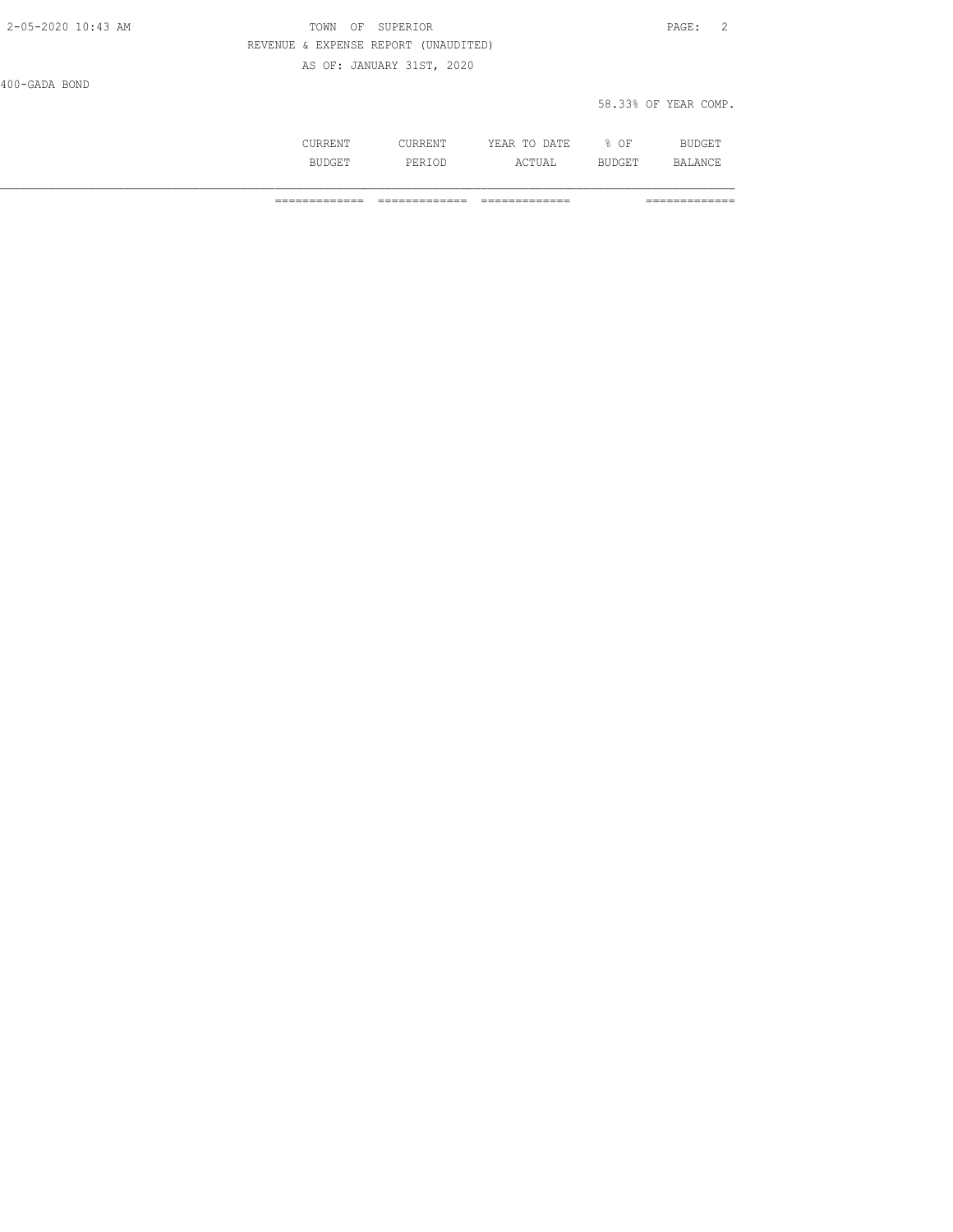| 2-05-2020 10:43 AM       |                                      | TOWN OF SUPERIOR |                           |                                          |  |                      |  |
|--------------------------|--------------------------------------|------------------|---------------------------|------------------------------------------|--|----------------------|--|
|                          | REVENUE & EXPENSE REPORT (UNAUDITED) |                  |                           |                                          |  |                      |  |
|                          |                                      |                  | AS OF: JANUARY 31ST, 2020 |                                          |  |                      |  |
| 410-MPC BOND             |                                      |                  |                           |                                          |  |                      |  |
| NON-DEPARTMENTAL         |                                      |                  |                           |                                          |  | 58.33% OF YEAR COMP. |  |
|                          |                                      |                  |                           |                                          |  |                      |  |
|                          |                                      |                  |                           | CURRENT CURRENT YEAR TO DATE % OF BUDGET |  |                      |  |
|                          |                                      |                  |                           | BUDGET PERIOD ACTUAL BUDGET BALANCE      |  |                      |  |
|                          |                                      |                  |                           |                                          |  |                      |  |
| REVENUES                 |                                      |                  |                           |                                          |  |                      |  |
| BUSINESS SERVICES        |                                      |                  |                           |                                          |  |                      |  |
| CONTINGENCY              |                                      |                  |                           |                                          |  |                      |  |
|                          |                                      |                  |                           |                                          |  |                      |  |
| EXPENDITURES             |                                      |                  |                           |                                          |  |                      |  |
| SUPPLIES                 |                                      |                  |                           |                                          |  |                      |  |
| GENERAL BUSINESS EXPENSE |                                      |                  |                           |                                          |  |                      |  |
| NON-OPERATING            |                                      |                  |                           |                                          |  |                      |  |
| DEBT SERVICE             |                                      |                  |                           |                                          |  |                      |  |
|                          |                                      |                  |                           |                                          |  |                      |  |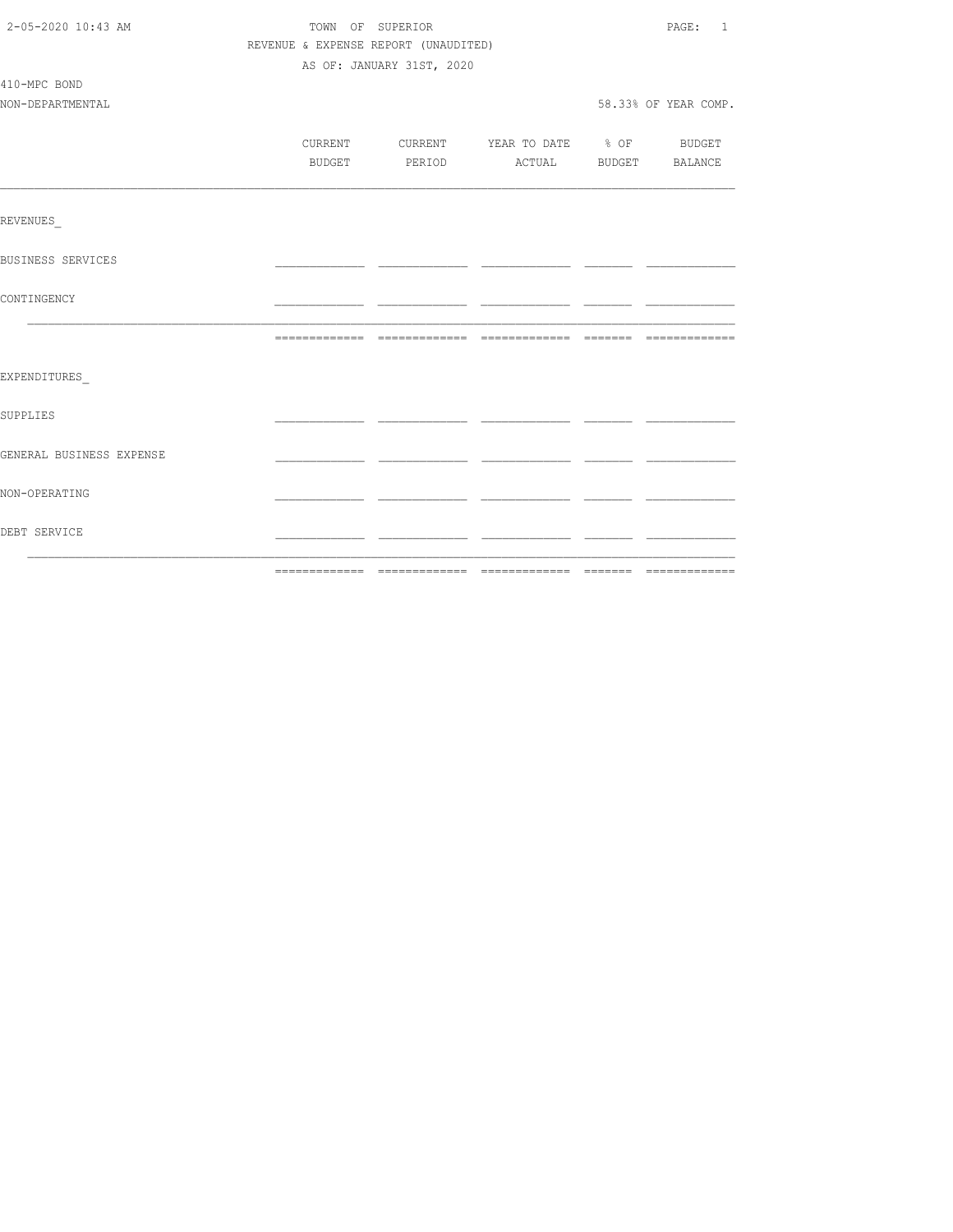| 2-05-2020 10:43 AM | TOWN<br>OF                           | SUPERIOR                  |              |      | PAGE:<br>$\overline{2}$ |
|--------------------|--------------------------------------|---------------------------|--------------|------|-------------------------|
|                    | REVENUE & EXPENSE REPORT (UNAUDITED) |                           |              |      |                         |
|                    |                                      | AS OF: JANUARY 31ST, 2020 |              |      |                         |
| 410-MPC BOND       |                                      |                           |              |      |                         |
|                    |                                      |                           |              |      | 58.33% OF YEAR COMP.    |
|                    |                                      |                           |              |      |                         |
|                    | CURRENT                              | CURRENT                   | YEAR TO DATE | % OF | <b>BUDGET</b>           |

BUDGET PERIOD ACTUAL BUDGET BALANCE

============= ============= ============= =============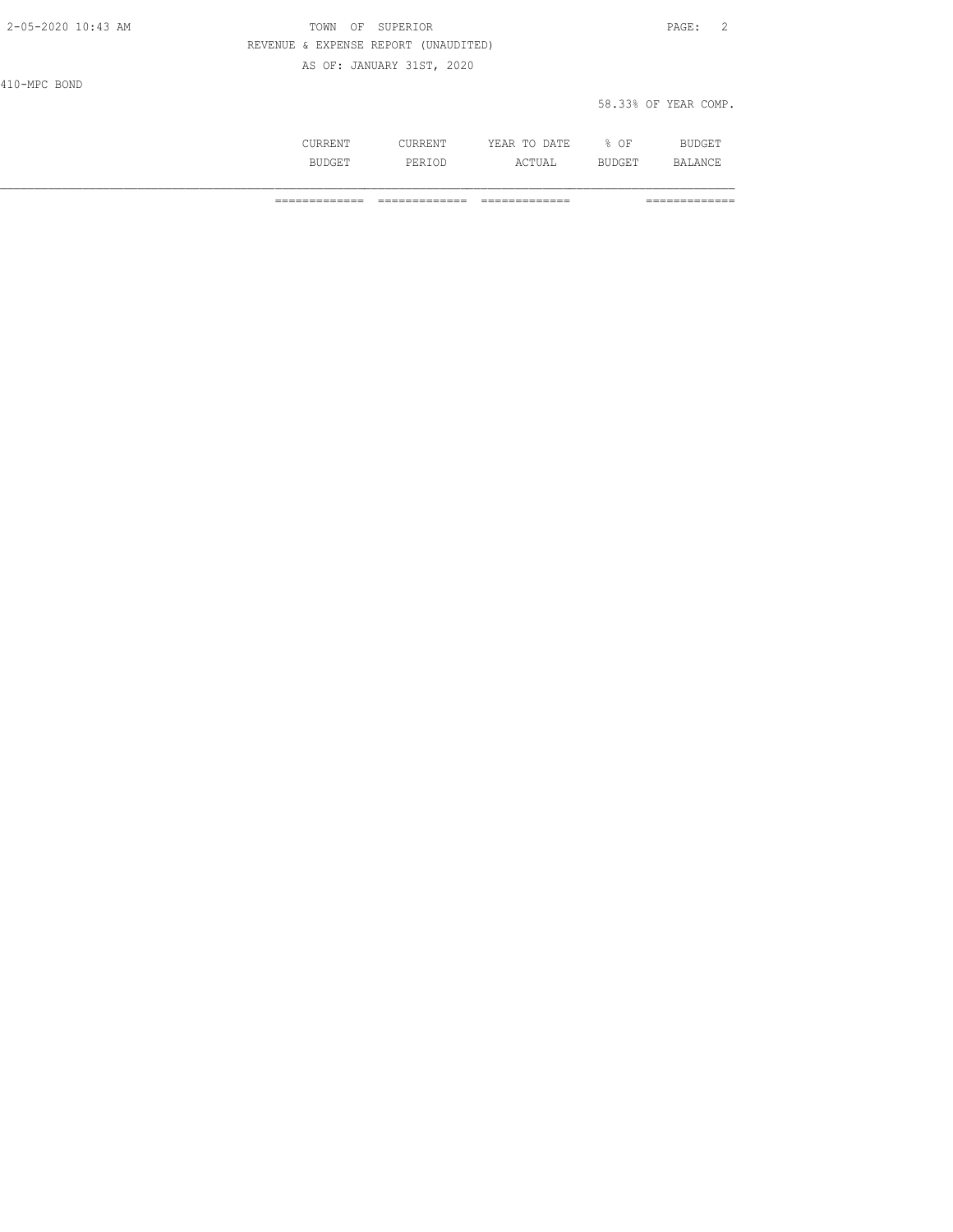| 2-05-2020 10:43 AM |  |  |
|--------------------|--|--|
|                    |  |  |

# TOWN OF SUPERIOR **Example 20:43 AM TOWN OF SUPERIOR** REVENUE & EXPENSE REPORT (UNAUDITED)

| CURRENT<br><b>BUDGET</b>        | CURRENT<br>PERIOD | ACTUAL                                                                                                                                                                                                                                                                                                                                                                                                                                                                                 | <b>BUDGET</b> | <b>BUDGET</b><br>BALANCE                      |
|---------------------------------|-------------------|----------------------------------------------------------------------------------------------------------------------------------------------------------------------------------------------------------------------------------------------------------------------------------------------------------------------------------------------------------------------------------------------------------------------------------------------------------------------------------------|---------------|-----------------------------------------------|
|                                 |                   |                                                                                                                                                                                                                                                                                                                                                                                                                                                                                        |               |                                               |
|                                 |                   |                                                                                                                                                                                                                                                                                                                                                                                                                                                                                        |               |                                               |
| 2, 145, 354.00                  | 0.00              | 0.00                                                                                                                                                                                                                                                                                                                                                                                                                                                                                   |               | $0.00 \quad 2,145,354.00$                     |
| 2, 145, 354.00                  | 0.00              | 0.00                                                                                                                                                                                                                                                                                                                                                                                                                                                                                   |               | $0.00 \quad 2,145,354.00$                     |
|                                 |                   |                                                                                                                                                                                                                                                                                                                                                                                                                                                                                        |               |                                               |
| 2, 145, 354.00<br>------------- | 0.00              | -------------                                                                                                                                                                                                                                                                                                                                                                                                                                                                          |               | $0.00 \quad 2,145,354.00$<br>-------------    |
|                                 |                   |                                                                                                                                                                                                                                                                                                                                                                                                                                                                                        |               |                                               |
|                                 |                   |                                                                                                                                                                                                                                                                                                                                                                                                                                                                                        |               |                                               |
|                                 |                   |                                                                                                                                                                                                                                                                                                                                                                                                                                                                                        |               |                                               |
| 2,145,354.00                    | 0.00              |                                                                                                                                                                                                                                                                                                                                                                                                                                                                                        |               | $0.00 \quad 2,145,354.00$                     |
| 2, 145, 354.00                  | 0.00              | 0.00                                                                                                                                                                                                                                                                                                                                                                                                                                                                                   | 0.00          | 2, 145, 354.00                                |
|                                 |                   |                                                                                                                                                                                                                                                                                                                                                                                                                                                                                        |               |                                               |
| 2, 145, 354.00                  | 0.00              | 0.00                                                                                                                                                                                                                                                                                                                                                                                                                                                                                   |               | $0.00 \quad 2,145,354.00$                     |
|                                 |                   | $\begin{array}{cccccccccccccc} \multicolumn{2}{c}{} & \multicolumn{2}{c}{} & \multicolumn{2}{c}{} & \multicolumn{2}{c}{} & \multicolumn{2}{c}{} & \multicolumn{2}{c}{} & \multicolumn{2}{c}{} & \multicolumn{2}{c}{} & \multicolumn{2}{c}{} & \multicolumn{2}{c}{} & \multicolumn{2}{c}{} & \multicolumn{2}{c}{} & \multicolumn{2}{c}{} & \multicolumn{2}{c}{} & \multicolumn{2}{c}{} & \multicolumn{2}{c}{} & \multicolumn{2}{c}{} & \multicolumn{2}{c}{} & \multicolumn{2}{c}{} & \$ |               | YEAR TO DATE % OF<br>0.00<br>--------<br>0.00 |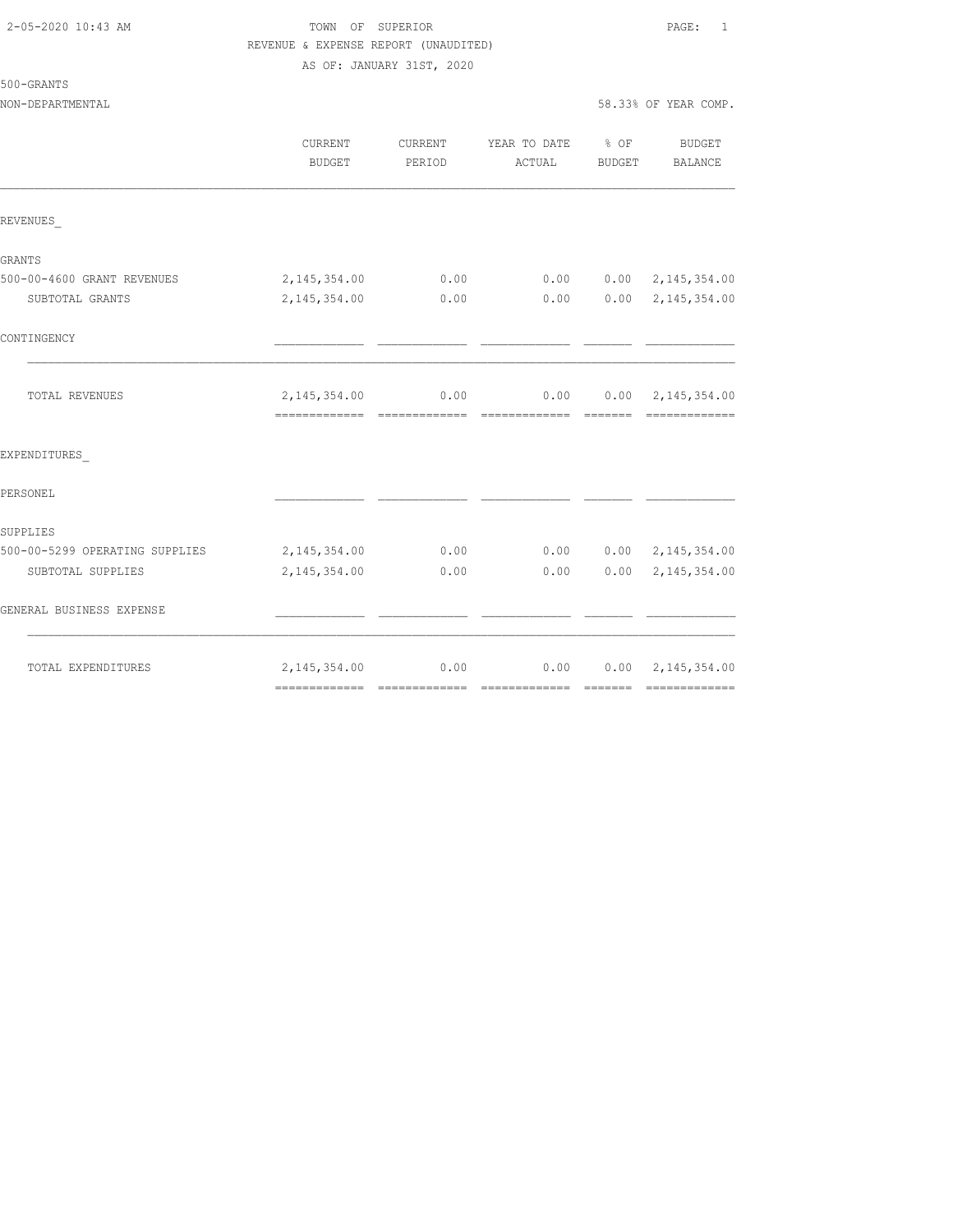|                                    | CURRENT<br><b>BUDGET</b> | CURRENT<br>PERIOD      | YEAR TO DATE % OF<br>ACTUAL                                                                                                                                                                                                                                                                                                                                                                                                                                                                                             | BUDGET                                                                                                                                                                                                                                                                                                                                                                                                                                                                               | BUDGET<br>BALANCE                             |
|------------------------------------|--------------------------|------------------------|-------------------------------------------------------------------------------------------------------------------------------------------------------------------------------------------------------------------------------------------------------------------------------------------------------------------------------------------------------------------------------------------------------------------------------------------------------------------------------------------------------------------------|--------------------------------------------------------------------------------------------------------------------------------------------------------------------------------------------------------------------------------------------------------------------------------------------------------------------------------------------------------------------------------------------------------------------------------------------------------------------------------------|-----------------------------------------------|
| REVENUES                           |                          |                        |                                                                                                                                                                                                                                                                                                                                                                                                                                                                                                                         |                                                                                                                                                                                                                                                                                                                                                                                                                                                                                      |                                               |
| <b>GRANTS</b>                      |                          |                        |                                                                                                                                                                                                                                                                                                                                                                                                                                                                                                                         |                                                                                                                                                                                                                                                                                                                                                                                                                                                                                      |                                               |
| 500-07-4600 GRANT REVENUE          | 0.00                     | 0.00                   | $11,508.11$ 0.00 ( 11,508.11)                                                                                                                                                                                                                                                                                                                                                                                                                                                                                           |                                                                                                                                                                                                                                                                                                                                                                                                                                                                                      |                                               |
| SUBTOTAL GRANTS                    | 0.00                     | 0.00                   | $11,508.11$ 0.00 ( 11,508.11)                                                                                                                                                                                                                                                                                                                                                                                                                                                                                           |                                                                                                                                                                                                                                                                                                                                                                                                                                                                                      |                                               |
| <b>TOTAL REVENUES</b>              | 0.00                     | 0.00<br>-------------- | $11,508.11$ 0.00 ( 11,508.11)<br>$\begin{array}{cccccccccccccc} \multicolumn{2}{c}{} & \multicolumn{2}{c}{} & \multicolumn{2}{c}{} & \multicolumn{2}{c}{} & \multicolumn{2}{c}{} & \multicolumn{2}{c}{} & \multicolumn{2}{c}{} & \multicolumn{2}{c}{} & \multicolumn{2}{c}{} & \multicolumn{2}{c}{} & \multicolumn{2}{c}{} & \multicolumn{2}{c}{} & \multicolumn{2}{c}{} & \multicolumn{2}{c}{} & \multicolumn{2}{c}{} & \multicolumn{2}{c}{} & \multicolumn{2}{c}{} & \multicolumn{2}{c}{} & \multicolumn{2}{c}{} & \$ | $=$ $=$ $=$ $=$ $=$ $=$                                                                                                                                                                                                                                                                                                                                                                                                                                                              |                                               |
| EXPENDITURES                       |                          |                        |                                                                                                                                                                                                                                                                                                                                                                                                                                                                                                                         |                                                                                                                                                                                                                                                                                                                                                                                                                                                                                      |                                               |
| SUPPLIES                           |                          |                        |                                                                                                                                                                                                                                                                                                                                                                                                                                                                                                                         |                                                                                                                                                                                                                                                                                                                                                                                                                                                                                      |                                               |
| 500-07-5299 GRANT - POLICE         | 0.00                     | 0.00                   | 7,180.61 0.00 ( 7,180.61)                                                                                                                                                                                                                                                                                                                                                                                                                                                                                               |                                                                                                                                                                                                                                                                                                                                                                                                                                                                                      |                                               |
| SUBTOTAL SUPPLIES                  | 0.00                     | 0.00                   |                                                                                                                                                                                                                                                                                                                                                                                                                                                                                                                         |                                                                                                                                                                                                                                                                                                                                                                                                                                                                                      | 7,180.61 0.00 ( 7,180.61)                     |
| TOTAL EXPENDITURES                 | 0.00<br>=============    | 0.00<br>=============  | =============                                                                                                                                                                                                                                                                                                                                                                                                                                                                                                           | $\begin{array}{cccccc} \multicolumn{2}{c}{} & \multicolumn{2}{c}{} & \multicolumn{2}{c}{} & \multicolumn{2}{c}{} & \multicolumn{2}{c}{} & \multicolumn{2}{c}{} & \multicolumn{2}{c}{} & \multicolumn{2}{c}{} & \multicolumn{2}{c}{} & \multicolumn{2}{c}{} & \multicolumn{2}{c}{} & \multicolumn{2}{c}{} & \multicolumn{2}{c}{} & \multicolumn{2}{c}{} & \multicolumn{2}{c}{} & \multicolumn{2}{c}{} & \multicolumn{2}{c}{} & \multicolumn{2}{c}{} & \multicolumn{2}{c}{} & \multic$ | 7,180.61 0.00 ( 7,180.61)<br>- ============== |
| REVENUES OVER/(UNDER) EXPENDITURES | 0.00                     |                        | $0.00$ 4, 327.50 (4, 327.50)                                                                                                                                                                                                                                                                                                                                                                                                                                                                                            |                                                                                                                                                                                                                                                                                                                                                                                                                                                                                      |                                               |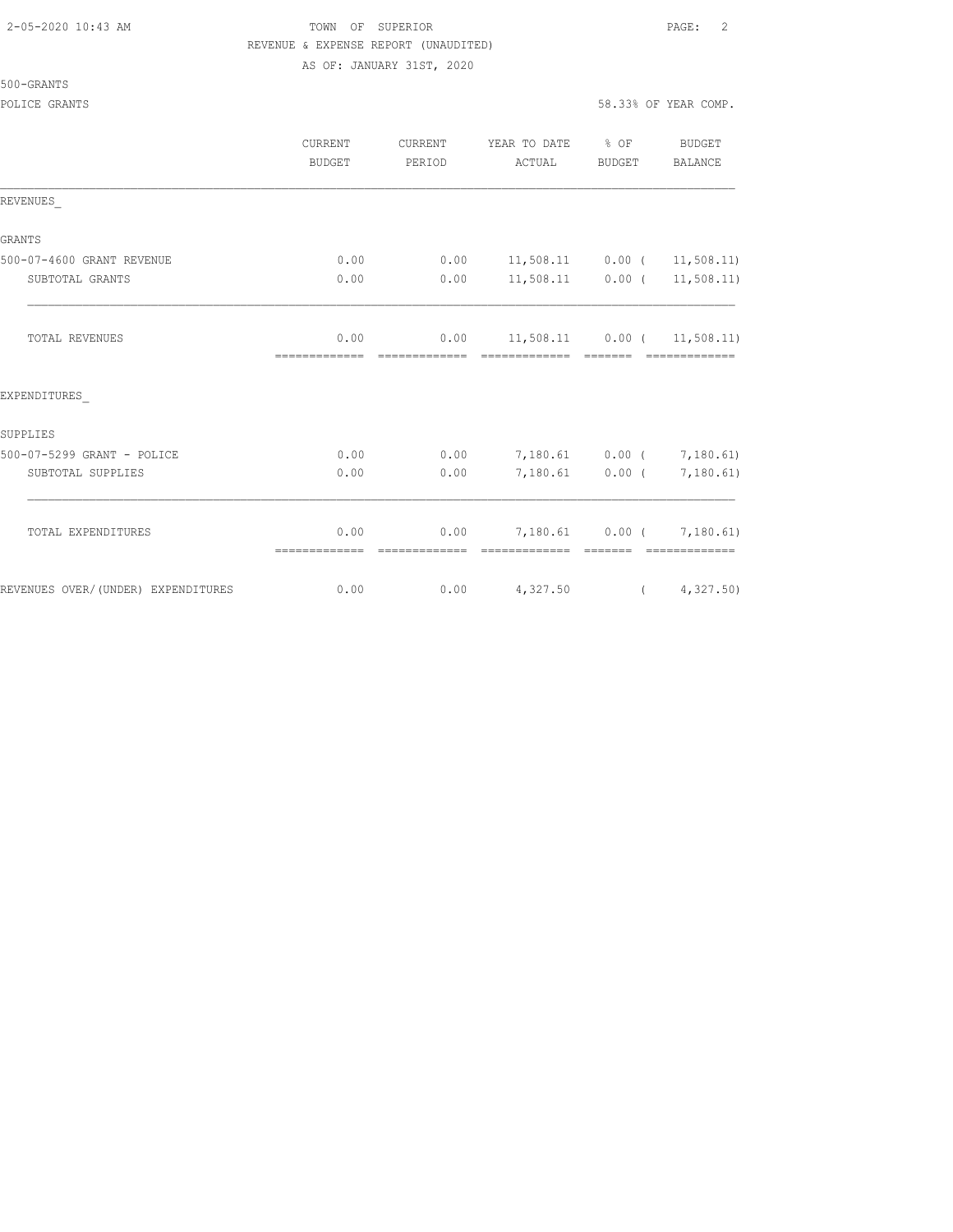|                                      | <b>CURRENT</b><br>BUDGET | CURRENT<br>PERIOD | YEAR TO DATE % OF<br>ACTUAL                         | BUDGET            | <b>BUDGET</b><br><b>BALANCE</b>                                                                                                                                                                                                                                                                                                                                                                                                                                                        |
|--------------------------------------|--------------------------|-------------------|-----------------------------------------------------|-------------------|----------------------------------------------------------------------------------------------------------------------------------------------------------------------------------------------------------------------------------------------------------------------------------------------------------------------------------------------------------------------------------------------------------------------------------------------------------------------------------------|
| REVENUES                             |                          |                   |                                                     |                   |                                                                                                                                                                                                                                                                                                                                                                                                                                                                                        |
| GRANTS                               |                          |                   |                                                     |                   |                                                                                                                                                                                                                                                                                                                                                                                                                                                                                        |
| 500-08-4600 FIRE DEPT GRANT          | 0.00                     | 0.00              | 1,500.00 0.00 ( 1,500.00)                           |                   |                                                                                                                                                                                                                                                                                                                                                                                                                                                                                        |
| SUBTOTAL GRANTS                      | 0.00                     | 0.00              |                                                     | $1,500.00$ 0.00 ( | 1,500.00)                                                                                                                                                                                                                                                                                                                                                                                                                                                                              |
| <b>TOTAL REVENUES</b>                | 0.00                     |                   | $0.00$ 1,500.00 0.00 ( 1,500.00)                    |                   |                                                                                                                                                                                                                                                                                                                                                                                                                                                                                        |
| EXPENDITURES                         |                          |                   |                                                     |                   |                                                                                                                                                                                                                                                                                                                                                                                                                                                                                        |
| SUPPLIES                             |                          |                   |                                                     |                   |                                                                                                                                                                                                                                                                                                                                                                                                                                                                                        |
| 500-08-5299 FIRE DEPT GRANT EXPENSES | 0.00                     |                   | $0.00$ 22,692.59 0.00 ( 22,692.59)                  |                   |                                                                                                                                                                                                                                                                                                                                                                                                                                                                                        |
| SUBTOTAL SUPPLIES                    | 0.00                     | 0.00              | 22,692.59 0.00 (                                    |                   | 22,692.59                                                                                                                                                                                                                                                                                                                                                                                                                                                                              |
| TOTAL EXPENDITURES                   | 0.00<br>=============    | --------------    | $0.00$ 22,692.59 0.00 ( 22,692.59)<br>------------- | $---------$       | $\begin{array}{cccccccccc} \multicolumn{2}{c}{} & \multicolumn{2}{c}{} & \multicolumn{2}{c}{} & \multicolumn{2}{c}{} & \multicolumn{2}{c}{} & \multicolumn{2}{c}{} & \multicolumn{2}{c}{} & \multicolumn{2}{c}{} & \multicolumn{2}{c}{} & \multicolumn{2}{c}{} & \multicolumn{2}{c}{} & \multicolumn{2}{c}{} & \multicolumn{2}{c}{} & \multicolumn{2}{c}{} & \multicolumn{2}{c}{} & \multicolumn{2}{c}{} & \multicolumn{2}{c}{} & \multicolumn{2}{c}{} & \multicolumn{2}{c}{} & \mult$ |
| REVENUES OVER/(UNDER) EXPENDITURES   | 0.00                     |                   | $0.00$ ( $21,192.59$ ) 21,192.59                    |                   |                                                                                                                                                                                                                                                                                                                                                                                                                                                                                        |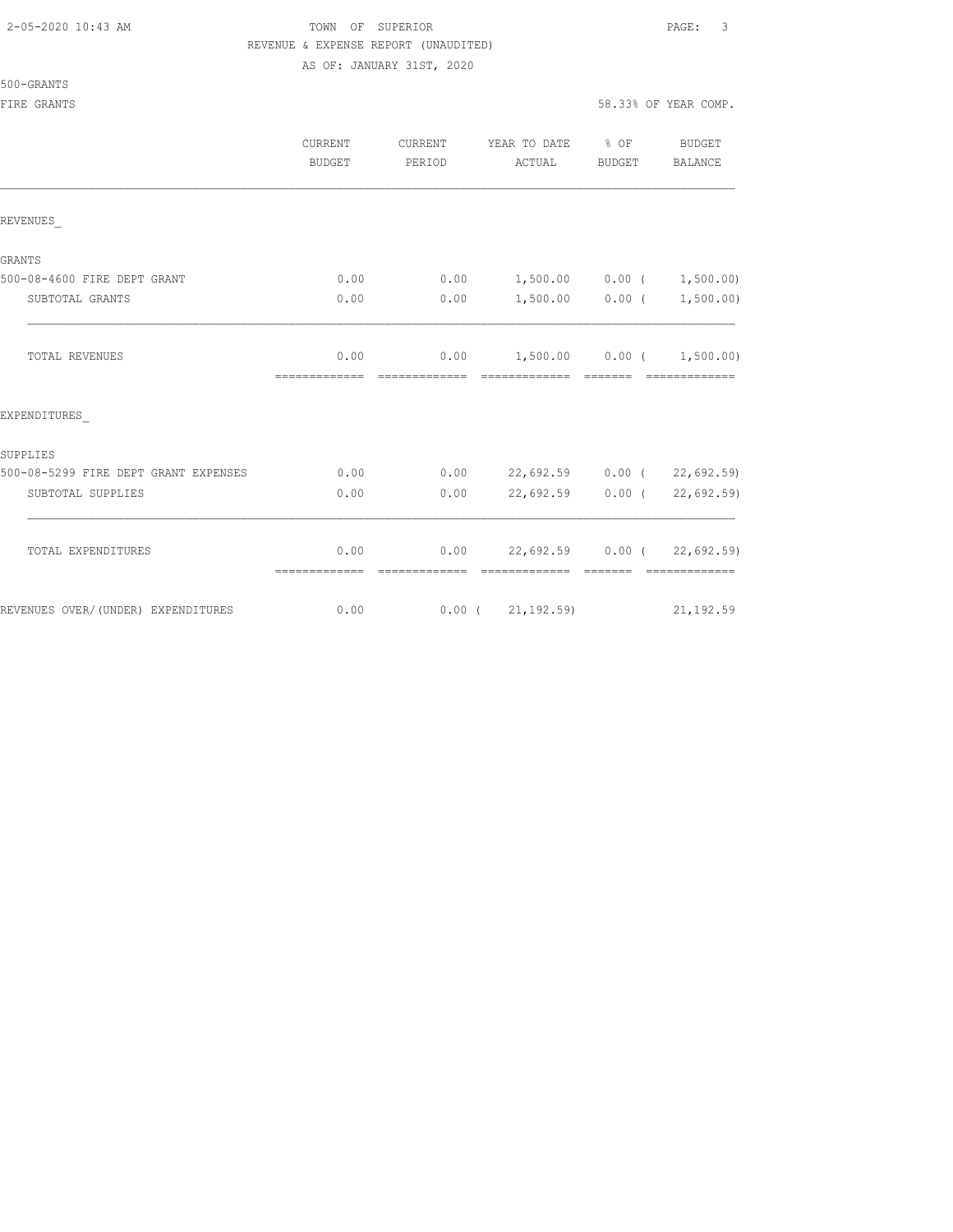### TOWN OF SUPERIOR **10:43 AM TOWN OF SUPERIOR** REVENUE & EXPENSE REPORT (UNAUDITED)

AS OF: JANUARY 31ST, 2020

| 500-GRANTS |  |
|------------|--|
|------------|--|

RECREATION GRANTS 58.33% OF YEAR COMP.

|                                       | <b>CURRENT</b><br>BUDGET | <b>CURRENT</b><br>PERIOD | YEAR TO DATE<br>ACTUAL                                                                                                                                                                                                                                                                                                                                                                                                                                                                                                                                                                                                     | $8$ OF<br>BUDGET | <b>BUDGET</b><br><b>BALANCE</b>                                                                                                                                                                                                                                                                                                                                                                                                                                                        |
|---------------------------------------|--------------------------|--------------------------|----------------------------------------------------------------------------------------------------------------------------------------------------------------------------------------------------------------------------------------------------------------------------------------------------------------------------------------------------------------------------------------------------------------------------------------------------------------------------------------------------------------------------------------------------------------------------------------------------------------------------|------------------|----------------------------------------------------------------------------------------------------------------------------------------------------------------------------------------------------------------------------------------------------------------------------------------------------------------------------------------------------------------------------------------------------------------------------------------------------------------------------------------|
| REVENUES                              |                          |                          |                                                                                                                                                                                                                                                                                                                                                                                                                                                                                                                                                                                                                            |                  |                                                                                                                                                                                                                                                                                                                                                                                                                                                                                        |
| GRANTS                                |                          |                          |                                                                                                                                                                                                                                                                                                                                                                                                                                                                                                                                                                                                                            |                  |                                                                                                                                                                                                                                                                                                                                                                                                                                                                                        |
| 500-12-4600 GRANT REVENUE             | 0.00                     | 0.00                     | $13,990.00$ $0.00$ ( $13,990.00$ )                                                                                                                                                                                                                                                                                                                                                                                                                                                                                                                                                                                         |                  |                                                                                                                                                                                                                                                                                                                                                                                                                                                                                        |
| SUBTOTAL GRANTS                       | 0.00                     | 0.00                     |                                                                                                                                                                                                                                                                                                                                                                                                                                                                                                                                                                                                                            |                  | 13,990.00   0.00 $(13,990.00)$                                                                                                                                                                                                                                                                                                                                                                                                                                                         |
| TOTAL REVENUES                        | 0.00<br>-------------    | -------------            | $0.00$ 13,990.00 0.00 ( 13,990.00)<br>$\begin{array}{ccc} \multicolumn{2}{c}{{\color{red}{{\color{magenta}{\color{black}{{\color{magenta}{\color{black}{{\color{magenta}{\color{black}{{\color{magenta}{\color{black}{{\color{magenta}{\color{black}{{\color{magenta}{\color{black}{{\color{magenta}{\color{black}{{\color{magenta}{\color{black}{{\color{magenta}{\color{black}{{\color{magenta}{\color{black}{{\color{magenta}{\color{black}{{\color{magenta}{\color{black}{{\color{magenta}{\color{black}{{\color{magenta}{\color{black}{{\color{magenta}{\color{black}{{\color{magenta}{\color{black}{{\color{magenta$ |                  | $\begin{array}{cccccccccc} \multicolumn{2}{c}{} & \multicolumn{2}{c}{} & \multicolumn{2}{c}{} & \multicolumn{2}{c}{} & \multicolumn{2}{c}{} & \multicolumn{2}{c}{} & \multicolumn{2}{c}{} & \multicolumn{2}{c}{} & \multicolumn{2}{c}{} & \multicolumn{2}{c}{} & \multicolumn{2}{c}{} & \multicolumn{2}{c}{} & \multicolumn{2}{c}{} & \multicolumn{2}{c}{} & \multicolumn{2}{c}{} & \multicolumn{2}{c}{} & \multicolumn{2}{c}{} & \multicolumn{2}{c}{} & \multicolumn{2}{c}{} & \mult$ |
| EXPENDITURES                          |                          |                          |                                                                                                                                                                                                                                                                                                                                                                                                                                                                                                                                                                                                                            |                  |                                                                                                                                                                                                                                                                                                                                                                                                                                                                                        |
| SUPPLIES                              |                          |                          |                                                                                                                                                                                                                                                                                                                                                                                                                                                                                                                                                                                                                            |                  |                                                                                                                                                                                                                                                                                                                                                                                                                                                                                        |
| 500-12-5299 OPERATING SUPPLIES        | 0.00                     |                          | 3,019.37 21,380.81 0.00 ( 21,380.81)                                                                                                                                                                                                                                                                                                                                                                                                                                                                                                                                                                                       |                  |                                                                                                                                                                                                                                                                                                                                                                                                                                                                                        |
| SUBTOTAL SUPPLIES                     | 0.00                     |                          | 3,019.37 21,380.81 0.00 (                                                                                                                                                                                                                                                                                                                                                                                                                                                                                                                                                                                                  |                  | 21,380.81)                                                                                                                                                                                                                                                                                                                                                                                                                                                                             |
| PROFESSIONAL SERVICES                 |                          |                          |                                                                                                                                                                                                                                                                                                                                                                                                                                                                                                                                                                                                                            |                  |                                                                                                                                                                                                                                                                                                                                                                                                                                                                                        |
| 500-12-5550 PARKS IMPROVEMENT PROJECT | 0.00                     |                          | 26,395.41 70,405.52 0.00 ( 70,405.52)                                                                                                                                                                                                                                                                                                                                                                                                                                                                                                                                                                                      |                  |                                                                                                                                                                                                                                                                                                                                                                                                                                                                                        |
| SUBTOTAL PROFESSIONAL SERVICES        | 0.00                     |                          | 26,395.41 70,405.52 0.00 (                                                                                                                                                                                                                                                                                                                                                                                                                                                                                                                                                                                                 |                  | 70, 405.52)                                                                                                                                                                                                                                                                                                                                                                                                                                                                            |
| TOTAL EXPENDITURES                    | 0.00<br>=============    |                          | 29,414.78 91,786.33 0.00 (91,786.33)<br>--------------                                                                                                                                                                                                                                                                                                                                                                                                                                                                                                                                                                     | --------         |                                                                                                                                                                                                                                                                                                                                                                                                                                                                                        |
| REVENUES OVER/(UNDER) EXPENDITURES    |                          |                          | $0.00$ ( 29,414.78) ( 77,796.33)                                                                                                                                                                                                                                                                                                                                                                                                                                                                                                                                                                                           |                  | 77,796.33                                                                                                                                                                                                                                                                                                                                                                                                                                                                              |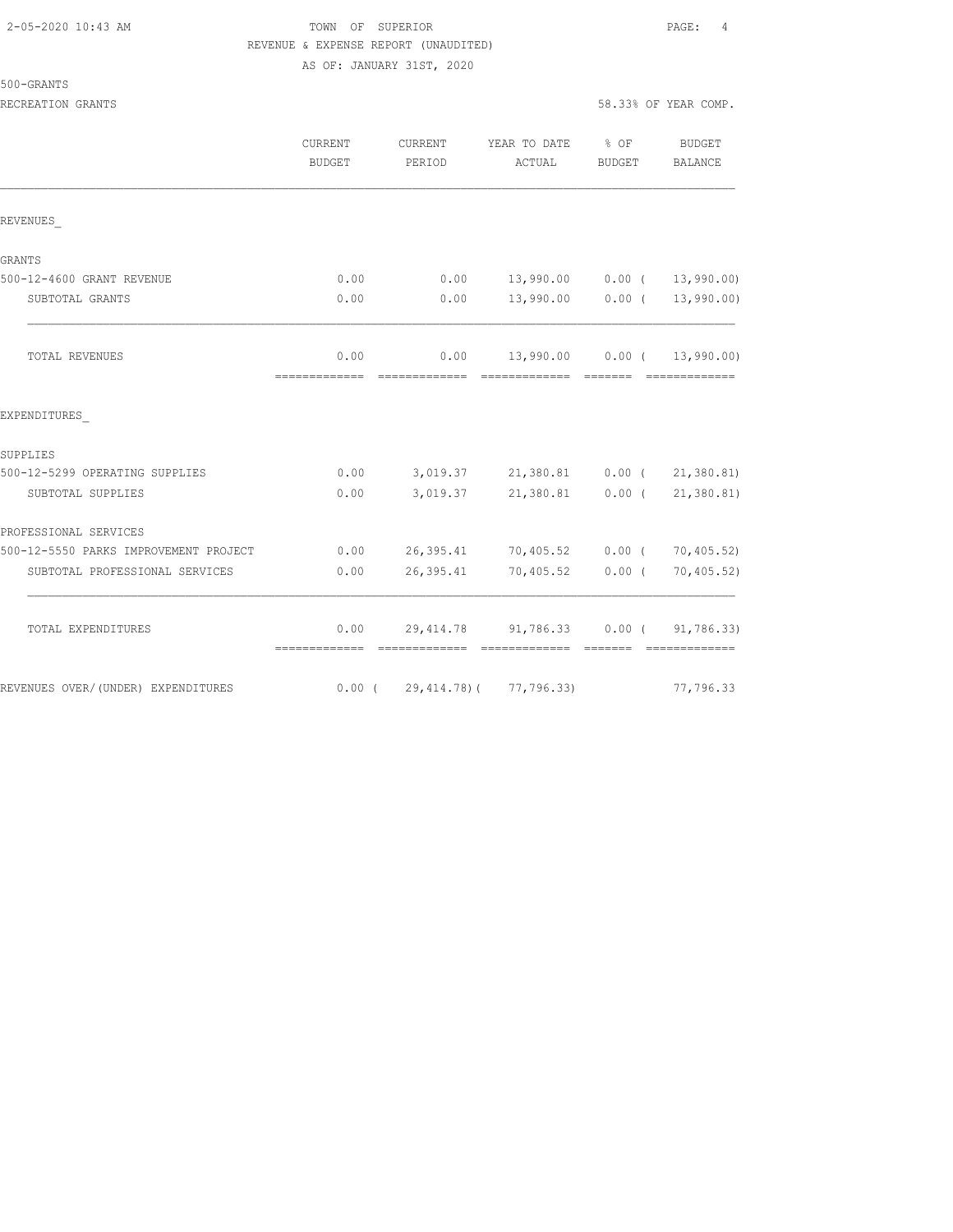| 2-05-2020 10:43 AM     | TOWN OF SUPERIOR                     |                           |              |           | $\texttt{PAGE}$ :<br>.5 |
|------------------------|--------------------------------------|---------------------------|--------------|-----------|-------------------------|
|                        | REVENUE & EXPENSE REPORT (UNAUDITED) |                           |              |           |                         |
|                        |                                      | AS OF: JANUARY 31ST, 2020 |              |           |                         |
| 500-GRANTS             |                                      |                           |              |           |                         |
| CDBG 153-09 MAGMA CLUB |                                      |                           |              |           | 58.33% OF YEAR COMP.    |
|                        | CURRENT                              | CURRENT                   | YEAR TO DATE | $\div$ OF | BUDGET                  |
|                        | BUDGET                               | PERIOD                    | ACTUAL       | BUDGET    | BALANCE                 |
|                        |                                      |                           |              |           |                         |
| REVENUES               |                                      |                           |              |           |                         |
| GRANTS                 |                                      |                           |              |           |                         |
|                        |                                      |                           |              |           |                         |
| EXPENDITURES           |                                      |                           |              |           |                         |
| SUPPLIES               |                                      |                           |              |           |                         |
|                        |                                      |                           |              |           |                         |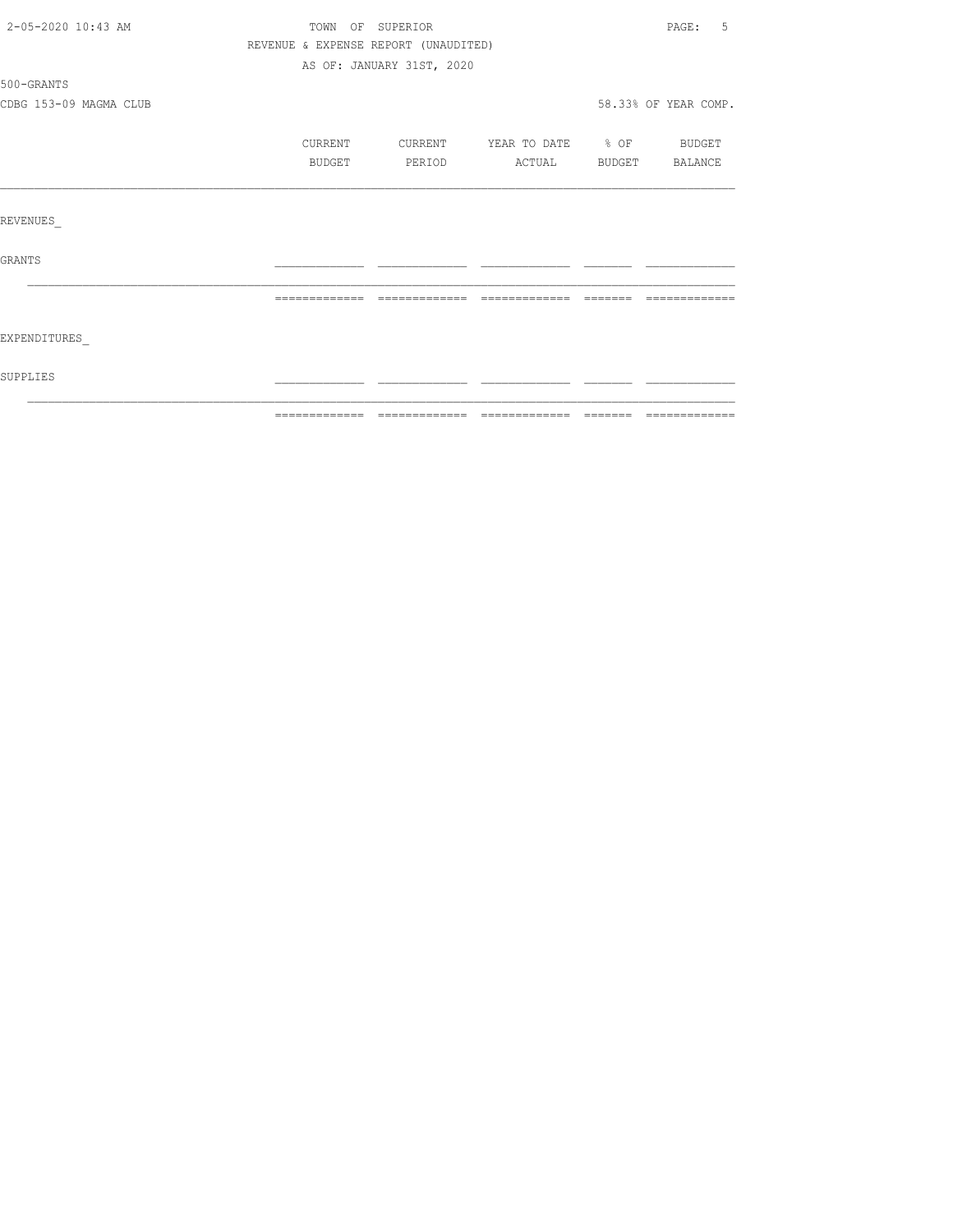| 2-05-2020 10:43 AM    |                | TOWN OF SUPERIOR                     |                          |                | PAGE:<br>6           |
|-----------------------|----------------|--------------------------------------|--------------------------|----------------|----------------------|
|                       |                | REVENUE & EXPENSE REPORT (UNAUDITED) |                          |                |                      |
|                       |                | AS OF: JANUARY 31ST, 2020            |                          |                |                      |
| 500-GRANTS            |                |                                      |                          |                |                      |
| DEPT OF COMM-STIMULUS |                |                                      |                          |                | 58.33% OF YEAR COMP. |
|                       | CURRENT        | CURRENT                              | YEAR TO DATE % OF BUDGET |                |                      |
|                       | BUDGET         | PERIOD                               | ACTUAL                   | BUDGET BALANCE |                      |
| REVENUES              |                |                                      |                          |                |                      |
| GRANTS                |                |                                      |                          |                |                      |
|                       | -------------- | --------------                       | =============            | --------       | -------------        |
| EXPENDITURES          |                |                                      |                          |                |                      |
| SUPPLIES              |                |                                      |                          |                |                      |
|                       |                |                                      |                          |                |                      |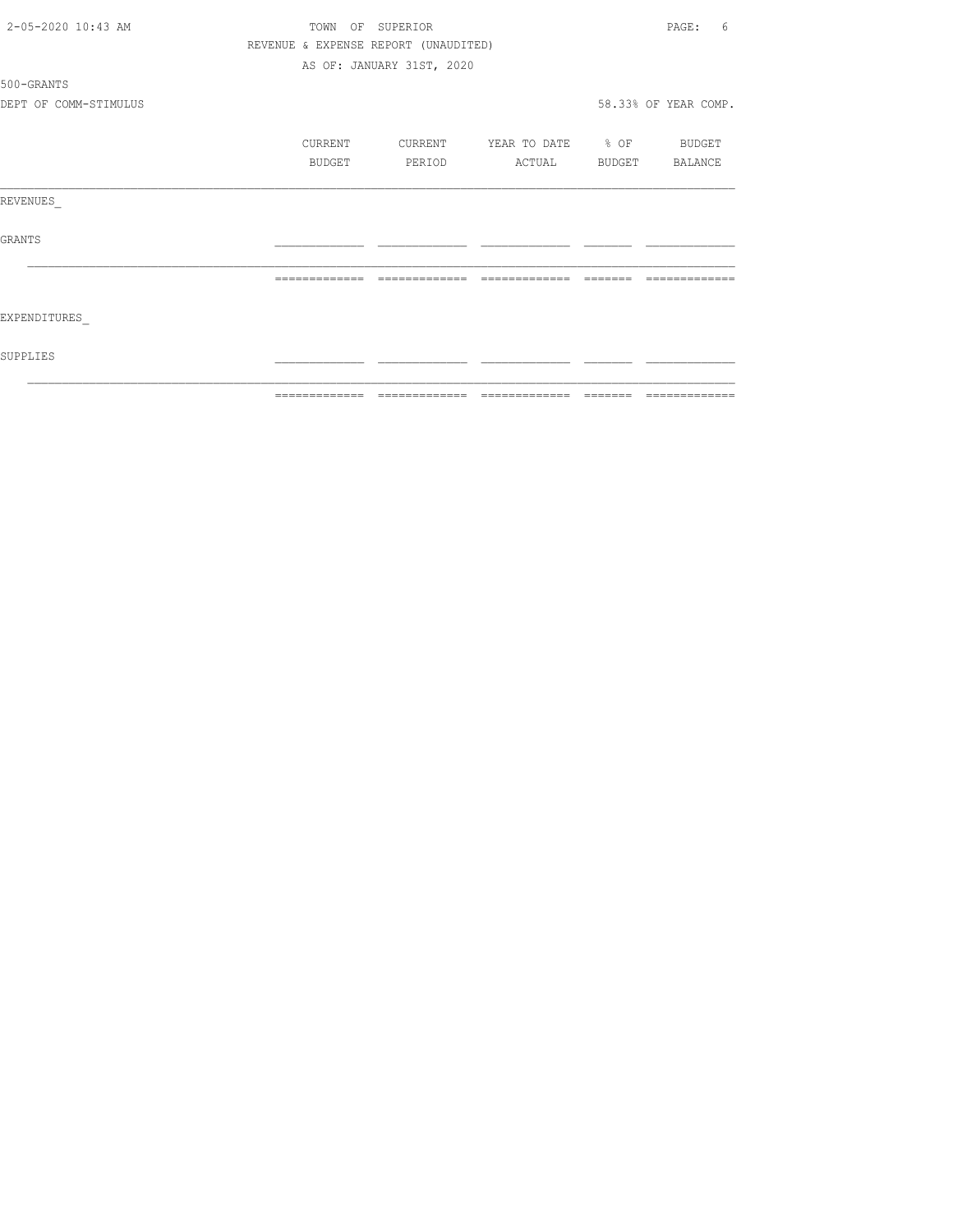|                       | -------------- |                                      |                   | _______ | -------------        |
|-----------------------|----------------|--------------------------------------|-------------------|---------|----------------------|
| SUPPLIES              |                |                                      |                   |         |                      |
| EXPENDITURES          |                |                                      |                   |         |                      |
|                       |                |                                      |                   |         |                      |
| GRANTS                |                |                                      |                   |         |                      |
| REVENUES              |                |                                      |                   |         |                      |
|                       | BUDGET         | PERIOD                               | ACTUAL            | BUDGET  | BALANCE              |
|                       | CURRENT        | CURRENT                              | YEAR TO DATE % OF |         | BUDGET               |
| PINAL COUNTY-STIMULUS |                |                                      |                   |         | 58.33% OF YEAR COMP. |
| 500-GRANTS            |                |                                      |                   |         |                      |
|                       |                | AS OF: JANUARY 31ST, 2020            |                   |         |                      |
|                       |                | REVENUE & EXPENSE REPORT (UNAUDITED) |                   |         |                      |
| 2-05-2020 10:43 AM    | TOWN           | OF SUPERIOR                          |                   |         | PAGE:<br>7           |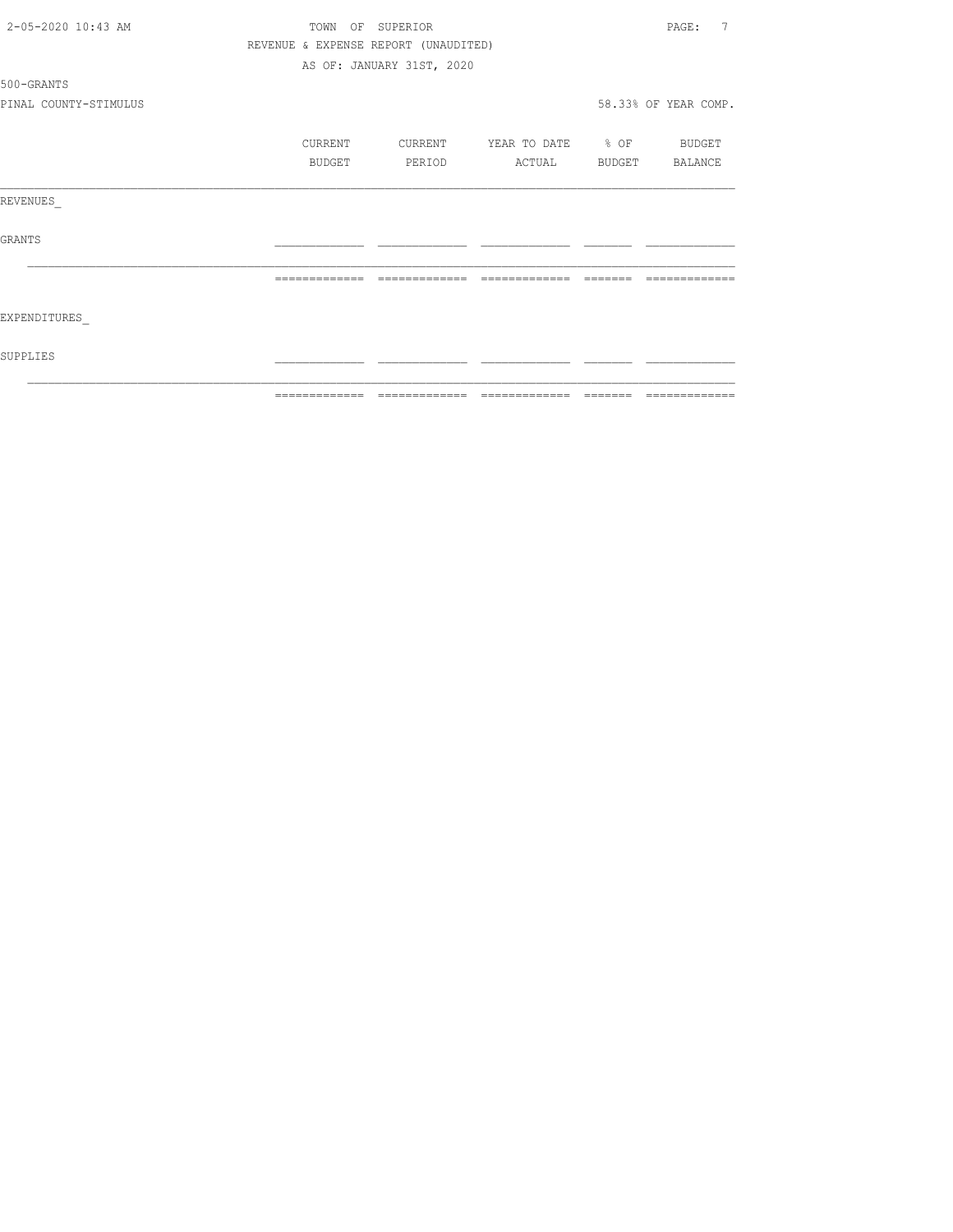| 2-05-2020 10:43 AM       | TOWN                 | OF SUPERIOR                          |                          |          | 8<br>PAGE:    |
|--------------------------|----------------------|--------------------------------------|--------------------------|----------|---------------|
|                          |                      | REVENUE & EXPENSE REPORT (UNAUDITED) |                          |          |               |
|                          |                      | AS OF: JANUARY 31ST, 2020            |                          |          |               |
| 500-GRANTS               |                      |                                      |                          |          |               |
| AZ DEPT OF HOMELAND SRTY | 58.33% OF YEAR COMP. |                                      |                          |          |               |
|                          | CURRENT              | CURRENT                              | YEAR TO DATE % OF BUDGET |          |               |
|                          | BUDGET               | PERIOD                               | ACTUAL BUDGET BALANCE    |          |               |
| REVENUES                 |                      |                                      |                          |          |               |
| <b>GRANTS</b>            |                      |                                      |                          |          |               |
|                          | -------------        | --------------                       | --------------           | -------- |               |
| EXPENDITURES             |                      |                                      |                          |          |               |
| SUPPLIES                 |                      |                                      |                          |          |               |
|                          | --------------       | -------------                        | --------------           | -------- | ------------- |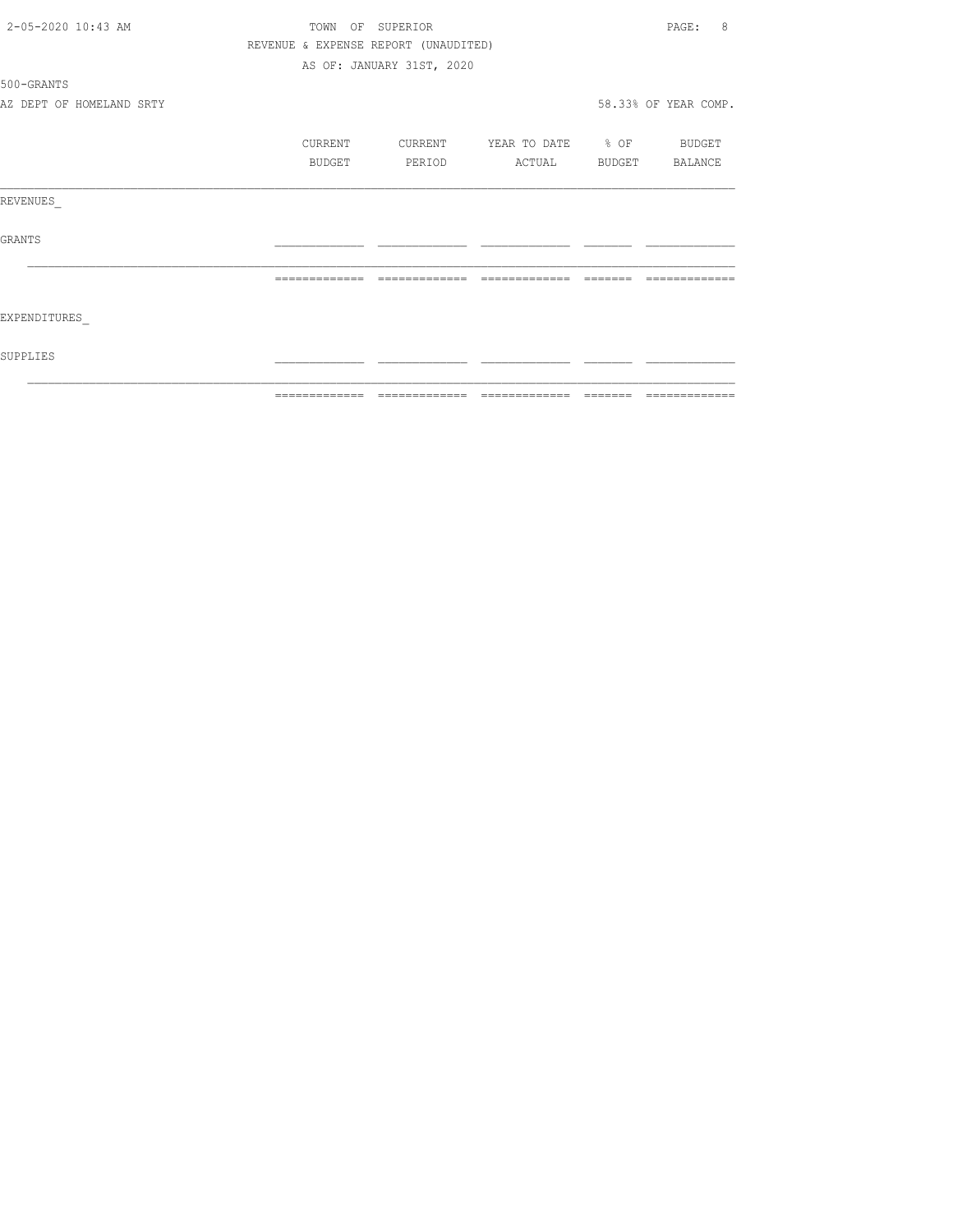| REVENUE & EXPENSE REPORT (UNAUDITED)<br>AS OF: JANUARY 31ST, 2020<br>500-GRANTS<br>58.33% OF YEAR COMP.<br>GOHS GRANT<br>YEAR TO DATE % OF<br>CURRENT<br>CURRENT<br><b>BUDGET</b><br>PERIOD<br>ACTUAL<br>BUDGET | 2-05-2020 10:43 AM | TOWN | $\bigcirc$ F<br>SUPERIOR |  |  | 9<br>PAGE:    |  |
|-----------------------------------------------------------------------------------------------------------------------------------------------------------------------------------------------------------------|--------------------|------|--------------------------|--|--|---------------|--|
|                                                                                                                                                                                                                 |                    |      |                          |  |  |               |  |
|                                                                                                                                                                                                                 |                    |      |                          |  |  |               |  |
|                                                                                                                                                                                                                 |                    |      |                          |  |  |               |  |
|                                                                                                                                                                                                                 |                    |      |                          |  |  |               |  |
|                                                                                                                                                                                                                 |                    |      |                          |  |  |               |  |
|                                                                                                                                                                                                                 |                    |      |                          |  |  | <b>BUDGET</b> |  |
| REVENUES<br><b>GRANTS</b><br>EXPENDITURES                                                                                                                                                                       |                    |      |                          |  |  | BALANCE       |  |
|                                                                                                                                                                                                                 |                    |      |                          |  |  |               |  |
|                                                                                                                                                                                                                 |                    |      |                          |  |  |               |  |
|                                                                                                                                                                                                                 |                    |      |                          |  |  |               |  |
|                                                                                                                                                                                                                 |                    |      |                          |  |  |               |  |
|                                                                                                                                                                                                                 |                    |      |                          |  |  |               |  |
|                                                                                                                                                                                                                 |                    |      |                          |  |  |               |  |
|                                                                                                                                                                                                                 |                    |      |                          |  |  |               |  |
| SUPPLIES                                                                                                                                                                                                        |                    |      |                          |  |  |               |  |
| =============<br>$=$ $=$ $=$ $=$ $=$                                                                                                                                                                            |                    |      |                          |  |  |               |  |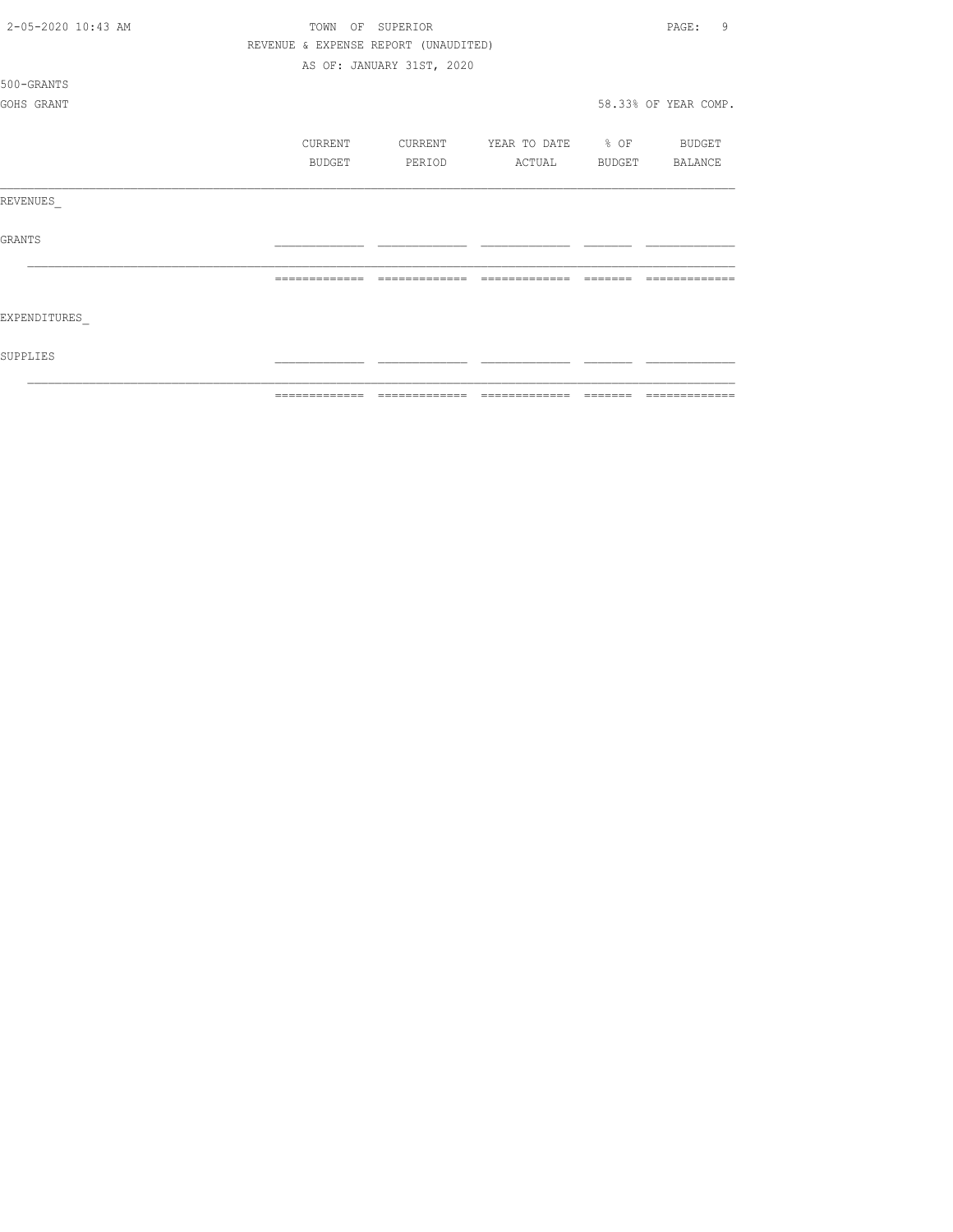| 2-05-2020 10:43 AM      | TOWN OF | SUPERIOR                             |                          |        | PAGE: 10             |
|-------------------------|---------|--------------------------------------|--------------------------|--------|----------------------|
|                         |         | REVENUE & EXPENSE REPORT (UNAUDITED) |                          |        |                      |
|                         |         | AS OF: JANUARY 31ST, 2020            |                          |        |                      |
| 500-GRANTS              |         |                                      |                          |        |                      |
| ENERGY EFFICIENCY GRANT |         |                                      |                          |        | 58.33% OF YEAR COMP. |
|                         | CURRENT | CURRENT                              | YEAR TO DATE % OF BUDGET |        |                      |
|                         | BUDGET  | PERIOD                               | ACTUAL                   | BUDGET | BALANCE              |
| REVENUES                |         |                                      |                          |        |                      |
| <b>GRANTS</b>           |         |                                      |                          |        |                      |
|                         |         | --------------                       | --------------           |        |                      |
| EXPENDITURES            |         |                                      |                          |        |                      |
| SUPPLIES                |         |                                      |                          |        |                      |
|                         |         |                                      |                          |        |                      |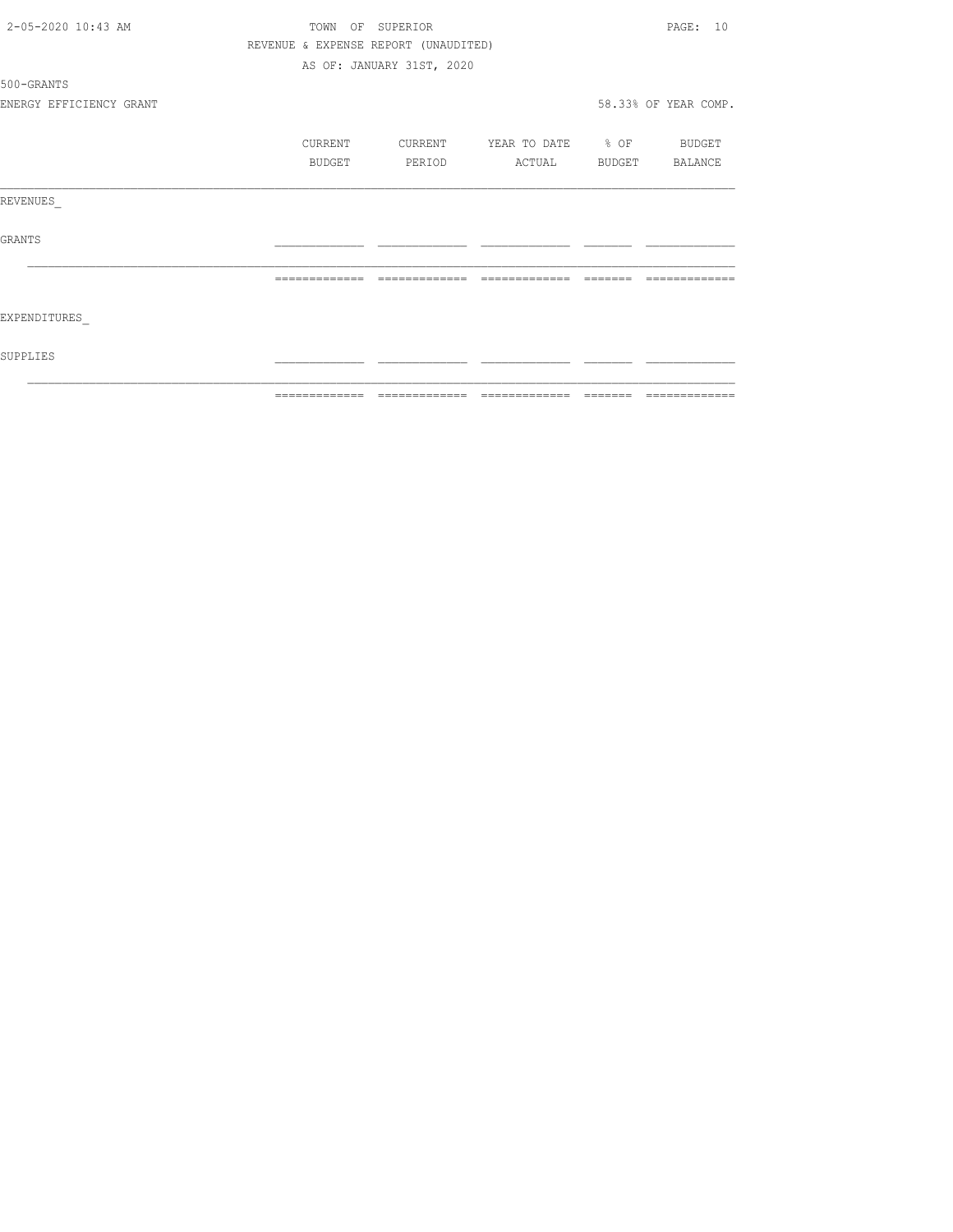| 2-05-2020 10:43 AM |               | TOWN OF SUPERIOR                                         |                          |         | PAGE: 11             |
|--------------------|---------------|----------------------------------------------------------|--------------------------|---------|----------------------|
|                    |               | REVENUE & EXPENSE REPORT (UNAUDITED)                     |                          |         |                      |
|                    |               | AS OF: JANUARY 31ST, 2020                                |                          |         |                      |
| 500-GRANTS         |               |                                                          |                          |         |                      |
| TTAC GRANT         |               |                                                          |                          |         | 58.33% OF YEAR COMP. |
|                    |               |                                                          |                          |         |                      |
|                    | CURRENT       | CURRENT                                                  | YEAR TO DATE % OF BUDGET |         |                      |
|                    | BUDGET        | PERIOD                                                   | ACTUAL BUDGET            |         | BALANCE              |
| REVENUES           |               |                                                          |                          |         |                      |
| <b>GRANTS</b>      |               |                                                          |                          |         |                      |
|                    |               | =============                                            |                          | ======= |                      |
| EXPENDITURES       |               |                                                          |                          |         |                      |
| SUPPLIES           |               |                                                          |                          |         |                      |
|                    | ============= | $\qquad \qquad = \qquad \qquad = \qquad \qquad = \qquad$ | --------------           |         | =============        |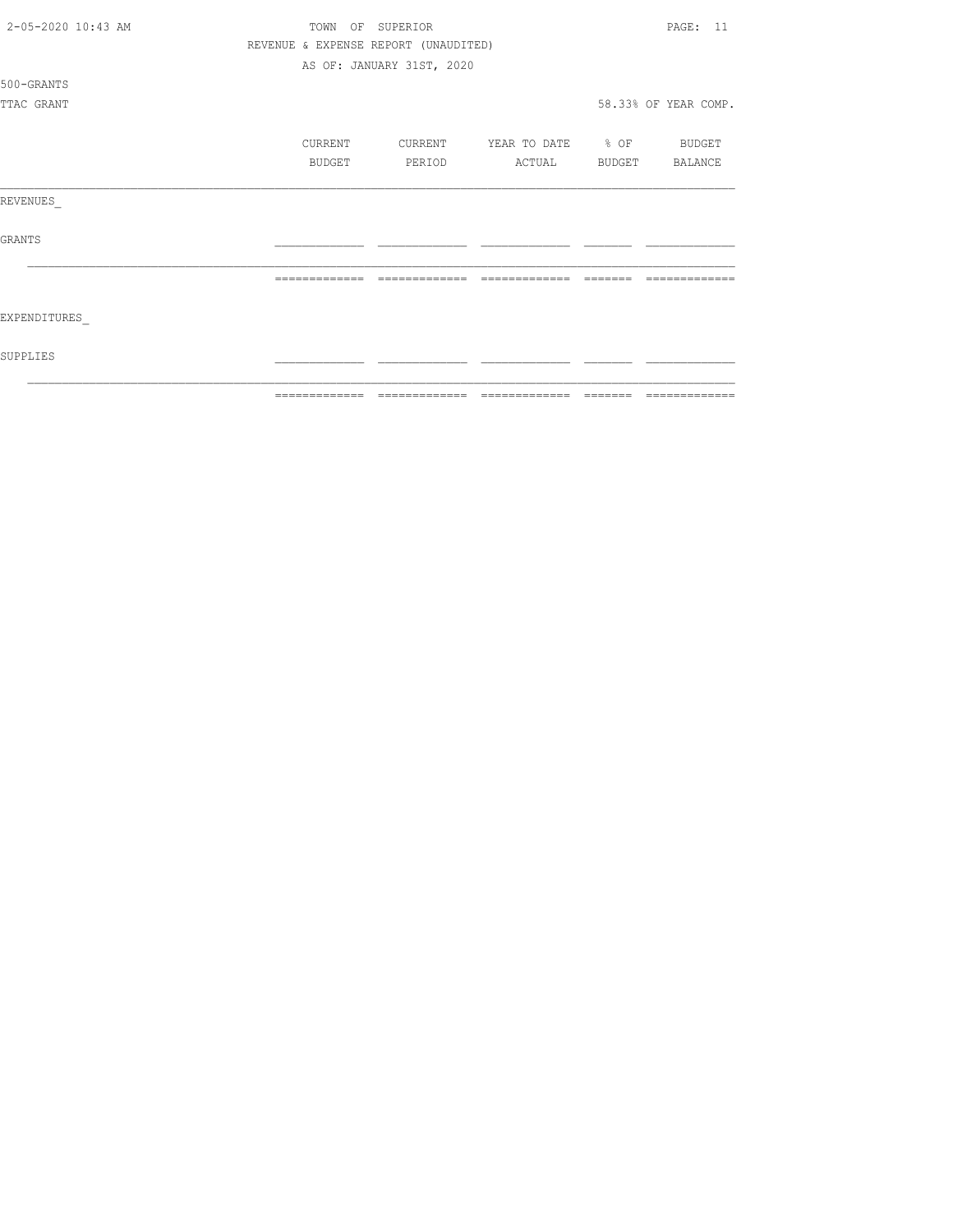| 2-05-2020 10:43 AM | TOWN<br>OF<br>SUPERIOR |                                      |                          |        | PAGE: 12             |
|--------------------|------------------------|--------------------------------------|--------------------------|--------|----------------------|
|                    |                        | REVENUE & EXPENSE REPORT (UNAUDITED) |                          |        |                      |
|                    |                        | AS OF: JANUARY 31ST, 2020            |                          |        |                      |
| 500-GRANTS         |                        |                                      |                          |        |                      |
| CDBG 2011 WWTP     |                        |                                      |                          |        | 58.33% OF YEAR COMP. |
|                    | CURRENT                | CURRENT                              | YEAR TO DATE % OF BUDGET |        |                      |
|                    | BUDGET                 | PERIOD                               | ACTUAL                   | BUDGET | BALANCE              |
| REVENUES           |                        |                                      |                          |        |                      |
| GRANTS             |                        |                                      |                          |        |                      |
|                    |                        | --------------                       | --------------           |        |                      |
| EXPENDITURES       |                        |                                      |                          |        |                      |
| SUPPLIES           |                        |                                      |                          |        |                      |
|                    | =============          |                                      |                          |        |                      |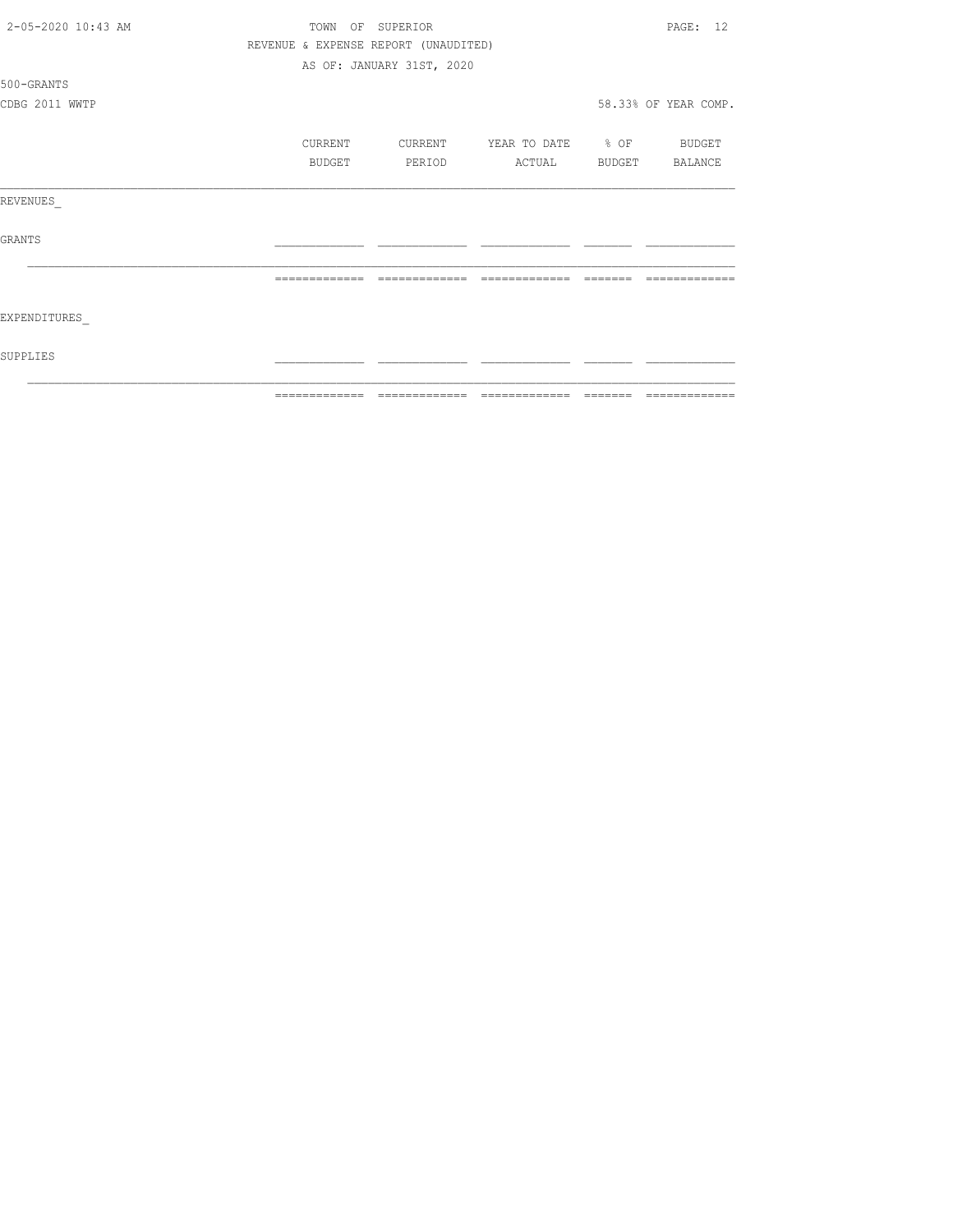| 2-05-2020 10:43 AM |                      | TOWN OF SUPERIOR                     |                                                                                                                                                                                                                                                                                                                                                                                                                                                                               |        | PAGE: 13 |  |
|--------------------|----------------------|--------------------------------------|-------------------------------------------------------------------------------------------------------------------------------------------------------------------------------------------------------------------------------------------------------------------------------------------------------------------------------------------------------------------------------------------------------------------------------------------------------------------------------|--------|----------|--|
|                    |                      | REVENUE & EXPENSE REPORT (UNAUDITED) |                                                                                                                                                                                                                                                                                                                                                                                                                                                                               |        |          |  |
|                    |                      | AS OF: JANUARY 31ST, 2020            |                                                                                                                                                                                                                                                                                                                                                                                                                                                                               |        |          |  |
| 500-GRANTS         |                      |                                      |                                                                                                                                                                                                                                                                                                                                                                                                                                                                               |        |          |  |
| PSSP GRANT         | 58.33% OF YEAR COMP. |                                      |                                                                                                                                                                                                                                                                                                                                                                                                                                                                               |        |          |  |
|                    | CURRENT              | CURRENT                              | YEAR TO DATE % OF BUDGET                                                                                                                                                                                                                                                                                                                                                                                                                                                      |        |          |  |
|                    | BUDGET               | PERIOD                               | ACTUAL                                                                                                                                                                                                                                                                                                                                                                                                                                                                        | BUDGET | BALANCE  |  |
| REVENUES           |                      |                                      |                                                                                                                                                                                                                                                                                                                                                                                                                                                                               |        |          |  |
| <b>GRANTS</b>      |                      |                                      |                                                                                                                                                                                                                                                                                                                                                                                                                                                                               |        |          |  |
|                    |                      | =============                        |                                                                                                                                                                                                                                                                                                                                                                                                                                                                               |        |          |  |
| EXPENDITURES       |                      |                                      |                                                                                                                                                                                                                                                                                                                                                                                                                                                                               |        |          |  |
| SUPPLIES           |                      |                                      |                                                                                                                                                                                                                                                                                                                                                                                                                                                                               |        |          |  |
|                    | =============        | ======                               | $\begin{array}{c} \multicolumn{2}{c} {\textbf 1} & \multicolumn{2}{c} {\textbf 2} & \multicolumn{2}{c} {\textbf 3} & \multicolumn{2}{c} {\textbf 4} & \multicolumn{2}{c} {\textbf 5} & \multicolumn{2}{c} {\textbf 6} & \multicolumn{2}{c} {\textbf 7} & \multicolumn{2}{c} {\textbf 8} & \multicolumn{2}{c} {\textbf 9} & \multicolumn{2}{c} {\textbf 1} & \multicolumn{2}{c} {\textbf 1} & \multicolumn{2}{c} {\textbf 1} & \multicolumn{2}{c} {\textbf 1} & \multicolumn{$ |        | ======   |  |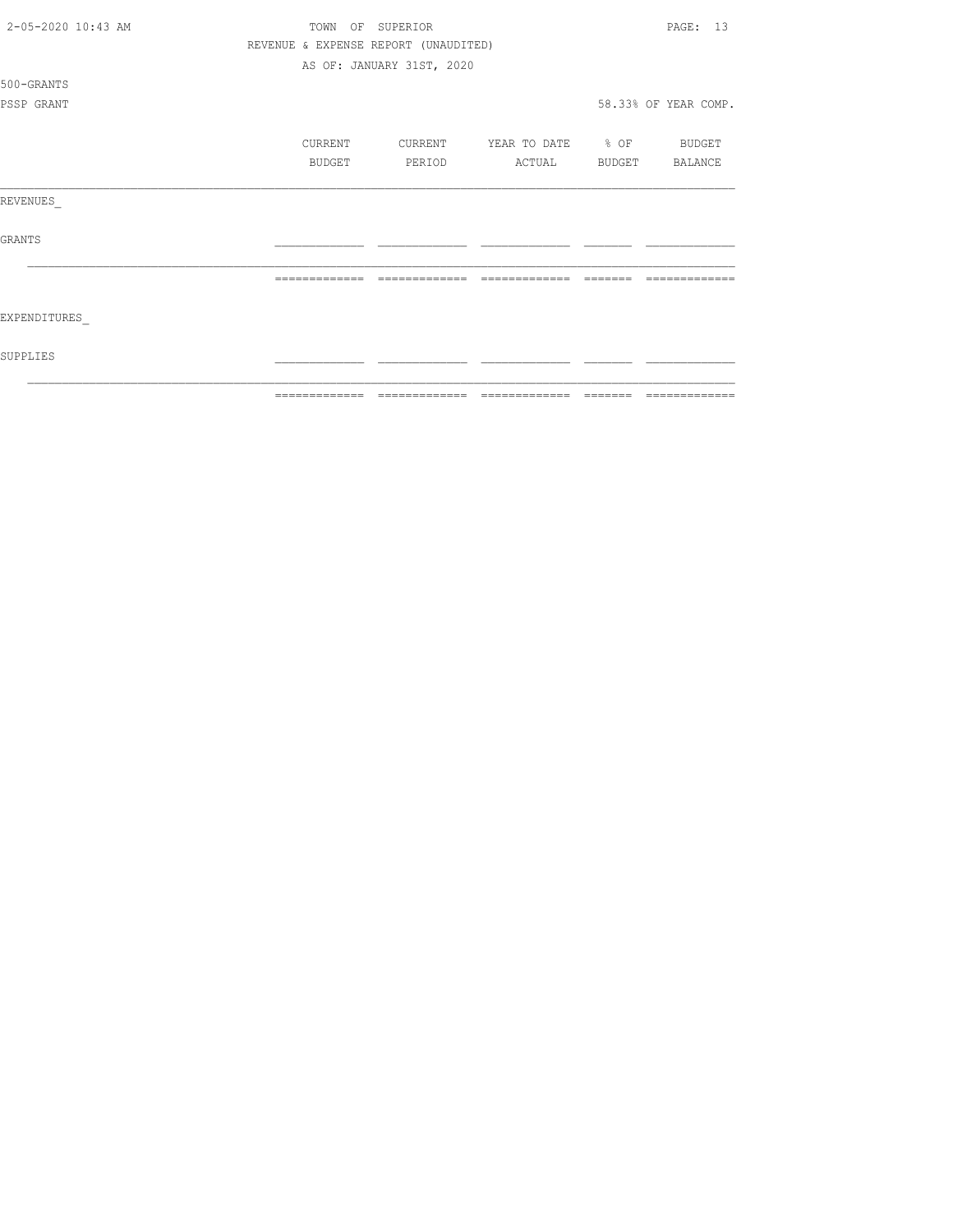|                          | REVENUE & EXPENSE REPORT (UNAUDITED) |                           |                                          |     |                       |
|--------------------------|--------------------------------------|---------------------------|------------------------------------------|-----|-----------------------|
|                          |                                      | AS OF: JANUARY 31ST, 2020 |                                          |     |                       |
| 500-GRANTS               |                                      |                           |                                          |     |                       |
| RESOLUTION COPPER GIVING |                                      |                           |                                          |     | 58.33% OF YEAR COMP.  |
|                          |                                      |                           |                                          |     |                       |
|                          |                                      |                           | CURRENT CURRENT YEAR TO DATE % OF BUDGET |     |                       |
|                          |                                      | BUDGET PERIOD             |                                          |     | ACTUAL BUDGET BALANCE |
| REVENUES                 |                                      |                           |                                          |     |                       |
| GRANTS                   |                                      |                           |                                          |     |                       |
|                          |                                      |                           |                                          |     |                       |
|                          |                                      |                           |                                          |     |                       |
| EXPENDITURES             |                                      |                           |                                          |     |                       |
| PERSONEL                 |                                      |                           |                                          |     |                       |
| SUPPLIES                 |                                      |                           |                                          |     |                       |
| UTILITIES                |                                      |                           |                                          |     |                       |
| GENERAL BUSINESS EXPENSE |                                      |                           |                                          | - - |                       |
| PROFESSIONAL SERVICES    |                                      |                           |                                          |     |                       |
| REPAIR/MAINTENANCE       |                                      |                           |                                          |     |                       |
| CAPITAL OUTLAY           |                                      |                           |                                          |     |                       |
| DEBT SERVICE             |                                      |                           |                                          |     |                       |
|                          |                                      |                           |                                          | - - |                       |
|                          |                                      |                           |                                          |     |                       |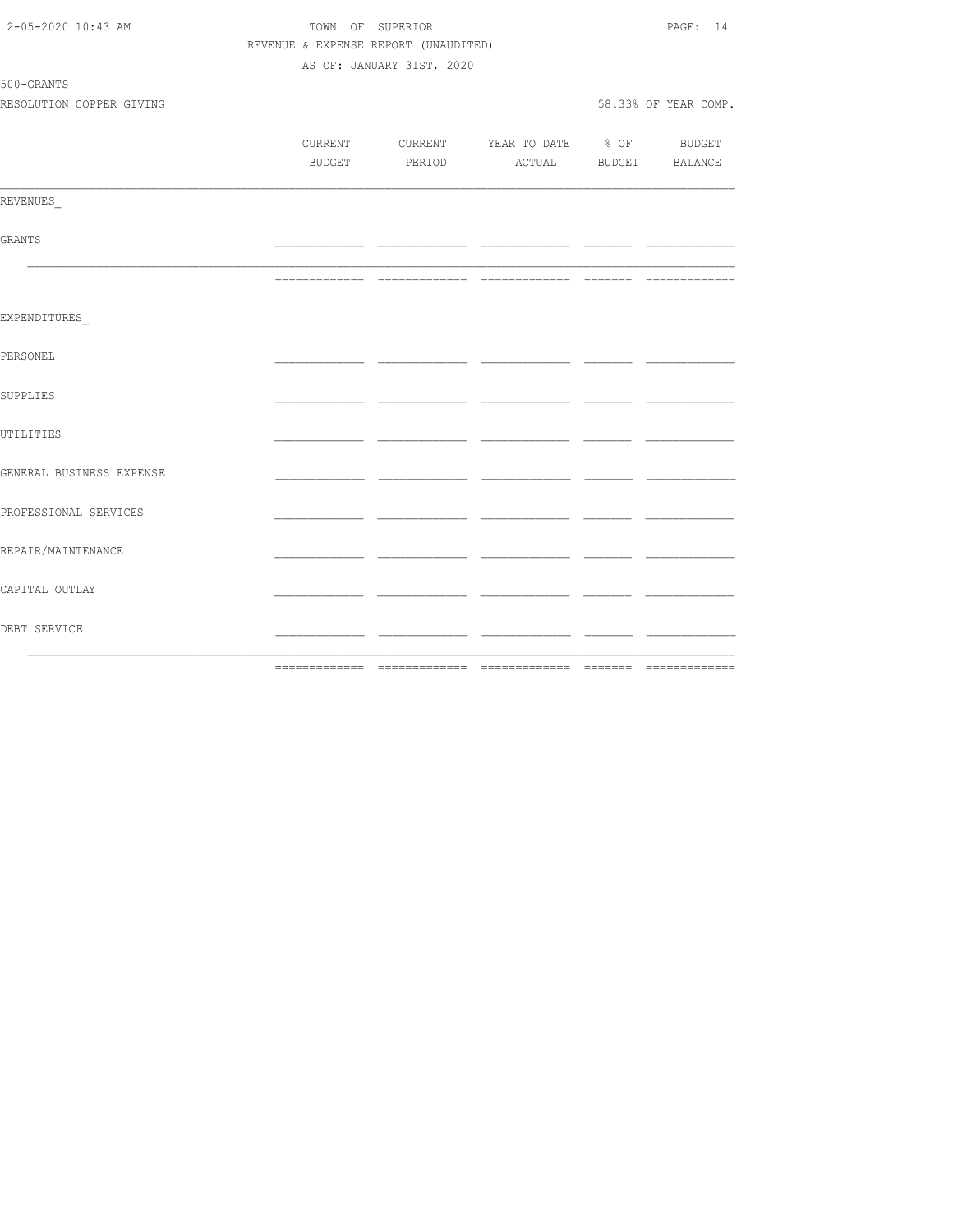| 2-05-2020 10:43 AM | TOWN<br>OF SUPERIOR |               |                                      |                                  |                                                                                                                                                                                                                                                                                                                                                                                                                                                                                            | PAGE: 15             |
|--------------------|---------------------|---------------|--------------------------------------|----------------------------------|--------------------------------------------------------------------------------------------------------------------------------------------------------------------------------------------------------------------------------------------------------------------------------------------------------------------------------------------------------------------------------------------------------------------------------------------------------------------------------------------|----------------------|
|                    |                     |               | REVENUE & EXPENSE REPORT (UNAUDITED) |                                  |                                                                                                                                                                                                                                                                                                                                                                                                                                                                                            |                      |
|                    |                     |               | AS OF: JANUARY 31ST, 2020            |                                  |                                                                                                                                                                                                                                                                                                                                                                                                                                                                                            |                      |
| 500-GRANTS         |                     |               |                                      |                                  |                                                                                                                                                                                                                                                                                                                                                                                                                                                                                            |                      |
| MISC               |                     |               |                                      |                                  |                                                                                                                                                                                                                                                                                                                                                                                                                                                                                            | 58.33% OF YEAR COMP. |
|                    |                     | CURRENT       |                                      | CURRENT YEAR TO DATE % OF BUDGET |                                                                                                                                                                                                                                                                                                                                                                                                                                                                                            |                      |
|                    |                     | <b>BUDGET</b> | PERIOD                               | ACTUAL BUDGET BALANCE            |                                                                                                                                                                                                                                                                                                                                                                                                                                                                                            |                      |
| REVENUES           |                     |               |                                      |                                  |                                                                                                                                                                                                                                                                                                                                                                                                                                                                                            |                      |
| <b>GRANTS</b>      |                     |               |                                      |                                  |                                                                                                                                                                                                                                                                                                                                                                                                                                                                                            |                      |
|                    | =============       |               | =============                        | =============                    | $\qquad \qquad \qquad =\qquad \qquad =\qquad \qquad =\qquad \qquad =\qquad \qquad =\qquad \qquad =\qquad \qquad =\qquad \qquad =\qquad \qquad =\qquad \qquad =\qquad \qquad =\qquad \qquad =\qquad \qquad =\qquad \qquad =\qquad \qquad =\qquad \qquad =\qquad \qquad =\qquad \qquad =\qquad \qquad =\qquad \qquad =\qquad \qquad =\qquad \qquad =\qquad \qquad =\qquad \qquad =\qquad \qquad =\qquad \qquad =\qquad \qquad =\qquad \qquad =\qquad \qquad =\qquad \qquad =\qquad \qquad =$ |                      |
| EXPENDITURES       |                     |               |                                      |                                  |                                                                                                                                                                                                                                                                                                                                                                                                                                                                                            |                      |
| SUPPLIES           |                     |               |                                      |                                  |                                                                                                                                                                                                                                                                                                                                                                                                                                                                                            |                      |
|                    | -------------       |               |                                      |                                  |                                                                                                                                                                                                                                                                                                                                                                                                                                                                                            | --------------       |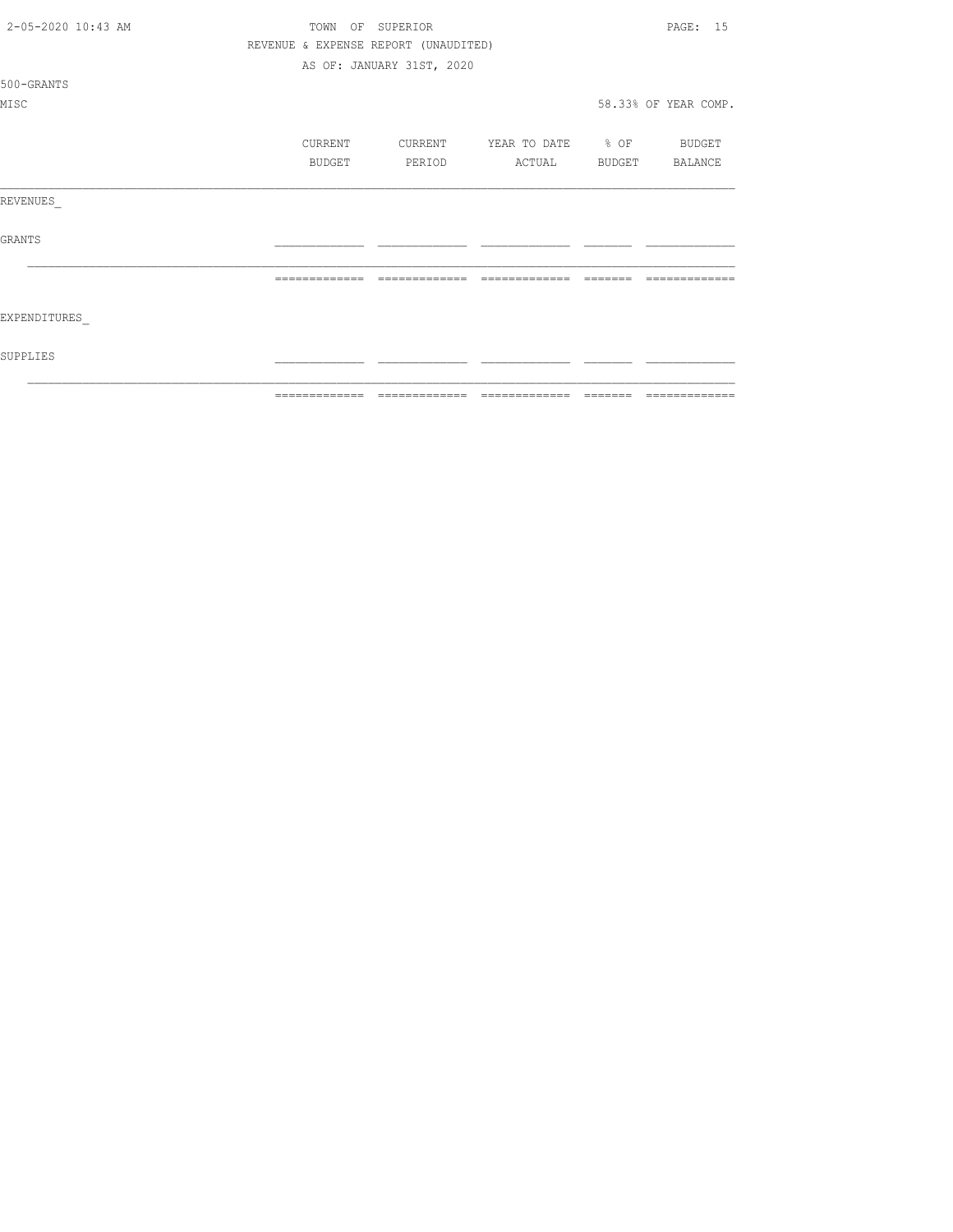| 2-05-2020 10:43 AM | TOWN OF SUPERIOR |               |                                      |                          | PAGE: 16 |                      |  |
|--------------------|------------------|---------------|--------------------------------------|--------------------------|----------|----------------------|--|
|                    |                  |               | REVENUE & EXPENSE REPORT (UNAUDITED) |                          |          |                      |  |
|                    |                  |               | AS OF: JANUARY 31ST, 2020            |                          |          |                      |  |
| 500-GRANTS         |                  |               |                                      |                          |          |                      |  |
| AIRPORT GRANTS     |                  |               |                                      |                          |          | 58.33% OF YEAR COMP. |  |
|                    |                  | CURRENT       | CURRENT                              | YEAR TO DATE % OF BUDGET |          |                      |  |
|                    |                  | BUDGET        | PERIOD                               | ACTUAL                   |          | BUDGET BALANCE       |  |
| REVENUES           |                  |               |                                      |                          |          |                      |  |
| <b>GRANTS</b>      |                  |               |                                      |                          |          |                      |  |
|                    |                  |               |                                      |                          |          |                      |  |
| EXPENDITURES       |                  |               |                                      |                          |          |                      |  |
| SUPPLIES           |                  |               |                                      |                          |          |                      |  |
|                    |                  | ------------- |                                      | --------------           |          |                      |  |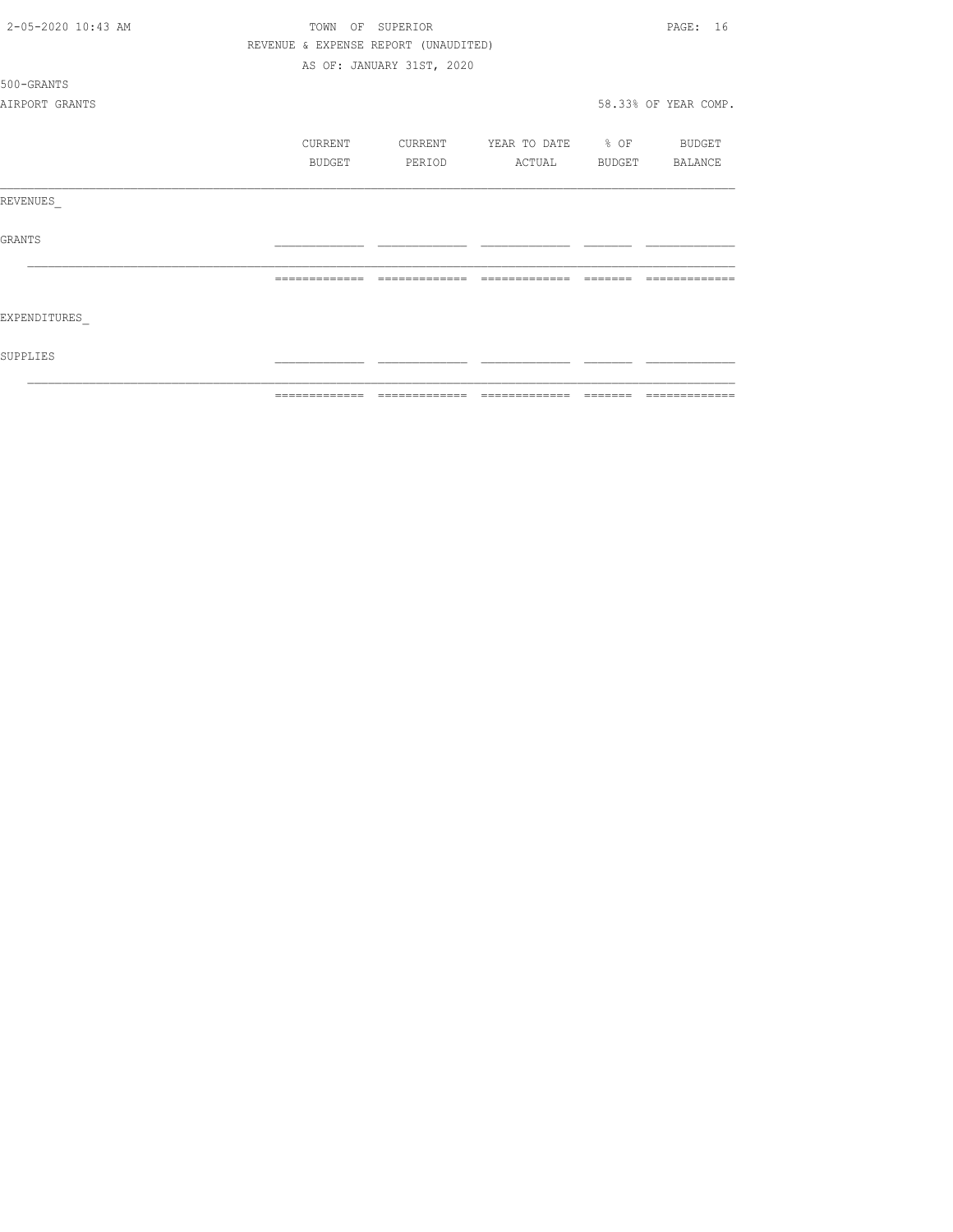| 2-05-2020 10:43 AM     |                | TOWN OF SUPERIOR                     |                          |          | PAGE: 17             |
|------------------------|----------------|--------------------------------------|--------------------------|----------|----------------------|
|                        |                | REVENUE & EXPENSE REPORT (UNAUDITED) |                          |          |                      |
|                        |                | AS OF: JANUARY 31ST, 2020            |                          |          |                      |
| 500-GRANTS             |                |                                      |                          |          |                      |
| FIRE TRUCK RESTORATION |                |                                      |                          |          | 58.33% OF YEAR COMP. |
|                        | <b>CURRENT</b> | CURRENT                              | YEAR TO DATE % OF BUDGET |          |                      |
|                        | BUDGET         | PERIOD                               | ACTUAL BUDGET BALANCE    |          |                      |
| REVENUES               |                |                                      |                          |          |                      |
| GRANTS                 |                |                                      |                          |          |                      |
|                        | -------------  | --------------                       | --------------           | -------- |                      |
| EXPENDITURES           |                |                                      |                          |          |                      |
| SUPPLIES               |                |                                      |                          |          |                      |
|                        | -------------- |                                      |                          |          |                      |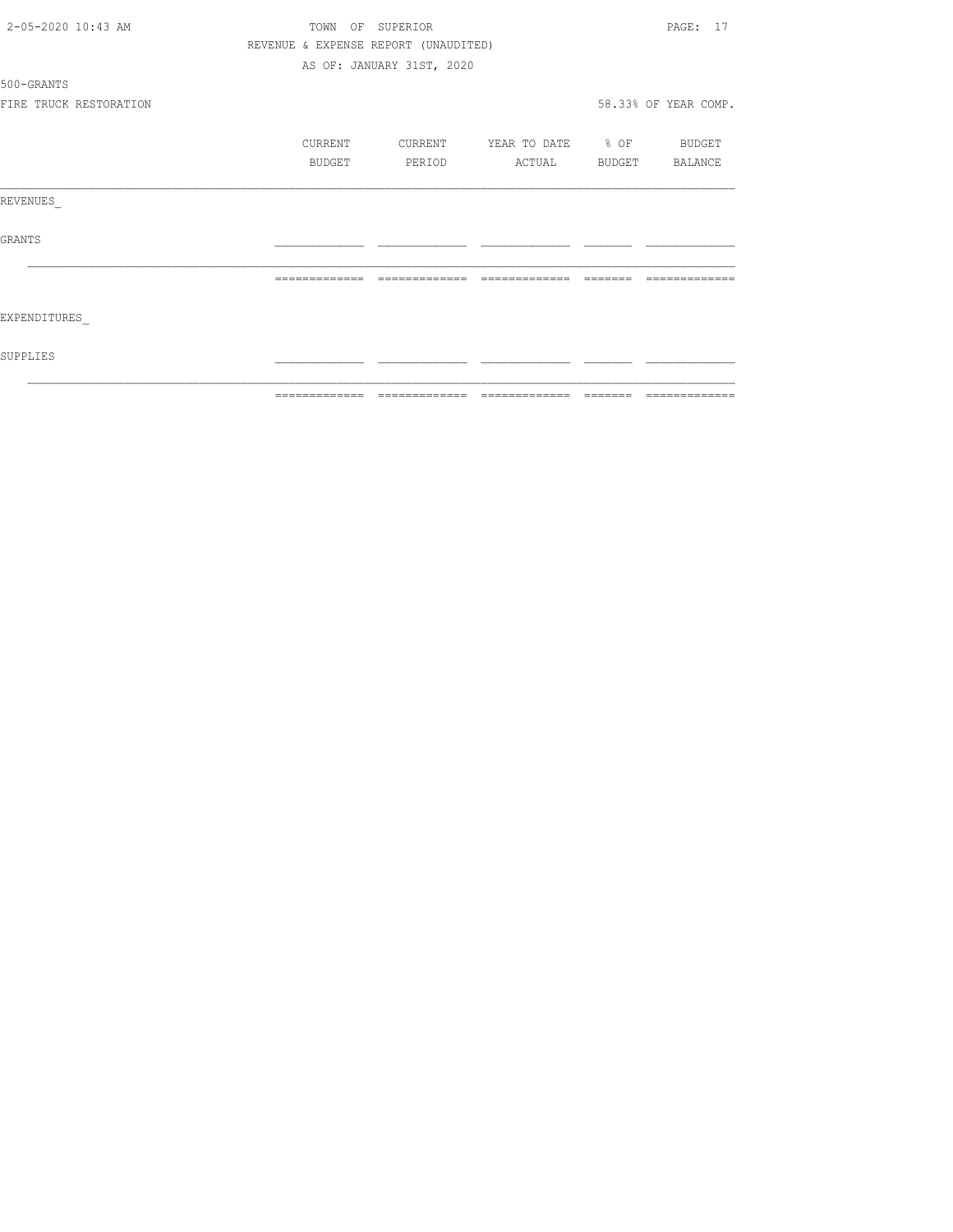|                    | ============= | ======                               |                   | ======= | =============        |
|--------------------|---------------|--------------------------------------|-------------------|---------|----------------------|
| SUPPLIES           |               |                                      |                   |         |                      |
| EXPENDITURES       |               |                                      |                   |         |                      |
|                    |               | =============                        | =============     |         |                      |
| <b>GRANTS</b>      |               |                                      |                   |         |                      |
| REVENUES           |               |                                      |                   |         |                      |
|                    | BUDGET        | PERIOD                               | ACTUAL            |         | BUDGET BALANCE       |
|                    | CURRENT       | CURRENT                              | YEAR TO DATE % OF |         | <b>BUDGET</b>        |
| 4TH OF JULY        |               |                                      |                   |         | 58.33% OF YEAR COMP. |
| 500-GRANTS         |               |                                      |                   |         |                      |
|                    |               | AS OF: JANUARY 31ST, 2020            |                   |         |                      |
|                    |               | REVENUE & EXPENSE REPORT (UNAUDITED) |                   |         |                      |
| 2-05-2020 10:43 AM | TOWN          | OF SUPERIOR                          |                   |         | 18<br>PAGE:          |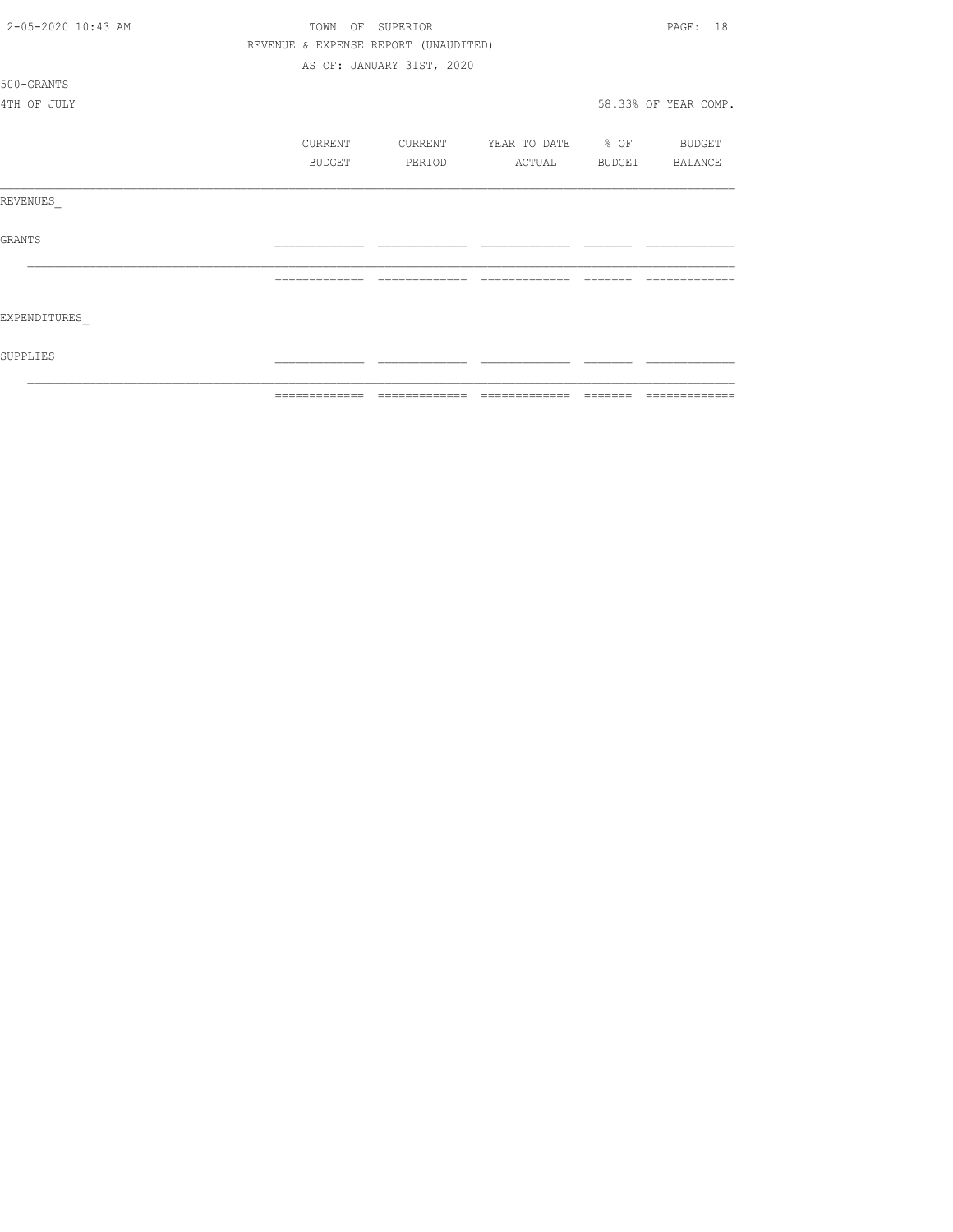| 2-05-2020 10:43 AM        | TOWN          | OF SUPERIOR                          |                          | PAGE: 19             |
|---------------------------|---------------|--------------------------------------|--------------------------|----------------------|
|                           |               | REVENUE & EXPENSE REPORT (UNAUDITED) |                          |                      |
|                           |               | AS OF: JANUARY 31ST, 2020            |                          |                      |
| 500-GRANTS                |               |                                      |                          |                      |
| FIREHOUSE SUBS CONTRIBUTI |               |                                      |                          | 58.33% OF YEAR COMP. |
|                           | CURRENT       | CURRENT                              | YEAR TO DATE % OF BUDGET |                      |
|                           | BUDGET        | PERIOD                               | ACTUAL                   | BUDGET BALANCE       |
| REVENUES                  |               |                                      |                          |                      |
| <b>GRANTS</b>             |               |                                      |                          |                      |
|                           |               |                                      |                          |                      |
| EXPENDITURES              |               |                                      |                          |                      |
| SUPPLIES                  |               |                                      |                          |                      |
|                           | ------------- |                                      | --------------           |                      |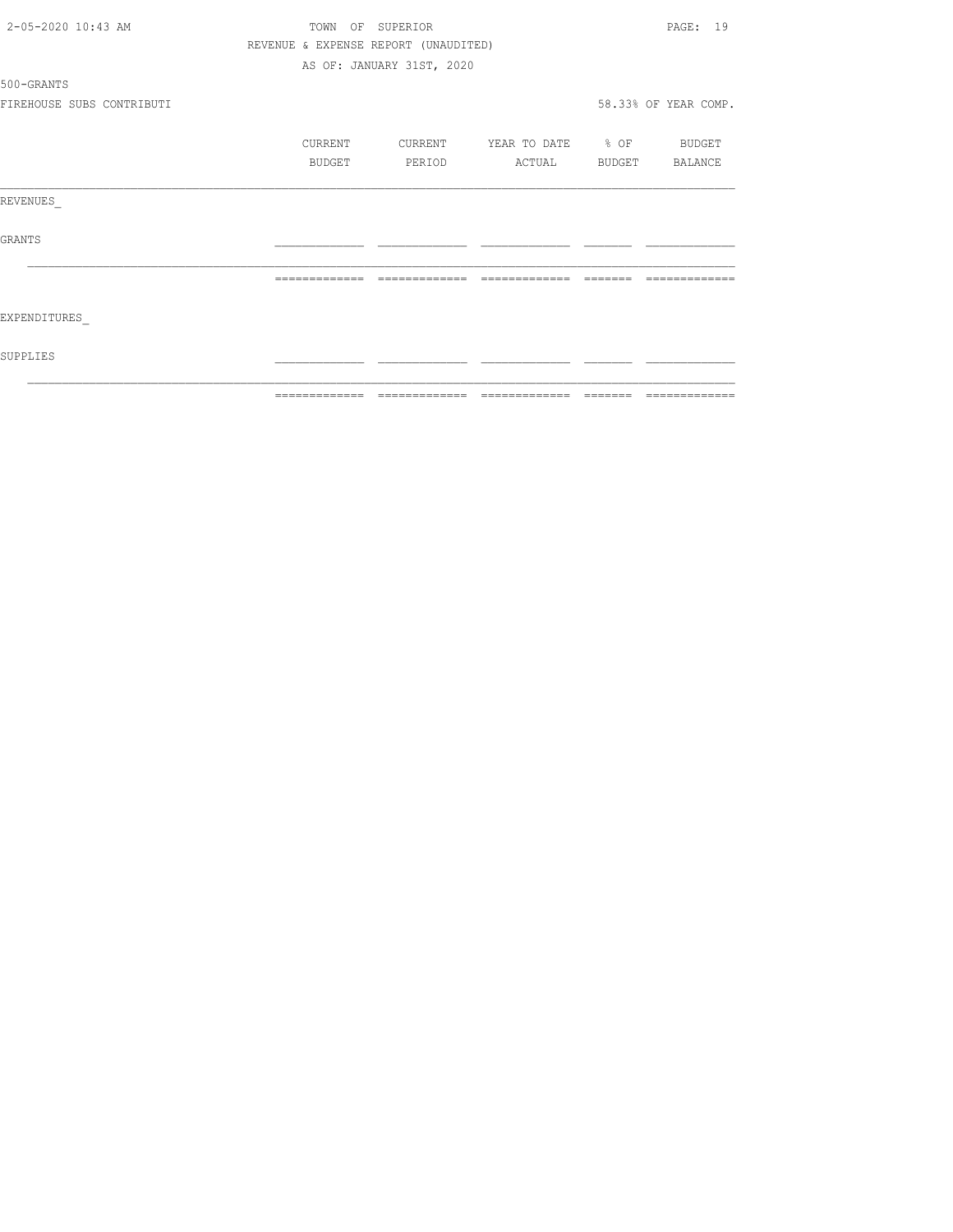| 2-05-2020 10:43 AM   |               | TOWN OF SUPERIOR                     |                          |         | PAGE: 20                                                                                                                                                                                                                                                                                                                                                                                                                                                                                     |
|----------------------|---------------|--------------------------------------|--------------------------|---------|----------------------------------------------------------------------------------------------------------------------------------------------------------------------------------------------------------------------------------------------------------------------------------------------------------------------------------------------------------------------------------------------------------------------------------------------------------------------------------------------|
|                      |               | REVENUE & EXPENSE REPORT (UNAUDITED) |                          |         |                                                                                                                                                                                                                                                                                                                                                                                                                                                                                              |
|                      |               | AS OF: JANUARY 31ST, 2020            |                          |         |                                                                                                                                                                                                                                                                                                                                                                                                                                                                                              |
| 500-GRANTS           |               |                                      |                          |         |                                                                                                                                                                                                                                                                                                                                                                                                                                                                                              |
| ECONOMIC DEVELOPMENT |               |                                      |                          |         | 58.33% OF YEAR COMP.                                                                                                                                                                                                                                                                                                                                                                                                                                                                         |
|                      | CURRENT       | CURRENT                              | YEAR TO DATE % OF BUDGET |         |                                                                                                                                                                                                                                                                                                                                                                                                                                                                                              |
|                      | <b>BUDGET</b> | PERIOD                               | ACTUAL                   |         | BUDGET BALANCE                                                                                                                                                                                                                                                                                                                                                                                                                                                                               |
| REVENUES             |               |                                      |                          |         |                                                                                                                                                                                                                                                                                                                                                                                                                                                                                              |
| GRANTS               |               |                                      |                          |         |                                                                                                                                                                                                                                                                                                                                                                                                                                                                                              |
|                      | ============= | =============                        | =============            |         |                                                                                                                                                                                                                                                                                                                                                                                                                                                                                              |
| EXPENDITURES         |               |                                      |                          |         |                                                                                                                                                                                                                                                                                                                                                                                                                                                                                              |
| SUPPLIES             |               |                                      |                          |         |                                                                                                                                                                                                                                                                                                                                                                                                                                                                                              |
|                      | ============= | =============                        | --------------           | ======= | $\begin{array}{c} \multicolumn{2}{c} {\textbf{1}} & \multicolumn{2}{c} {\textbf{2}} & \multicolumn{2}{c} {\textbf{3}} & \multicolumn{2}{c} {\textbf{4}} \\ \multicolumn{2}{c} {\textbf{5}} & \multicolumn{2}{c} {\textbf{6}} & \multicolumn{2}{c} {\textbf{7}} & \multicolumn{2}{c} {\textbf{8}} & \multicolumn{2}{c} {\textbf{9}} \\ \multicolumn{2}{c} {\textbf{1}} & \multicolumn{2}{c} {\textbf{1}} & \multicolumn{2}{c} {\textbf{1}} & \multicolumn{2}{c} {\textbf{1}} & \multicolumn{$ |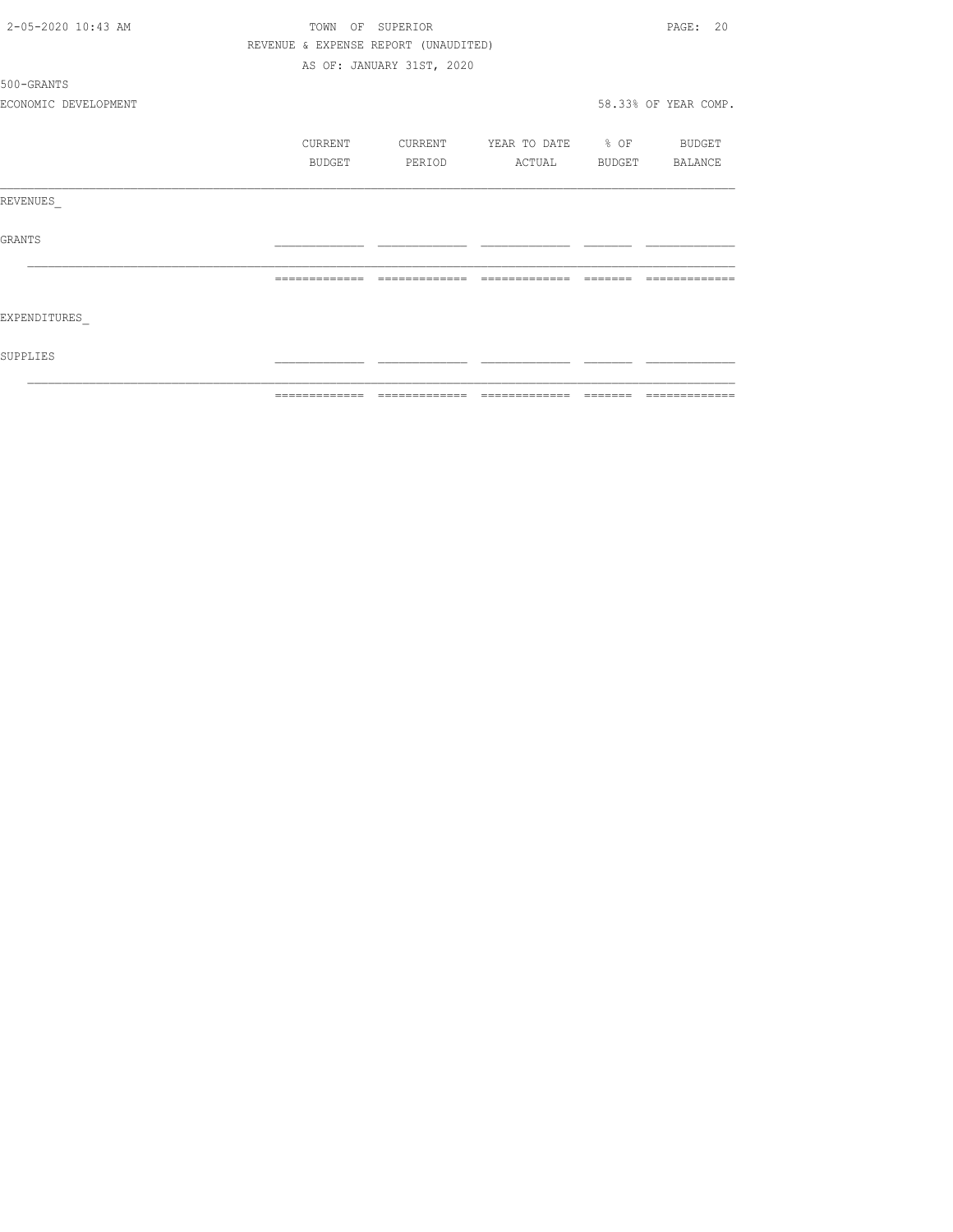| 2-05-2020 10:43 AM | OF<br>TOWN    | SUPERIOR                             |                   |               | PAGE: 21             |
|--------------------|---------------|--------------------------------------|-------------------|---------------|----------------------|
|                    |               | REVENUE & EXPENSE REPORT (UNAUDITED) |                   |               |                      |
|                    |               | AS OF: JANUARY 31ST, 2020            |                   |               |                      |
| 500-GRANTS         |               |                                      |                   |               |                      |
| CONTINGENCY        |               |                                      |                   |               | 58.33% OF YEAR COMP. |
|                    | CURRENT       | CURRENT                              | YEAR TO DATE % OF |               | BUDGET               |
|                    | BUDGET        | PERIOD                               | ACTUAL            | <b>BUDGET</b> | BALANCE              |
| REVENUES           |               |                                      |                   |               |                      |
| <b>GRANTS</b>      |               |                                      |                   |               |                      |
|                    | ------------- |                                      |                   |               |                      |
| EXPENDITURES       |               |                                      |                   |               |                      |
| SUPPLIES           |               |                                      |                   |               |                      |
|                    | ------------- |                                      | -------------     |               |                      |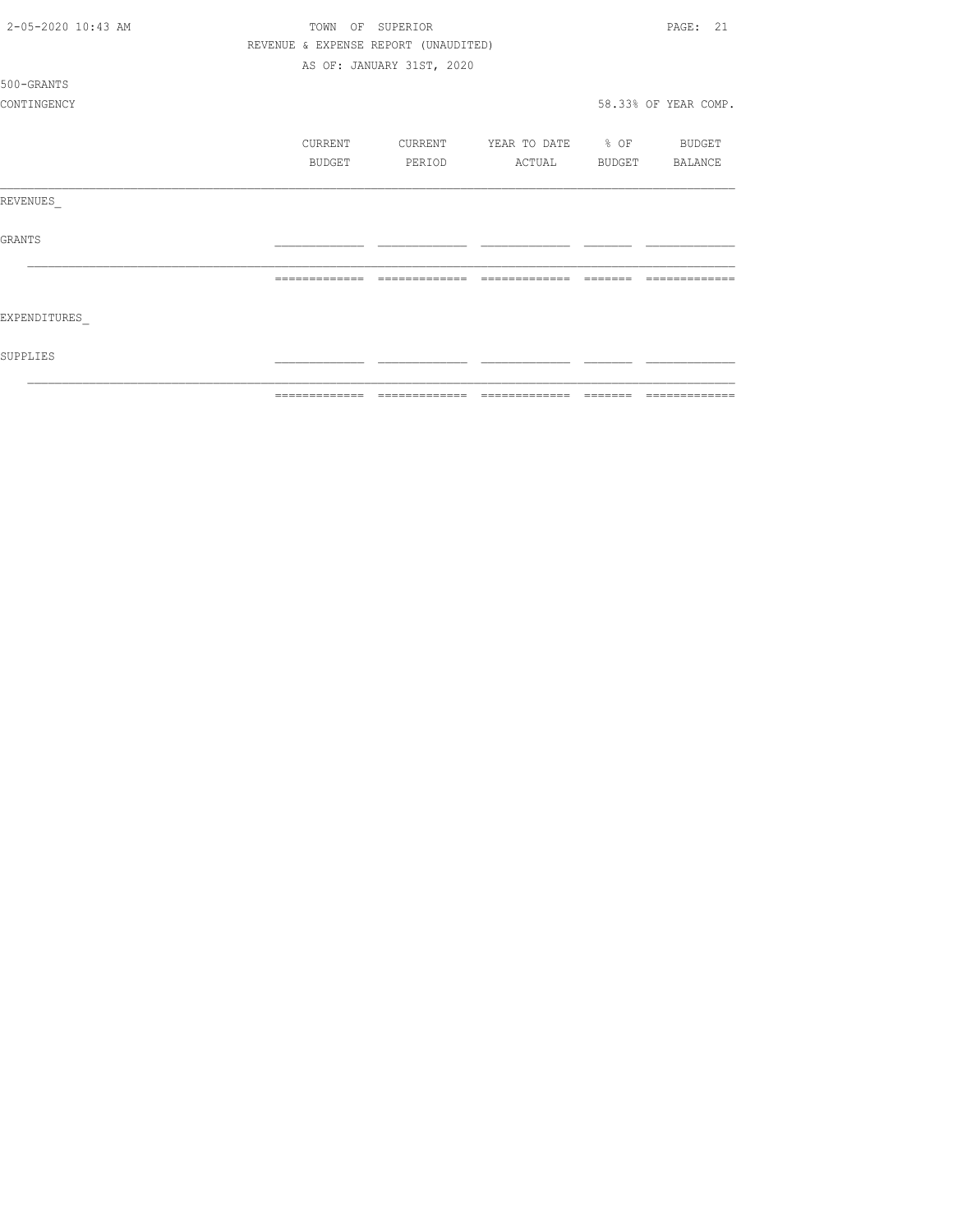#### 2-05-2020 10:43 AM TOWN OF SUPERIOR PAGE: 22 REVENUE & EXPENSE REPORT (UNAUDITED)

AS OF: JANUARY 31ST, 2020

500-GRANTS

|                                    | CURRENT         | <b>CURRENT</b> | YEAR TO DATE | % OF          | BUDGET         |
|------------------------------------|-----------------|----------------|--------------|---------------|----------------|
|                                    | <b>BUDGET</b>   | PERIOD         | ACTUAL       | <b>BUDGET</b> | BALANCE        |
| FUND TOTAL REVENUES                | 2,145,354.00    | 0.00           | 26,998.11    | 1.26          | 2, 118, 355.89 |
| FUND TOTAL EXPENDITURES            | 2, 145, 354, 00 | 29, 414.78     | 121,659.53   | 5.67          | 2,023,694.47   |
| REVENUES OVER/(UNDER) EXPENDITURES | 0.00            | 29,414.78)(    | 94,661.42)   |               | 94,661.42      |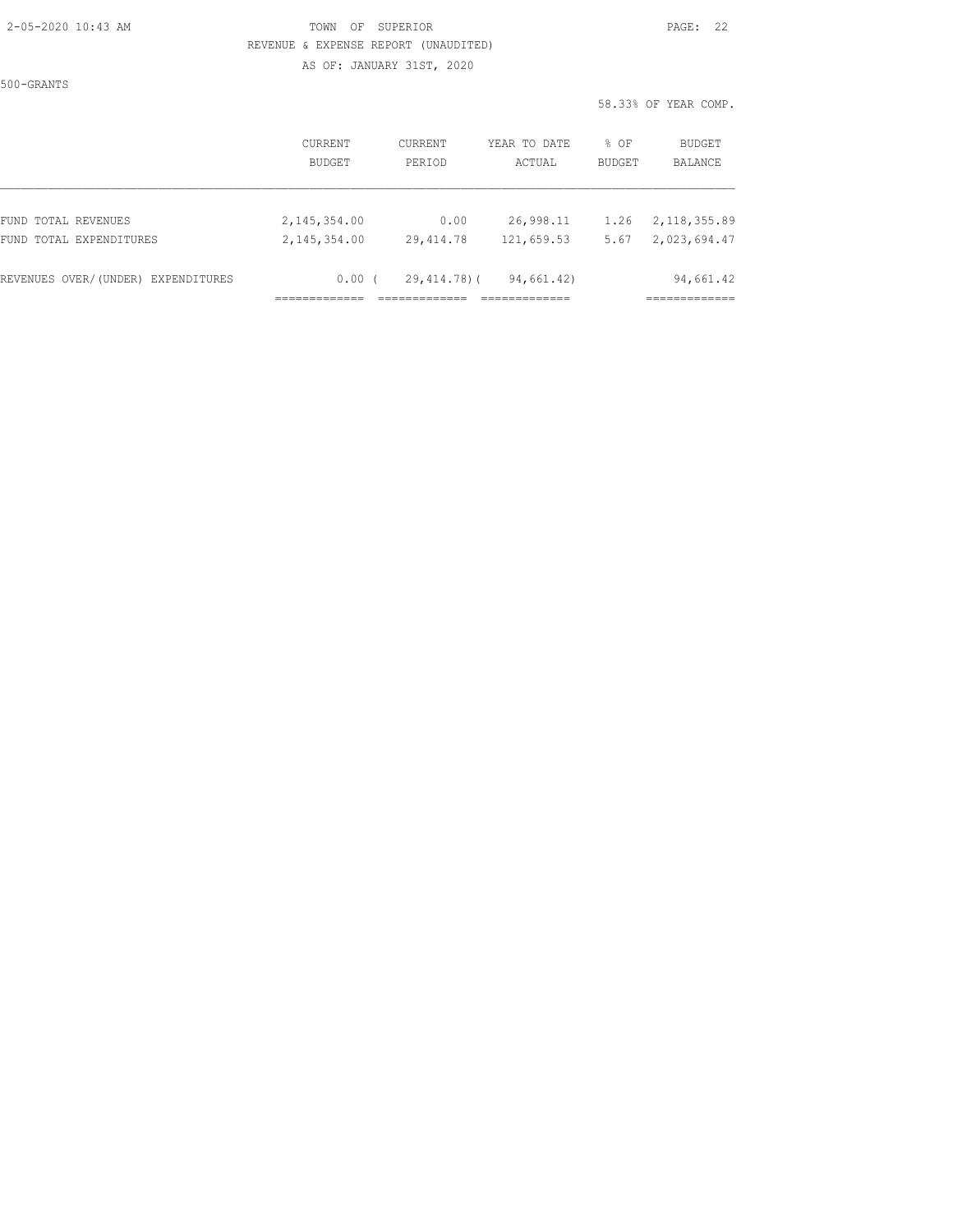| 2-05-2020 10:43 AM     | SUPERIOR<br>TOWN<br>OF |                                      |              |        |                      |
|------------------------|------------------------|--------------------------------------|--------------|--------|----------------------|
|                        |                        | REVENUE & EXPENSE REPORT (UNAUDITED) |              |        |                      |
|                        |                        | AS OF: JANUARY 31ST, 2020            |              |        |                      |
| 510-Emergency Services |                        |                                      |              |        |                      |
| NON-DEPARTMENTAL       |                        |                                      |              |        | 58.33% OF YEAR COMP. |
|                        | CURRENT                | CURRENT                              | YEAR TO DATE | % OF   | <b>BUDGET</b>        |
|                        | BUDGET                 | PERIOD                               | ACTUAL       | BUDGET | BALANCE              |
|                        |                        |                                      |              |        |                      |
| REVENUES               |                        |                                      |              |        |                      |
| CONTINGENCY            |                        |                                      |              |        |                      |

 $\mathcal{L}_\text{max}$ ============= ============= ============= ======= =============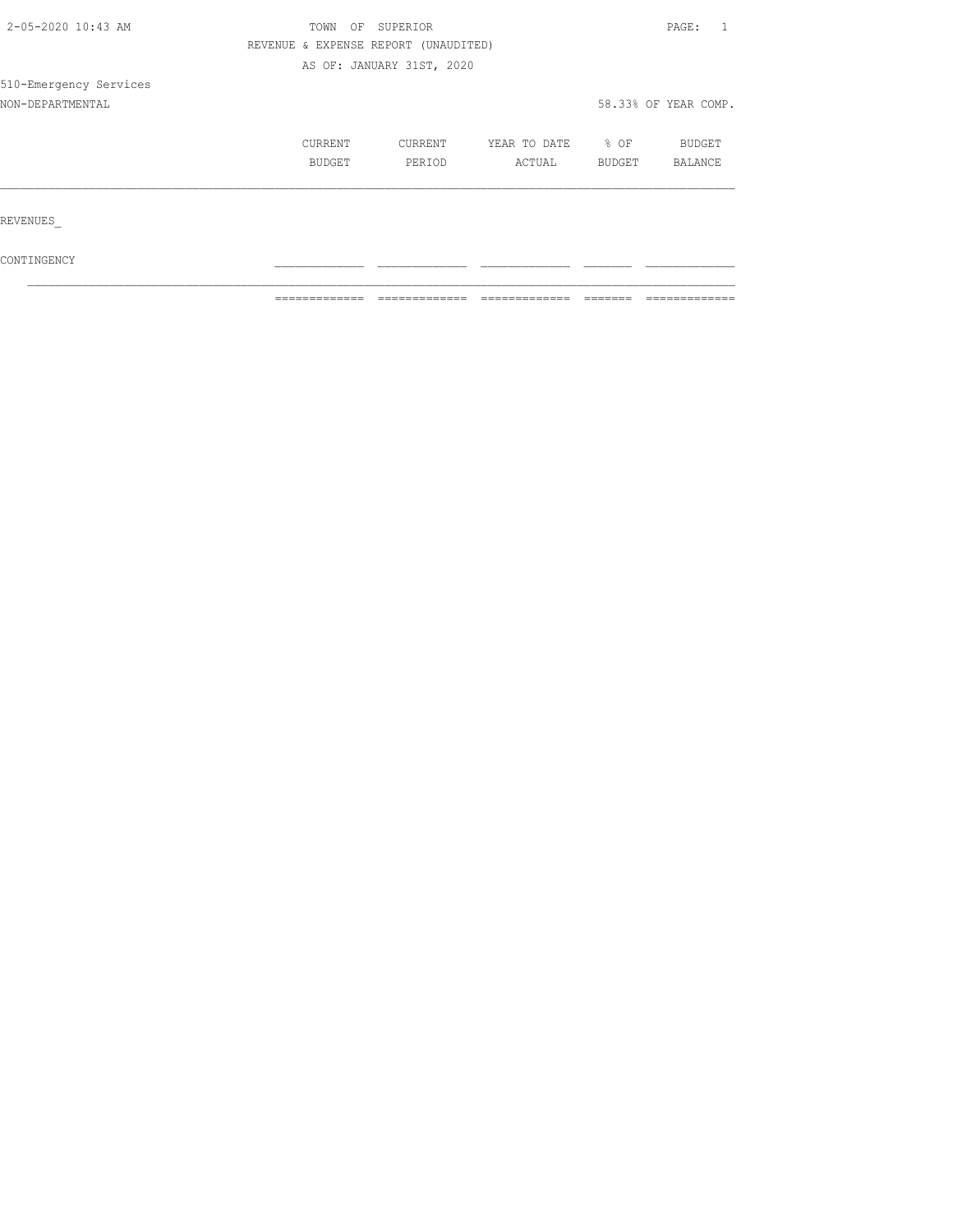|               |                                                       |                                                              |                                     | 58.33% OF YEAR COMP.                                                                                                                                                         |
|---------------|-------------------------------------------------------|--------------------------------------------------------------|-------------------------------------|------------------------------------------------------------------------------------------------------------------------------------------------------------------------------|
|               |                                                       |                                                              |                                     | BUDGET                                                                                                                                                                       |
| <b>BUDGET</b> | PERIOD                                                | ACTUAL                                                       | BUDGET                              | BALANCE                                                                                                                                                                      |
|               |                                                       |                                                              |                                     |                                                                                                                                                                              |
|               |                                                       |                                                              |                                     |                                                                                                                                                                              |
|               |                                                       |                                                              |                                     |                                                                                                                                                                              |
| 0.00          | 0.00                                                  |                                                              |                                     | 74, 500.00)                                                                                                                                                                  |
| 0.00          | 0.00                                                  | 74,500.00                                                    | 0.00(                               | 74,500.00)                                                                                                                                                                   |
| 0.00          | 0.00                                                  | 74,500.00                                                    |                                     | 74,500.00)<br>=============                                                                                                                                                  |
|               |                                                       |                                                              |                                     |                                                                                                                                                                              |
|               |                                                       |                                                              |                                     |                                                                                                                                                                              |
|               |                                                       |                                                              |                                     |                                                                                                                                                                              |
| 0.00<br>0.00  | 0.00<br>0.00                                          | 916.10<br>916.10                                             | $0.00$ (<br>0.00(                   | 916.10)<br>916.10)                                                                                                                                                           |
|               |                                                       |                                                              |                                     |                                                                                                                                                                              |
|               |                                                       |                                                              |                                     |                                                                                                                                                                              |
| 5,000.00      | 50.00                                                 |                                                              |                                     | 679.99                                                                                                                                                                       |
| 0.00          | 0.00                                                  |                                                              |                                     | 116.78)                                                                                                                                                                      |
| 3,000.00      | 35.00                                                 |                                                              | 32.86                               | 2,014.23                                                                                                                                                                     |
| 8,000.00      | 85.00                                                 |                                                              | 67.78                               | 2,577.44                                                                                                                                                                     |
|               |                                                       |                                                              |                                     |                                                                                                                                                                              |
| 12,500.00     | 0.00                                                  | 4,130.82                                                     | 33.05                               | 8,369.18                                                                                                                                                                     |
| 12,500.00     | 0.00                                                  | 4,130.82                                                     | 33.05                               | 8,369.18                                                                                                                                                                     |
|               |                                                       |                                                              |                                     |                                                                                                                                                                              |
| 46,000.00     | 0.00                                                  | 10,824.68                                                    | 23.53                               | 35, 175.32                                                                                                                                                                   |
| 0.00          | 0.00                                                  | 40.00                                                        | $0.00$ (                            | 40.00)                                                                                                                                                                       |
| 3,000.00      | 0.00                                                  | 594.00                                                       | 19.80                               | 2,406.00<br>37,541.32                                                                                                                                                        |
|               |                                                       |                                                              |                                     |                                                                                                                                                                              |
|               |                                                       |                                                              |                                     |                                                                                                                                                                              |
|               |                                                       |                                                              |                                     | 2,789.44)                                                                                                                                                                    |
| 5,000.00      | 0.00                                                  | 2,968.61                                                     | 59.37                               | 4,820.83<br>2,031.39                                                                                                                                                         |
|               |                                                       |                                                              |                                     |                                                                                                                                                                              |
| 25,000.00     | 0.00                                                  | 0.00                                                         | 0.00                                | 25,000.00                                                                                                                                                                    |
| 25,000.00     | 0.00                                                  | 0.00                                                         | 0.00                                | 25,000.00                                                                                                                                                                    |
|               |                                                       |                                                              |                                     | 74,603.23                                                                                                                                                                    |
|               | CURRENT<br>49,000.00<br>0.00<br>5,000.00<br>99,500.00 | AS OF: JANUARY 31ST, 2020<br>CURRENT<br>0.00<br>0.00<br>0.00 | YEAR TO DATE<br>11,458.68<br>179.17 | $8$ OF<br>74,500.00<br>$0.00$ (<br>$0.00$ (<br>4,320.01 86.40<br>116.78 0.00 (<br>985.77<br>5,422.56<br>23.39<br>2,789.44<br>$0.00$ (<br>3.58<br>85.00<br>24,896.77<br>25.02 |

============= ============= ============= ======= =============

 2-05-2020 10:43 AM TOWN OF SUPERIOR PAGE: 2 REVENUE & EXPENSE REPORT (UNAUDITED)

REVENUES OVER/(UNDER) EXPENDITURES ( 99,500.00)( 85.00) 49,603.23 ( 149,103.23)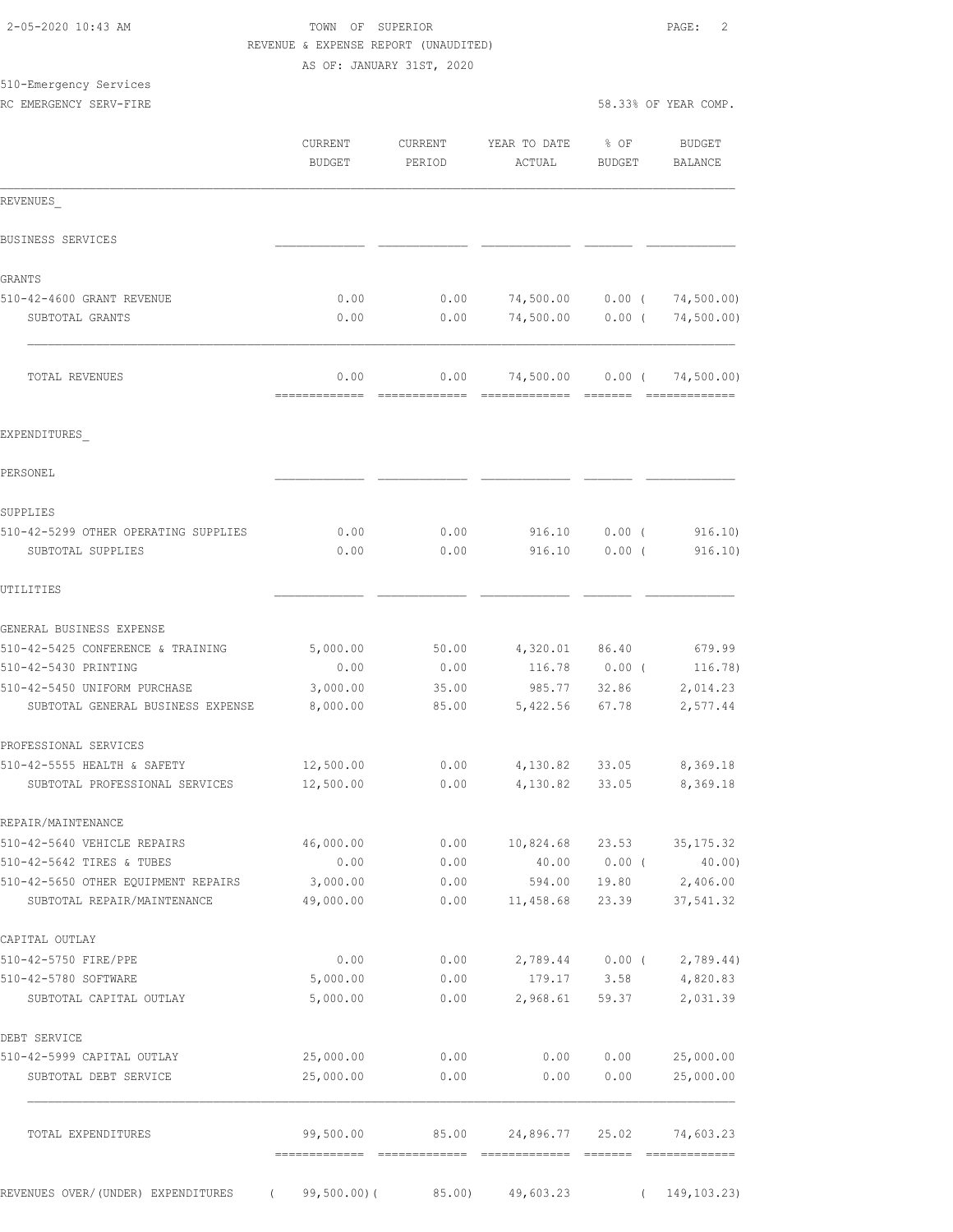### 2-05-2020 10:43 AM TOWN OF SUPERIOR PAGE: 3 REVENUE & EXPENSE REPORT (UNAUDITED)

AS OF: JANUARY 31ST, 2020

### 510-Emergency Services

RC EMERGENCY SERV-POLICE **For a state of the service of the service of the service of the service of the service of the service of the service of the service of the service of the service of the service of the service of t** 

|                                                                    | CURRENT<br><b>BUDGET</b>    | <b>CURRENT</b><br>PERIOD           | YEAR TO DATE<br>ACTUAL              | % OF<br>BUDGET                                                                                                                                                                                                                                                                                                                                                                                                                                                                                  | <b>BUDGET</b><br>BALANCE    |
|--------------------------------------------------------------------|-----------------------------|------------------------------------|-------------------------------------|-------------------------------------------------------------------------------------------------------------------------------------------------------------------------------------------------------------------------------------------------------------------------------------------------------------------------------------------------------------------------------------------------------------------------------------------------------------------------------------------------|-----------------------------|
| REVENUES                                                           |                             |                                    |                                     |                                                                                                                                                                                                                                                                                                                                                                                                                                                                                                 |                             |
| GRANTS                                                             |                             |                                    |                                     |                                                                                                                                                                                                                                                                                                                                                                                                                                                                                                 |                             |
| 510-41-4600 Grant Revenue                                          | 200,000.00                  | 0.00                               | 41,500.00                           | 20.75                                                                                                                                                                                                                                                                                                                                                                                                                                                                                           | 158,500.00                  |
| SUBTOTAL GRANTS                                                    | 200,000.00                  | 0.00                               | 41,500.00                           | 20.75                                                                                                                                                                                                                                                                                                                                                                                                                                                                                           | 158,500.00                  |
| TOTAL REVENUES                                                     | 200,000.00<br>============= | 0.00<br>--------------             | 41,500.00<br>-------------          | 20.75<br>$\begin{array}{cccccccccc} \multicolumn{2}{c}{} & \multicolumn{2}{c}{} & \multicolumn{2}{c}{} & \multicolumn{2}{c}{} & \multicolumn{2}{c}{} & \multicolumn{2}{c}{} & \multicolumn{2}{c}{} & \multicolumn{2}{c}{} & \multicolumn{2}{c}{} & \multicolumn{2}{c}{} & \multicolumn{2}{c}{} & \multicolumn{2}{c}{} & \multicolumn{2}{c}{} & \multicolumn{2}{c}{} & \multicolumn{2}{c}{} & \multicolumn{2}{c}{} & \multicolumn{2}{c}{} & \multicolumn{2}{c}{} & \multicolumn{2}{c}{} & \mult$ | 158,500.00<br>============= |
| EXPENDITURES                                                       |                             |                                    |                                     |                                                                                                                                                                                                                                                                                                                                                                                                                                                                                                 |                             |
| SUPPLIES                                                           |                             |                                    |                                     |                                                                                                                                                                                                                                                                                                                                                                                                                                                                                                 |                             |
| 510-41-5299 Other Operating Supplies                               | 4,000.00                    | 0.00                               | 10,683.19                           | 267.08 (                                                                                                                                                                                                                                                                                                                                                                                                                                                                                        | 6,683.19                    |
| SUBTOTAL SUPPLIES                                                  | 4,000.00                    | 0.00                               | 10,683.19                           | 267.08 (                                                                                                                                                                                                                                                                                                                                                                                                                                                                                        | 6,683.19                    |
| UTILITIES                                                          |                             |                                    |                                     |                                                                                                                                                                                                                                                                                                                                                                                                                                                                                                 |                             |
| 510-41-5370 Radio Equipment                                        | 3,000.00                    | 0.00                               | 21,541.86                           | 718.06 (                                                                                                                                                                                                                                                                                                                                                                                                                                                                                        | 18,541.86)                  |
| SUBTOTAL UTILITIES                                                 | 3,000.00                    | 0.00                               | 21,541.86                           | $718.06$ (                                                                                                                                                                                                                                                                                                                                                                                                                                                                                      | 18,541.86)                  |
| GENERAL BUSINESS EXPENSE                                           |                             |                                    |                                     |                                                                                                                                                                                                                                                                                                                                                                                                                                                                                                 |                             |
| 510-41-5425 Conferences & Training                                 | 10,000.00                   | 500.00                             | 17,483.42                           | 174.83 (                                                                                                                                                                                                                                                                                                                                                                                                                                                                                        | 7,483.42)                   |
| 510-41-5430 PRINTING                                               | 2,000.00                    | 336.58                             | 2,700.93                            | $135.05$ (                                                                                                                                                                                                                                                                                                                                                                                                                                                                                      | 700.93)                     |
| 510-41-5450 Uniform Purchases<br>SUBTOTAL GENERAL BUSINESS EXPENSE | 8,500.00<br>20,500.00       | 0.00<br>836.58                     | 5,552.18<br>25,736.53               | 65.32<br>$125.54$ (                                                                                                                                                                                                                                                                                                                                                                                                                                                                             | 2,947.82<br>5, 236.53)      |
| PROFESSIONAL SERVICES                                              |                             |                                    |                                     |                                                                                                                                                                                                                                                                                                                                                                                                                                                                                                 |                             |
| 510-41-5550 Professional Services                                  | 0.00                        | 0.00                               | 145.00                              | $0.00$ (                                                                                                                                                                                                                                                                                                                                                                                                                                                                                        | 145.00)                     |
| 510-41-5555 Health & Safety                                        | 1,000.00                    | 0.00                               | 1,910.00                            | 191.00 (                                                                                                                                                                                                                                                                                                                                                                                                                                                                                        | 910.00                      |
| SUBTOTAL PROFESSIONAL SERVICES                                     | 1,000.00                    | 0.00                               | 2,055.00                            | $205.50$ (                                                                                                                                                                                                                                                                                                                                                                                                                                                                                      | 1,055.00                    |
| REPAIR/MAINTENANCE                                                 |                             |                                    |                                     |                                                                                                                                                                                                                                                                                                                                                                                                                                                                                                 |                             |
| 510-41-5640 Vehicle Repairs                                        | 10,000.00                   |                                    | $0.00$ 9,449.40                     | 94.49                                                                                                                                                                                                                                                                                                                                                                                                                                                                                           | 550.60                      |
| 510-41-5642 Tires and Tubes                                        |                             |                                    | 3,000.00 1,504.49 2,310.35          | 77.01                                                                                                                                                                                                                                                                                                                                                                                                                                                                                           | 689.65                      |
| SUBTOTAL REPAIR/MAINTENANCE                                        |                             |                                    | 13,000.00   1,504.49   11,759.75    | 90.46                                                                                                                                                                                                                                                                                                                                                                                                                                                                                           | 1,240.25                    |
| CAPITAL OUTLAY                                                     |                             |                                    |                                     |                                                                                                                                                                                                                                                                                                                                                                                                                                                                                                 |                             |
| 510-41-5780 Software                                               | 0.00                        | 0.00                               |                                     | 189.61 0.00 (                                                                                                                                                                                                                                                                                                                                                                                                                                                                                   | 189.61)                     |
| SUBTOTAL CAPITAL OUTLAY                                            | 0.00                        | 0.00                               | 189.61                              | $0.00$ (                                                                                                                                                                                                                                                                                                                                                                                                                                                                                        | 189.61)                     |
| DEBT SERVICE                                                       |                             |                                    |                                     |                                                                                                                                                                                                                                                                                                                                                                                                                                                                                                 |                             |
| 510-41-5999 Capital Outlay                                         | 59,000.00                   | 0.00                               | 0.00                                | 0.00                                                                                                                                                                                                                                                                                                                                                                                                                                                                                            | 59,000.00                   |
| SUBTOTAL DEBT SERVICE                                              | 59,000.00                   | 0.00                               | 0.00                                | 0.00                                                                                                                                                                                                                                                                                                                                                                                                                                                                                            | 59,000.00                   |
| TOTAL EXPENDITURES                                                 |                             |                                    | 100,500.00 2,341.07 71,965.94 71.61 |                                                                                                                                                                                                                                                                                                                                                                                                                                                                                                 | 28,534.06                   |
| REVENUES OVER/(UNDER) EXPENDITURES                                 |                             | 99,500.00 ( 2,341.07) ( 30,465.94) |                                     |                                                                                                                                                                                                                                                                                                                                                                                                                                                                                                 | 129,965.94                  |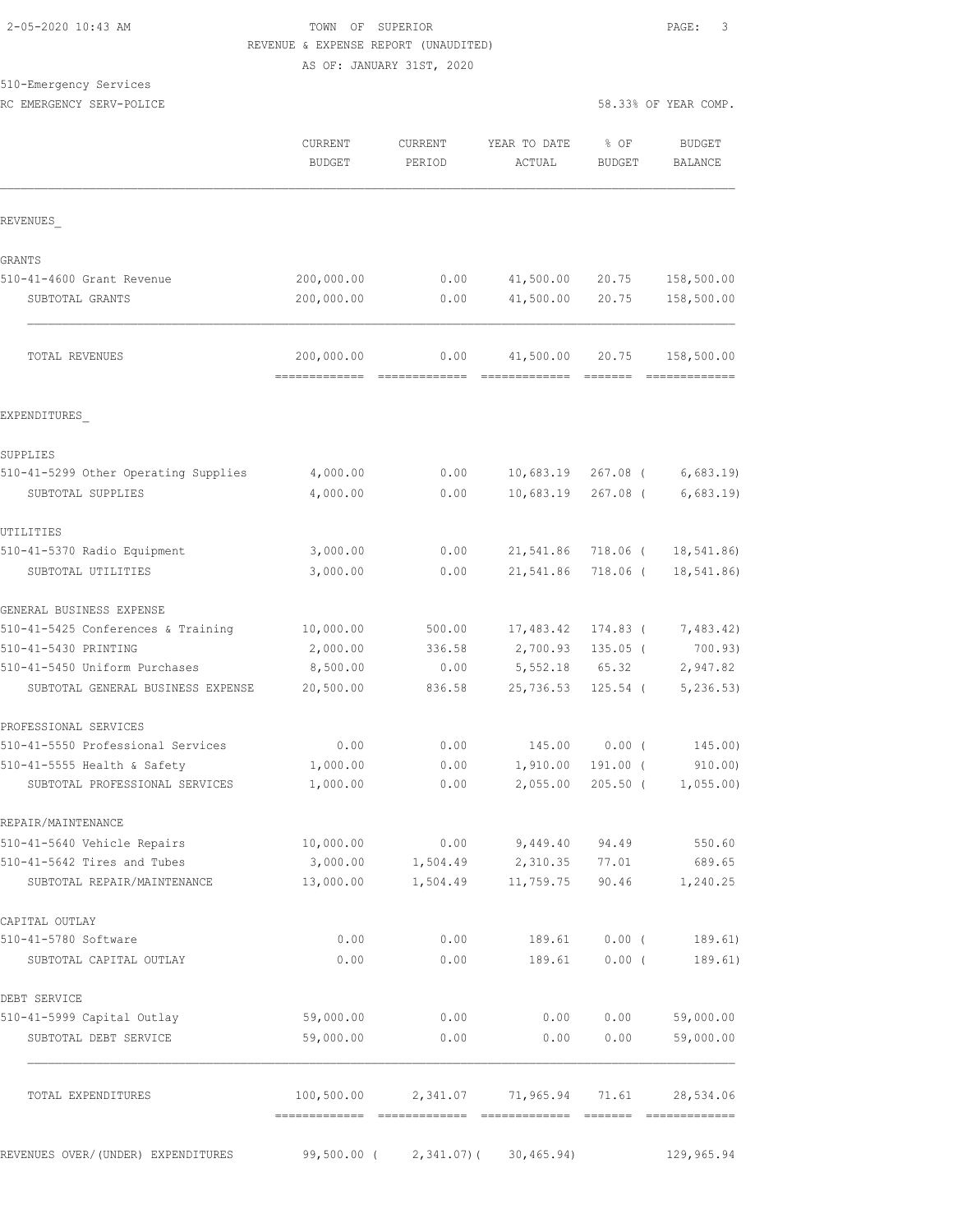| 2-05-2020 10:43 AM |  |
|--------------------|--|
|                    |  |

### TOWN OF SUPERIOR **10:43 AM TOWN OF SUPERIOR**  REVENUE & EXPENSE REPORT (UNAUDITED) AS OF: JANUARY 31ST, 2020

510-Emergency Services

|                                    | <b>CURRENT</b><br><b>BUDGET</b> | CURRENT<br>PERTOD | YEAR TO DATE<br>ACTUAL | % OF<br>BUDGET | BUDGET<br><b>BALANCE</b> |
|------------------------------------|---------------------------------|-------------------|------------------------|----------------|--------------------------|
|                                    |                                 |                   |                        |                |                          |
| FUND TOTAL REVENUES                | 200,000.00                      | 0.00              | 116,000.00             | 58.00          | 84,000.00                |
| FUND TOTAL EXPENDITURES            | 200,000.00                      | 2,426.07          | 96,862.71              | 48.43          | 103,137.29               |
| REVENUES OVER/(UNDER) EXPENDITURES | $0.00$ (                        | 2,426.07          | 19,137.29              |                | 19, 137.29               |
|                                    |                                 |                   |                        |                |                          |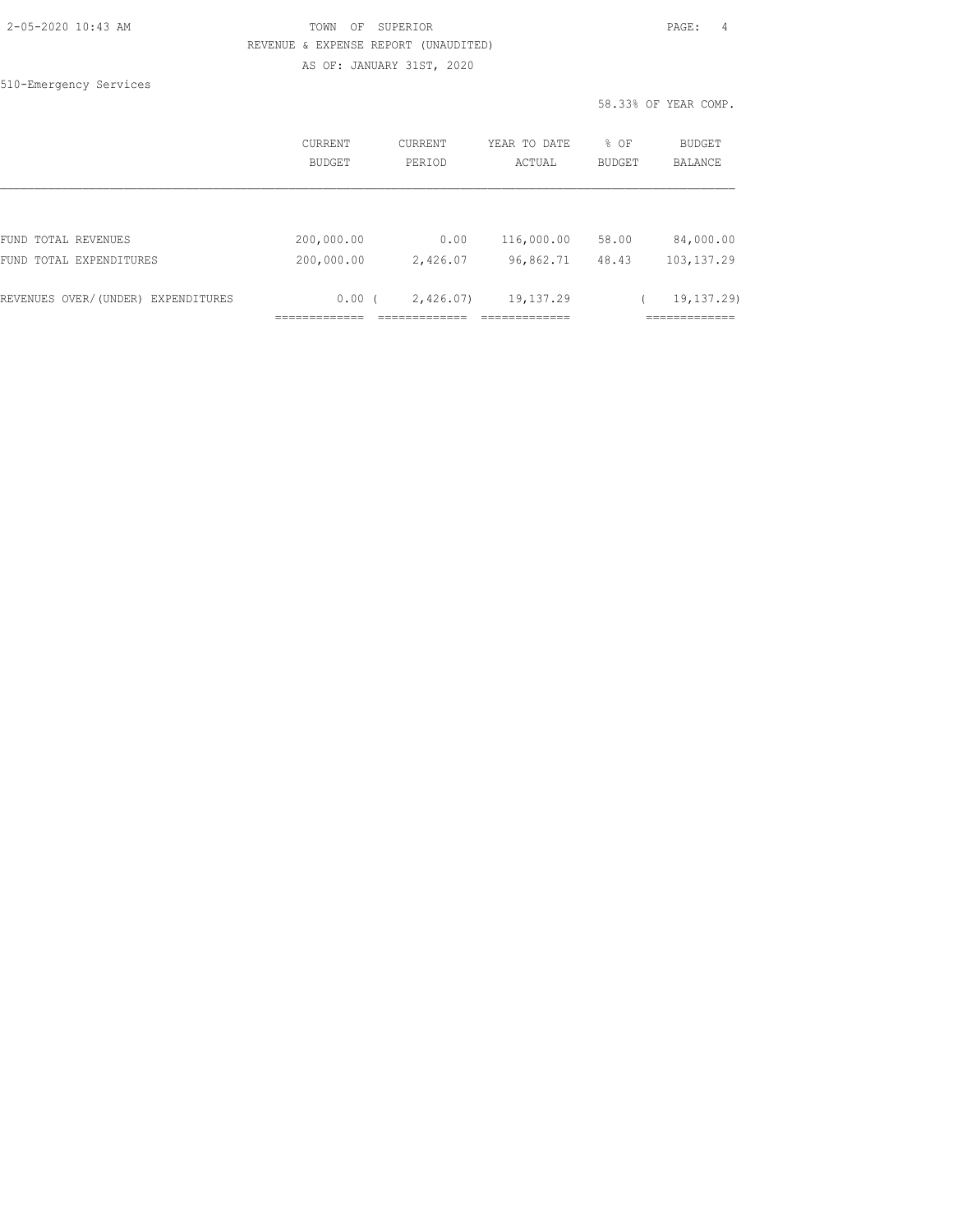| 2-05-2020 10:43 AM |  |
|--------------------|--|
|                    |  |

### TOWN OF SUPERIOR **10:43 AM TOWN OF SUPERIOR** REVENUE & EXPENSE REPORT (UNAUDITED)

AS OF: JANUARY 31ST, 2020

# 511-RESOLUTION GRANTS

|                                    | <b>CURRENT</b><br><b>BUDGET</b>               | <b>CURRENT</b><br>PERIOD | YEAR TO DATE<br>ACTUAL | $8$ OF<br><b>BUDGET</b>                                                                                                                                                                                                                                                                                                                                                                                                                                                                         | <b>BUDGET</b><br><b>BALANCE</b> |
|------------------------------------|-----------------------------------------------|--------------------------|------------------------|-------------------------------------------------------------------------------------------------------------------------------------------------------------------------------------------------------------------------------------------------------------------------------------------------------------------------------------------------------------------------------------------------------------------------------------------------------------------------------------------------|---------------------------------|
| REVENUES                           |                                               |                          |                        |                                                                                                                                                                                                                                                                                                                                                                                                                                                                                                 |                                 |
| GRANTS                             |                                               |                          |                        |                                                                                                                                                                                                                                                                                                                                                                                                                                                                                                 |                                 |
| 511-01-4600 GRANT REVENUE          | 300,000.00                                    | 0.00                     | 0.00                   | 0.00                                                                                                                                                                                                                                                                                                                                                                                                                                                                                            | 300,000.00                      |
| SUBTOTAL GRANTS                    | 300,000.00                                    | 0.00                     | 0.00                   | 0.00                                                                                                                                                                                                                                                                                                                                                                                                                                                                                            | 300,000.00                      |
| TOTAL REVENUES                     | 300,000.00<br>--------------                  | 0.00<br>-------------    | 0.00<br>-------------  | 0.00<br>--------                                                                                                                                                                                                                                                                                                                                                                                                                                                                                | 300,000.00                      |
| EXPENDITURES                       |                                               |                          |                        |                                                                                                                                                                                                                                                                                                                                                                                                                                                                                                 |                                 |
| SUPPLIES                           |                                               |                          |                        |                                                                                                                                                                                                                                                                                                                                                                                                                                                                                                 |                                 |
| 511-01-5299 OPERATING SUPPLIES     | 300,000.00                                    | 3,250.76                 | 10,368.09              | 3.46                                                                                                                                                                                                                                                                                                                                                                                                                                                                                            | 289,631.91                      |
| SUBTOTAL SUPPLIES                  | 300,000.00                                    | 3,250.76                 | 10,368.09              | 3.46                                                                                                                                                                                                                                                                                                                                                                                                                                                                                            | 289,631.91                      |
| PROFESSIONAL SERVICES              |                                               |                          |                        |                                                                                                                                                                                                                                                                                                                                                                                                                                                                                                 |                                 |
| 511-01-5530 ENGINEERING EXPENSES   | 0.00                                          | 11,566.13                | 33,556.49              |                                                                                                                                                                                                                                                                                                                                                                                                                                                                                                 | $0.00$ ( 33,556.49)             |
| SUBTOTAL PROFESSIONAL SERVICES     | 0.00                                          | 11,566.13                | 33,556.49              | $0.00$ (                                                                                                                                                                                                                                                                                                                                                                                                                                                                                        | 33,556.49)                      |
| CAPITAL OUTLAY                     |                                               |                          |                        |                                                                                                                                                                                                                                                                                                                                                                                                                                                                                                 |                                 |
| DEBT SERVICE                       |                                               |                          |                        |                                                                                                                                                                                                                                                                                                                                                                                                                                                                                                 |                                 |
| TOTAL EXPENDITURES                 | 300,000.00<br>=============================== | 14,816.89                | 43,924.58              | 14.64<br>$\begin{array}{cccccccccc} \multicolumn{2}{c}{} & \multicolumn{2}{c}{} & \multicolumn{2}{c}{} & \multicolumn{2}{c}{} & \multicolumn{2}{c}{} & \multicolumn{2}{c}{} & \multicolumn{2}{c}{} & \multicolumn{2}{c}{} & \multicolumn{2}{c}{} & \multicolumn{2}{c}{} & \multicolumn{2}{c}{} & \multicolumn{2}{c}{} & \multicolumn{2}{c}{} & \multicolumn{2}{c}{} & \multicolumn{2}{c}{} & \multicolumn{2}{c}{} & \multicolumn{2}{c}{} & \multicolumn{2}{c}{} & \multicolumn{2}{c}{} & \mult$ | 256,075.42<br>--------------    |
| REVENUES OVER/(UNDER) EXPENDITURES | $0.00$ (                                      | $14,816.89$ (            | 43, 924.58)            |                                                                                                                                                                                                                                                                                                                                                                                                                                                                                                 | 43, 924.58                      |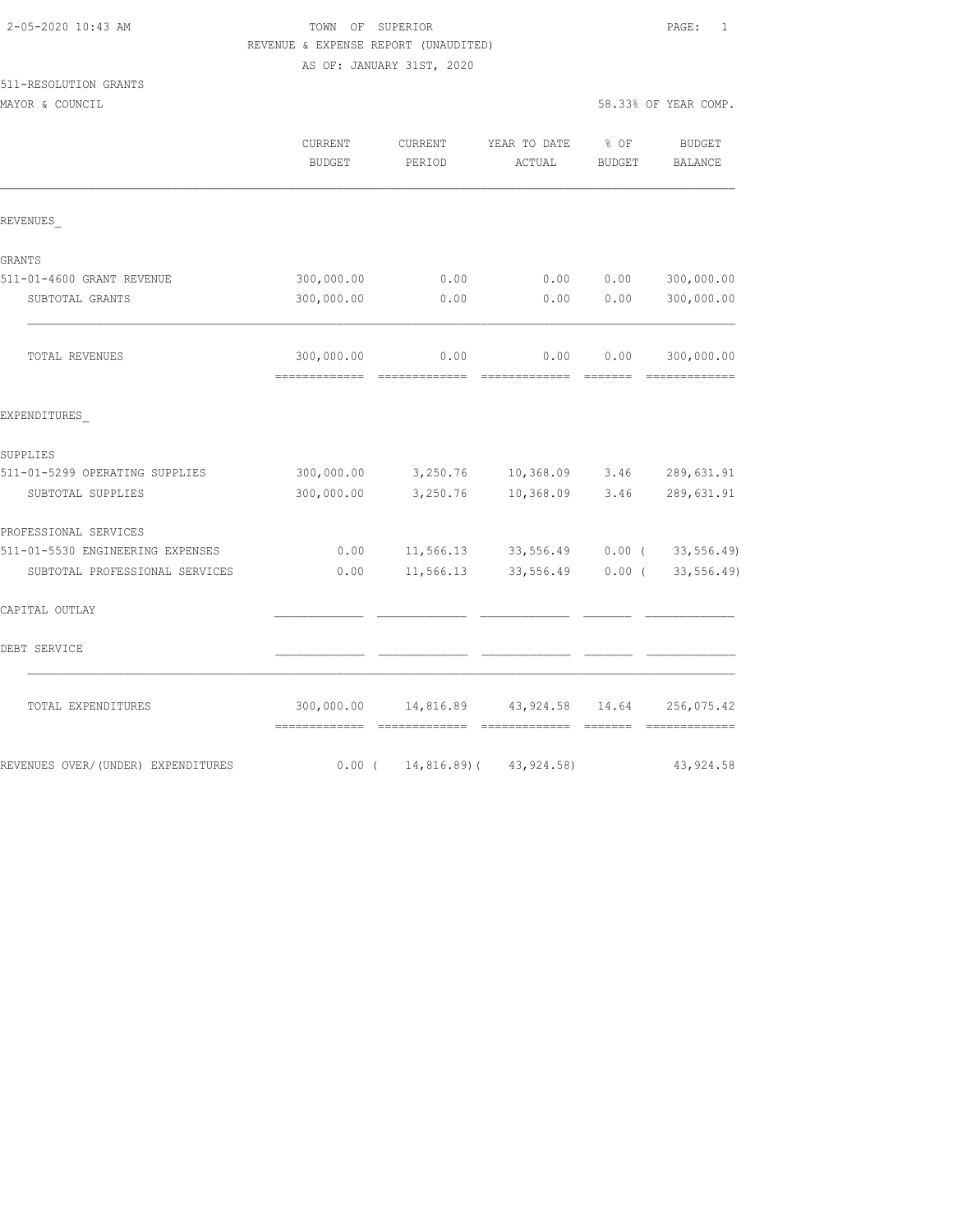| 2-05-2020 10:43 AM |  |  |  |
|--------------------|--|--|--|
|                    |  |  |  |

# TOWN OF SUPERIOR **Example 2** PAGE: 2 REVENUE & EXPENSE REPORT (UNAUDITED)

AS OF: JANUARY 31ST, 2020

#### 511-RESOLUTION GRANTS

|                                    | <b>CURRENT</b><br><b>BUDGET</b> | CURRENT<br>PERIOD                                                      | YEAR TO DATE<br>ACTUAL                    | % OF<br><b>BUDGET</b>                                       | <b>BUDGET</b><br><b>BALANCE</b>                                                                                                                                                                                                                                                                                                                                                                                                                                                        |
|------------------------------------|---------------------------------|------------------------------------------------------------------------|-------------------------------------------|-------------------------------------------------------------|----------------------------------------------------------------------------------------------------------------------------------------------------------------------------------------------------------------------------------------------------------------------------------------------------------------------------------------------------------------------------------------------------------------------------------------------------------------------------------------|
| REVENUES                           |                                 |                                                                        |                                           |                                                             |                                                                                                                                                                                                                                                                                                                                                                                                                                                                                        |
| GRANTS                             |                                 |                                                                        |                                           |                                                             |                                                                                                                                                                                                                                                                                                                                                                                                                                                                                        |
| 511-12-4600 GRANT REVENUE          | 200,000.00                      | 0.00                                                                   | 0.00                                      | 0.00                                                        | 200,000.00                                                                                                                                                                                                                                                                                                                                                                                                                                                                             |
| SUBTOTAL GRANTS                    | 200,000.00                      | 0.00                                                                   | 0.00                                      | 0.00                                                        | 200,000.00                                                                                                                                                                                                                                                                                                                                                                                                                                                                             |
| TOTAL REVENUES                     | 200,000.00                      | 0.00                                                                   | 0.00                                      | 0.00                                                        | 200,000.00                                                                                                                                                                                                                                                                                                                                                                                                                                                                             |
| EXPENDITURES                       |                                 |                                                                        |                                           |                                                             |                                                                                                                                                                                                                                                                                                                                                                                                                                                                                        |
| SUPPLIES                           |                                 |                                                                        |                                           |                                                             |                                                                                                                                                                                                                                                                                                                                                                                                                                                                                        |
| 511-12-5299 OPERATING SUPPLIES     |                                 | 200,000.00 214,369.93 215,135.56 107.57 ( 15,135.56)                   |                                           |                                                             |                                                                                                                                                                                                                                                                                                                                                                                                                                                                                        |
| SUBTOTAL SUPPLIES                  | 200,000.00                      |                                                                        | 214,369.93 215,135.56 107.57 ( 15,135.56) |                                                             |                                                                                                                                                                                                                                                                                                                                                                                                                                                                                        |
| PROFESSIONAL SERVICES              |                                 |                                                                        |                                           |                                                             |                                                                                                                                                                                                                                                                                                                                                                                                                                                                                        |
| CAPITAL OUTLAY                     |                                 |                                                                        |                                           |                                                             |                                                                                                                                                                                                                                                                                                                                                                                                                                                                                        |
| TOTAL EXPENDITURES                 | -------------                   | 200,000.00 214,369.93 215,135.56 107.57 ( 15,135.56)<br>-------------- | =============                             | $\begin{array}{cccccc} = & = & = & = & = & = & \end{array}$ | $\begin{array}{cccccccccc} \multicolumn{2}{c}{} & \multicolumn{2}{c}{} & \multicolumn{2}{c}{} & \multicolumn{2}{c}{} & \multicolumn{2}{c}{} & \multicolumn{2}{c}{} & \multicolumn{2}{c}{} & \multicolumn{2}{c}{} & \multicolumn{2}{c}{} & \multicolumn{2}{c}{} & \multicolumn{2}{c}{} & \multicolumn{2}{c}{} & \multicolumn{2}{c}{} & \multicolumn{2}{c}{} & \multicolumn{2}{c}{} & \multicolumn{2}{c}{} & \multicolumn{2}{c}{} & \multicolumn{2}{c}{} & \multicolumn{2}{c}{} & \mult$ |
| REVENUES OVER/(UNDER) EXPENDITURES | $0.00$ (                        |                                                                        | $214, 369.93$ ( $215, 135.56$ )           |                                                             | 215, 135.56                                                                                                                                                                                                                                                                                                                                                                                                                                                                            |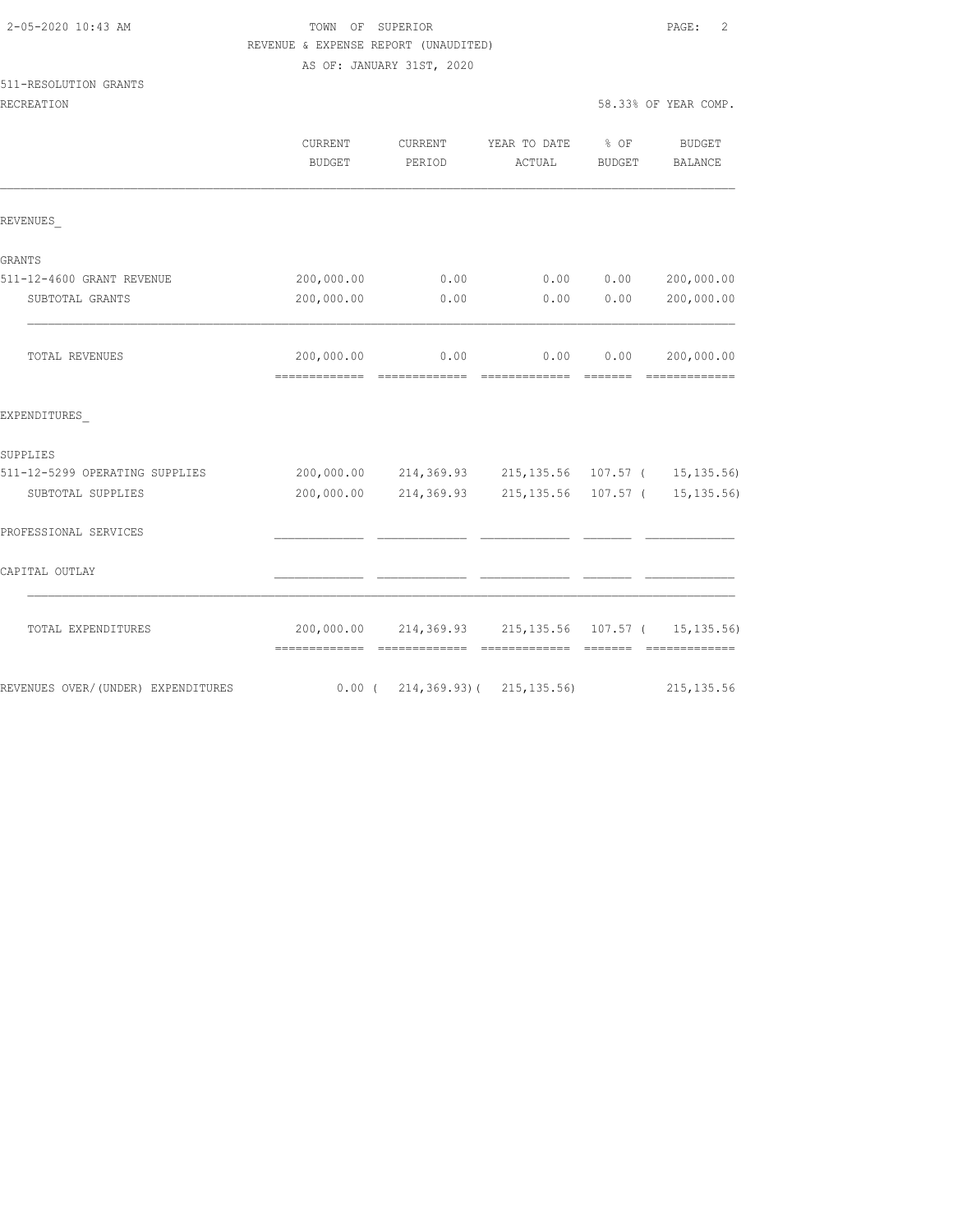| 2-05-2020 10:43 AM |  |
|--------------------|--|
|                    |  |

# TOWN OF SUPERIOR **10:43 AM TOWN OF SUPERIOR** REVENUE & EXPENSE REPORT (UNAUDITED)

AS OF: JANUARY 31ST, 2020

# 511-RESOLUTION GRANTS

| ECONOMIC DEVELOPMENT | 58.33% OF YEAR COMP. |  |
|----------------------|----------------------|--|
|                      |                      |  |

| 8.33% OF YEAR COMP. |  |
|---------------------|--|
|---------------------|--|

|                                     | CURRENT<br><b>BUDGET</b>                   | CURRENT<br>PERIOD       | YEAR TO DATE<br>ACTUAL      | % OF<br>BUDGET    | <b>BUDGET</b><br>BALANCE     |
|-------------------------------------|--------------------------------------------|-------------------------|-----------------------------|-------------------|------------------------------|
| REVENUES                            |                                            |                         |                             |                   |                              |
| <b>GRANTS</b>                       |                                            |                         |                             |                   |                              |
| 511-19-4600 GRANT REVENUE           | 100,000.00                                 | 0.00                    | 0.00                        | 0.00              | 100,000.00                   |
| SUBTOTAL GRANTS                     | 100,000.00                                 | 0.00                    | 0.00                        | 0.00              | 100,000.00                   |
| TOTAL REVENUES                      | 100,000.00<br>-------------- ------------- | 0.00                    | 0.00                        | 0.00              | 100,000.00<br>-------------- |
| EXPENDITURES                        |                                            |                         |                             |                   |                              |
| SUPPLIES                            |                                            |                         |                             |                   |                              |
| 511-19-5299 OPERATING SUPPLIES      | 100,000.00                                 | 0.00                    | 100,000.00                  | 100.00            | 0.00                         |
| SUBTOTAL SUPPLIES                   | 100,000.00                                 | 0.00                    | 100,000.00                  | 100.00            | 0.00                         |
| PROFESSIONAL SERVICES               |                                            |                         |                             |                   |                              |
| CAPITAL OUTLAY                      |                                            |                         |                             |                   |                              |
| TOTAL EXPENDITURES                  | 100,000.00<br>=============                | 0.00<br>- ============= | 100,000.00<br>============= | 100.00<br>======= | 0.00<br>=============        |
| REVENUES OVER/ (UNDER) EXPENDITURES | 0.00                                       |                         | $0.00$ ( 100,000.00)        |                   | 100,000.00                   |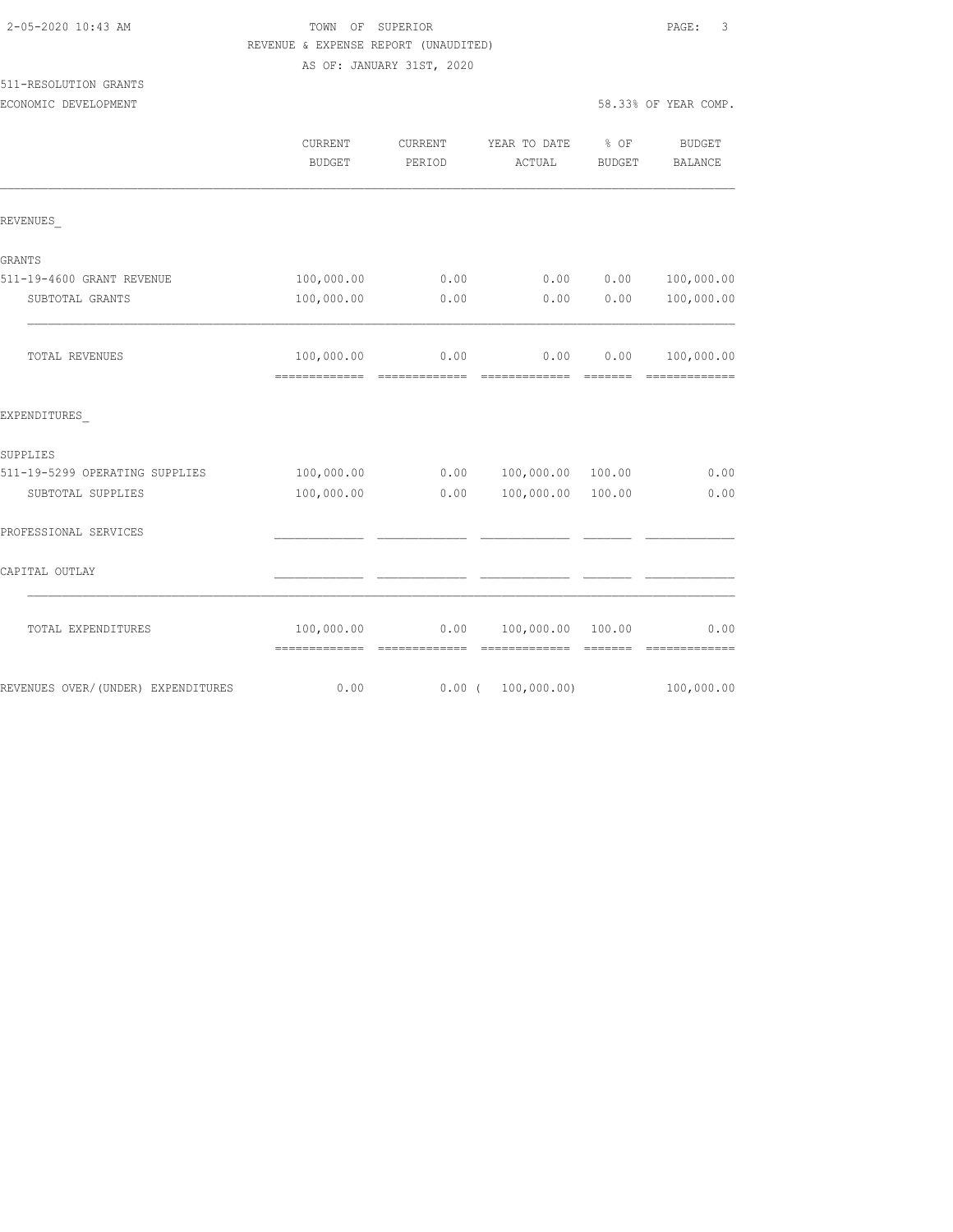| 2-05-2020 10:43 AM |  |
|--------------------|--|
|                    |  |

# TOWN OF SUPERIOR **PAGE:** 4 REVENUE & EXPENSE REPORT (UNAUDITED)

AS OF: JANUARY 31ST, 2020

511-RESOLUTION GRANTS

|                                    | <b>CURRENT</b> | CURRENT           | YEAR TO DATE | % OF          | BUDGET         |
|------------------------------------|----------------|-------------------|--------------|---------------|----------------|
|                                    | <b>BUDGET</b>  | PERTOD            | ACTUAL       | <b>BUDGET</b> | <b>BALANCE</b> |
| FUND TOTAL REVENUES                | 600,000.00     | 0.00              | 0.00         | 0.00          | 600,000.00     |
| FUND TOTAL EXPENDITURES            | 600,000.00     | 229,186.82        | 359,060.14   | 59.84         | 240,939.86     |
| REVENUES OVER/(UNDER) EXPENDITURES | $0.00$ (       | $229, 186, 82)$ ( | 359,060.14)  |               | 359,060.14     |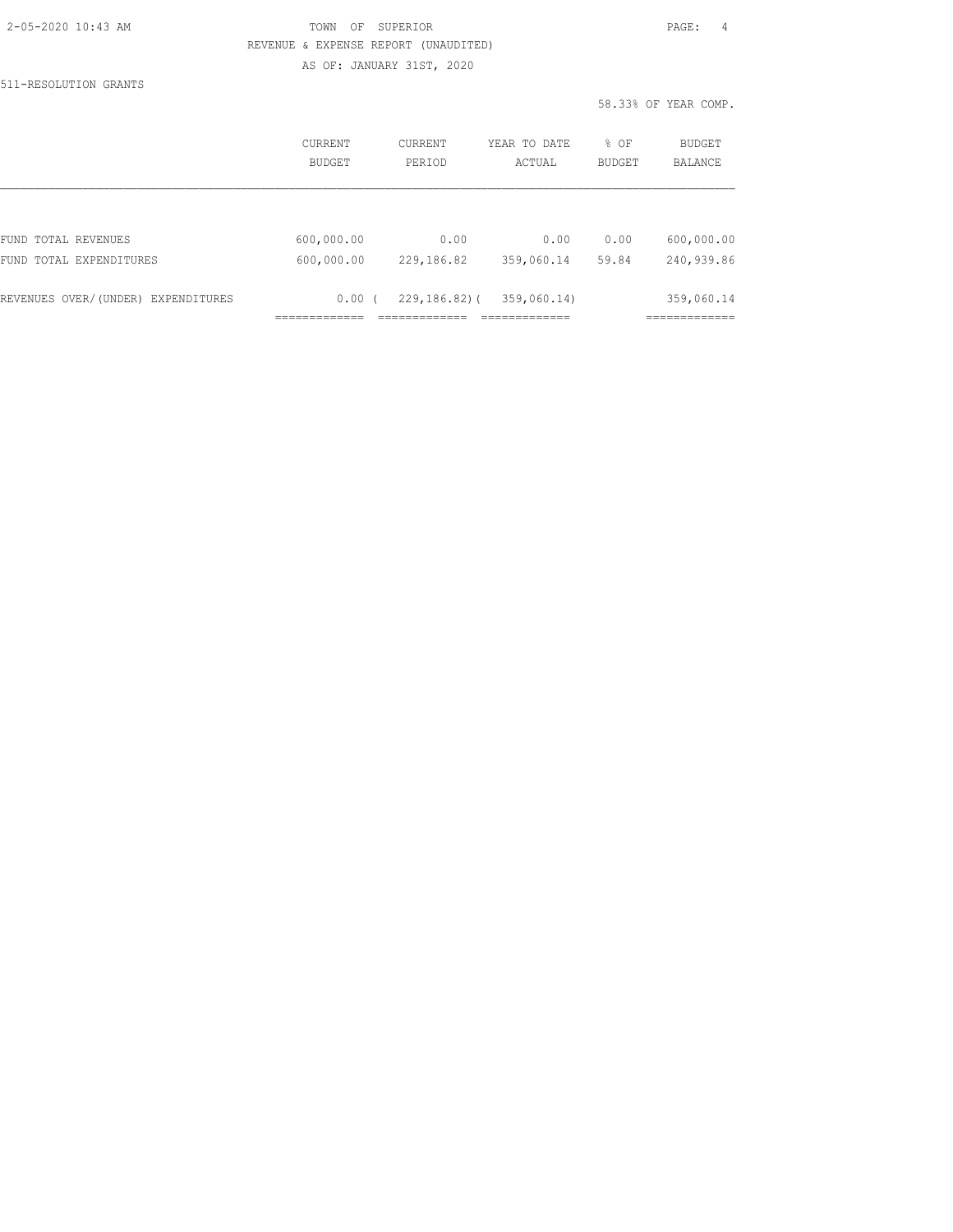| 2-05-2020 10:43 AM<br>TOWN OF SUPERIOR |         |                                      |  |  | PAGE: 1              |
|----------------------------------------|---------|--------------------------------------|--|--|----------------------|
|                                        |         | REVENUE & EXPENSE REPORT (UNAUDITED) |  |  |                      |
|                                        |         | AS OF: JANUARY 31ST, 2020            |  |  |                      |
| 800-FIRE DEPT PENSION                  |         |                                      |  |  |                      |
| NON-DEPARTMENTAL                       |         |                                      |  |  | 58.33% OF YEAR COMP. |
|                                        |         |                                      |  |  |                      |
|                                        | CURRENT | CURRENT YEAR TO DATE % OF BUDGET     |  |  |                      |
|                                        | BUDGET  | PERIOD ACTUAL BUDGET BALANCE         |  |  |                      |
|                                        |         |                                      |  |  |                      |
| REVENUES                               |         |                                      |  |  |                      |
| <b>BUSINESS SERVICES</b>               |         |                                      |  |  |                      |
| MISCELLANEOUS                          |         |                                      |  |  |                      |
| CONTINGENCY                            |         |                                      |  |  |                      |
|                                        |         |                                      |  |  |                      |
| EXPENDITURES                           |         |                                      |  |  |                      |
| SUPPLIES                               |         |                                      |  |  |                      |
| DEBT SERVICE                           |         |                                      |  |  |                      |
|                                        |         |                                      |  |  |                      |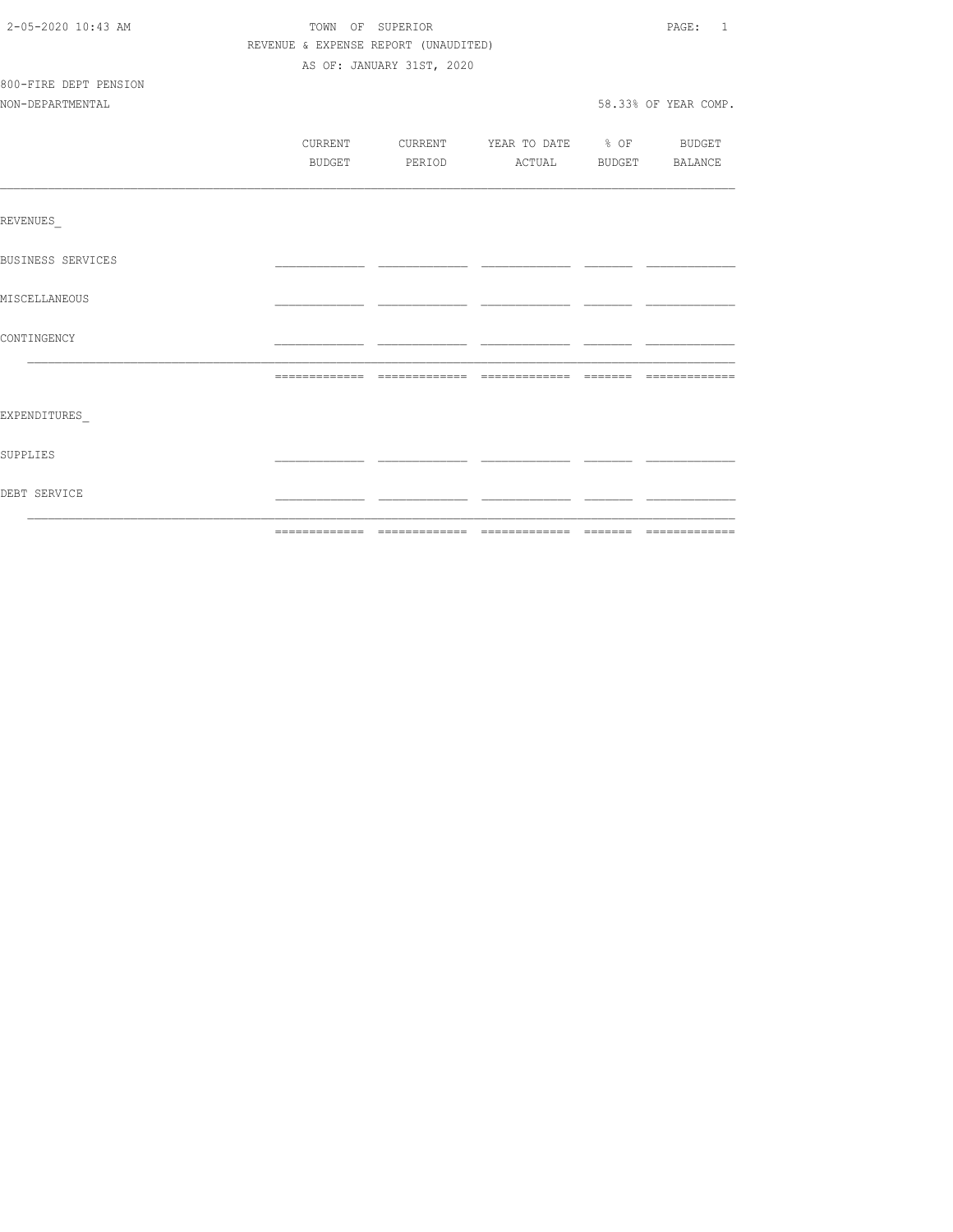| 2-05-2020 10:43 AM    | OF SUPERIOR<br>TOWN                  | PAGE: 2              |
|-----------------------|--------------------------------------|----------------------|
|                       | REVENUE & EXPENSE REPORT (UNAUDITED) |                      |
|                       | AS OF: JANUARY 31ST, 2020            |                      |
| 800-FIRE DEPT PENSION |                                      |                      |
|                       |                                      | 58.33% OF YEAR COMP. |
|                       |                                      |                      |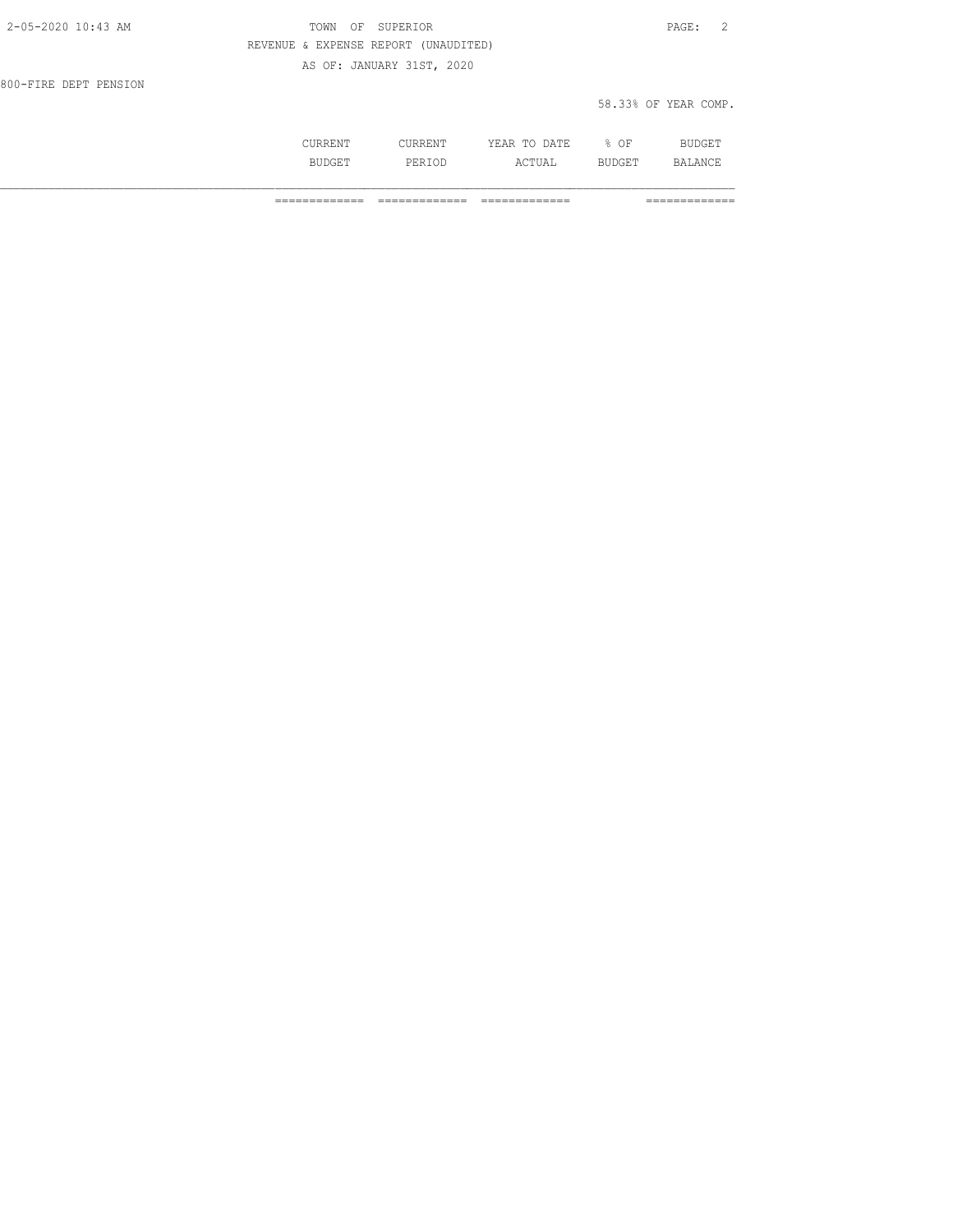| 2-05-2020 10:43 AM | TOWN OF SUPERIOR                     |                           |                   |         |                      |
|--------------------|--------------------------------------|---------------------------|-------------------|---------|----------------------|
|                    | REVENUE & EXPENSE REPORT (UNAUDITED) |                           |                   |         |                      |
|                    |                                      | AS OF: JANUARY 31ST, 2020 |                   |         |                      |
| 810-LGIP           |                                      |                           |                   |         |                      |
| NON-DEPARTMENTAL   |                                      |                           |                   |         | 58.33% OF YEAR COMP. |
|                    | CURRENT                              | CURRENT                   | YEAR TO DATE % OF |         | <b>BUDGET</b>        |
|                    | <b>BUDGET</b>                        | PERIOD                    | ACTUAL            |         | BUDGET BALANCE       |
|                    |                                      |                           |                   |         |                      |
| REVENUES           |                                      |                           |                   |         |                      |
| BUSINESS SERVICES  |                                      |                           |                   |         |                      |
|                    | ============================         |                           | --------------    | _______ | --------------       |
| EXPENDITURES       |                                      |                           |                   |         |                      |
| SUPPLIES           |                                      |                           |                   |         |                      |
|                    |                                      |                           |                   |         |                      |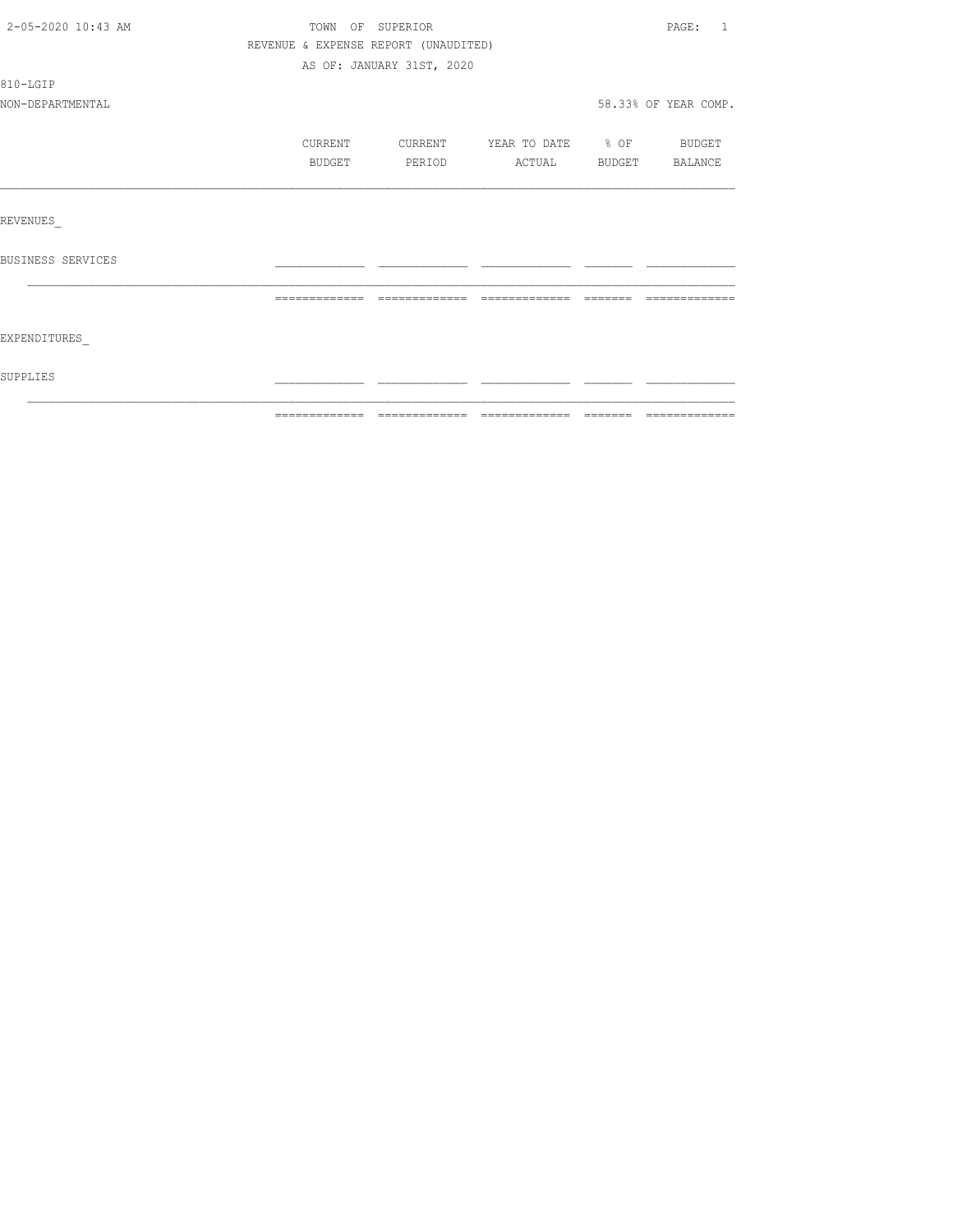| 2-05-2020 10:43 AM | SUPERIOR<br>TOWN<br>OF               | PAGE:<br>- 2         |
|--------------------|--------------------------------------|----------------------|
|                    | REVENUE & EXPENSE REPORT (UNAUDITED) |                      |
|                    | AS OF: JANUARY 31ST, 2020            |                      |
| 810-LGIP           |                                      |                      |
|                    |                                      | 58.33% OF YEAR COMP. |
|                    |                                      |                      |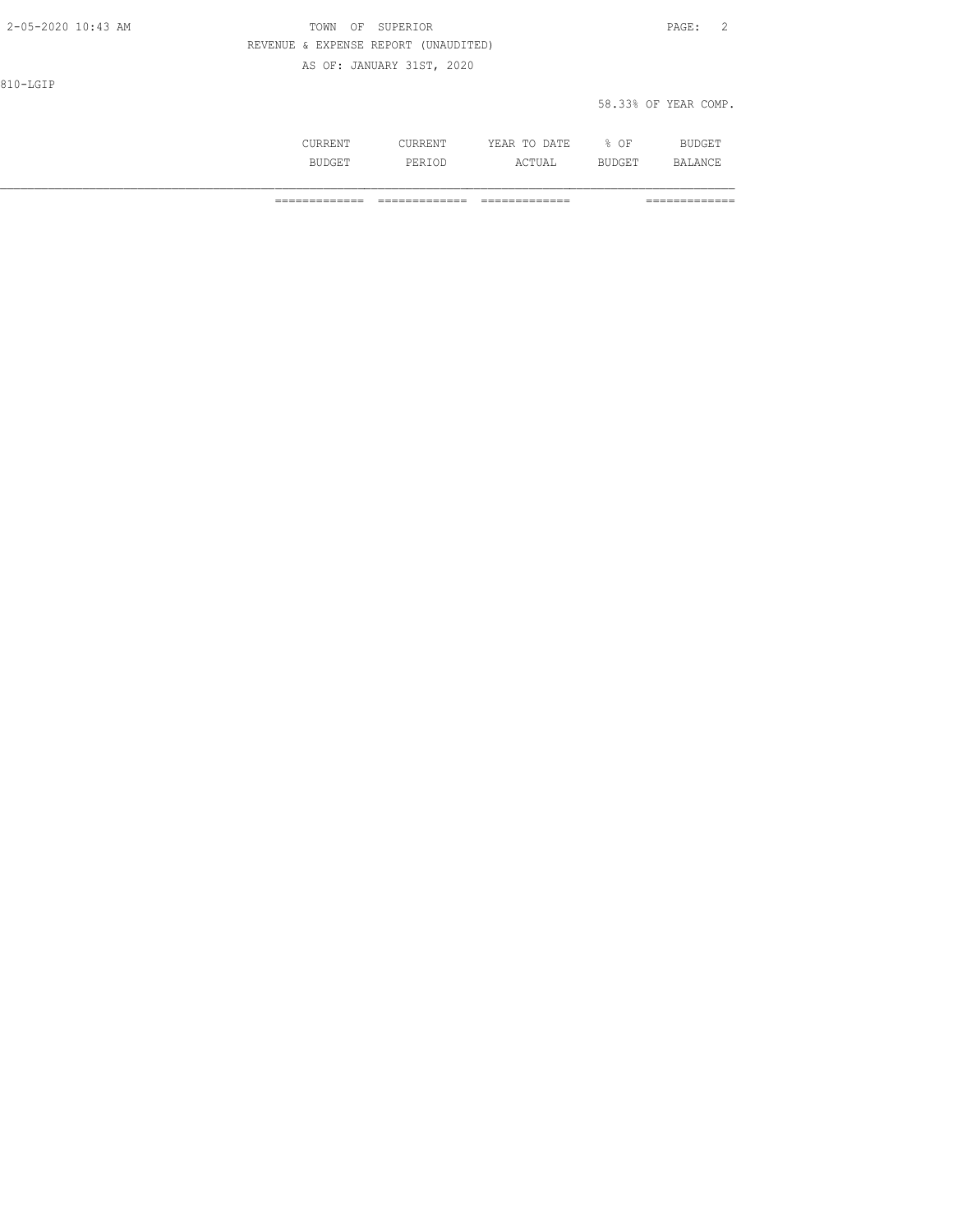| 2-05-2020 10:43 AM | TOWN OF SUPERIOR                     |                           |                   |          | PAGE:<br>$\overline{1}$ |
|--------------------|--------------------------------------|---------------------------|-------------------|----------|-------------------------|
|                    | REVENUE & EXPENSE REPORT (UNAUDITED) |                           |                   |          |                         |
|                    |                                      | AS OF: JANUARY 31ST, 2020 |                   |          |                         |
| 820-EXPLORERS      |                                      |                           |                   |          |                         |
| NON-DEPARTMENTAL   |                                      |                           |                   |          | 58.33% OF YEAR COMP.    |
|                    | CURRENT                              | CURRENT                   | YEAR TO DATE % OF |          | <b>BUDGET</b>           |
|                    | <b>BUDGET</b>                        | PERIOD                    | ACTUAL            |          | BUDGET BALANCE          |
|                    |                                      |                           |                   |          |                         |
| REVENUES           |                                      |                           |                   |          |                         |
| MISCELLANEOUS      |                                      |                           |                   |          |                         |
|                    | =============================        |                           | --------------    | -------- | --------------          |
|                    |                                      |                           |                   |          |                         |
| EXPENDITURES       |                                      |                           |                   |          |                         |
| SUPPLIES           |                                      |                           |                   |          |                         |
|                    |                                      |                           |                   |          |                         |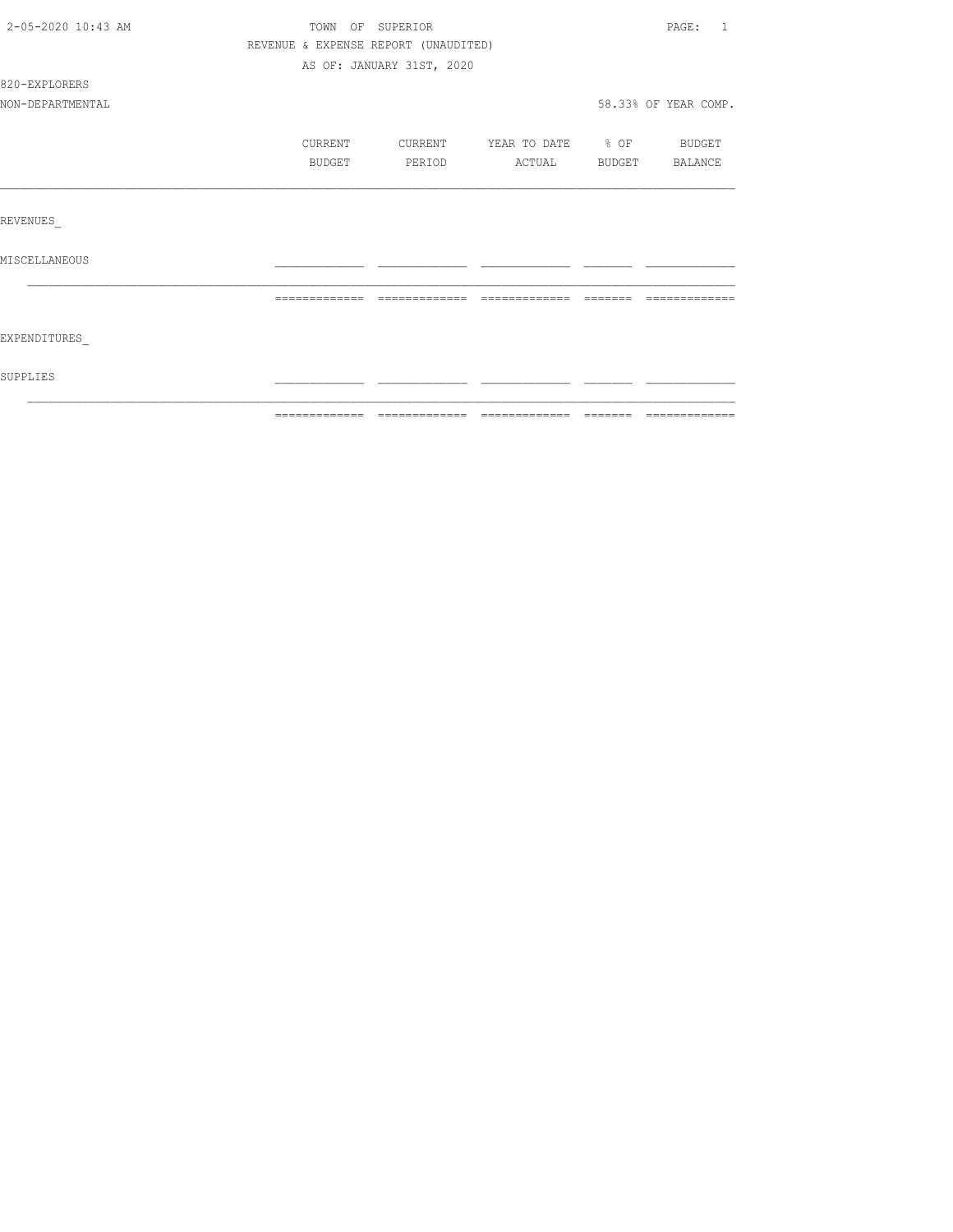| 2-05-2020 10:43 AM | TOWN<br>SUPERIOR<br>OF               | $\texttt{PAGE}$ :<br>- 2 |
|--------------------|--------------------------------------|--------------------------|
|                    | REVENUE & EXPENSE REPORT (UNAUDITED) |                          |
|                    | AS OF: JANUARY 31ST, 2020            |                          |
| 820-EXPLORERS      |                                      |                          |
|                    |                                      | 58.33% OF YEAR COMP.     |
|                    |                                      |                          |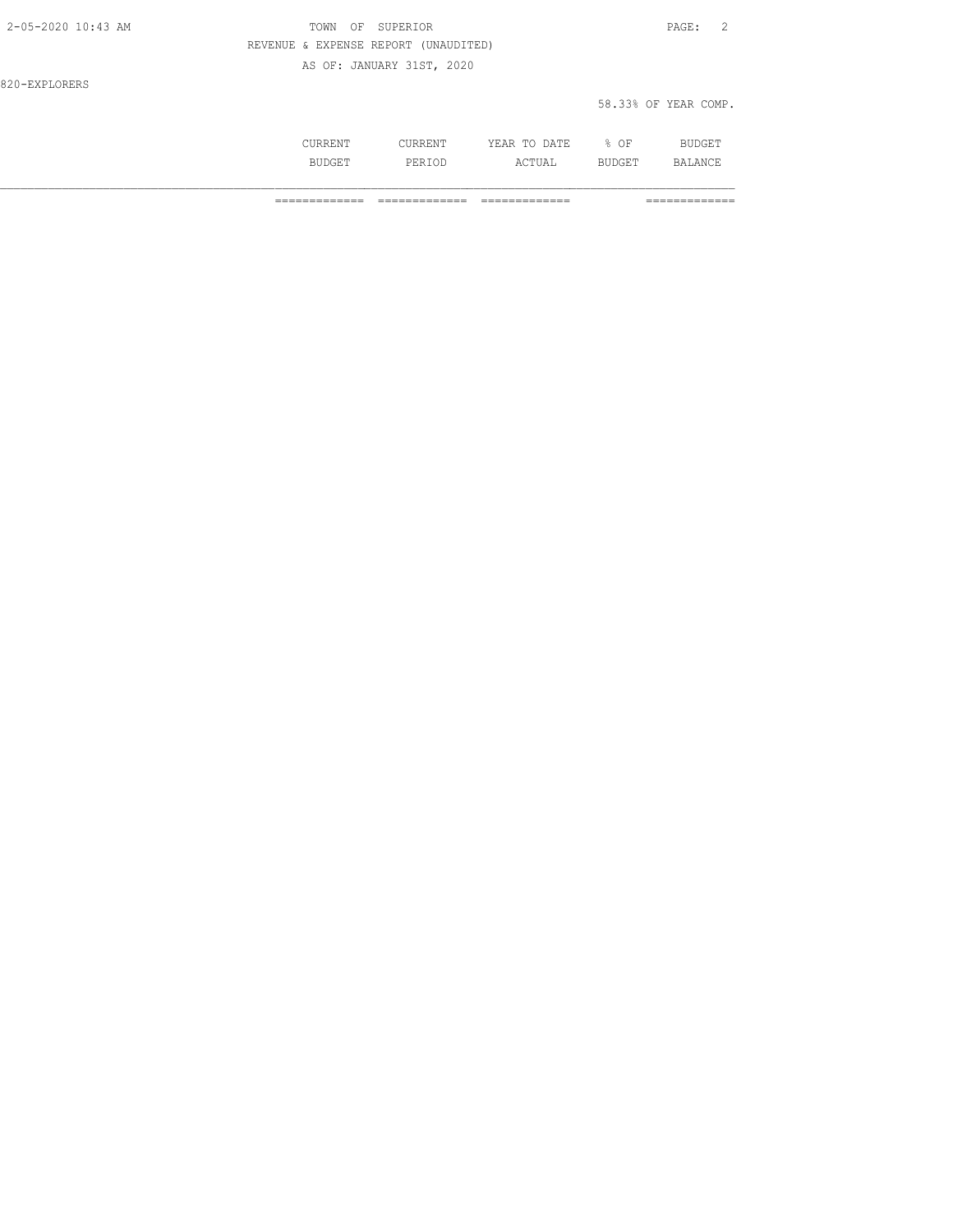### TOWN OF SUPERIOR **10:43 AM TOWN OF SUPERIOR** REVENUE & EXPENSE REPORT (UNAUDITED)

AS OF: JANUARY 31ST, 2020

| 830-TOYS FOR TOTS |  |  |
|-------------------|--|--|
|                   |  |  |

|                                    | CURRENT<br>BUDGET     | CURRENT<br>PERIOD     | YEAR TO DATE % OF<br>ACTUAL                                                                                                                                                                                                                                                                                                                                                                                                                                                                                | BUDGET                                                      | BUDGET<br>BALANCE                           |
|------------------------------------|-----------------------|-----------------------|------------------------------------------------------------------------------------------------------------------------------------------------------------------------------------------------------------------------------------------------------------------------------------------------------------------------------------------------------------------------------------------------------------------------------------------------------------------------------------------------------------|-------------------------------------------------------------|---------------------------------------------|
| REVENUES                           |                       |                       |                                                                                                                                                                                                                                                                                                                                                                                                                                                                                                            |                                                             |                                             |
| GRANTS                             |                       |                       |                                                                                                                                                                                                                                                                                                                                                                                                                                                                                                            |                                                             |                                             |
| 830-00-4600 OTHER REVENUE          | 0.00                  | 0.00                  |                                                                                                                                                                                                                                                                                                                                                                                                                                                                                                            |                                                             | 2,375.00 0.00 ( 2,375.00)                   |
| SUBTOTAL GRANTS                    | 0.00                  | 0.00                  |                                                                                                                                                                                                                                                                                                                                                                                                                                                                                                            | $2,375.00$ 0.00 (                                           | 2,375.00)                                   |
| <b>TOTAL REVENUES</b>              | 0.00<br>------------- | 0.00<br>seesseessees  | 2,375.00 0.00 ( 2,375.00)<br>$\begin{array}{cccccc} \multicolumn{2}{c}{{\color{red}c}} & \multicolumn{2}{c}{{\color{red}c}} & \multicolumn{2}{c}{{\color{red}c}} & \multicolumn{2}{c}{{\color{red}c}} & \multicolumn{2}{c}{{\color{red}c}} & \multicolumn{2}{c}{{\color{red}c}} & \multicolumn{2}{c}{{\color{red}c}} & \multicolumn{2}{c}{{\color{red}c}} & \multicolumn{2}{c}{{\color{red}c}} & \multicolumn{2}{c}{{\color{red}c}} & \multicolumn{2}{c}{{\color{red}c}} & \multicolumn{2}{c}{{\color{red$ |                                                             | - cocococococo                              |
| EXPENDITURES                       |                       |                       |                                                                                                                                                                                                                                                                                                                                                                                                                                                                                                            |                                                             |                                             |
| SUPPLIES                           |                       |                       |                                                                                                                                                                                                                                                                                                                                                                                                                                                                                                            |                                                             |                                             |
| 830-00-5299 OPERATING SUPPLIES     | 0.00                  | 0.00                  | $1,800.43$ 0.00 (                                                                                                                                                                                                                                                                                                                                                                                                                                                                                          |                                                             | 1,800.43)                                   |
| SUBTOTAL SUPPLIES                  | 0.00                  | 0.00                  |                                                                                                                                                                                                                                                                                                                                                                                                                                                                                                            | $1,800.43$ 0.00 (                                           | 1,800.43)                                   |
| TOTAL EXPENDITURES                 | 0.00                  | 0.00<br>============= | $\begin{array}{cccccccccc} \multicolumn{2}{c}{} & \multicolumn{2}{c}{} & \multicolumn{2}{c}{} & \multicolumn{2}{c}{} & \multicolumn{2}{c}{} & \multicolumn{2}{c}{} & \multicolumn{2}{c}{} & \multicolumn{2}{c}{} & \multicolumn{2}{c}{} & \multicolumn{2}{c}{} & \multicolumn{2}{c}{} & \multicolumn{2}{c}{} & \multicolumn{2}{c}{} & \multicolumn{2}{c}{} & \multicolumn{2}{c}{} & \multicolumn{2}{c}{} & \multicolumn{2}{c}{} & \multicolumn{2}{c}{} & \multicolumn{2}{c}{} & \mult$                     | $\begin{array}{cccccc} = & = & = & = & = & = & \end{array}$ | $1,800.43$ 0.00 ( 1,800.43)<br>essessessess |
| REVENUES OVER/(UNDER) EXPENDITURES | 0.00                  | 0.00                  | 574.57                                                                                                                                                                                                                                                                                                                                                                                                                                                                                                     | $\left($                                                    | 574.57)                                     |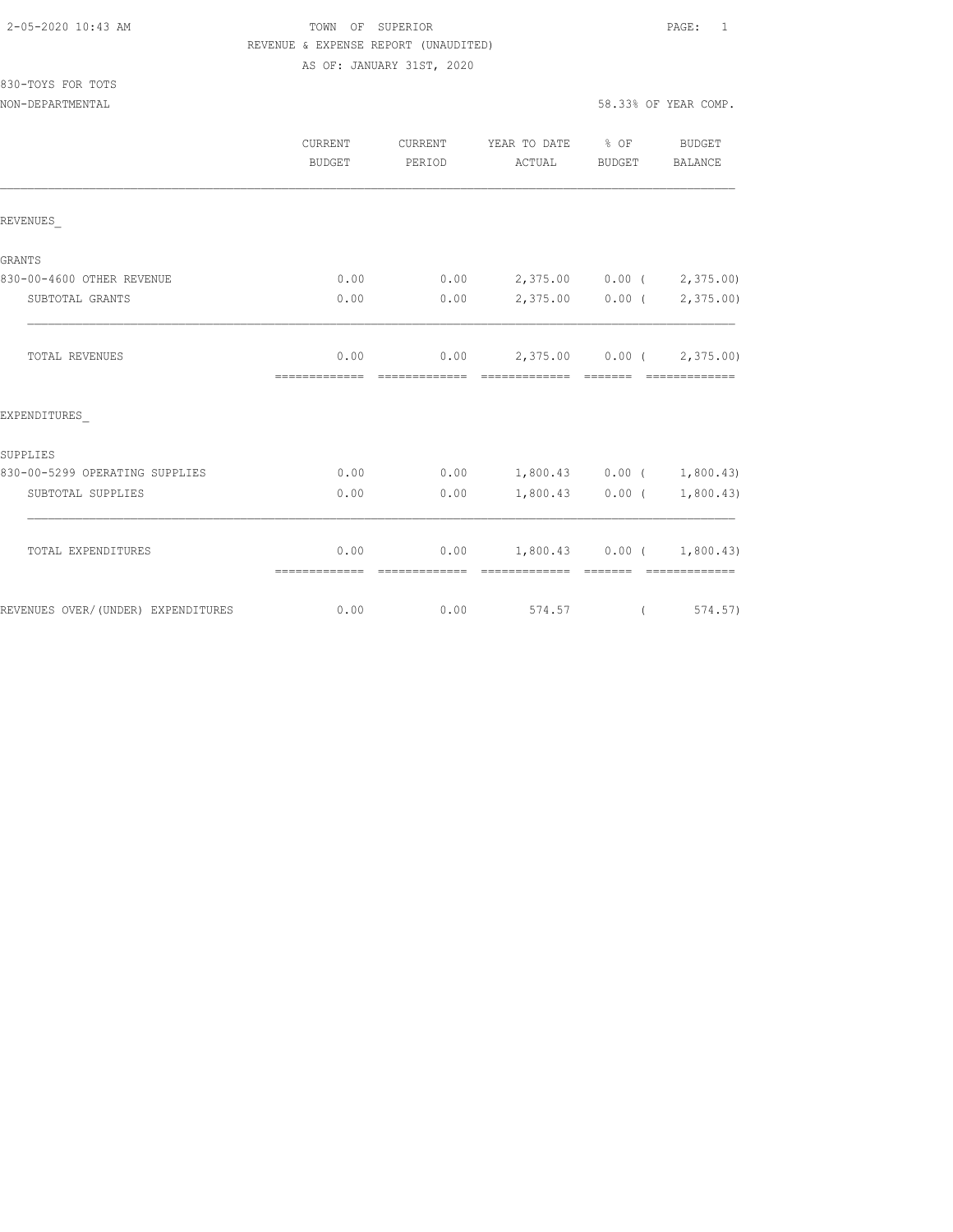### 2-05-2020 10:43 AM TOWN OF SUPERIOR PAGE: 2 REVENUE & EXPENSE REPORT (UNAUDITED)

AS OF: JANUARY 31ST, 2020

830-TOYS FOR TOTS

|                                    | CURRENT<br><b>BUDGET</b> | CURRENT<br>PERIOD | YEAR TO DATE<br>ACTUAL | % OF<br>BUDGET     | <b>BUDGET</b><br><b>BALANCE</b> |
|------------------------------------|--------------------------|-------------------|------------------------|--------------------|---------------------------------|
|                                    |                          |                   |                        |                    |                                 |
| FUND TOTAL REVENUES                | 0.00                     | 0.00              | 2,375.00               | $0.00$ (           | 2,375.00                        |
| FUND TOTAL EXPENDITURES            | 0.00                     | 0.00              | 1,800.43               | 0.00<br>$\sqrt{ }$ | 1,800.43                        |
| REVENUES OVER/(UNDER) EXPENDITURES | 0.00                     | 0.00              | 574.57                 |                    | 574.57)                         |
|                                    |                          |                   |                        |                    | ------------                    |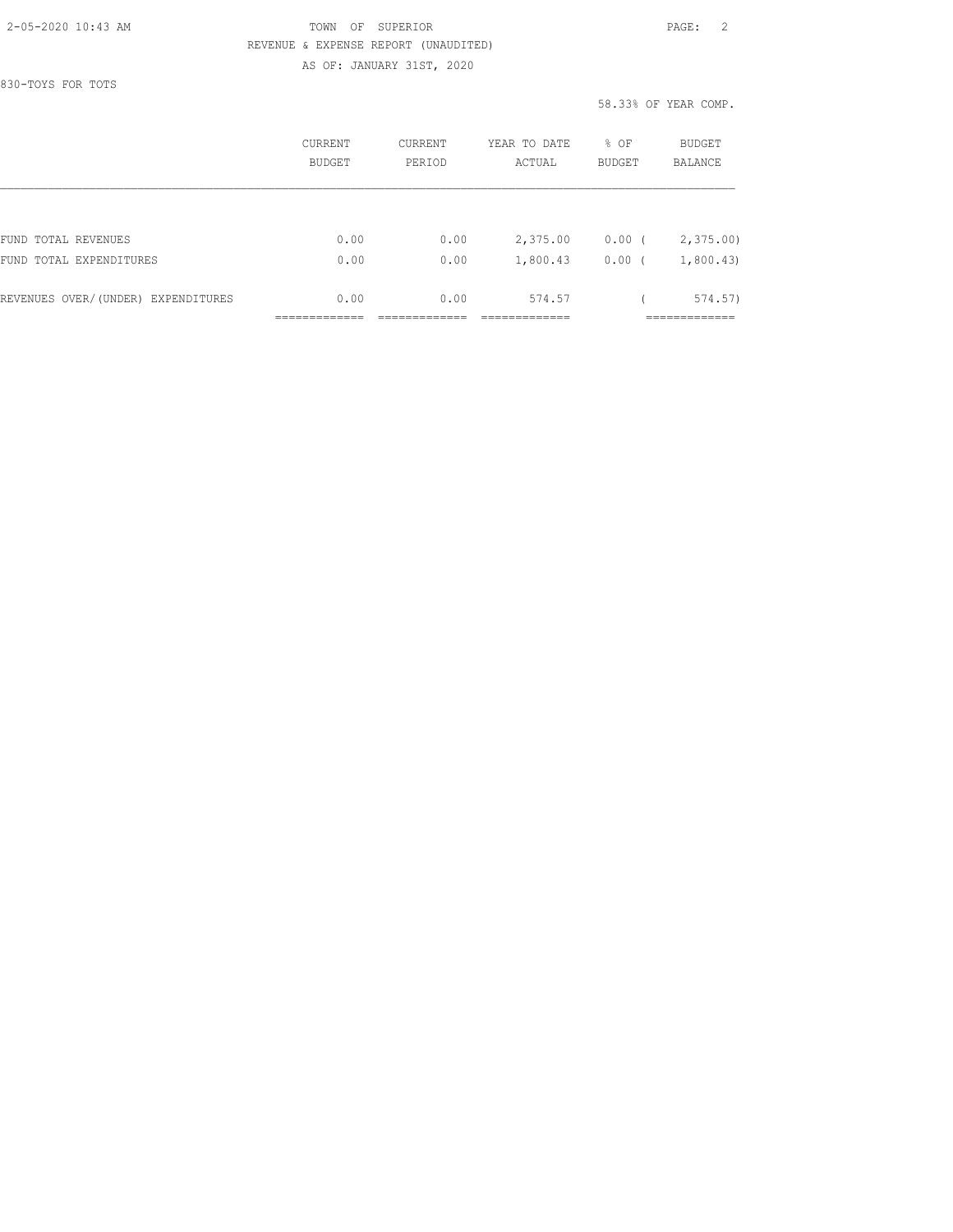|                          | =============                        | =============             | =======================  |               |                      |
|--------------------------|--------------------------------------|---------------------------|--------------------------|---------------|----------------------|
| NON-OPERATING            |                                      |                           |                          |               |                      |
| SUPPLIES                 |                                      |                           |                          |               |                      |
| EXPENDITURES             |                                      |                           |                          |               |                      |
|                          |                                      |                           |                          |               |                      |
|                          | BUDGET                               | PERIOD                    | ACTUAL                   | <b>BUDGET</b> | BALANCE              |
|                          | CURRENT                              | CURRENT                   | YEAR TO DATE % OF BUDGET |               |                      |
| NON-DEPARTMENTAL         |                                      |                           |                          |               | 58.33% OF YEAR COMP. |
| 840-GENERAL FIXED ASSETS |                                      |                           |                          |               |                      |
|                          |                                      | AS OF: JANUARY 31ST, 2020 |                          |               |                      |
|                          | REVENUE & EXPENSE REPORT (UNAUDITED) |                           |                          |               |                      |
| 2-05-2020 10:43 AM       |                                      | TOWN OF SUPERIOR          |                          |               | PAGE: 1              |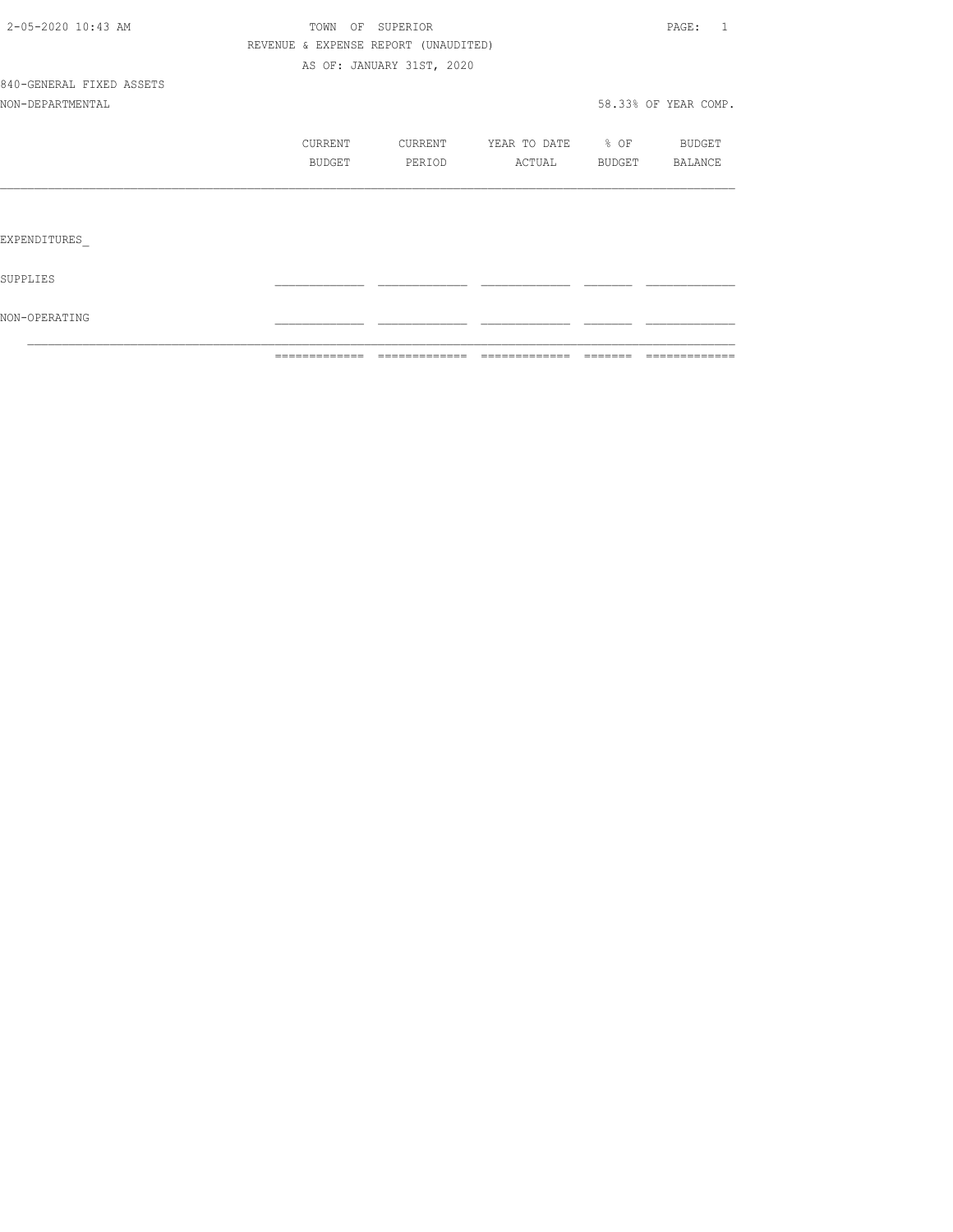| 2-05-2020 10:43 AM       | OF SUPERIOR<br>TOWN                  | PAGE: 2              |
|--------------------------|--------------------------------------|----------------------|
|                          | REVENUE & EXPENSE REPORT (UNAUDITED) |                      |
|                          | AS OF: JANUARY 31ST, 2020            |                      |
| 840-GENERAL FIXED ASSETS |                                      |                      |
|                          |                                      | 58.33% OF YEAR COMP. |

| . | .      | ----<br>----- | ◡    |     |
|---|--------|---------------|------|-----|
|   | $\sim$ |               | ---- | -NH |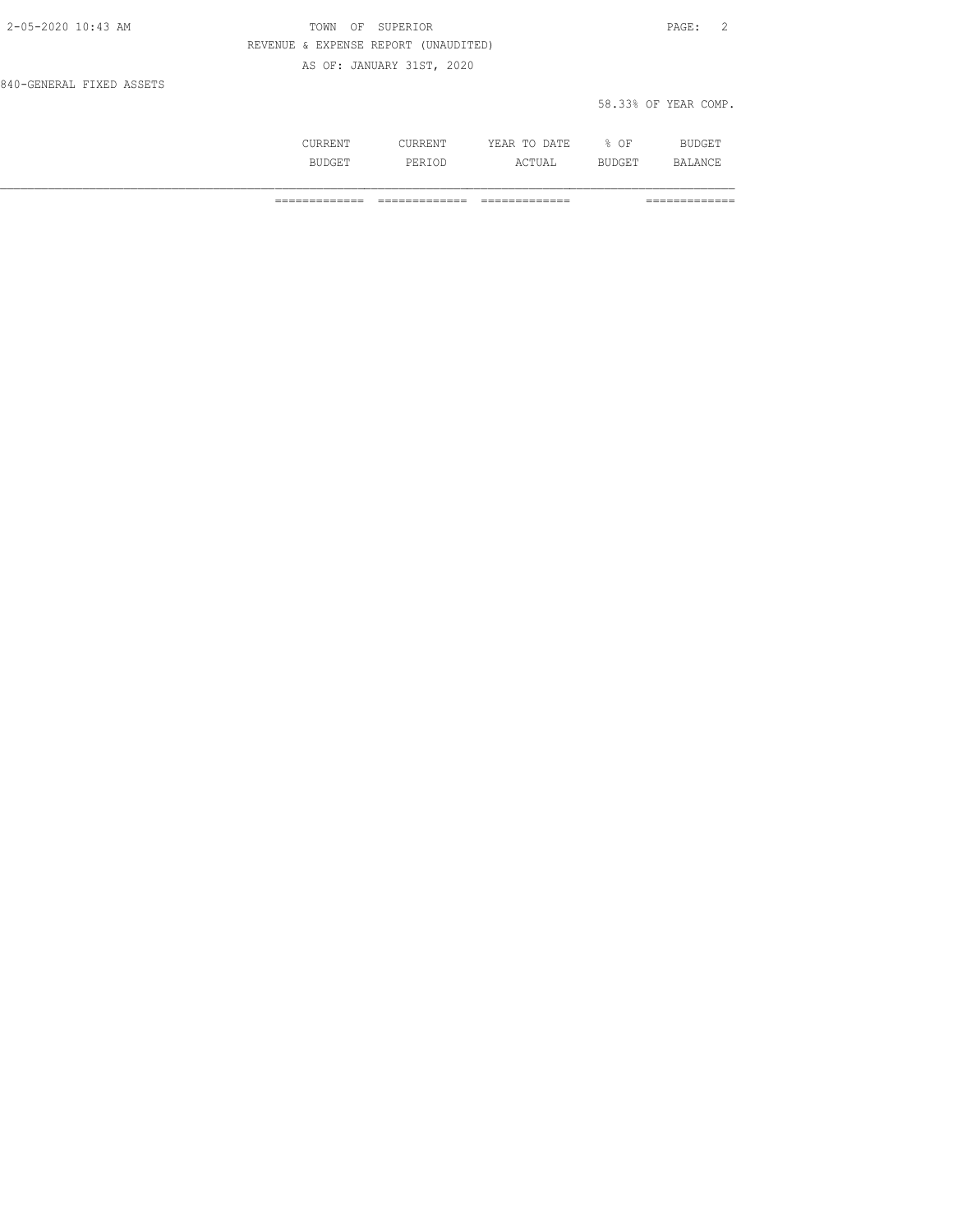| 2-05-2020 10:43 AM   | TOWN<br>OF     | SUPERIOR                             |              |        | PAGE:<br>-1          |
|----------------------|----------------|--------------------------------------|--------------|--------|----------------------|
|                      |                | REVENUE & EXPENSE REPORT (UNAUDITED) |              |        |                      |
|                      |                | AS OF: JANUARY 31ST, 2020            |              |        |                      |
| 850-GENERAL L/T DEBT |                |                                      |              |        |                      |
| NON-DEPARTMENTAL     |                |                                      |              |        | 58.33% OF YEAR COMP. |
|                      | <b>CURRENT</b> | CURRENT                              | YEAR TO DATE | $8$ OF | BUDGET               |
|                      | BUDGET         | PERIOD                               | ACTUAL       | BUDGET | BALANCE              |
|                      |                |                                      |              |        |                      |
|                      |                |                                      |              |        |                      |
| EXPENDITURES         |                |                                      |              |        |                      |

 ${\tt SUPPLIES}$